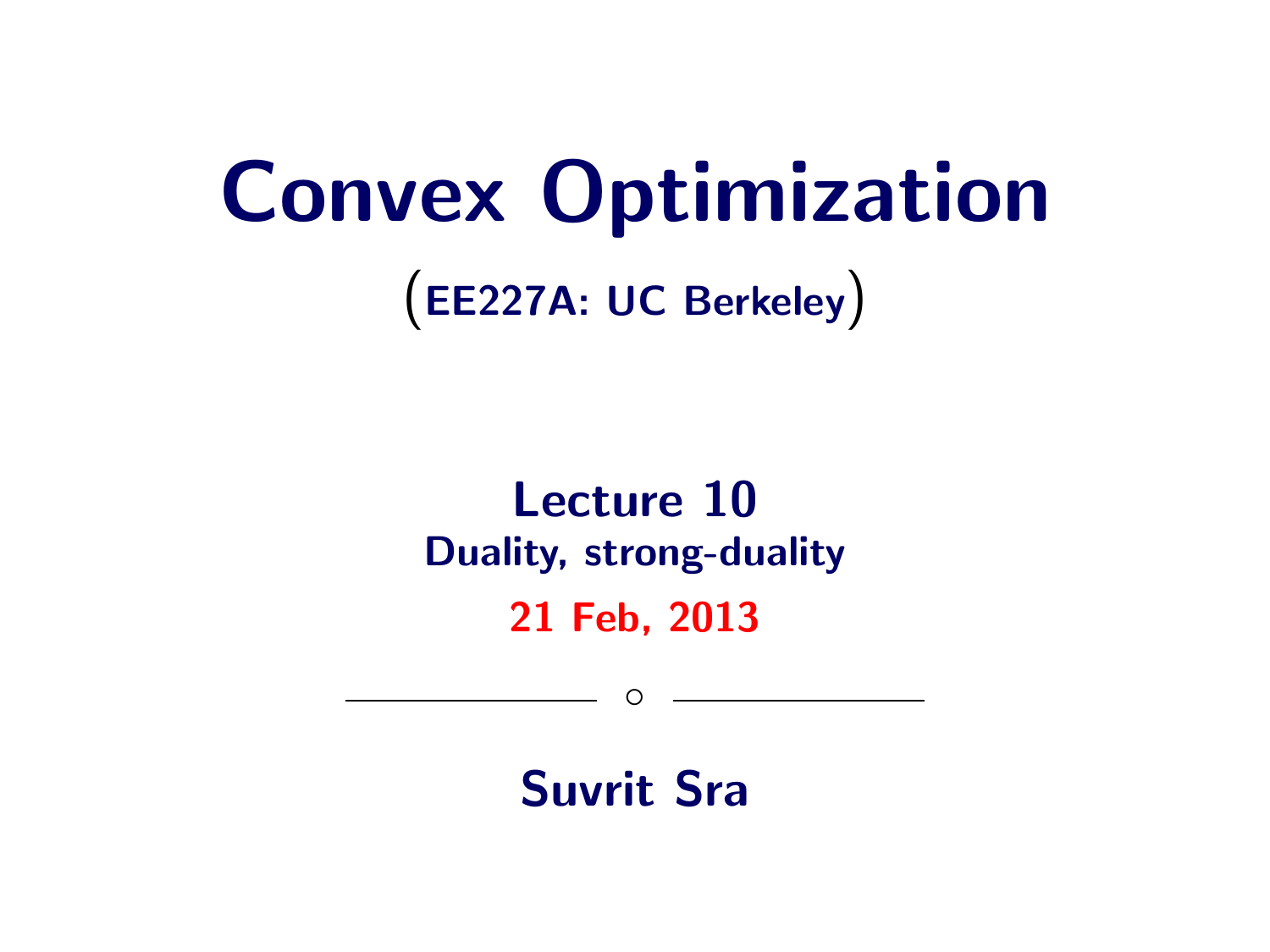## **Organizational**

- ♠ Homework grading mechanism
- ♠ List of projects to be out soon
- ♠ Project timeline
	- $\heartsuit$  Team lists due by end of Feb
	- $\heartsuit$  Initial proposal by 14th March
	- Project midpoint review: 16th April
	- $\heartsuit$  Project final paper, presentations: Finals week
- ♠ Midterm maybe around 21st March (in class, 3 hours, TBD)
- ♠ I hope to write lecture notes beginning March
- ♠ Email me any concerns, doubts, questions, feedback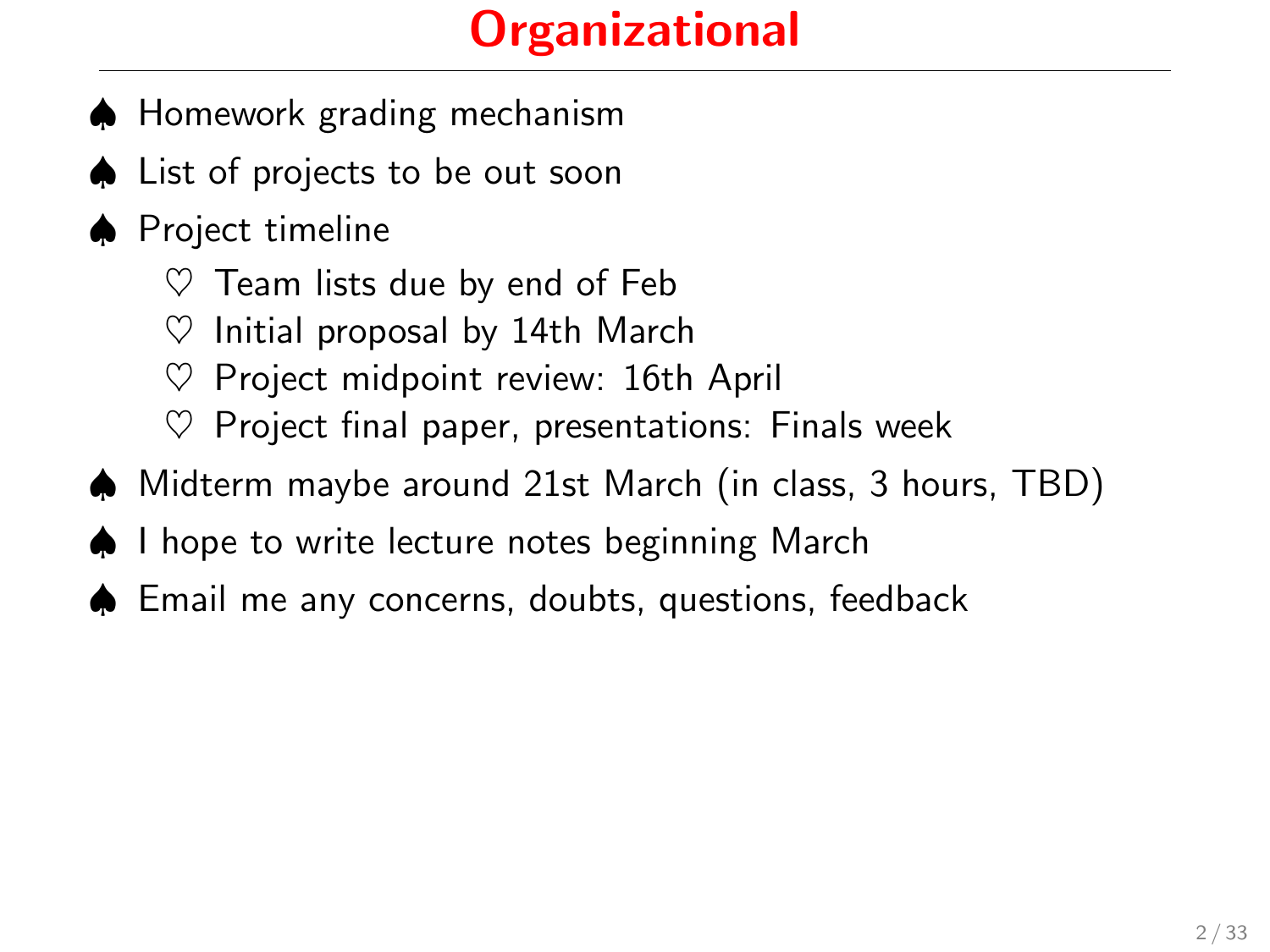# Weak duality Recap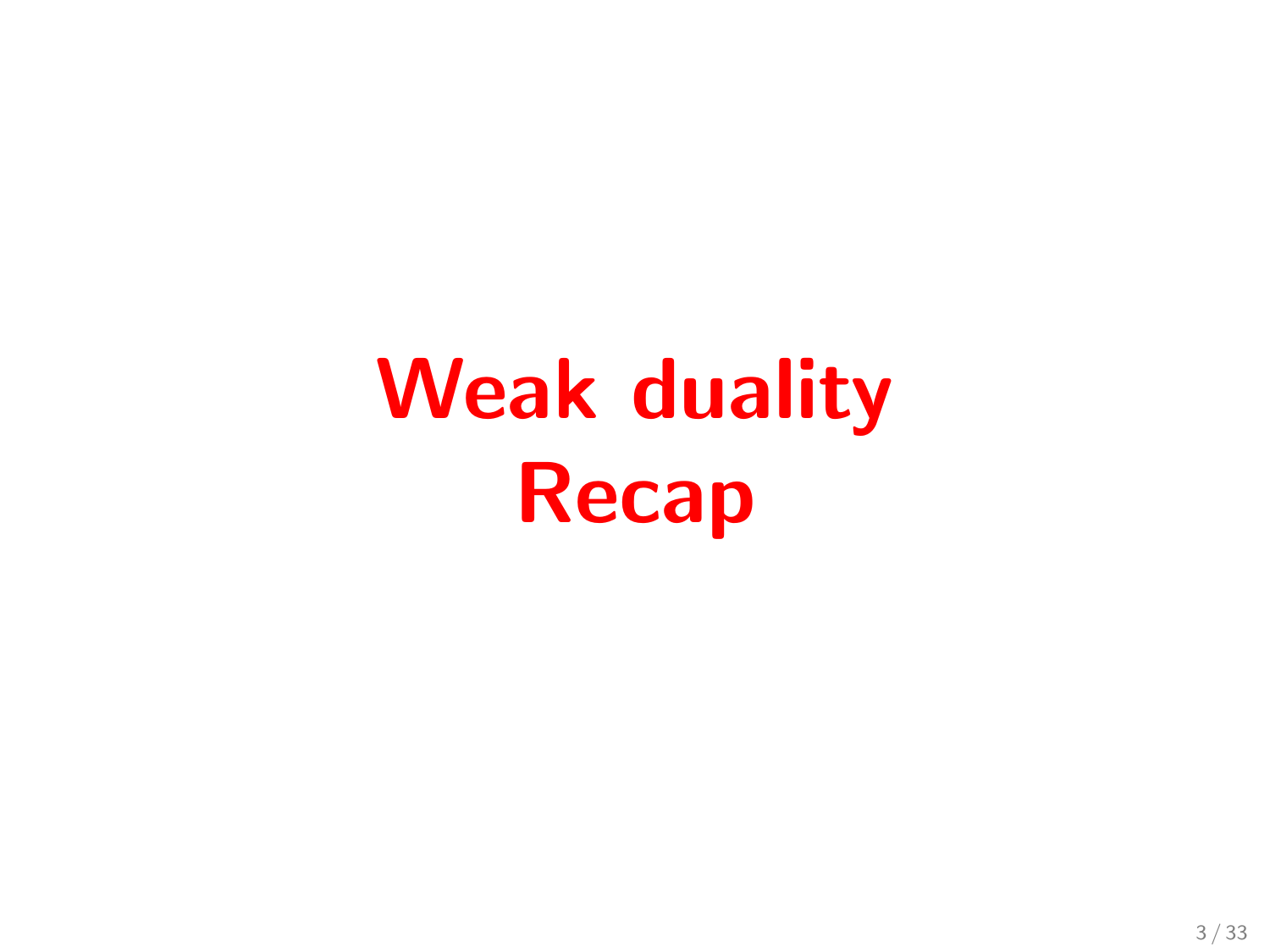Let  $f_i: \mathbb{R}^n \to \mathbb{R}$   $(0 \leq i \leq m)$ . Generic nonlinear program

$$
\min f_0(x)
$$
\n
$$
\text{s.t. } f_i(x) \le 0, \quad 1 \le i \le m,
$$
\n
$$
x \in \{\text{dom } f_0 \cap \text{dom } f_1 \cdots \cap \text{dom } f_m\}.
$$
\n
$$
(P)
$$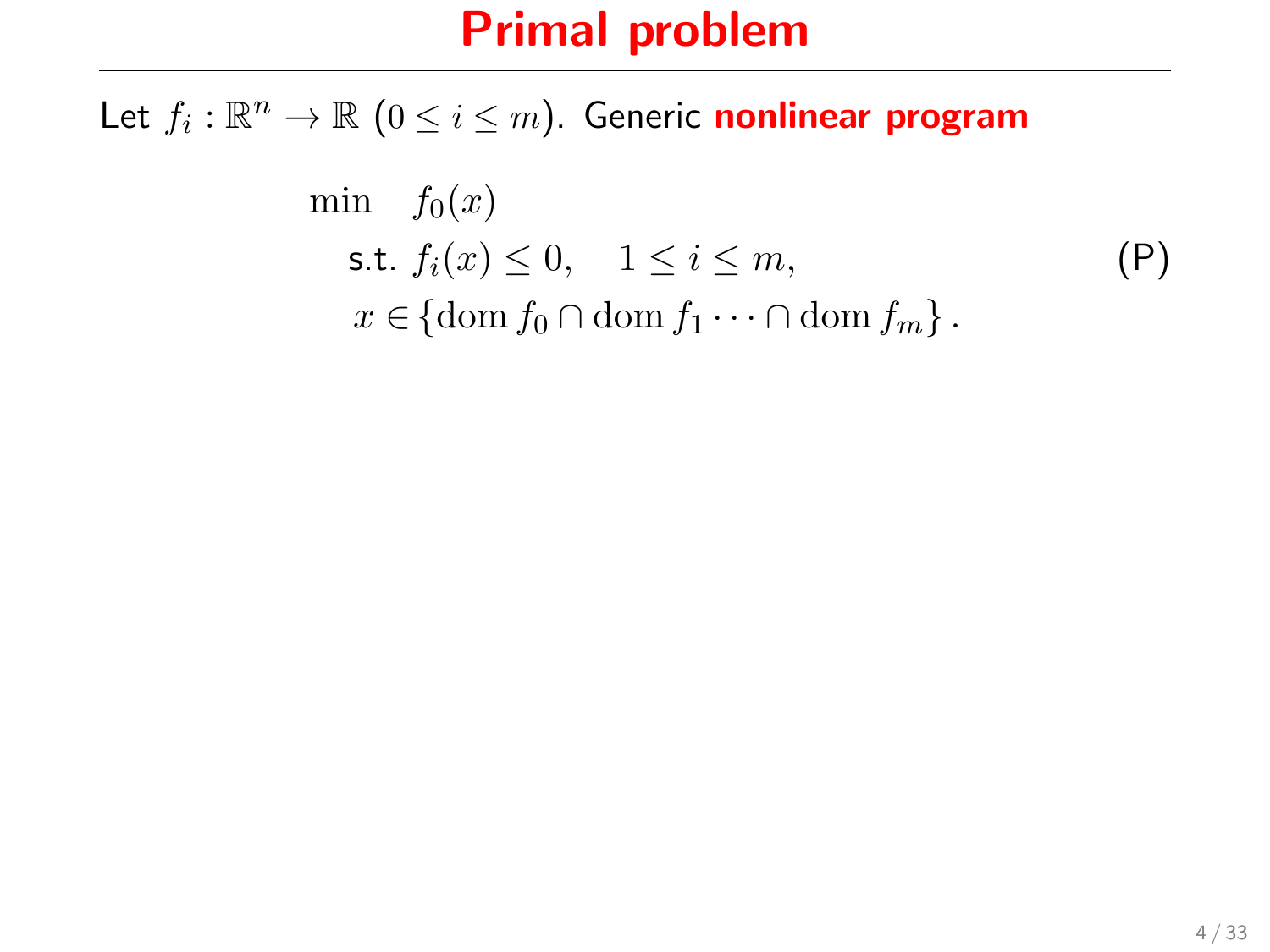Let  $f_i: \mathbb{R}^n \to \mathbb{R}$   $(0 \leq i \leq m)$ . Generic nonlinear program

$$
\min f_0(x)
$$
\n
$$
\text{s.t. } f_i(x) \le 0, \quad 1 \le i \le m,
$$
\n
$$
x \in \{\text{dom } f_0 \cap \text{dom } f_1 \cdots \cap \text{dom } f_m\}.
$$
\n
$$
(P)
$$

**Def. Domain:** The set  $\mathcal{D} := \{ \text{dom } f_0 \cap \text{dom } f_1 \cdots \cap \text{dom } f_m \}$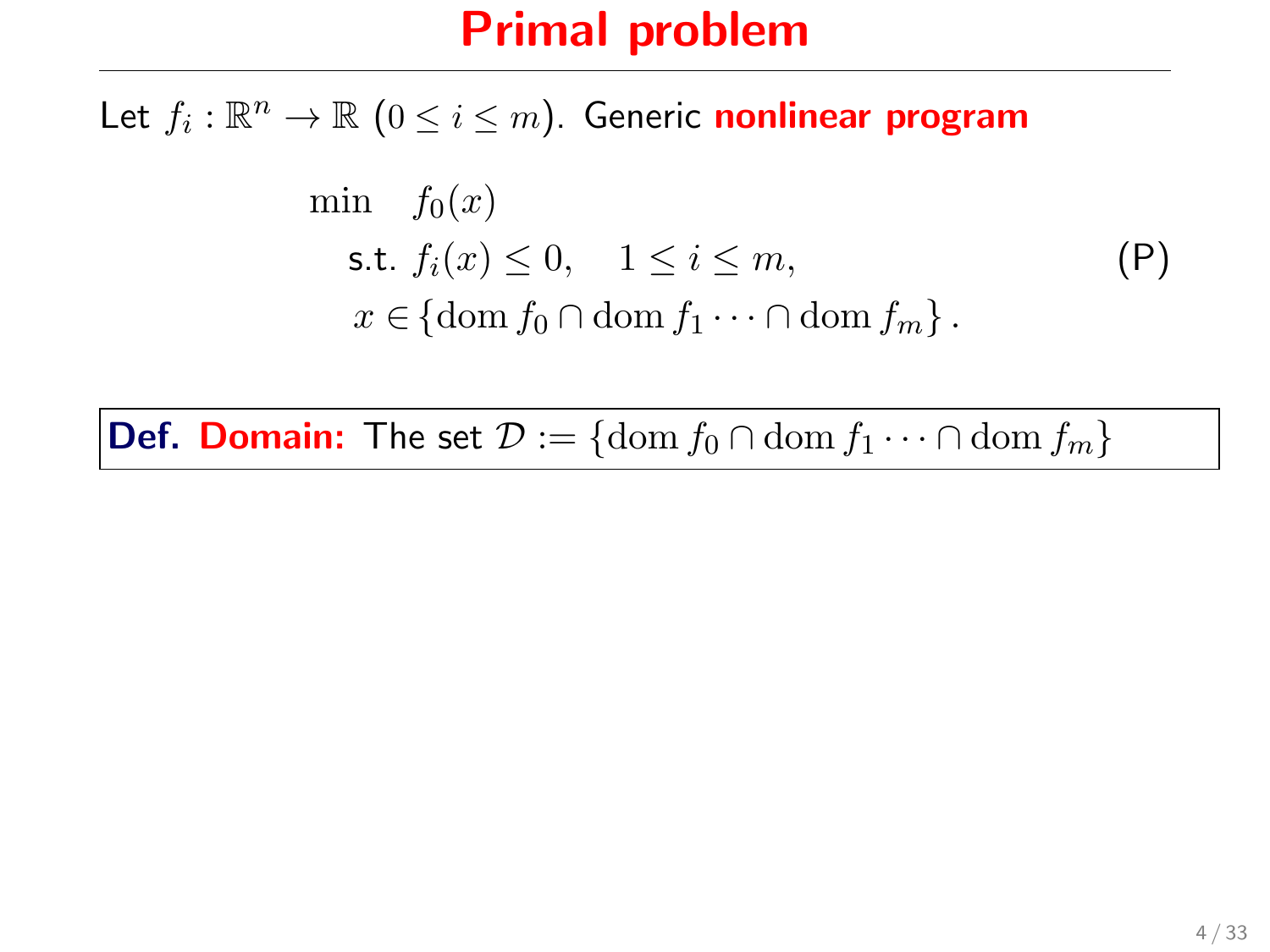Let  $f_i: \mathbb{R}^n \to \mathbb{R}$   $(0 \leq i \leq m)$ . Generic nonlinear program

$$
\min f_0(x)
$$
\n
$$
\text{s.t. } f_i(x) \le 0, \quad 1 \le i \le m,
$$
\n
$$
x \in \{\text{dom } f_0 \cap \text{dom } f_1 \cdots \cap \text{dom } f_m\}.
$$
\n
$$
(P)
$$

**Def. Domain:** The set  $\mathcal{D} := \{ \text{dom } f_0 \cap \text{dom } f_1 \cdots \cap \text{dom } f_m \}$ 

- $\blacktriangleright$  We call  $(P)$  the **primal problem**
- $\blacktriangleright$  The variable x is the **primal variable**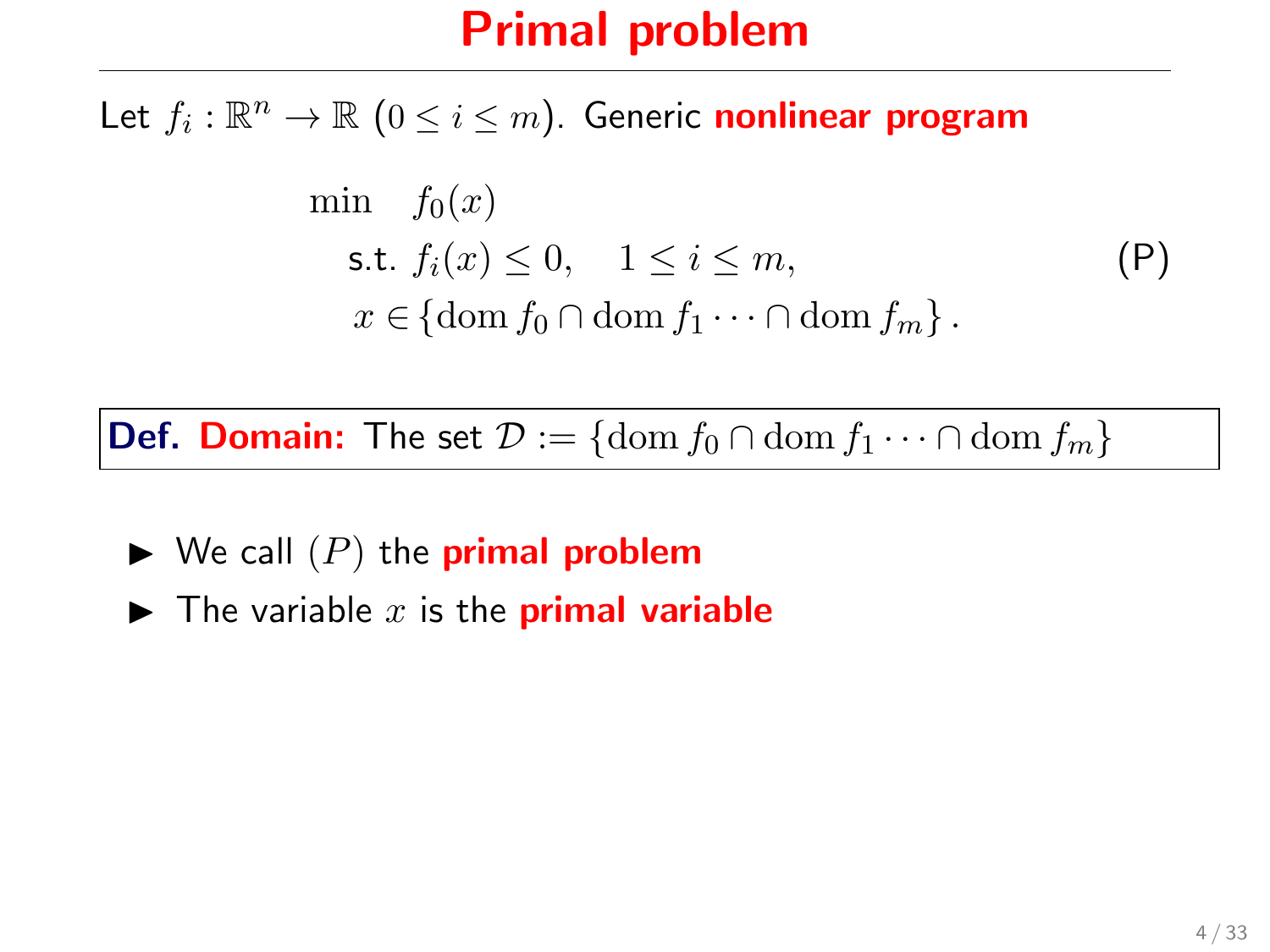Let  $f_i: \mathbb{R}^n \to \mathbb{R}$   $(0 \leq i \leq m)$ . Generic nonlinear program

$$
\min f_0(x)
$$
\n
$$
\text{s.t. } f_i(x) \le 0, \quad 1 \le i \le m,
$$
\n
$$
x \in \{\text{dom } f_0 \cap \text{dom } f_1 \cdots \cap \text{dom } f_m\}.
$$
\n
$$
(P)
$$

**Def. Domain:** The set  $\mathcal{D} := \{ \text{dom } f_0 \cap \text{dom } f_1 \cdots \cap \text{dom } f_m \}$ 

- $\blacktriangleright$  We call  $(P)$  the **primal problem**
- $\blacktriangleright$  The variable x is the **primal variable**
- $\blacktriangleright$  We will attach to  $(P)$  a **dual problem**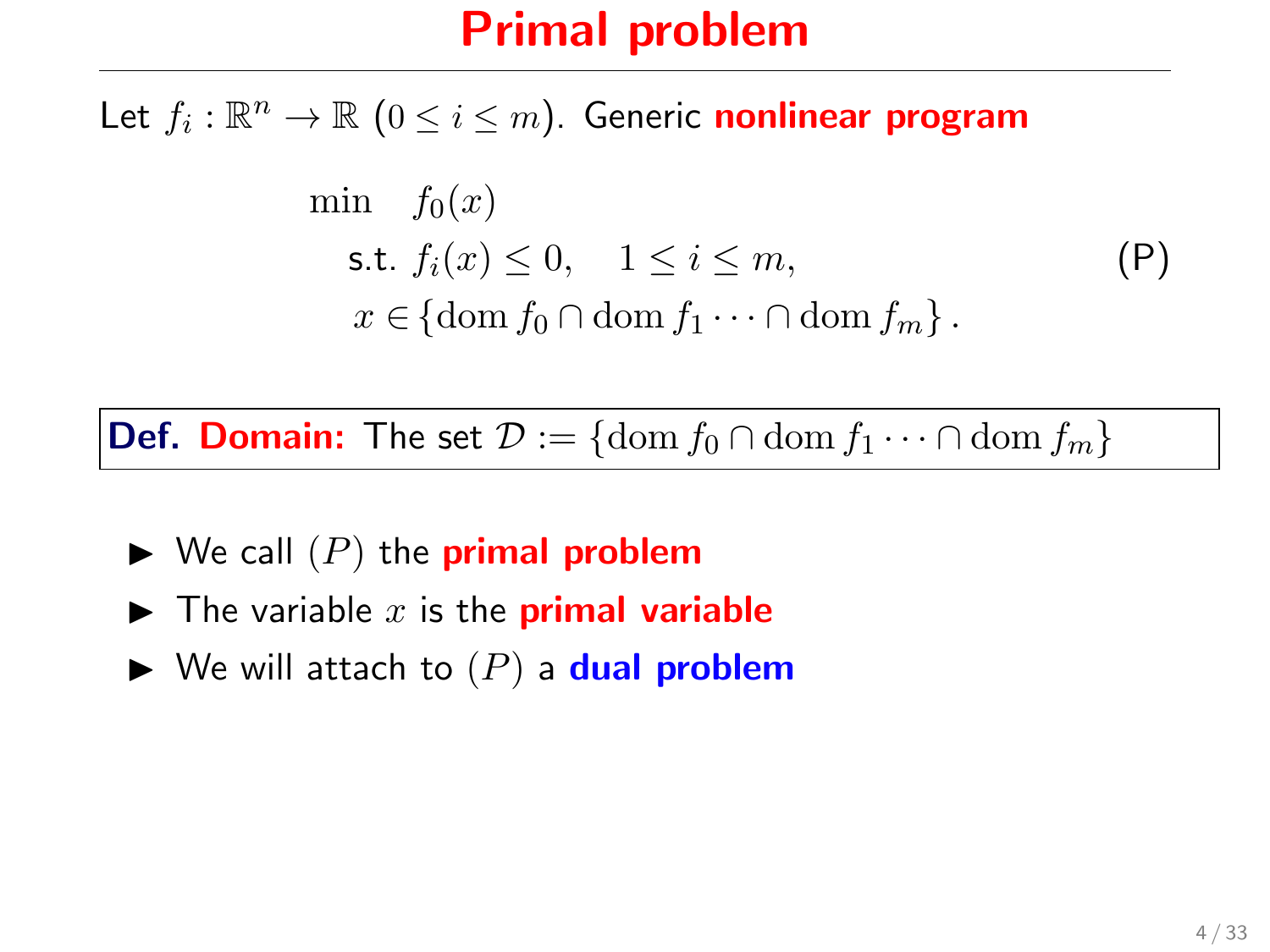Let  $f_i: \mathbb{R}^n \to \mathbb{R}$   $(0 \leq i \leq m)$ . Generic nonlinear program

$$
\min f_0(x)
$$
\n
$$
\text{s.t. } f_i(x) \le 0, \quad 1 \le i \le m,
$$
\n
$$
x \in \{\text{dom } f_0 \cap \text{dom } f_1 \cdots \cap \text{dom } f_m\}.
$$
\n
$$
(P)
$$

**Def. Domain:** The set  $\mathcal{D} := \{\text{dom } f_0 \cap \text{dom } f_1 \cdots \cap \text{dom } f_m\}$ 

- $\blacktriangleright$  We call  $(P)$  the **primal problem**
- $\blacktriangleright$  The variable x is the **primal variable**
- $\blacktriangleright$  We will attach to  $(P)$  a dual problem
- $\blacktriangleright$  In our initial derivation: no restriction to convexity.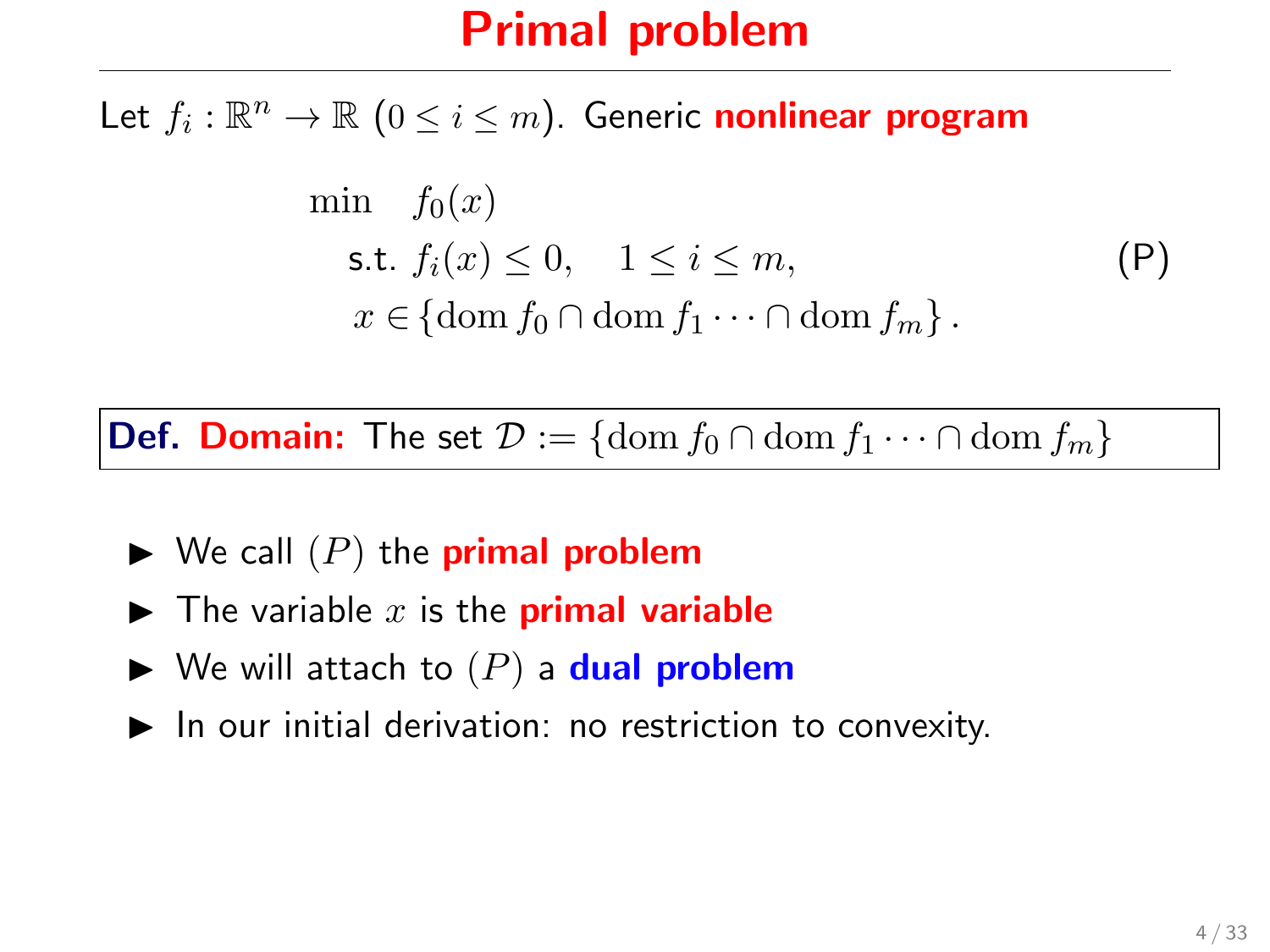To the primal problem, associate Lagrangian  $\mathcal{L}:\mathbb{R}^n\times\mathbb{R}^m\to\mathbb{R}$ ,

$$
\mathcal{L}(x,\lambda) := f_0(x) + \sum_{i=1}^m \lambda_i f_i(x).
$$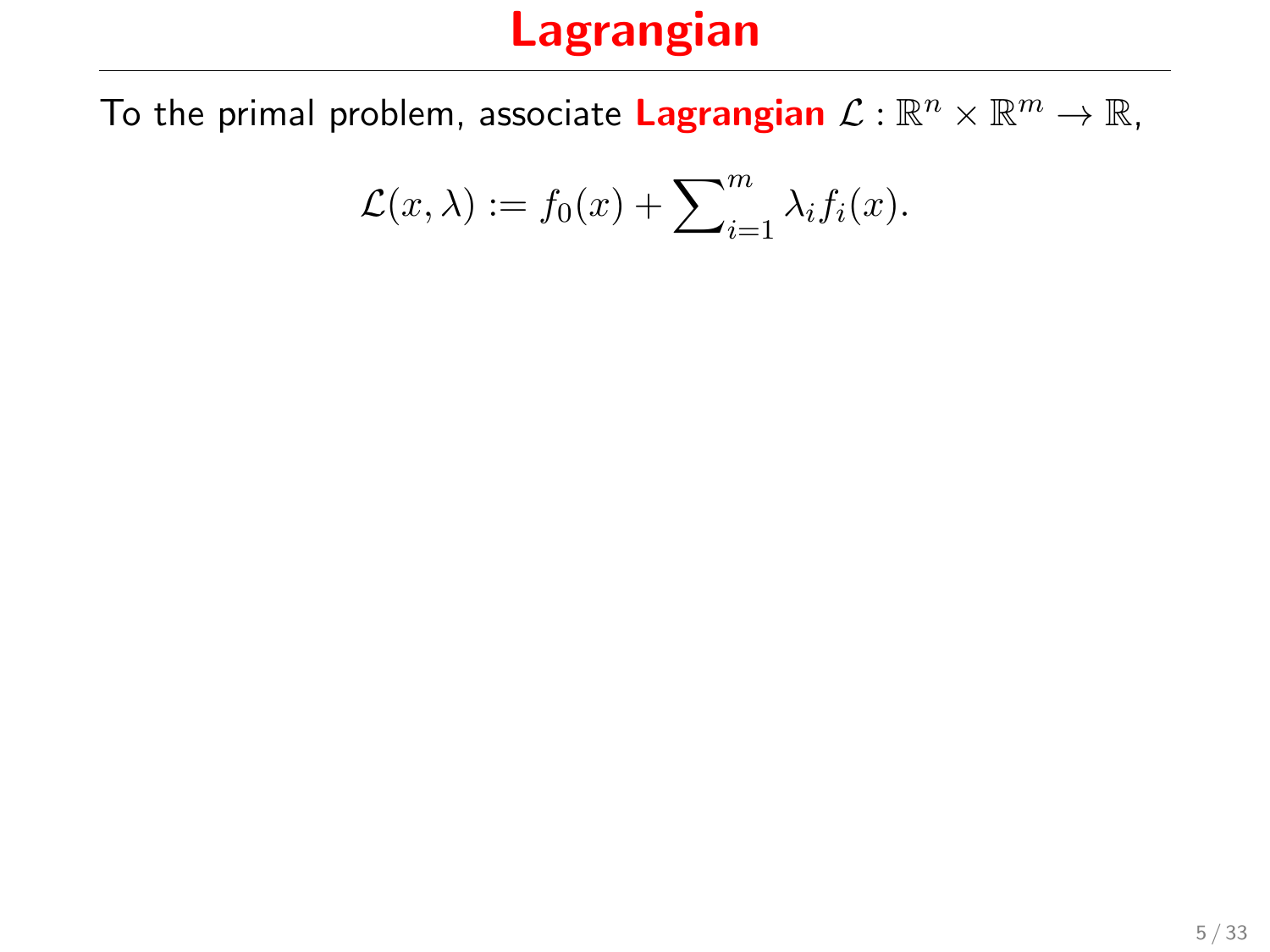To the primal problem, associate Lagrangian  $\mathcal{L}:\mathbb{R}^n\times\mathbb{R}^m\to\mathbb{R}$ ,

$$
\mathcal{L}(x,\lambda) := f_0(x) + \sum_{i=1}^m \lambda_i f_i(x).
$$

 $\spadesuit$  Variables  $\lambda \in \mathbb{R}^m$  called Lagrange multipliers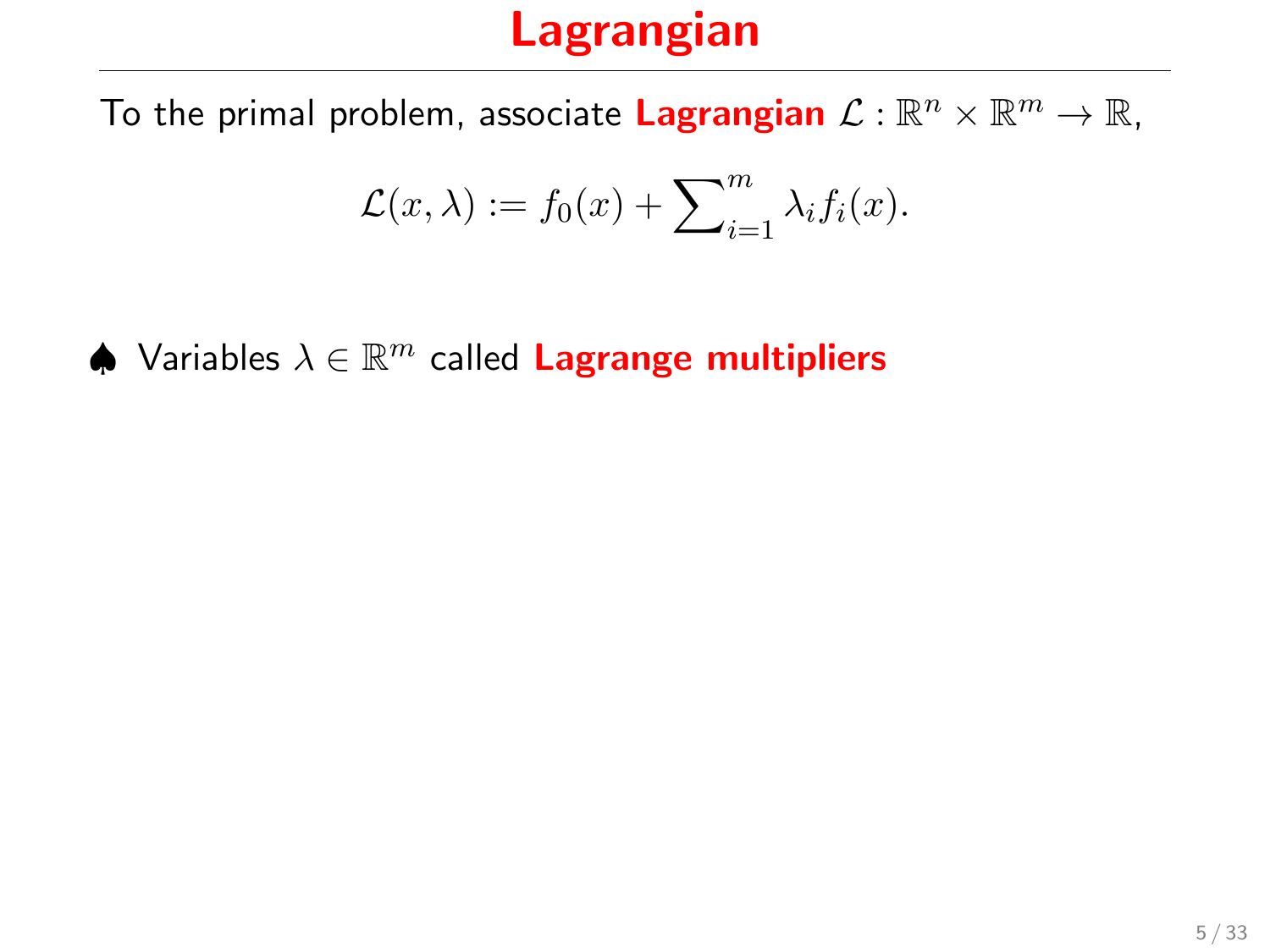To the primal problem, associate Lagrangian  $\mathcal{L}:\mathbb{R}^n\times\mathbb{R}^m\to\mathbb{R}$ ,

$$
\mathcal{L}(x,\lambda) := f_0(x) + \sum_{i=1}^m \lambda_i f_i(x).
$$

 $\spadesuit$  Variables  $\lambda \in \mathbb{R}^m$  called Lagrange multipliers

 $\spadesuit$  Suppose x is feasible, and  $\lambda \geq 0$ . Then, we get the lower-bound:

$$
f_0(x) \geq \mathcal{L}(x,\lambda) \qquad \forall x \in \mathcal{X}, \ \lambda \in \mathbb{R}_+^m.
$$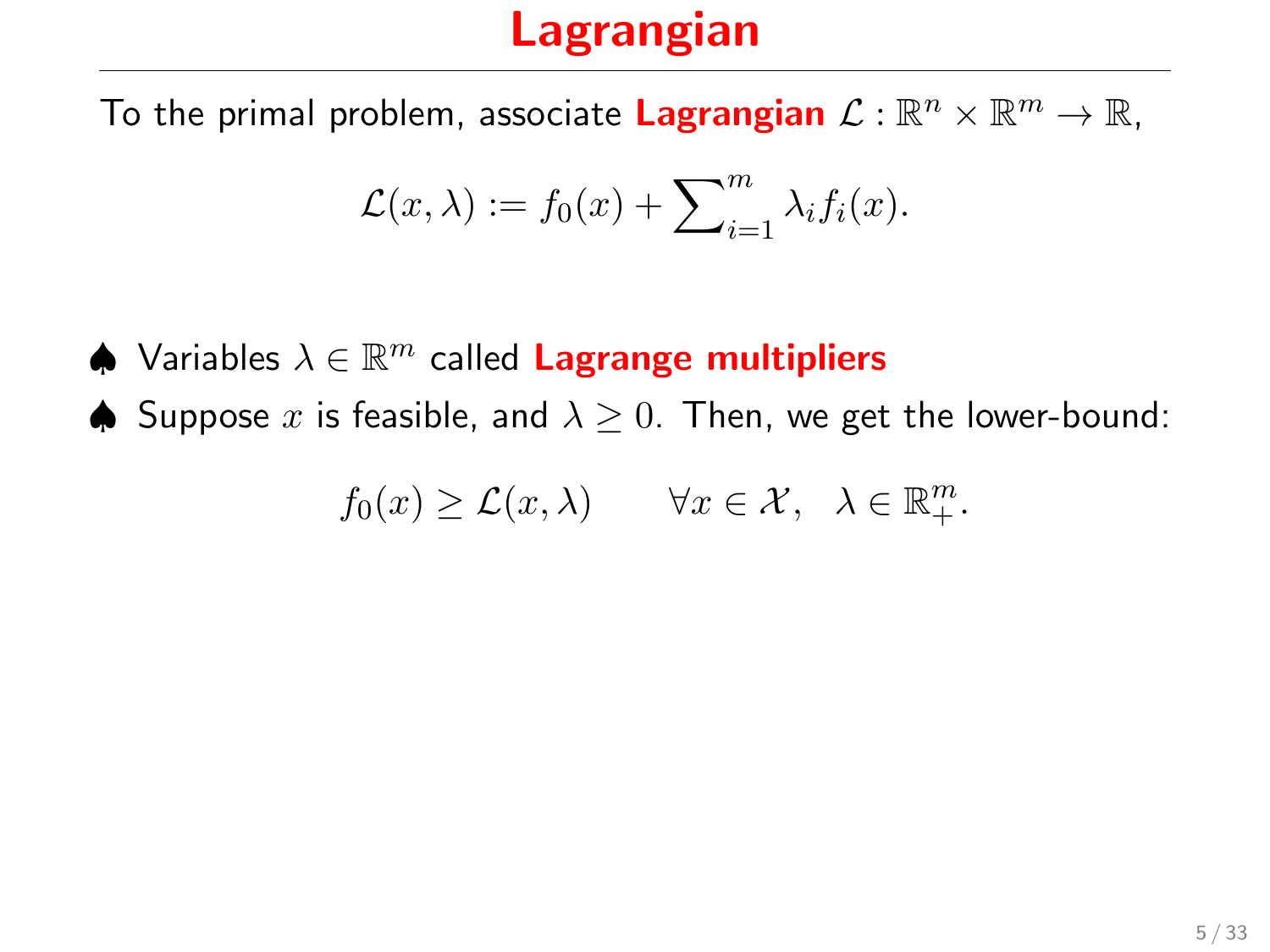To the primal problem, associate Lagrangian  $\mathcal{L}:\mathbb{R}^n\times\mathbb{R}^m\to\mathbb{R}$ ,

$$
\mathcal{L}(x,\lambda) := f_0(x) + \sum_{i=1}^m \lambda_i f_i(x).
$$

- $\spadesuit$  Variables  $\lambda \in \mathbb{R}^m$  called Lagrange multipliers
- ♦ Suppose x is feasible, and  $\lambda \geq 0$ . Then, we get the lower-bound:

$$
f_0(x) \geq \mathcal{L}(x,\lambda) \qquad \forall x \in \mathcal{X}, \ \lambda \in \mathbb{R}_+^m.
$$

♦ Lagrangian helps write problem in **unconstrained form**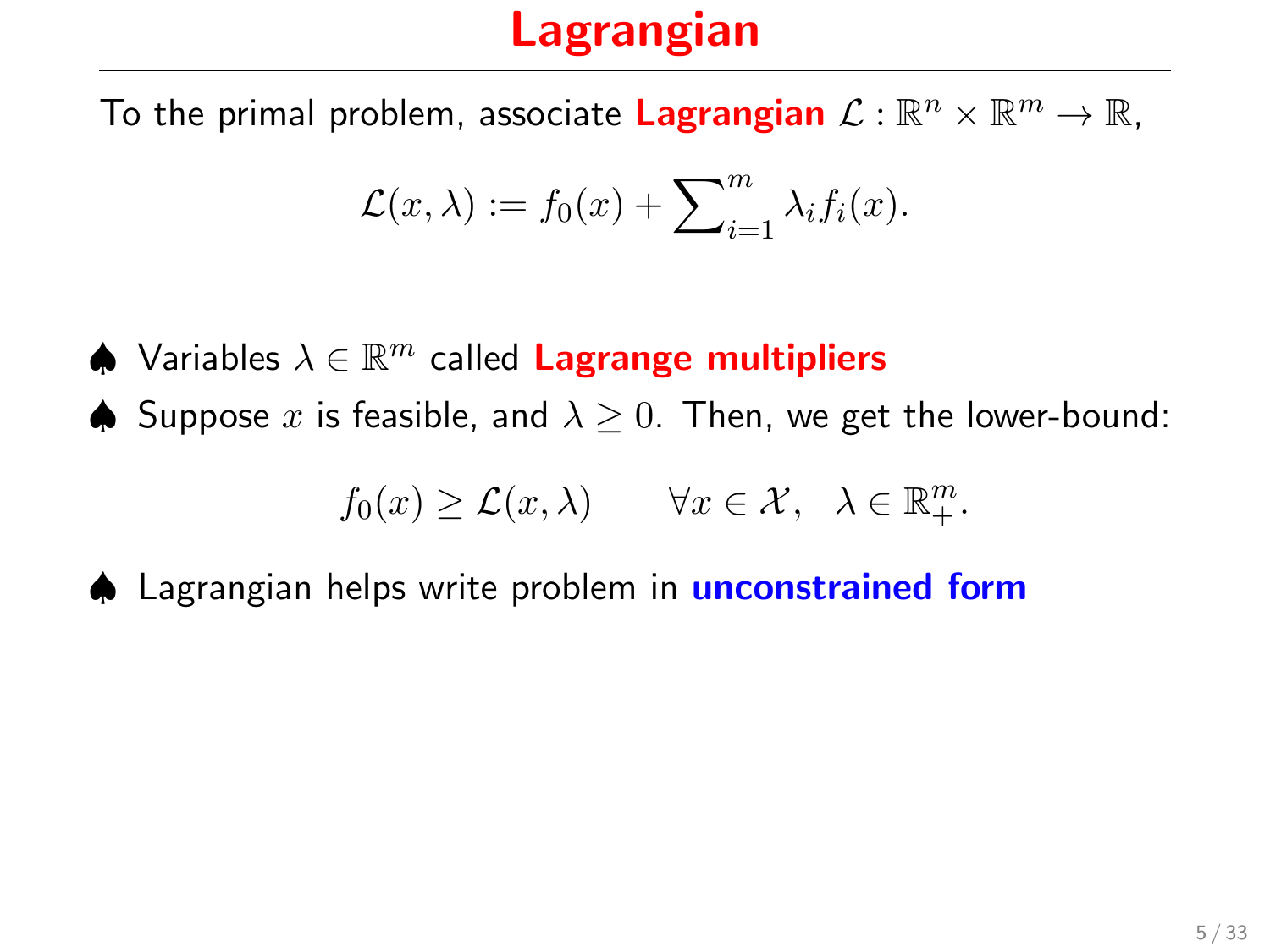**Claim:** Since,  $f_0(x) \geq \mathcal{L}(x, \lambda)$   $\forall x \in \mathcal{X}, \lambda \in \mathbb{R}_+^m$ , primal optimal

$$
p^* = \inf_{x \in \mathcal{X}} \sup_{\lambda \ge 0} \quad \mathcal{L}(x, \lambda).
$$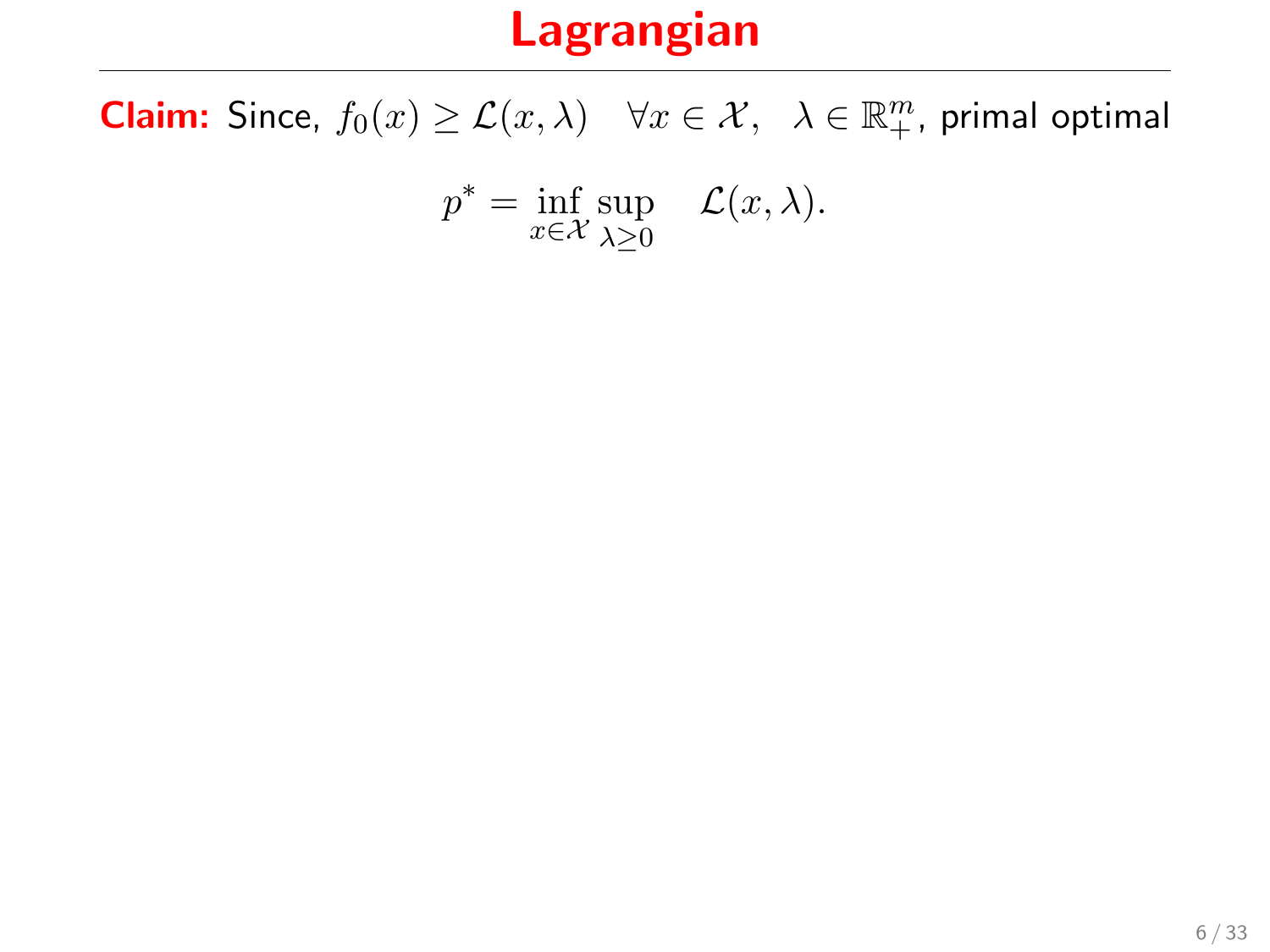**Claim:** Since,  $f_0(x) \geq \mathcal{L}(x, \lambda)$   $\forall x \in \mathcal{X}, \lambda \in \mathbb{R}_+^m$ , primal optimal

$$
p^* = \inf_{x \in \mathcal{X}} \sup_{\lambda \ge 0} \quad \mathcal{L}(x, \lambda).
$$

Proof:

♦ If x is not feasible, then some  $f_i(x) > 0$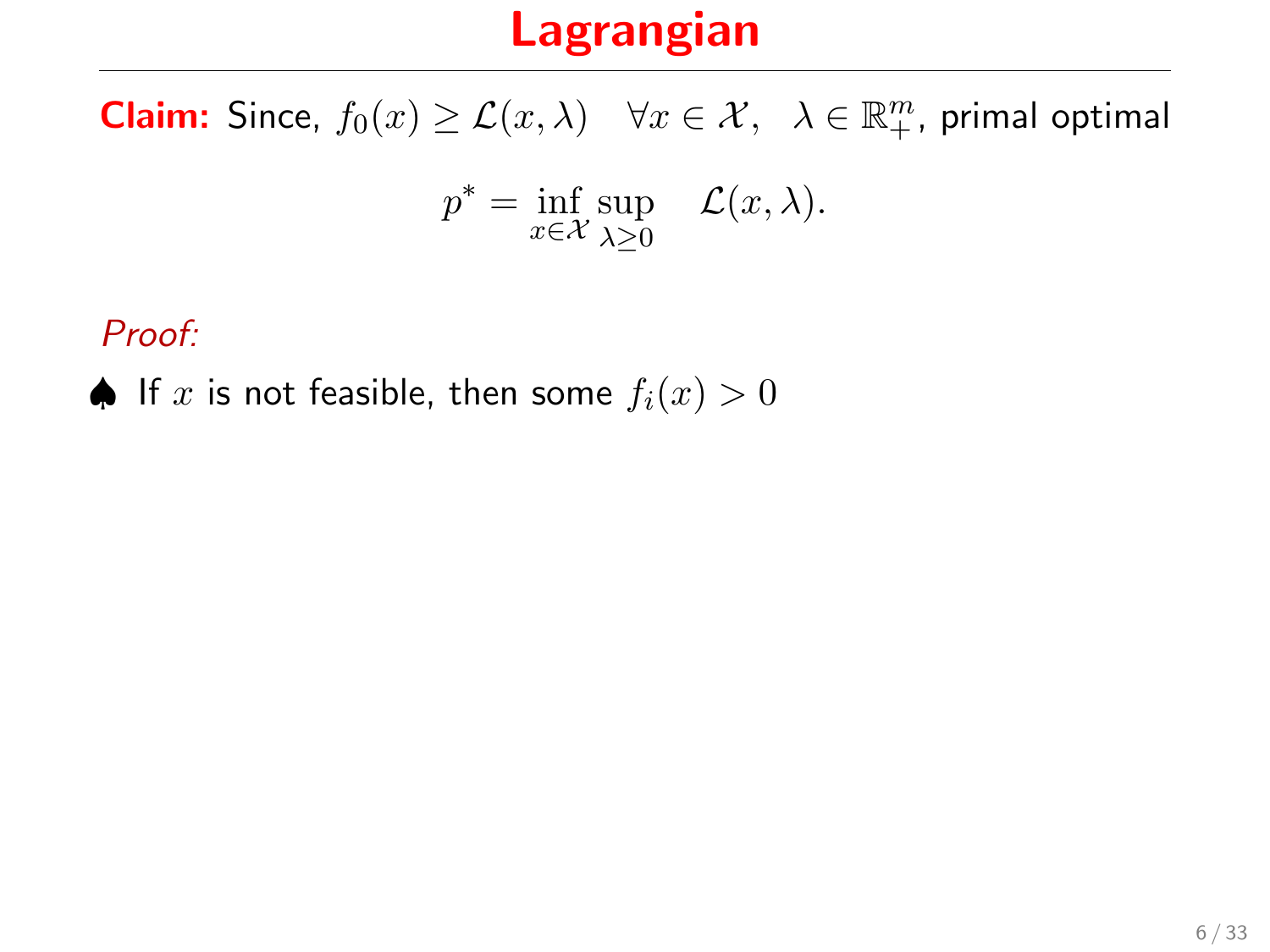**Claim:** Since,  $f_0(x) \geq \mathcal{L}(x, \lambda)$   $\forall x \in \mathcal{X}, \lambda \in \mathbb{R}_+^m$ , primal optimal

$$
p^* = \inf_{x \in \mathcal{X}} \sup_{\lambda \ge 0} \quad \mathcal{L}(x, \lambda).
$$

Proof:

- ♦ If x is not feasible, then some  $f_i(x) > 0$
- ♦ In this case, inner sup is  $+\infty$ , so claim true by definition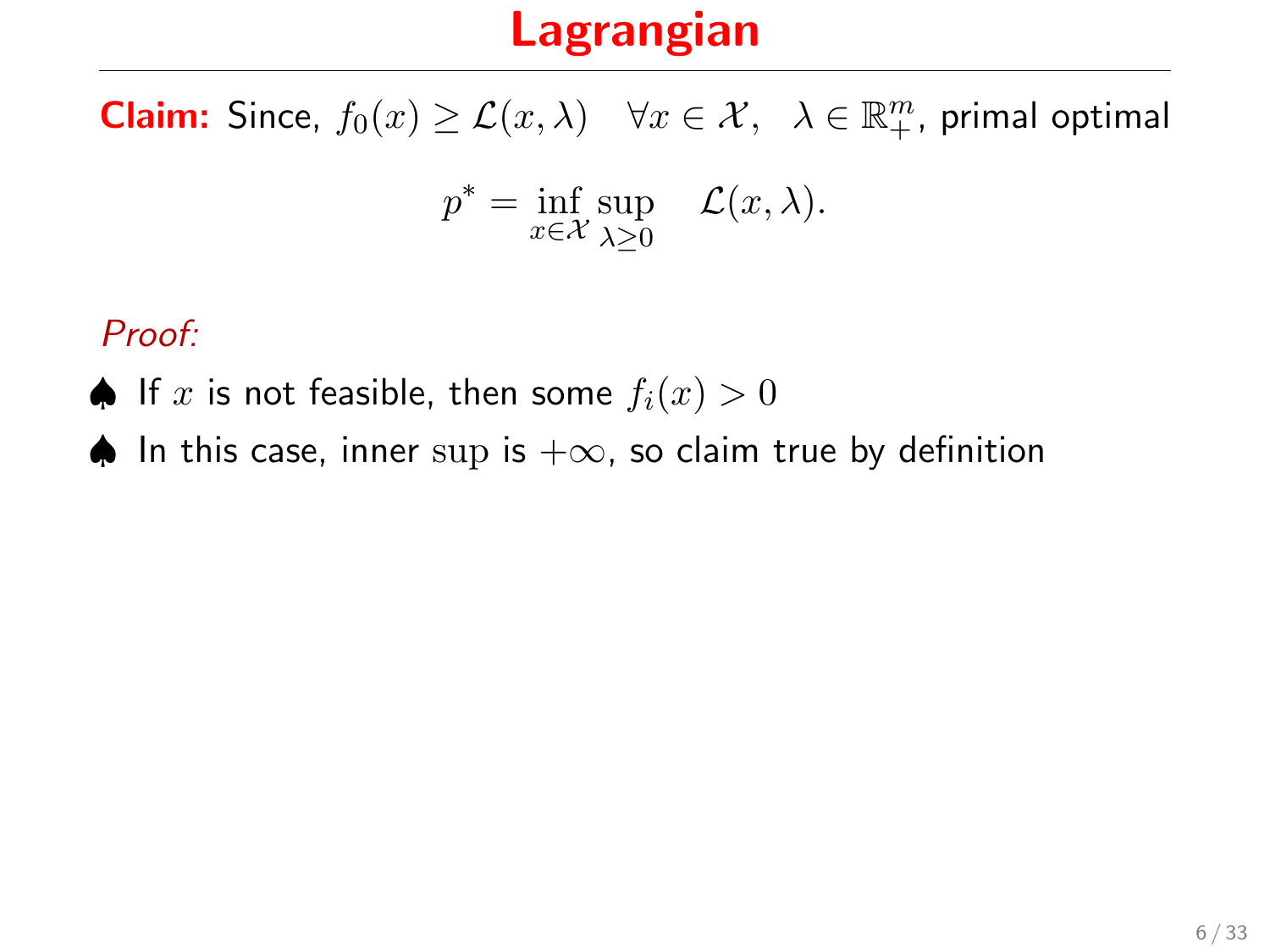**Claim:** Since,  $f_0(x) \geq \mathcal{L}(x, \lambda)$   $\forall x \in \mathcal{X}, \lambda \in \mathbb{R}_+^m$ , primal optimal

$$
p^* = \inf_{x \in \mathcal{X}} \sup_{\lambda \ge 0} \quad \mathcal{L}(x, \lambda).
$$

#### Proof:

- ♦ If x is not feasible, then some  $f_i(x) > 0$
- ♦ In this case, inner sup is  $+\infty$ , so claim true by definition
- $\spadesuit$  If  $x$  is feasible, each  $f_i(x) \leq 0$ , so  $\sup_{\lambda} \sum_i \lambda_i f_i(x) = 0$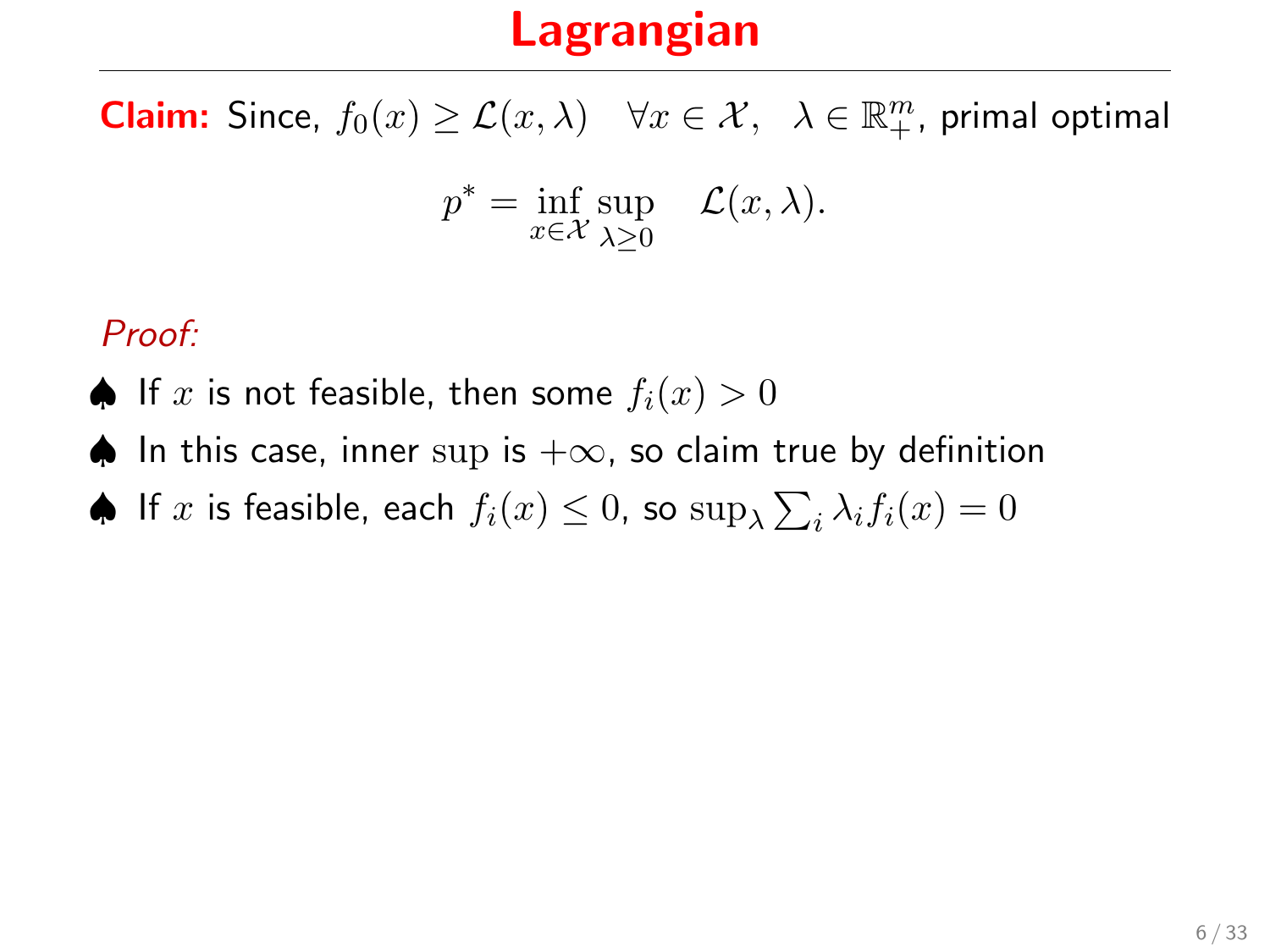Def. We define the Lagrangian dual as

 $g(\lambda) := \inf_x \mathcal{L}(x, \lambda).$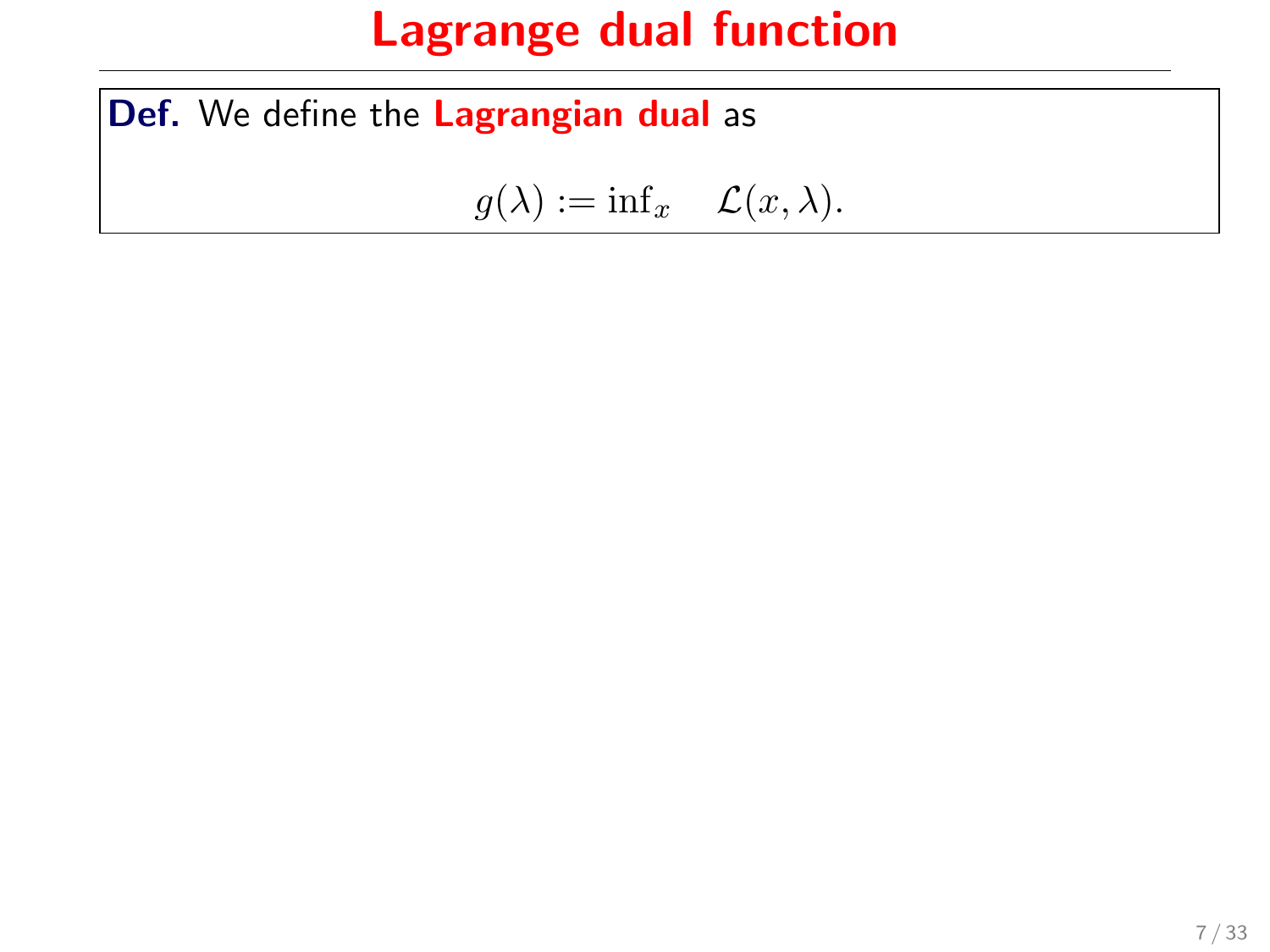Def. We define the Lagrangian dual as

$$
g(\lambda) := \inf x \quad \mathcal{L}(x, \lambda).
$$

#### Observations:

- $\blacktriangleright$  g is pointwise inf of affine functions of  $\lambda$
- $\blacktriangleright$  Thus, g is concave; it may take value  $-\infty$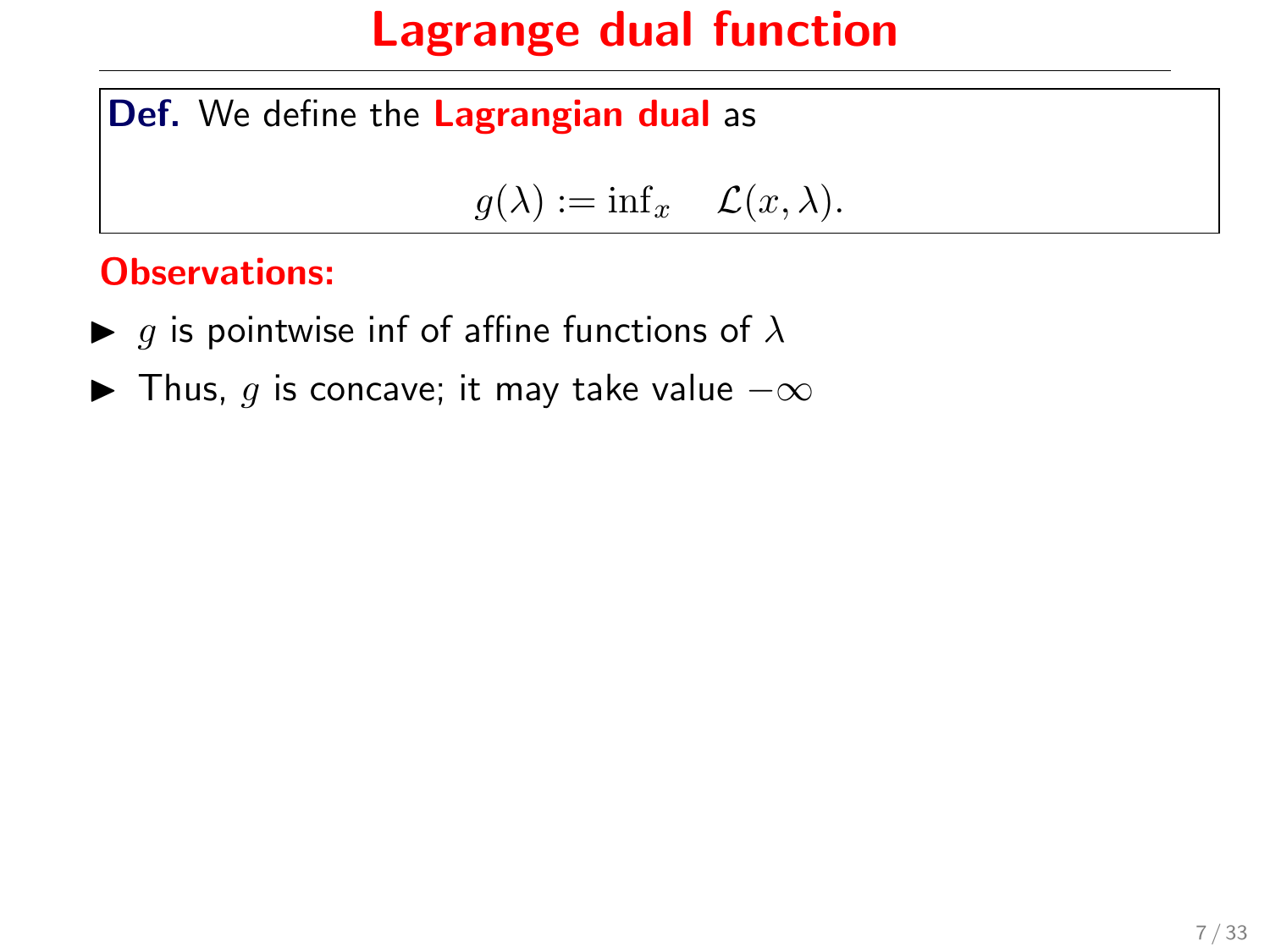Def. We define the Lagrangian dual as

 $g(\lambda) := \inf_x \mathcal{L}(x, \lambda).$ 

#### Observations:

- $\blacktriangleright$  g is pointwise inf of affine functions of  $\lambda$
- $\blacktriangleright$  Thus, g is concave; it may take value  $-\infty$
- ► Recall:  $f_0(x) \geq \mathcal{L}(x, \lambda)$   $\forall x \in \mathcal{X}$ ; thus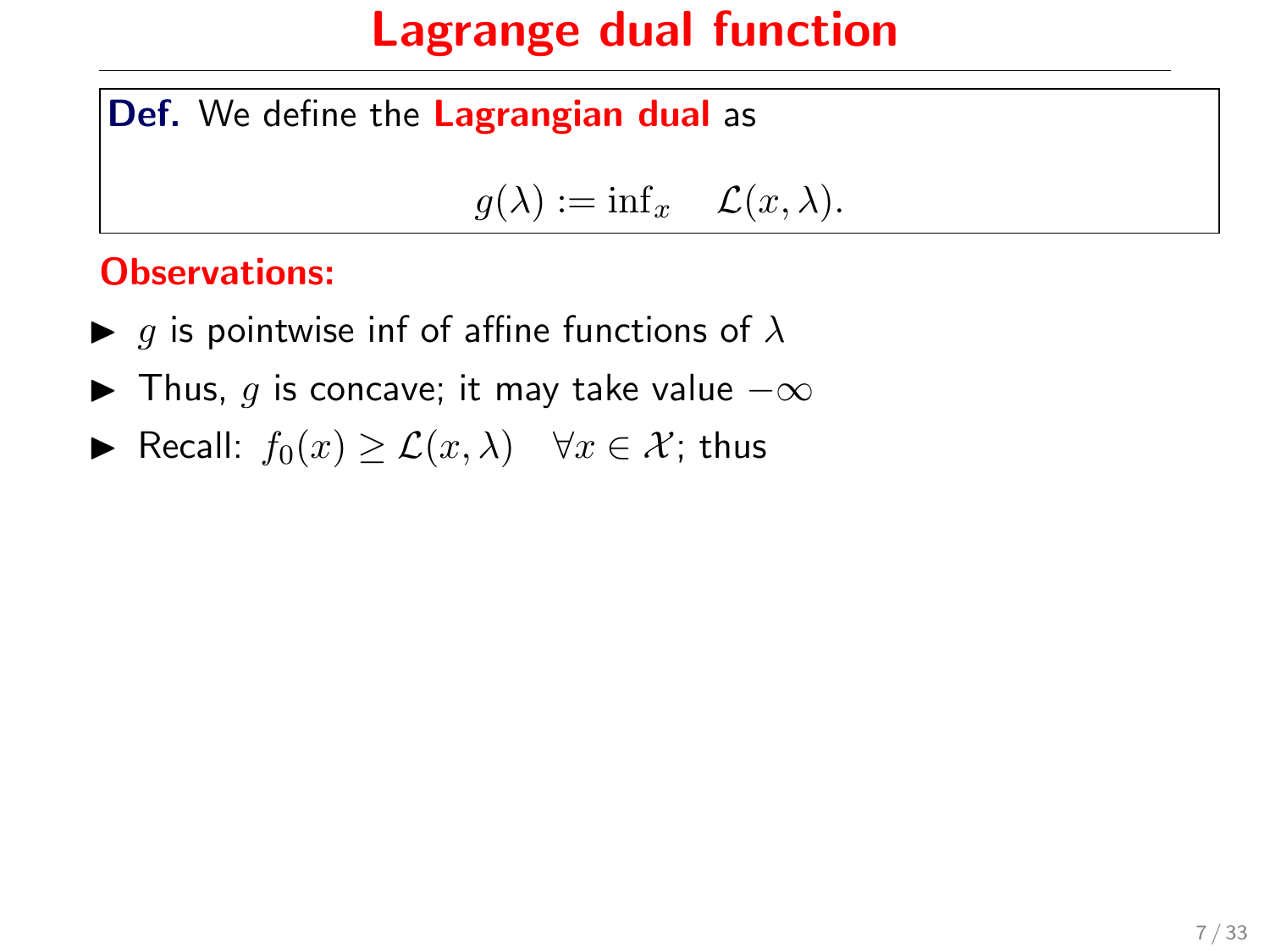#### Def. We define the Lagrangian dual as

$$
g(\lambda) := \inf x \quad \mathcal{L}(x, \lambda).
$$

#### Observations:

- $\blacktriangleright$  g is pointwise inf of affine functions of  $\lambda$
- $\blacktriangleright$  Thus, g is concave; it may take value  $-\infty$
- ► Recall:  $f_0(x) \geq \mathcal{L}(x, \lambda)$   $\forall x \in \mathcal{X}$ ; thus
- $\blacktriangleright \forall x \in \mathcal{X}, \quad f_0(x) \geq \inf_{x'} \mathcal{L}(x', \lambda) = g(\lambda)$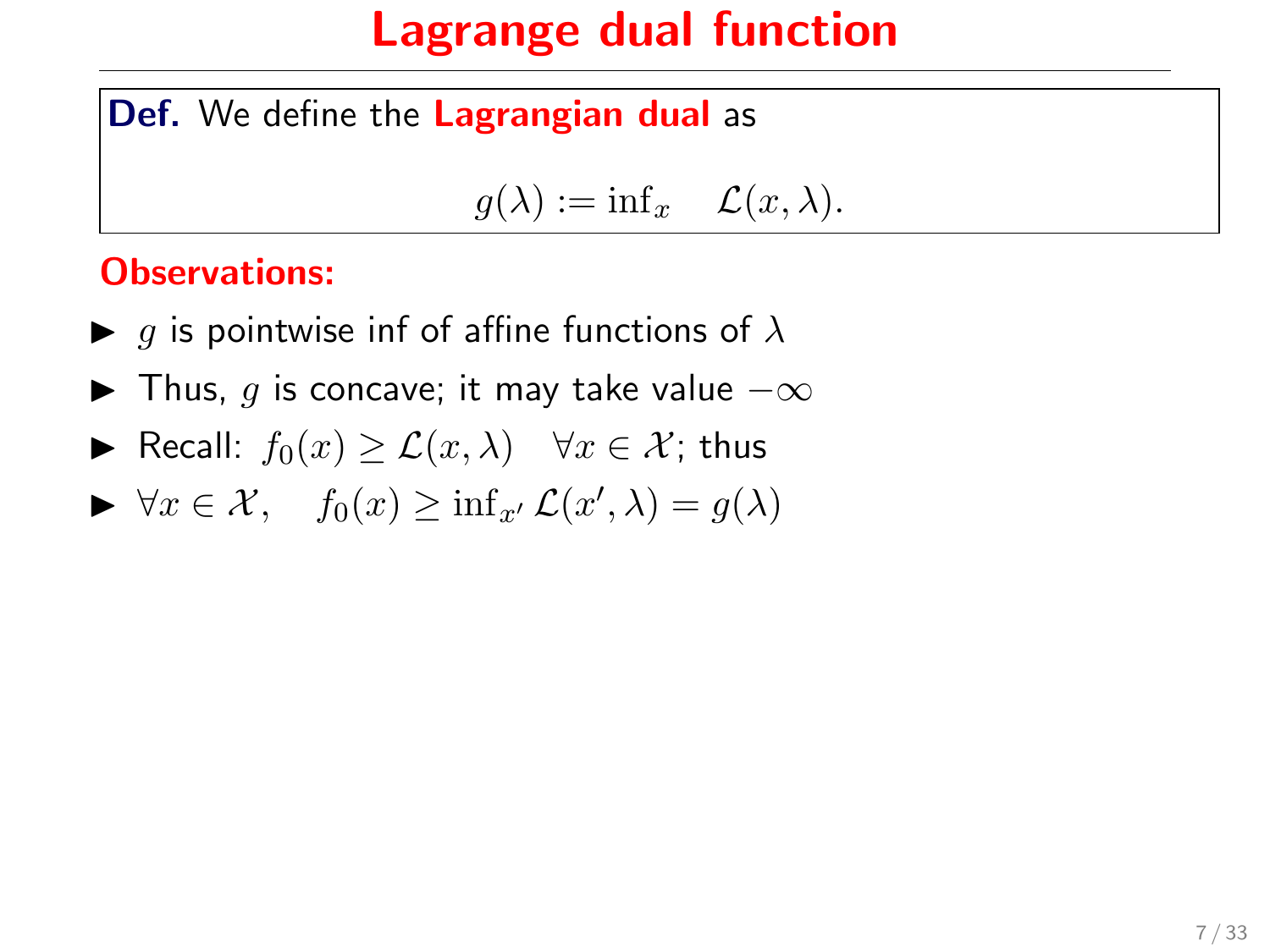#### Def. We define the Lagrangian dual as

$$
g(\lambda) := \inf x \quad \mathcal{L}(x, \lambda).
$$

#### Observations:

- $\blacktriangleright$  g is pointwise inf of affine functions of  $\lambda$
- $\blacktriangleright$  Thus, g is concave; it may take value  $-\infty$
- ► Recall:  $f_0(x) \geq \mathcal{L}(x, \lambda)$   $\forall x \in \mathcal{X}$ ; thus

$$
\blacktriangleright \forall x \in \mathcal{X}, \quad f_0(x) \ge \inf_{x'} \mathcal{L}(x', \lambda) = g(\lambda)
$$

 $\blacktriangleright$  Now minimize over x on lhs, to obtain

$$
\forall \ \lambda \in \mathbb{R}_+^m \qquad p^* \geq g(\lambda).
$$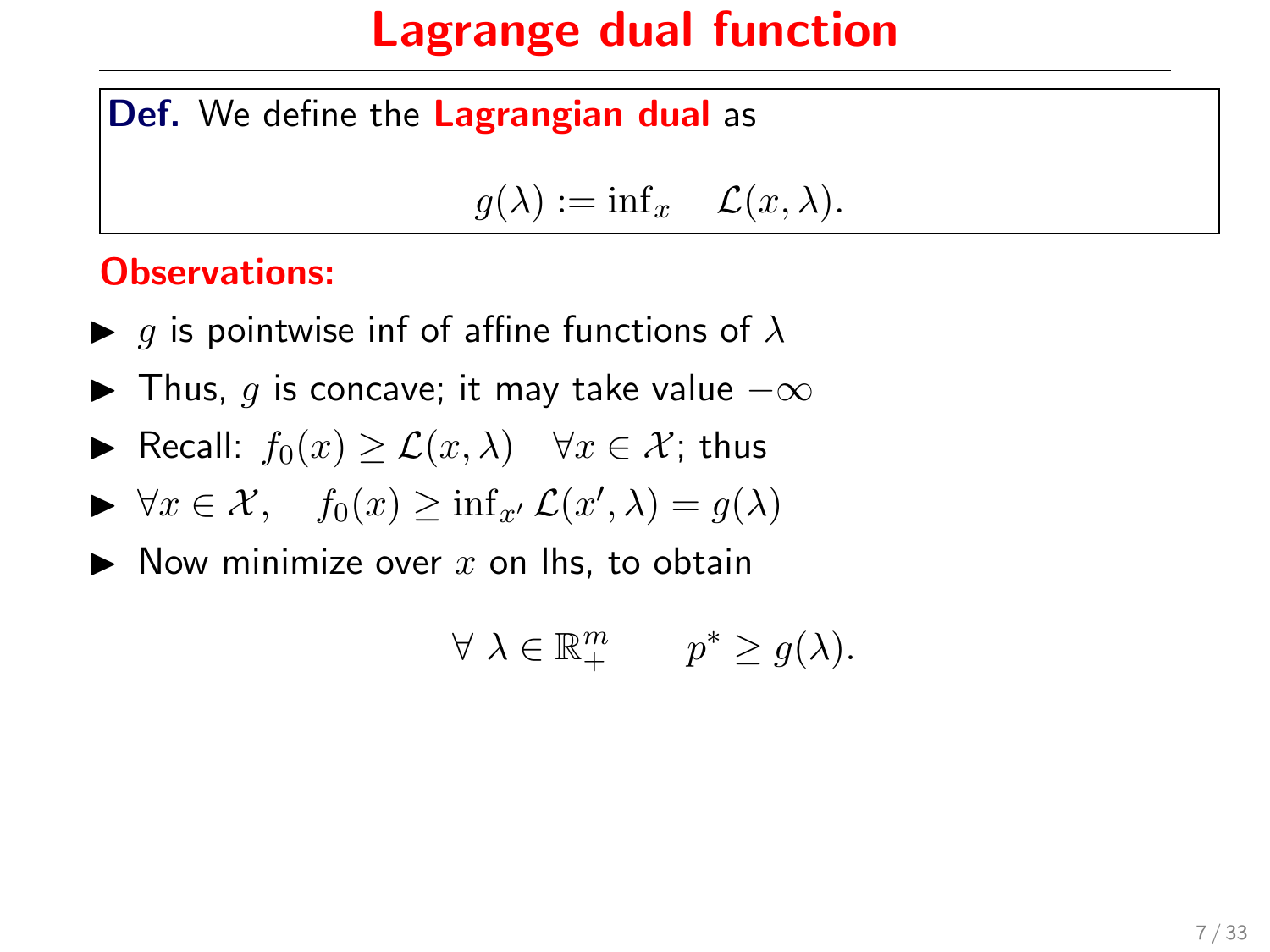## Lagrange dual problem

$$
\sup_{\lambda} g(\lambda) \qquad \text{s.t. } \lambda \ge 0.
$$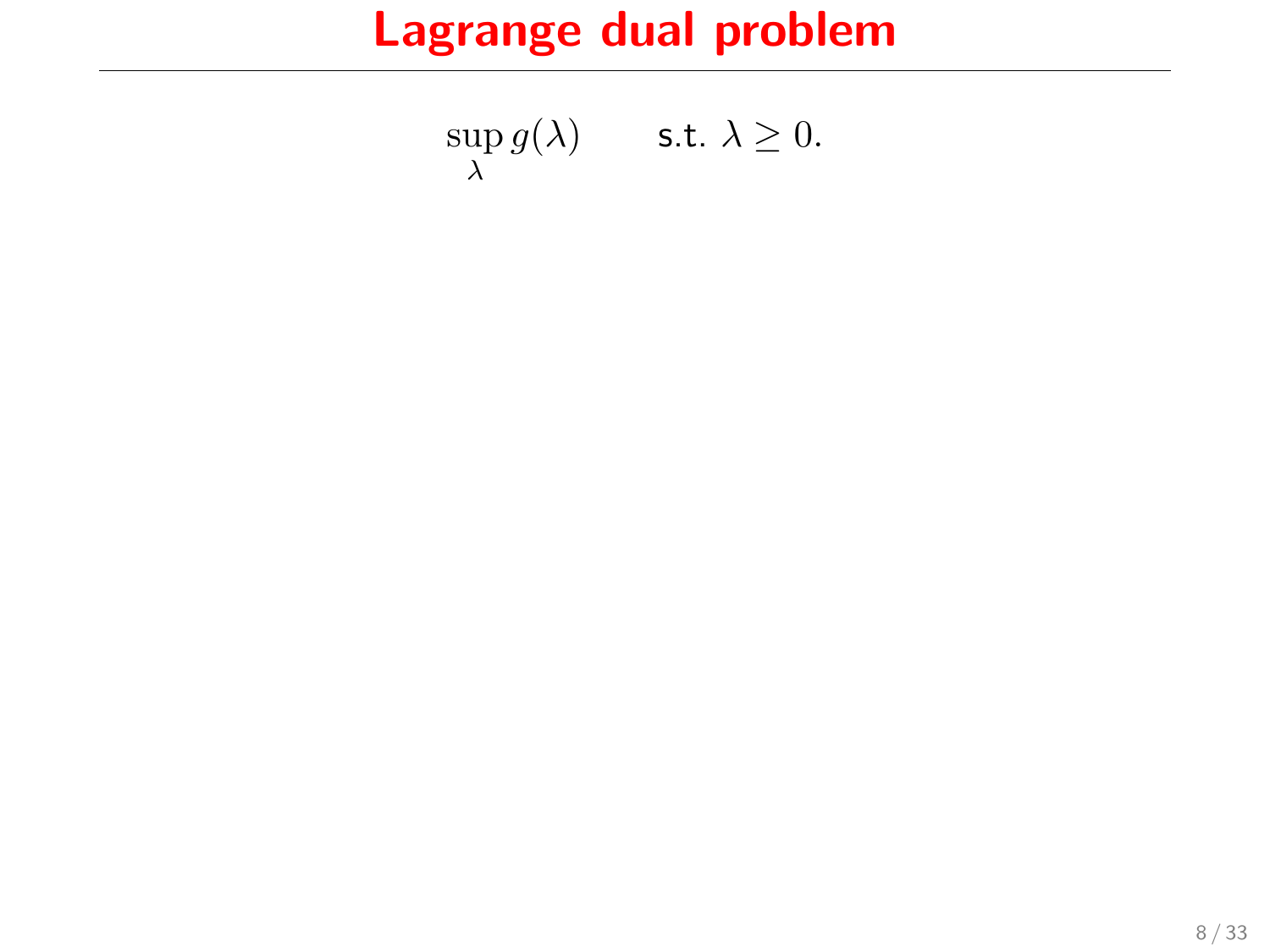#### Lagrange dual problem

$$
\sup_{\lambda} g(\lambda) \qquad \text{s.t. } \lambda \ge 0.
$$

- **► dual feasible:** if  $\lambda \geq 0$  and  $g(\lambda) > -\infty$
- $\blacktriangleright$  dual optimal:  $\lambda^*$  if sup is achieved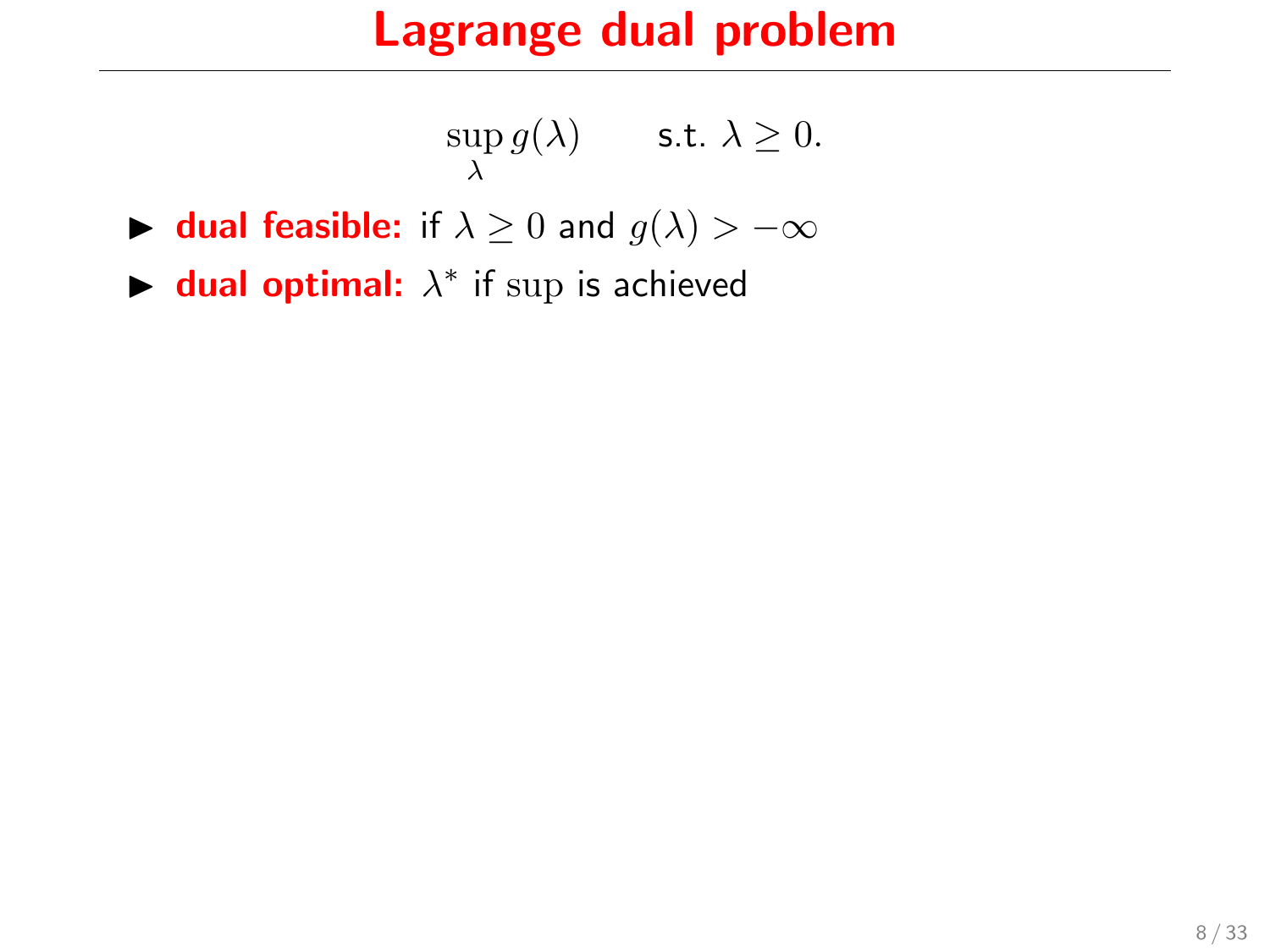#### Lagrange dual problem

$$
\sup_{\lambda} g(\lambda) \qquad \text{s.t. } \lambda \ge 0.
$$

- **► dual feasible:** if  $\lambda \geq 0$  and  $g(\lambda) > -\infty$
- $\blacktriangleright$  dual optimal:  $\lambda^*$  if sup is achieved
- $\blacktriangleright$  Lagrange dual is always concave, regardless of original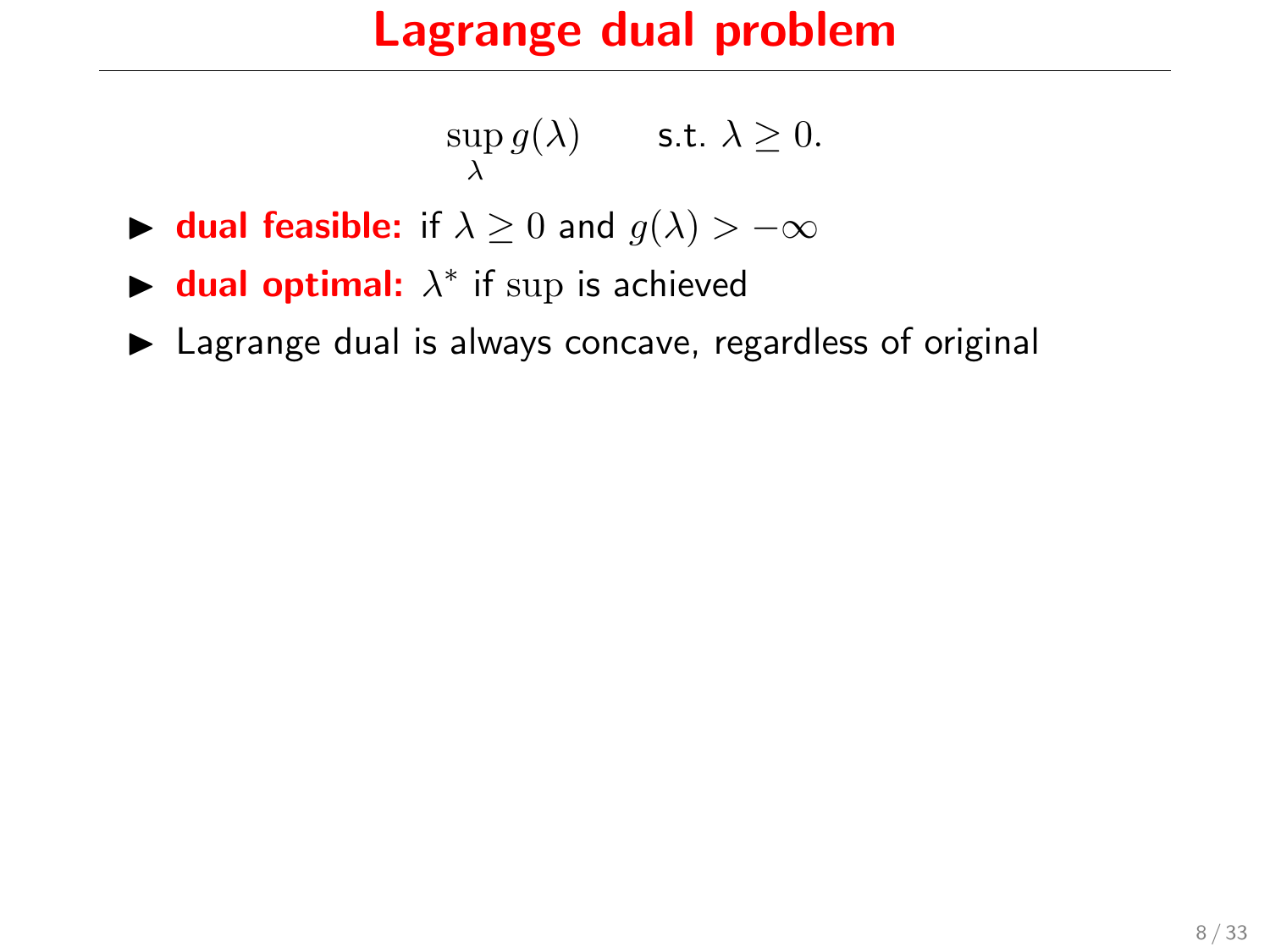#### Weak duality

Def. Denote dual optimal value by  $d^*$ , i.e.,  $d^* := \sup \ g(\lambda).$  $\lambda \geq 0$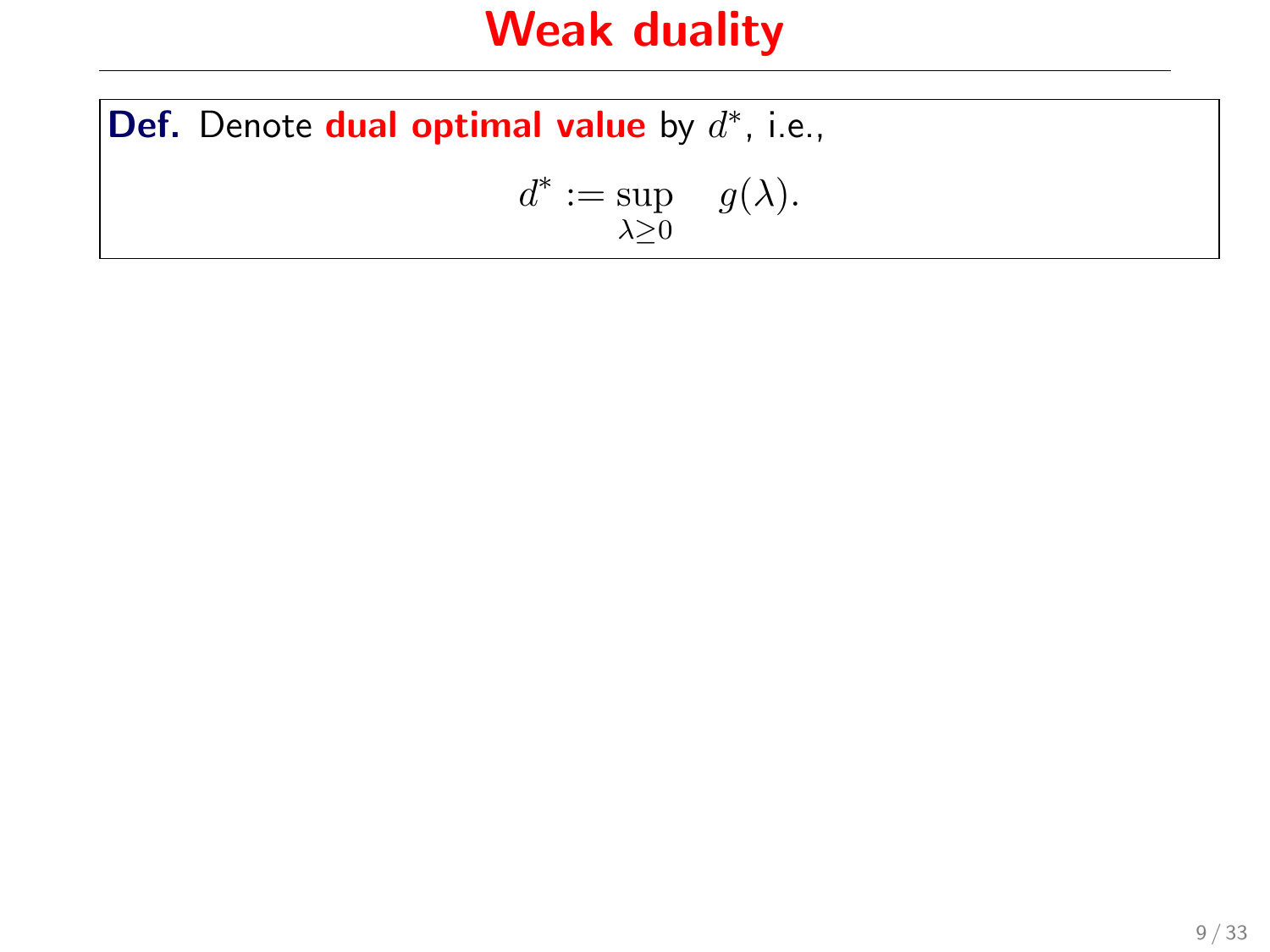#### Weak duality

Def. Denote dual optimal value by  $d^*$ , i.e.,

$$
d^* := \sup_{\lambda \ge 0} \quad g(\lambda).
$$

**Theorem** (Weak-duality): For problem (P), we have  $p^* \geq d^*$ .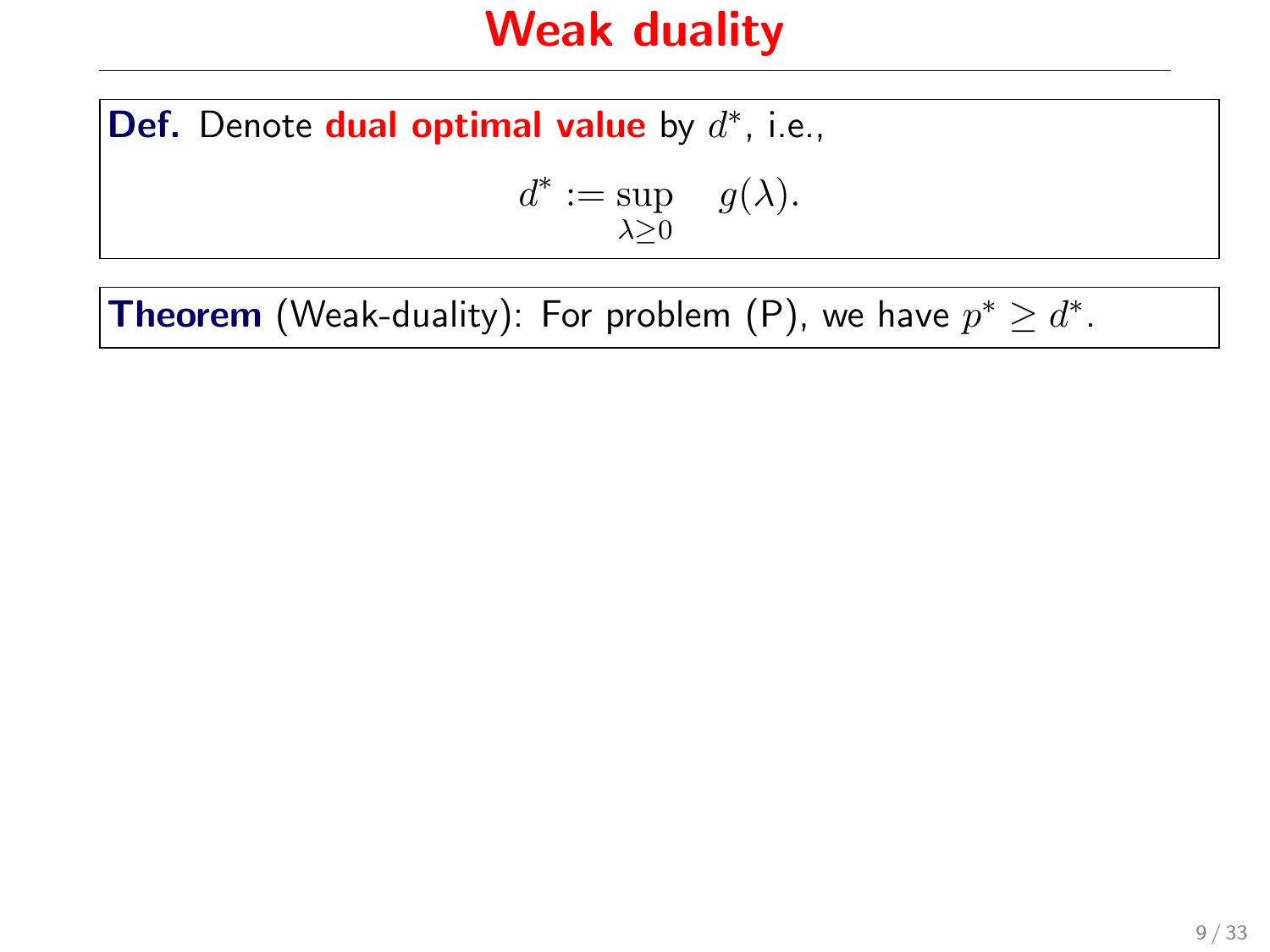#### Weak duality

Def. Denote dual optimal value by  $d^*$ , i.e.,

$$
d^* := \sup_{\lambda \ge 0} g(\lambda).
$$

**Theorem** (Weak-duality): For problem (P), we have  $p^* \geq d^*$ .

*Proof:* We showed that for all  $\lambda \in \mathbb{R}_+^m$ ,  $p^* \ge g(\lambda)$ . Thus, it follows that  $p^* \geq \sup g(\lambda) = d^*$ .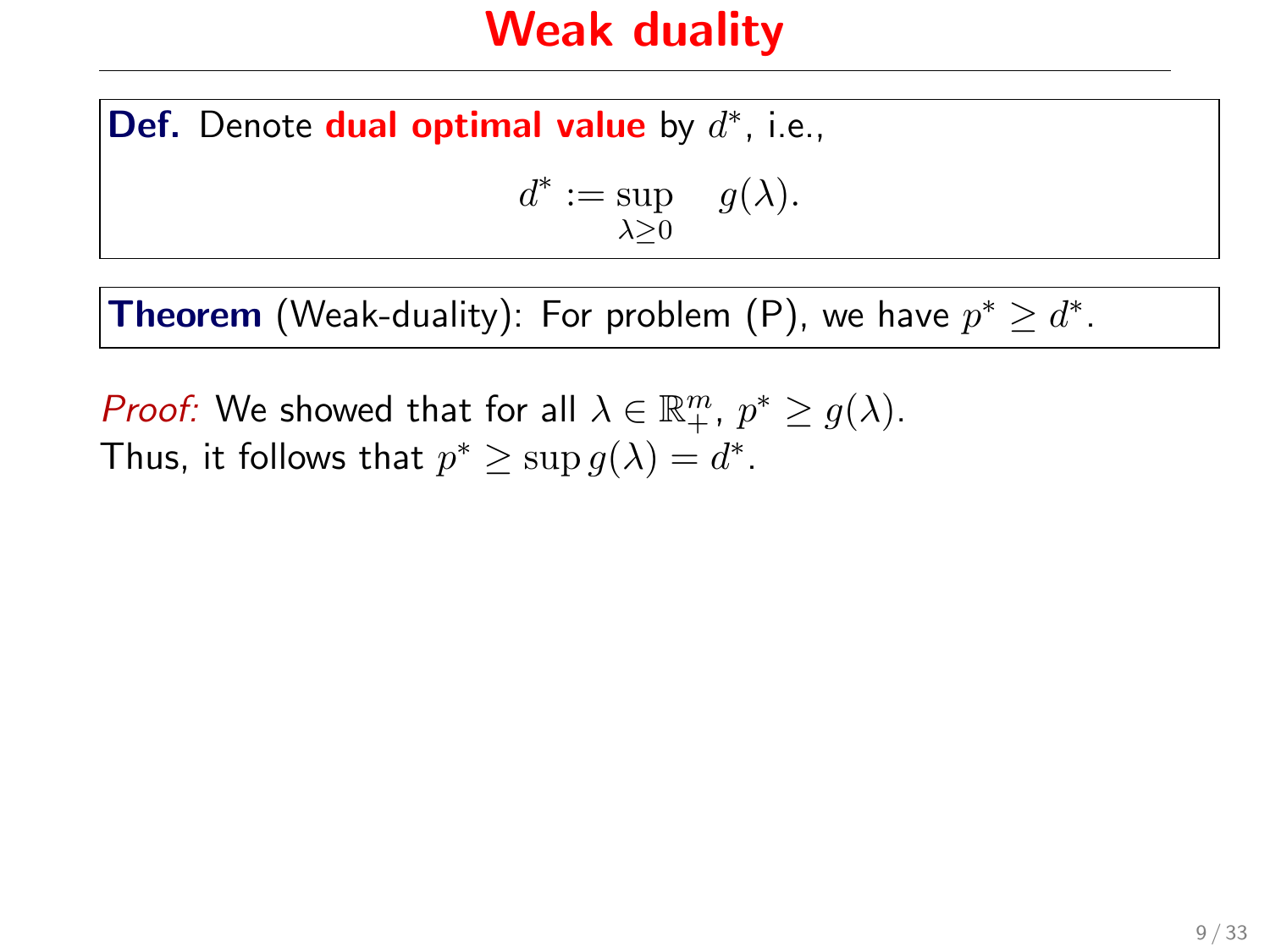#### Equality constraints

min 
$$
f_0(x)
$$
  
\ns.t.  $f_i(x) \le 0$ ,  $i = 1,..., m$ ,  
\n $h_i(x) = 0$ ,  $i = 1,..., p$ .

**Exercise:** Show that we get the Lagrangian dual

$$
g: \mathbb{R}^m_+ \times \mathbb{R}^p : (\lambda, \nu) \mapsto \inf_x \mathcal{L}(x, \lambda, \nu),
$$

where the Lagrange variable  $\nu$  corresponding to the equality constraints is unconstrained.

*Hint:* Represent  $h_i(x) = 0$  as  $h_i(x) \le 0$  and  $-h_i(x) \le 0$ .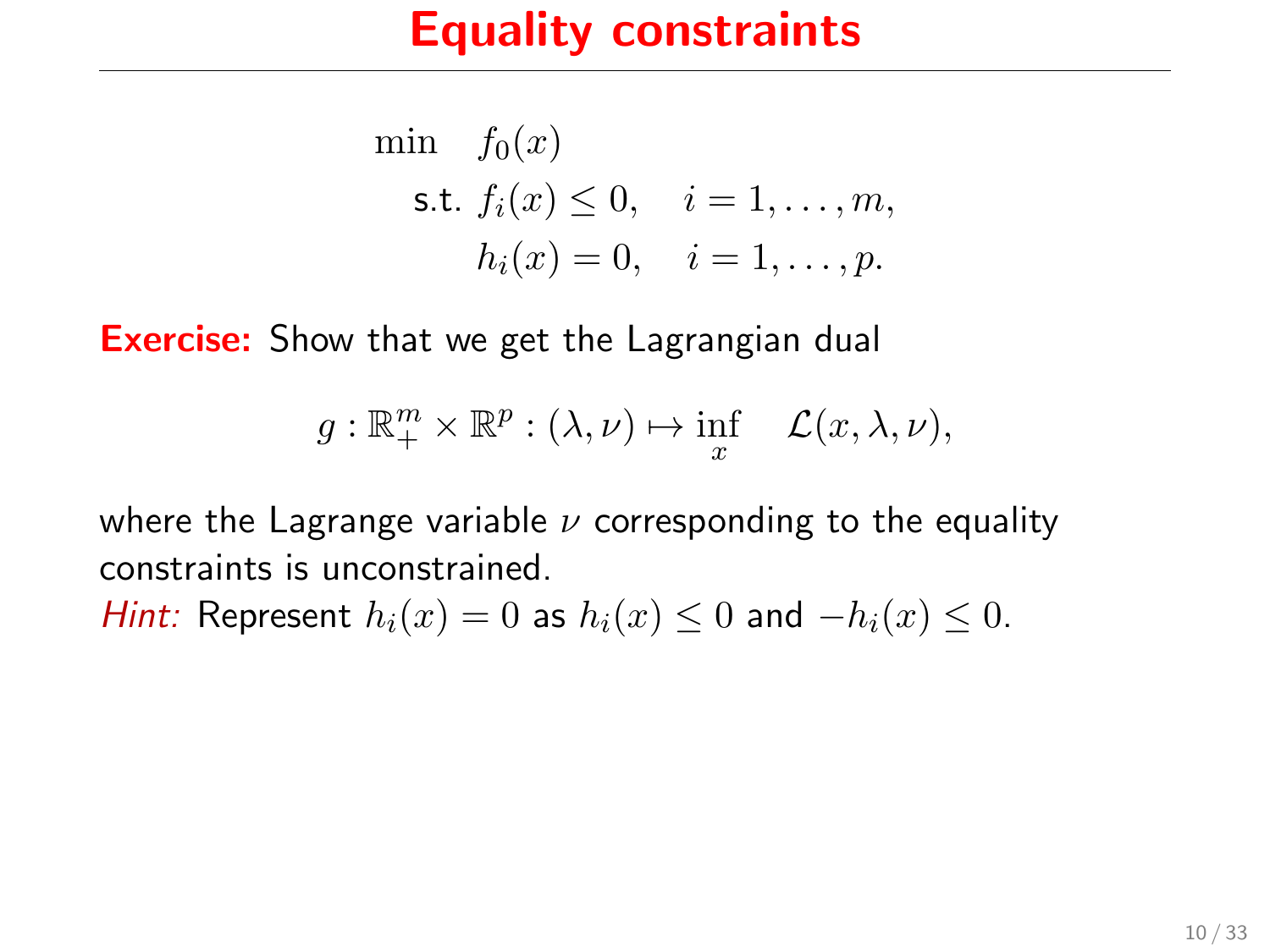#### Equality constraints

min 
$$
f_0(x)
$$
  
\ns.t.  $f_i(x) \le 0$ ,  $i = 1, ..., m$ ,  
\n $h_i(x) = 0$ ,  $i = 1, ..., p$ .

**Exercise:** Show that we get the Lagrangian dual

$$
g: \mathbb{R}^m_+ \times \mathbb{R}^p : (\lambda, \nu) \mapsto \inf_x \quad \mathcal{L}(x, \lambda, \nu),
$$

where the Lagrange variable  $\nu$  corresponding to the equality constraints is unconstrained.

*Hint:* Represent  $h_i(x) = 0$  as  $h_i(x) \le 0$  and  $-h_i(x) \le 0$ .

Again, we see that 
$$
p^* \ge \sup_{\lambda \ge 0, \nu} g(\lambda, \nu) = d^*
$$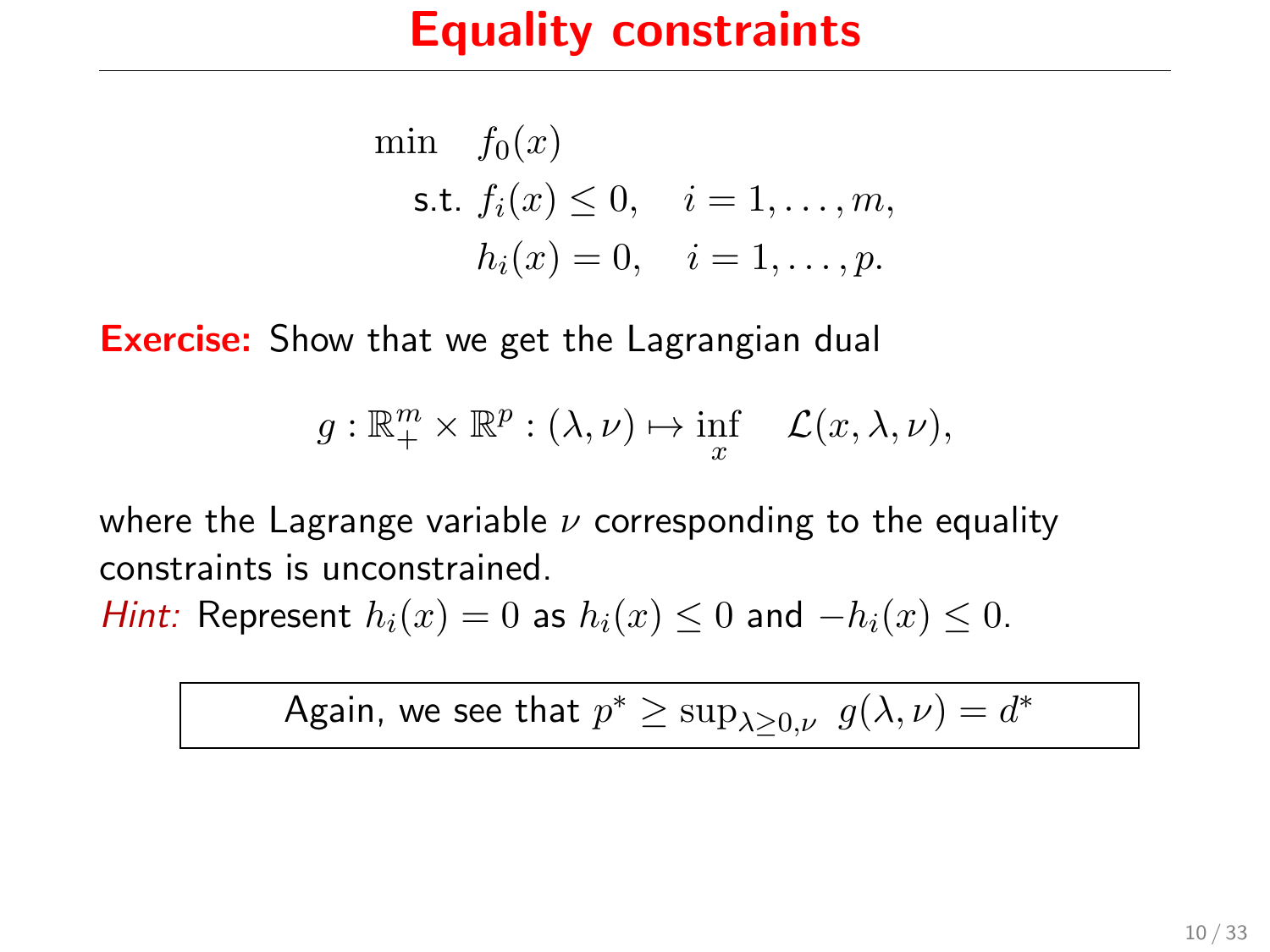#### Some duals

- $\blacktriangleright$  Least-norm solution of linear equations:  $\min x^T x$  s.t.  $Ax = b$
- $\blacktriangleright$  Linear programming standard form
- $\triangleright$  Study example (5.7) in BV (binary QP)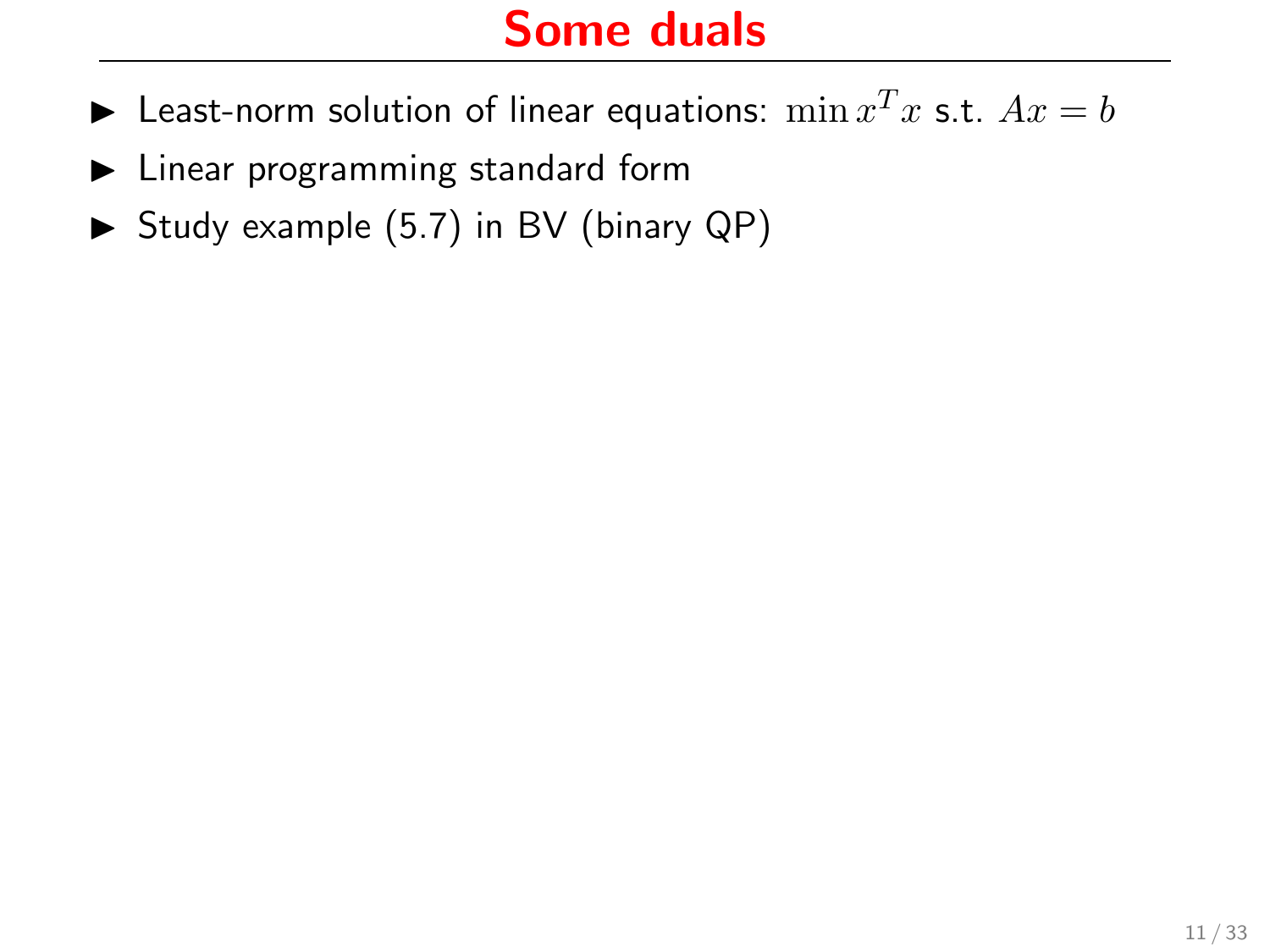# Strong duality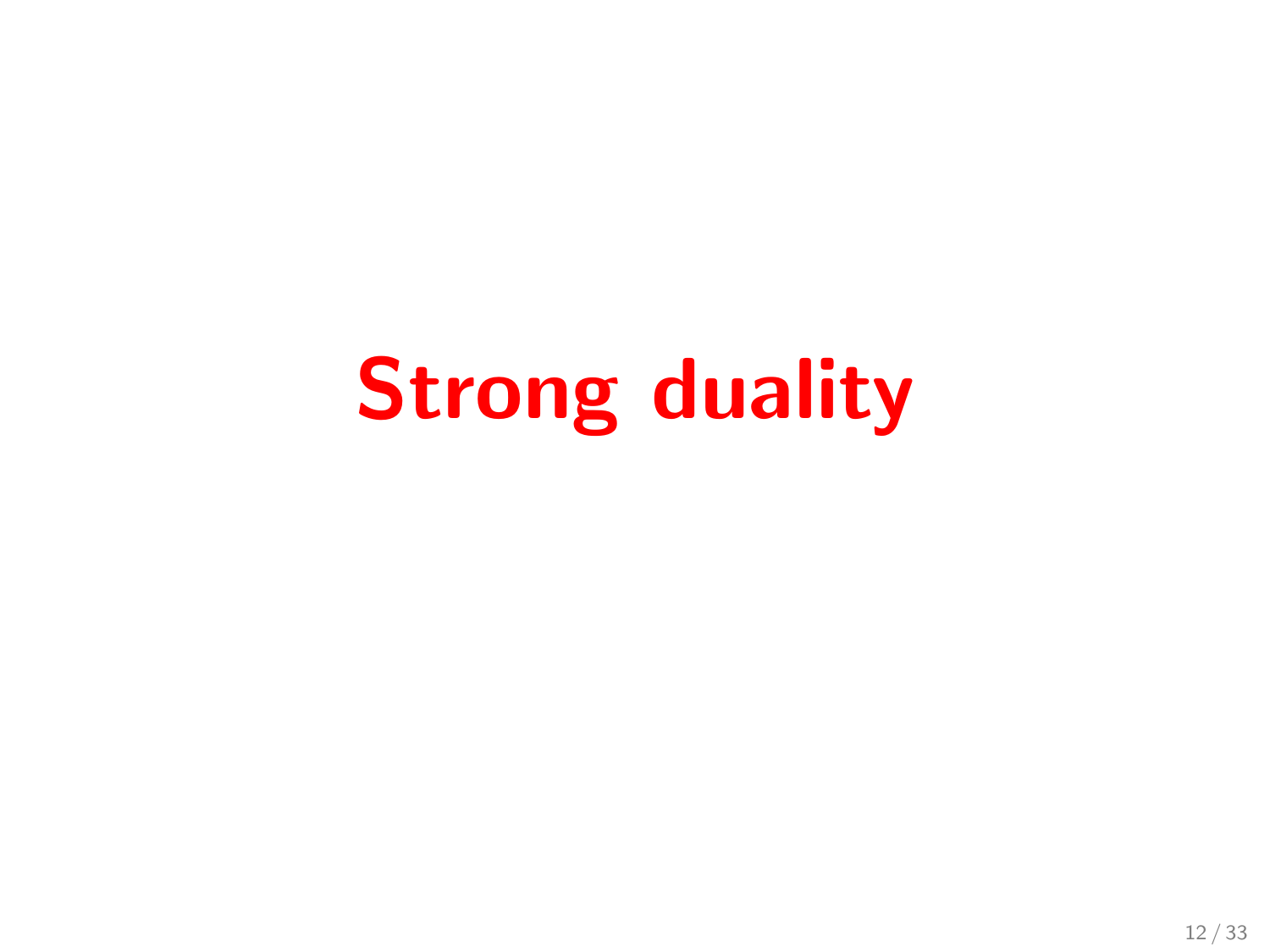$$
p^* - d^* \ge 0
$$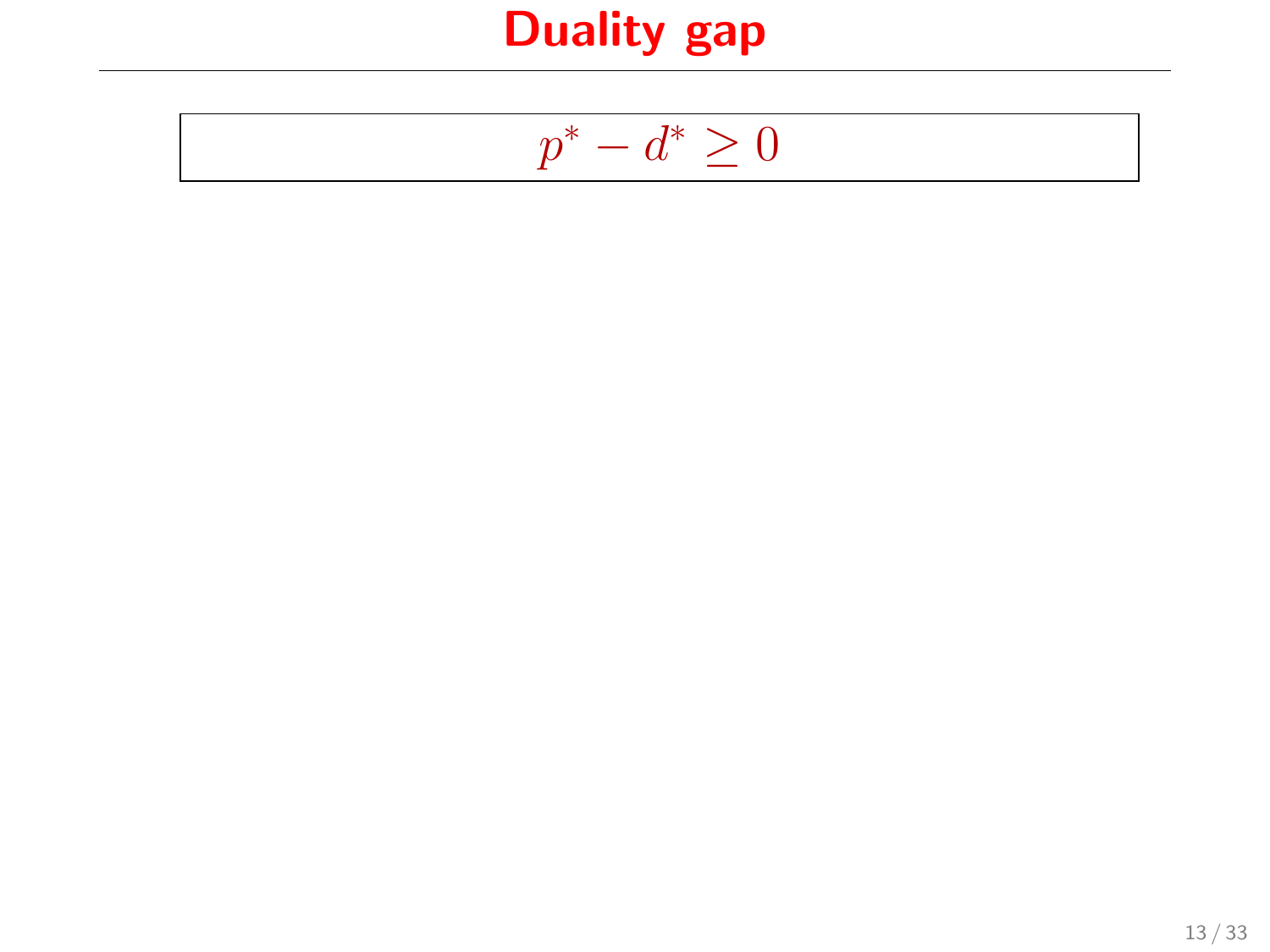$$
p^*-d^*\geq 0
$$

Strong duality if duality gap is zero:  $p^* = d^*$ Notice: both  $p^*$  and  $d^*$  may be  $+\infty$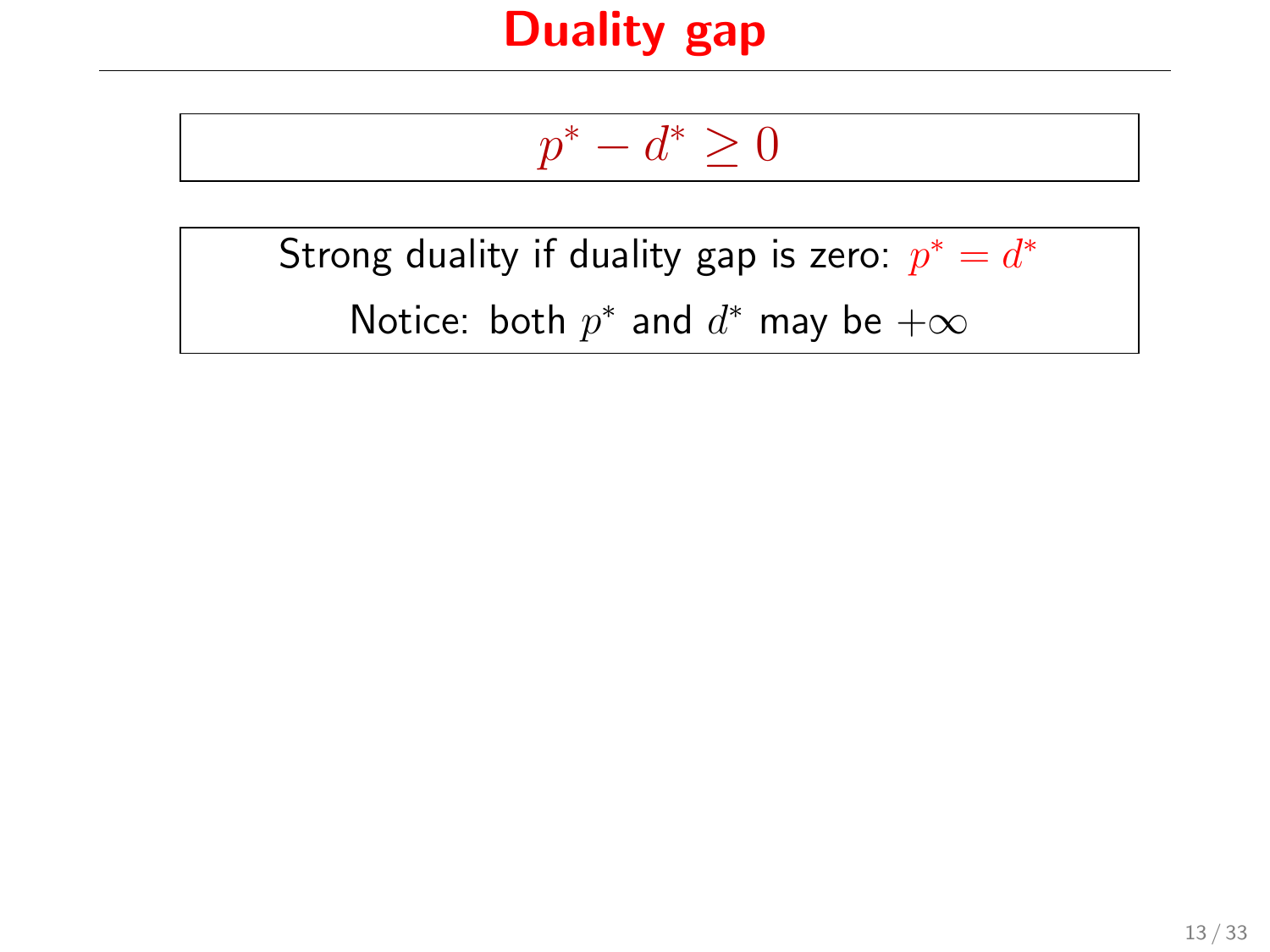$$
p^*-d^*\geq 0
$$

Strong duality if duality gap is zero:  $p^* = d^*$ 

Notice: both  $p^*$  and  $d^*$  may be  $+\infty$ 

Several **sufficient** conditions known!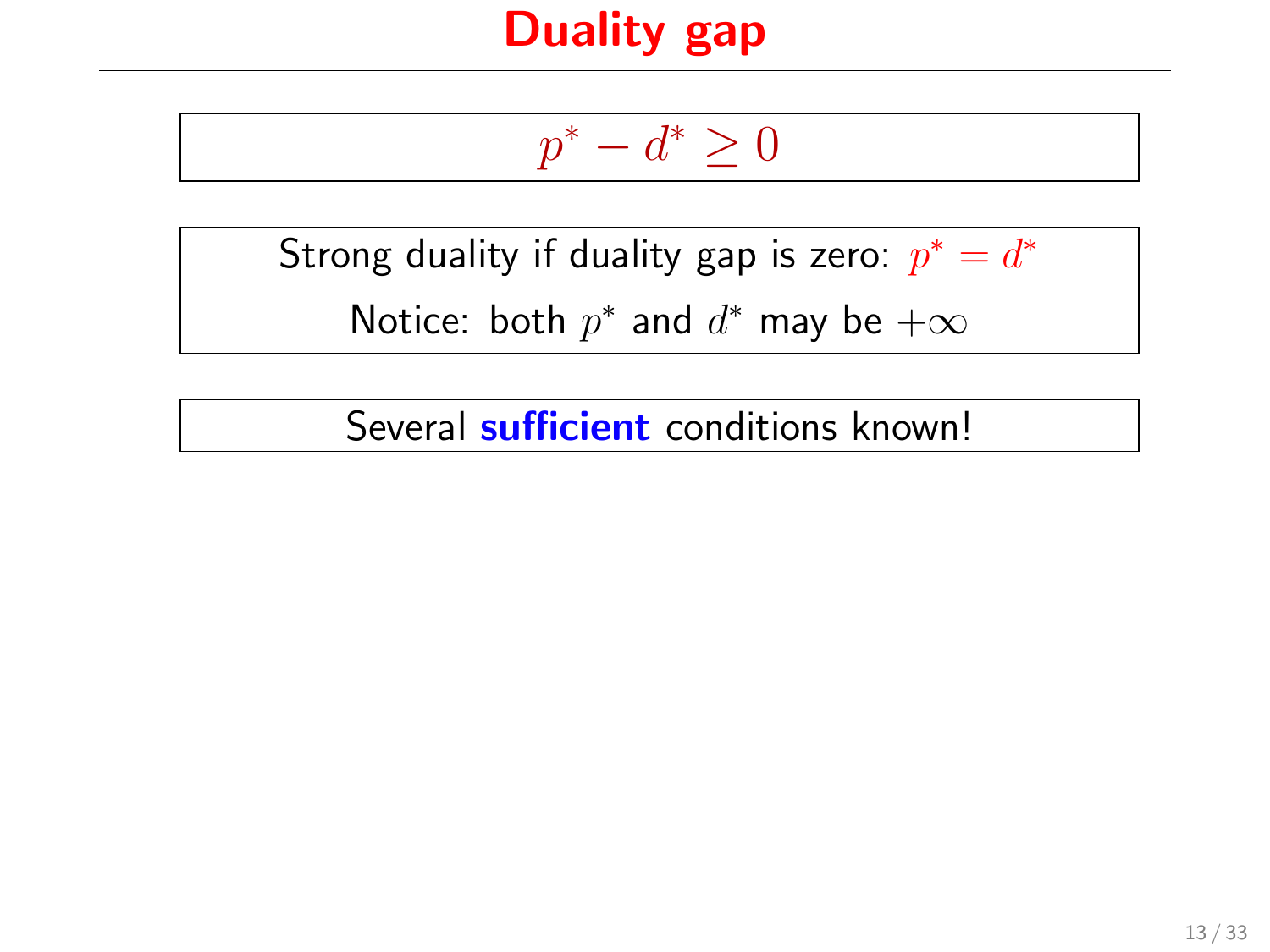$$
p^*-d^*\geq 0
$$

Strong duality if duality gap is zero:  $p^* = d^*$ 

Notice: both  $p^*$  and  $d^*$  may be  $+\infty$ 

Several **sufficient** conditions known!

"Easy" necessary and sufficient conditions: unknown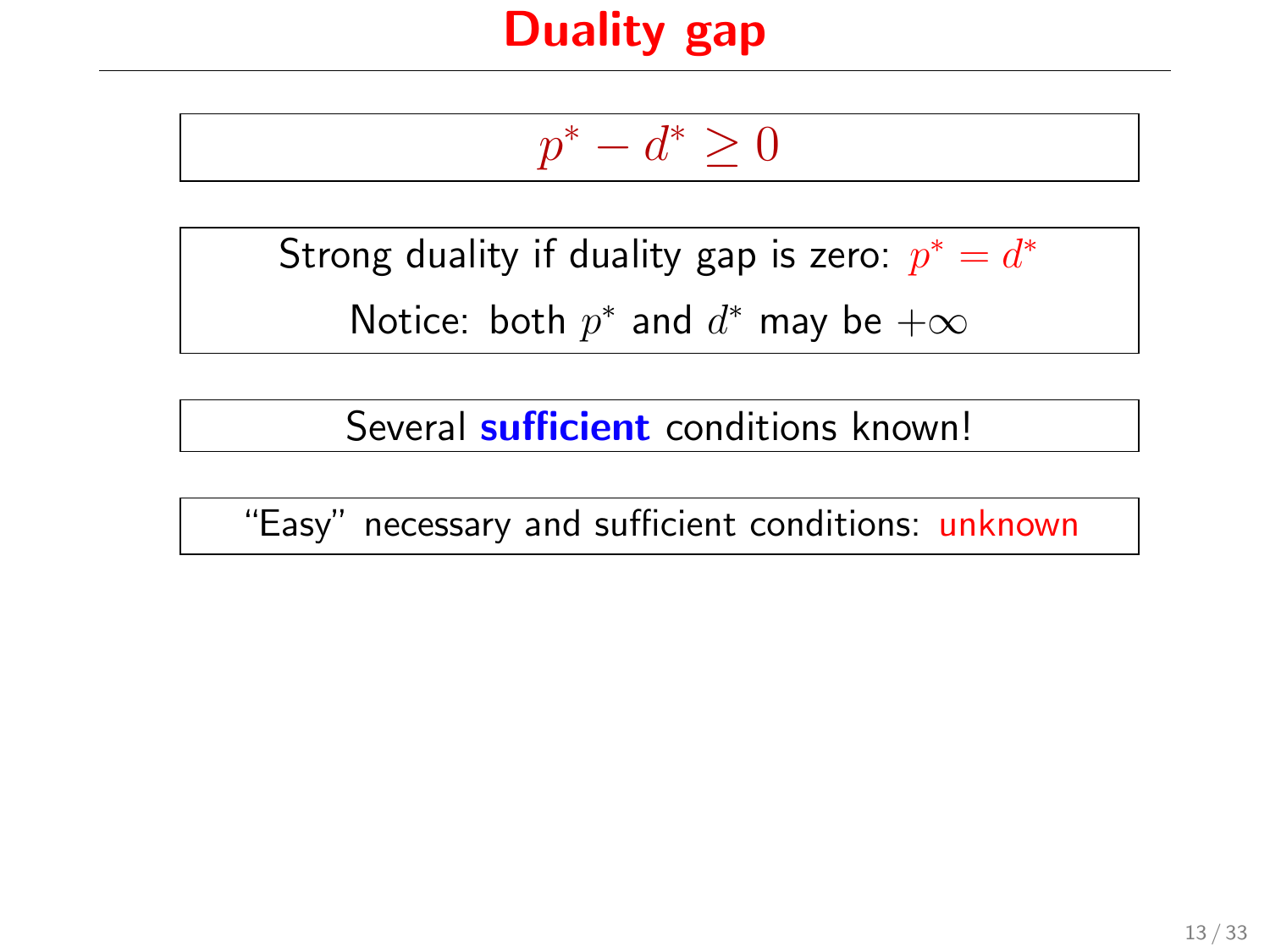#### Slater's sufficient conditions

$$
\begin{aligned}\n\min \quad & f_0(x) \\
\text{s.t. } & f_i(x) \le 0, \quad 1 \le i \le m, \\
& Ax = b.\n\end{aligned}
$$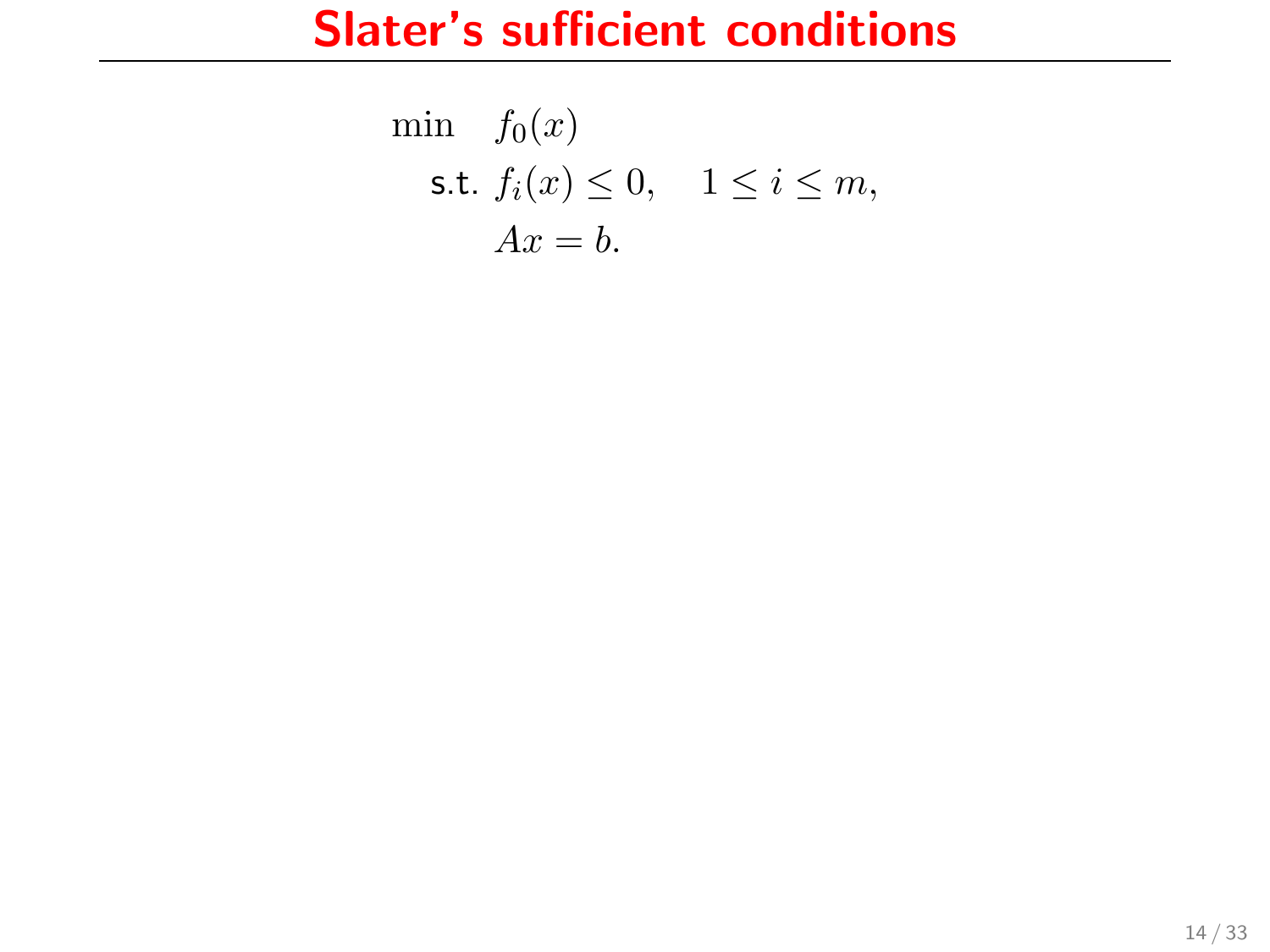## Slater's sufficient conditions

$$
\begin{aligned}\n\min \quad & f_0(x) \\
\text{s.t. } & f_i(x) \le 0, \quad 1 \le i \le m, \\
& Ax = b.\n\end{aligned}
$$

**Constraint qualification:** There exists  $x \in \text{ri } D$  s.t.

$$
f_i(x) < 0, \qquad Ax = b.
$$

That is, there is a strictly feasible point.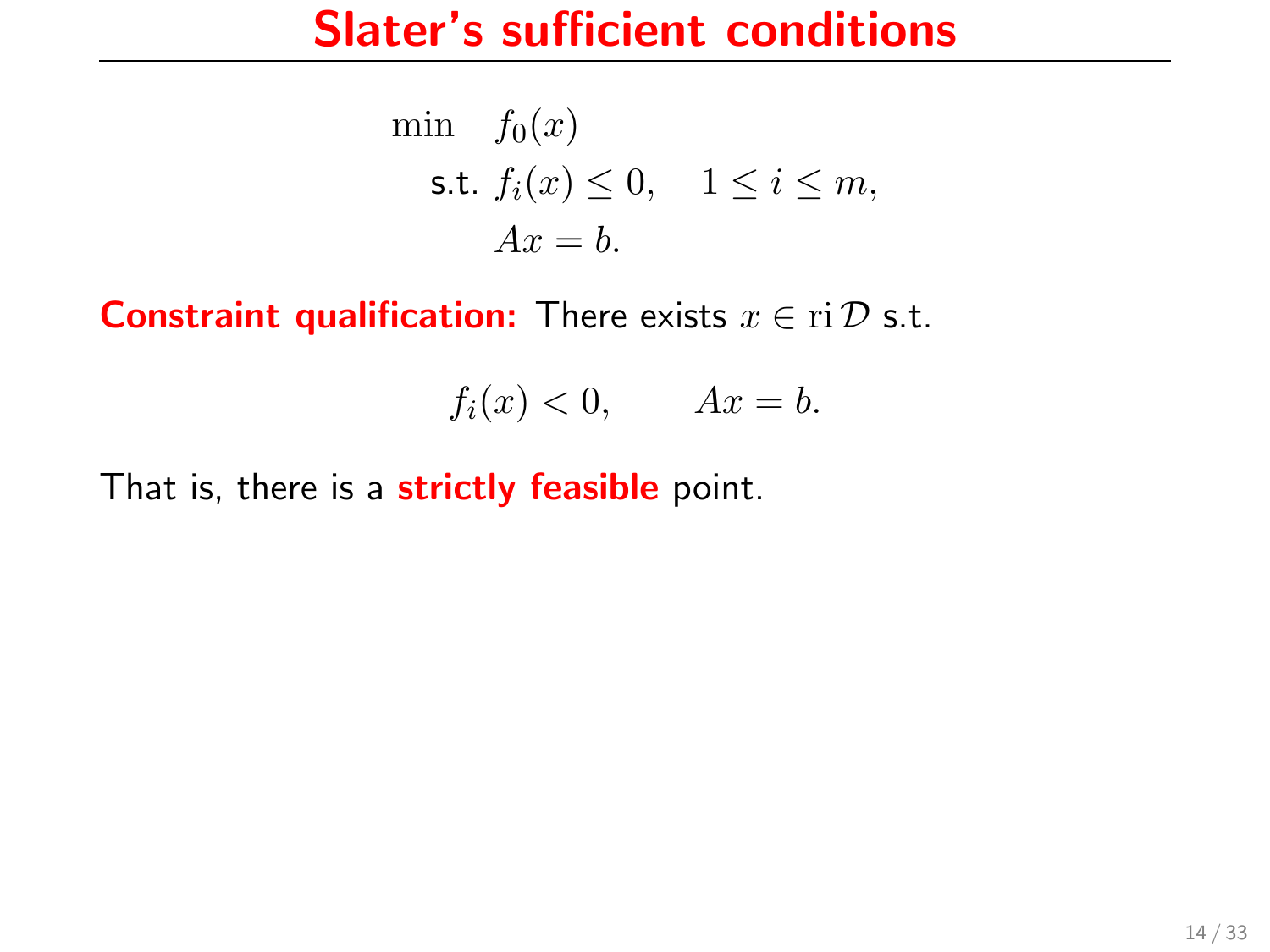## Slater's sufficient conditions

$$
\begin{aligned}\n\min \quad & f_0(x) \\
\text{s.t. } & f_i(x) \le 0, \quad 1 \le i \le m, \\
& Ax = b.\n\end{aligned}
$$

**Constraint qualification:** There exists  $x \in \text{ri } \mathcal{D}$  s.t.

$$
f_i(x) < 0, \qquad Ax = b.
$$

That is, there is a strictly feasible point.

**Theorem** Let the primal problem be convex. If there is a feasible point such that is strictly feasible for the non-affine constraints (and merely feasible for affine, linear ones), then strong duality holds. Moreover, in this case, the dual optimal is attained (i.e.,  $d^* > -\infty$ ).

Reading: Read BV §5.3.2 for a proof.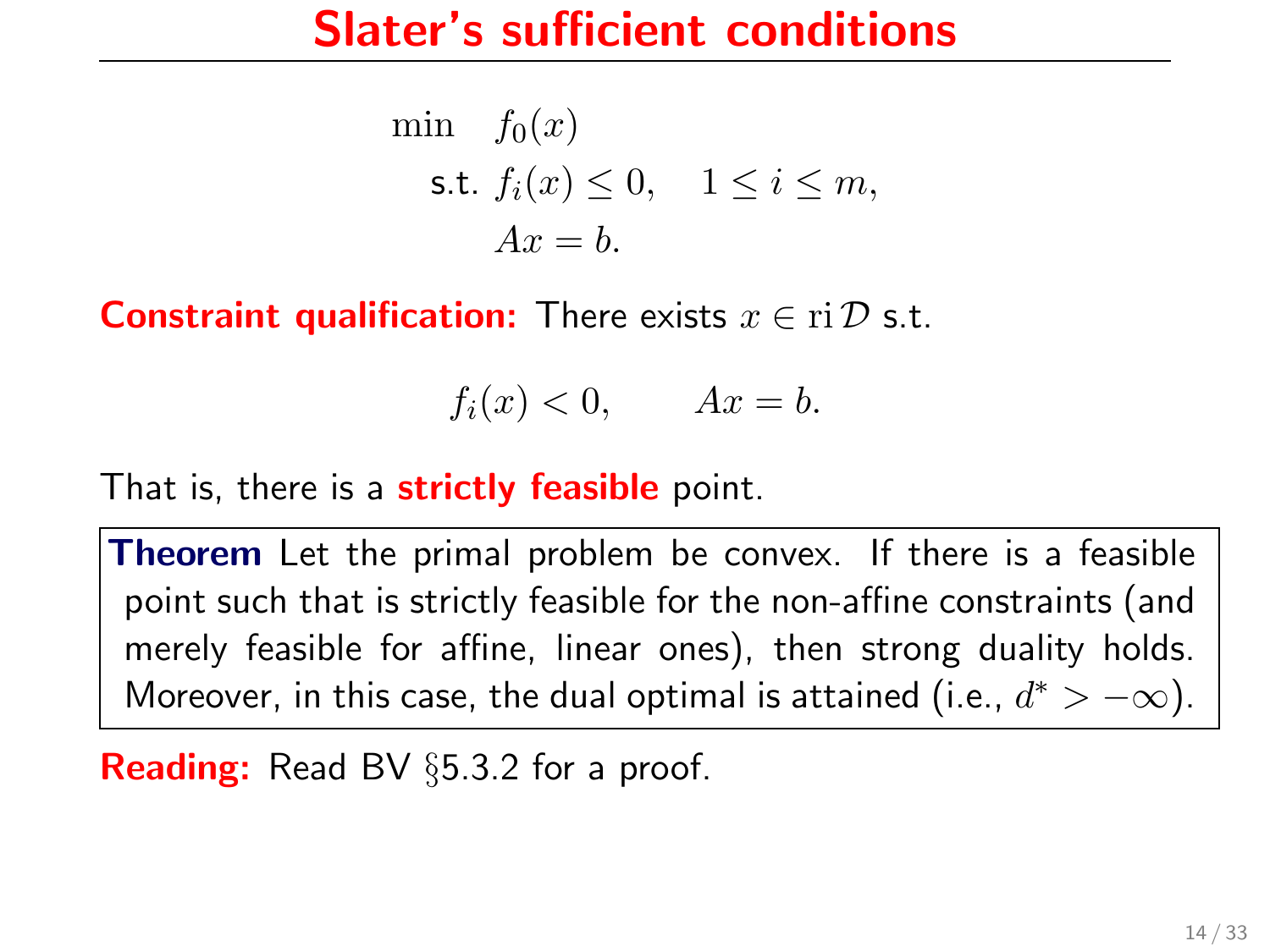$$
\min_{x,y} e^{-x} \quad x^2/y \le 0,
$$

over the domain  $\mathcal{D} = \{(x, y) | y > 0\}.$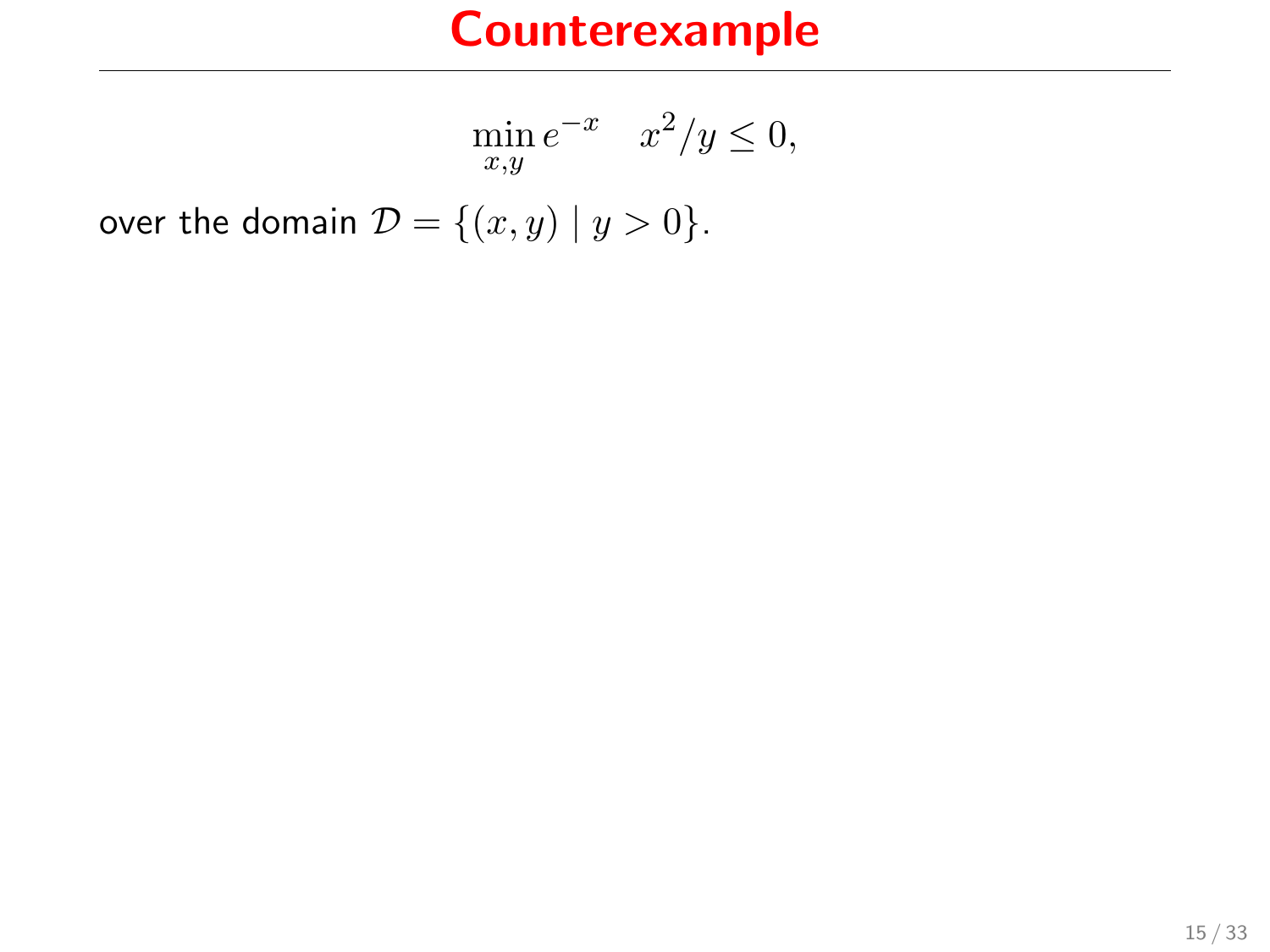$$
\min_{x,y} e^{-x} \quad x^2/y \le 0,
$$

over the domain  $\mathcal{D} = \{(x, y) | y > 0\}.$ Clearly, only feasible  $x = 0$ . So  $p^* = 1$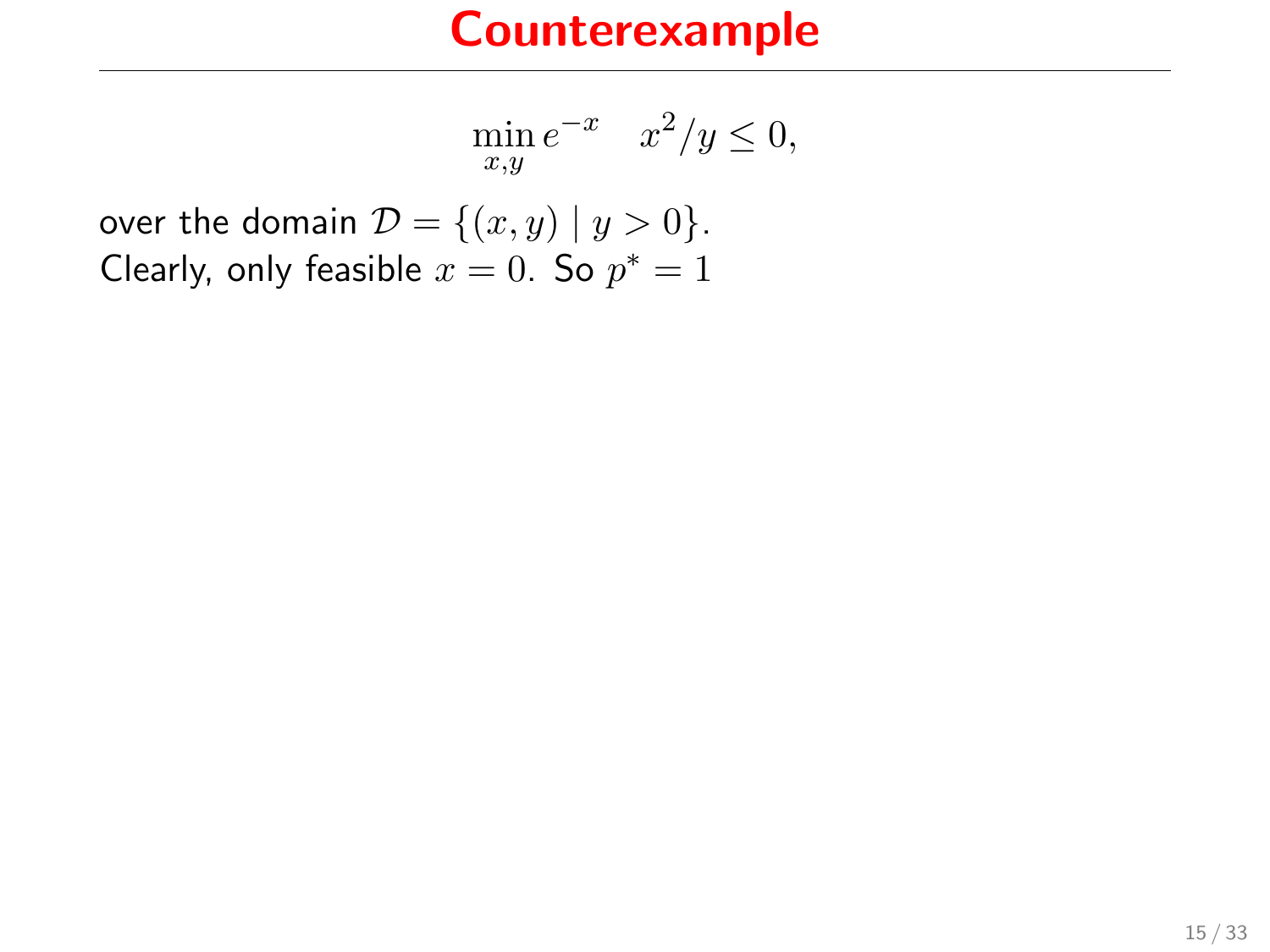$$
\min_{x,y} e^{-x} \quad x^2/y \le 0,
$$

over the domain  $\mathcal{D} = \{(x, y) | y > 0\}.$ Clearly, only feasible  $x = 0$ . So  $p^* = 1$ 

$$
\mathcal{L}(x, y, \lambda) = e^{-x} + \lambda x^2 / y,
$$

so dual function is

$$
g(\lambda) = \inf_{x,y>0} e^{-x} + \lambda x^2 y = \begin{cases} 0 & \lambda \ge 0 \\ -\infty & \lambda < 0. \end{cases}
$$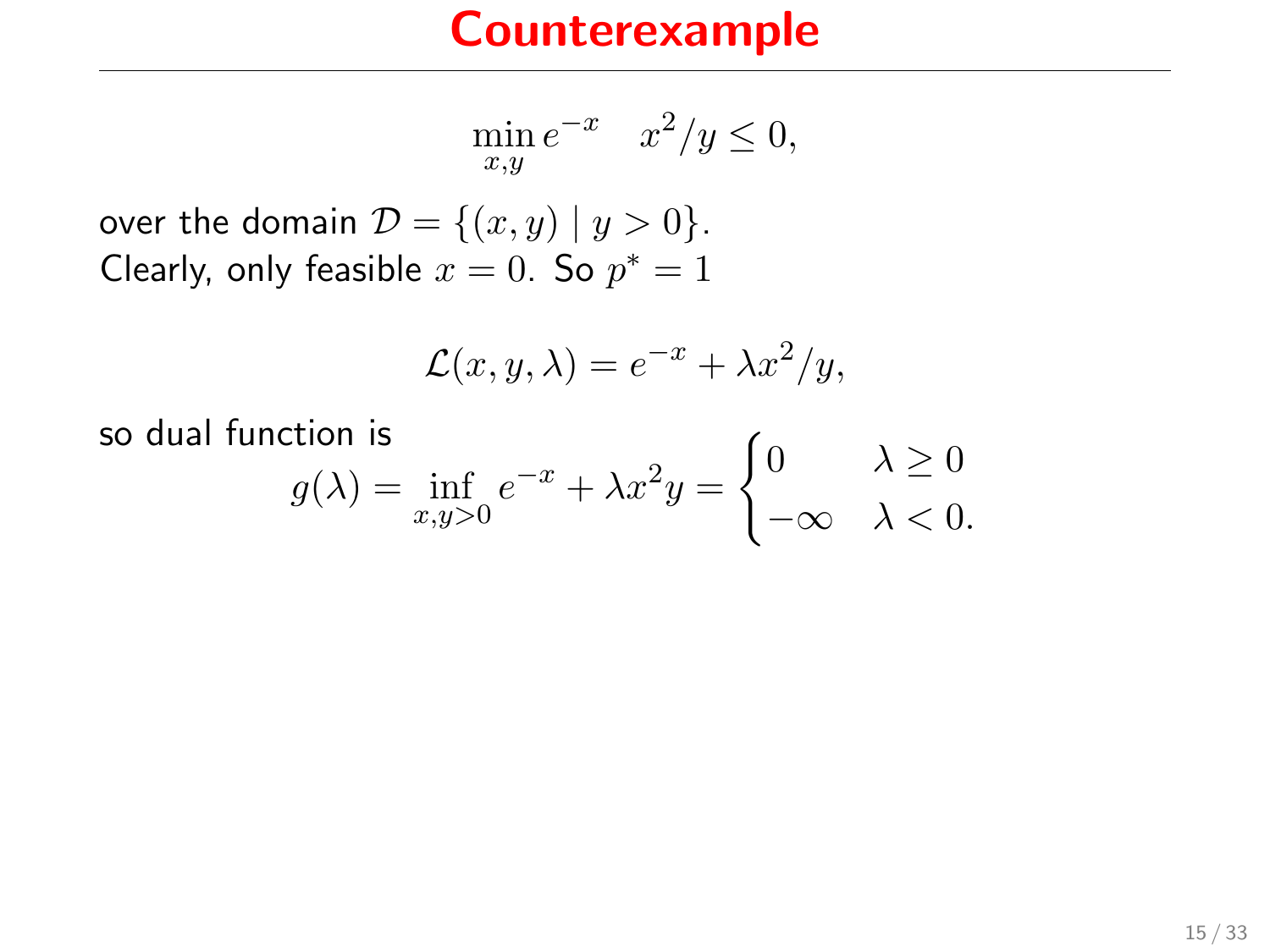$$
\min_{x,y} e^{-x} \quad x^2/y \le 0,
$$

over the domain  $\mathcal{D} = \{(x, y) | y > 0\}.$ Clearly, only feasible  $x = 0$ . So  $p^* = 1$ 

$$
\mathcal{L}(x, y, \lambda) = e^{-x} + \lambda x^2 / y,
$$

 $\epsilon$ 

so dual function is

$$
g(\lambda) = \inf_{x,y>0} e^{-x} + \lambda x^2 y = \begin{cases} 0 & \lambda \ge 0 \\ -\infty & \lambda < 0. \end{cases}
$$

**Dual problem**  

$$
d^* = \max_{\lambda} 0 \quad \text{s.t. } \lambda \geq 0.
$$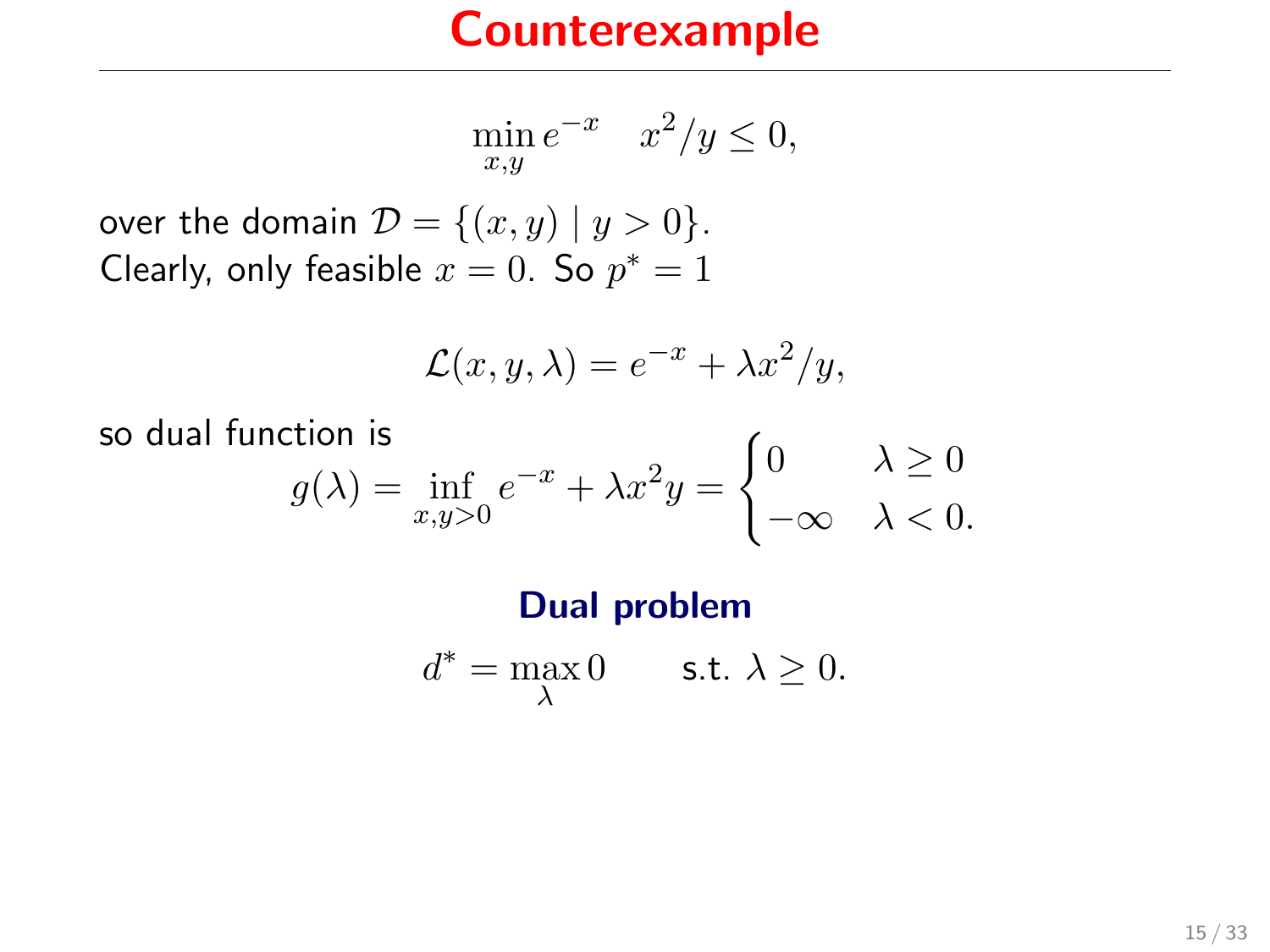$$
\min_{x,y} e^{-x} \quad x^2/y \le 0,
$$

over the domain  $\mathcal{D} = \{(x, y) | y > 0\}.$ Clearly, only feasible  $x = 0$ . So  $p^* = 1$ 

$$
\mathcal{L}(x, y, \lambda) = e^{-x} + \lambda x^2 / y,
$$

 $\epsilon$ 

so dual function is

$$
g(\lambda) = \inf_{x,y>0} e^{-x} + \lambda x^2 y = \begin{cases} 0 & \lambda \ge 0 \\ -\infty & \lambda < 0. \end{cases}
$$

Dual problem  $d^* = \max_{\lambda} 0$  s.t.  $\lambda \geq 0$ . Thus,  $d^* = 0$ , and gap is  $p^* - d^* = 1$ .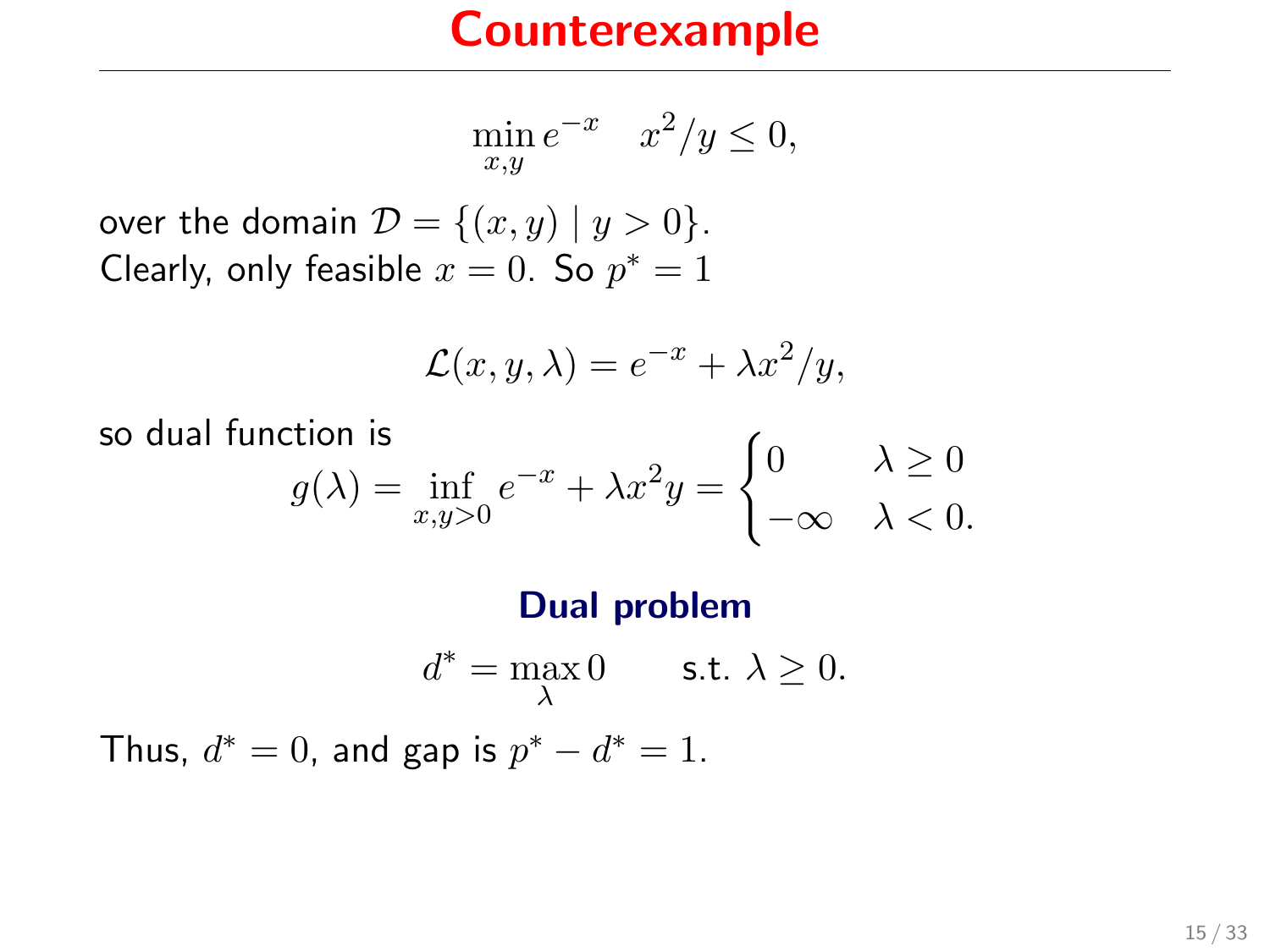$$
\min_{x,y} e^{-x} \quad x^2/y \le 0,
$$

over the domain  $\mathcal{D} = \{(x, y) | y > 0\}.$ Clearly, only feasible  $x = 0$ . So  $p^* = 1$ 

$$
\mathcal{L}(x, y, \lambda) = e^{-x} + \lambda x^2 / y,
$$

 $\epsilon$ 

so dual function is

$$
g(\lambda) = \inf_{x,y>0} e^{-x} + \lambda x^2 y = \begin{cases} 0 & \lambda \ge 0 \\ -\infty & \lambda < 0. \end{cases}
$$

#### Dual problem

$$
d^* = \max_{\lambda} 0 \qquad \text{s.t. } \lambda \ge 0.
$$

Thus,  $d^* = 0$ , and gap is  $p^* - d^* = 1$ . Here, we had no strictly feasible solution.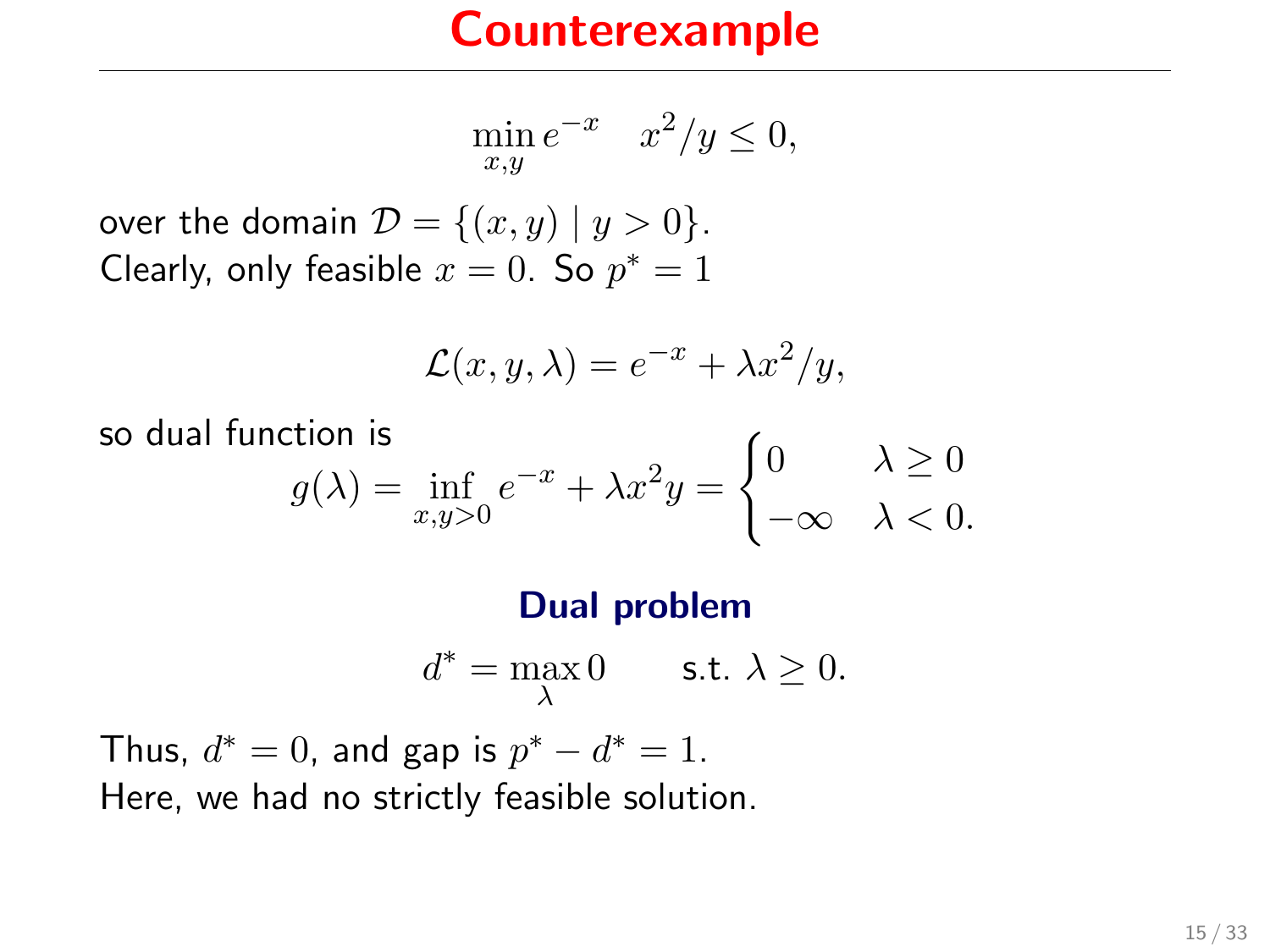$$
\begin{aligned}\n\min \quad & \sum_{i} x_i \log x_i \\
& Ax \leq b, \quad 1^T x = 1, \quad x > 0.\n\end{aligned}
$$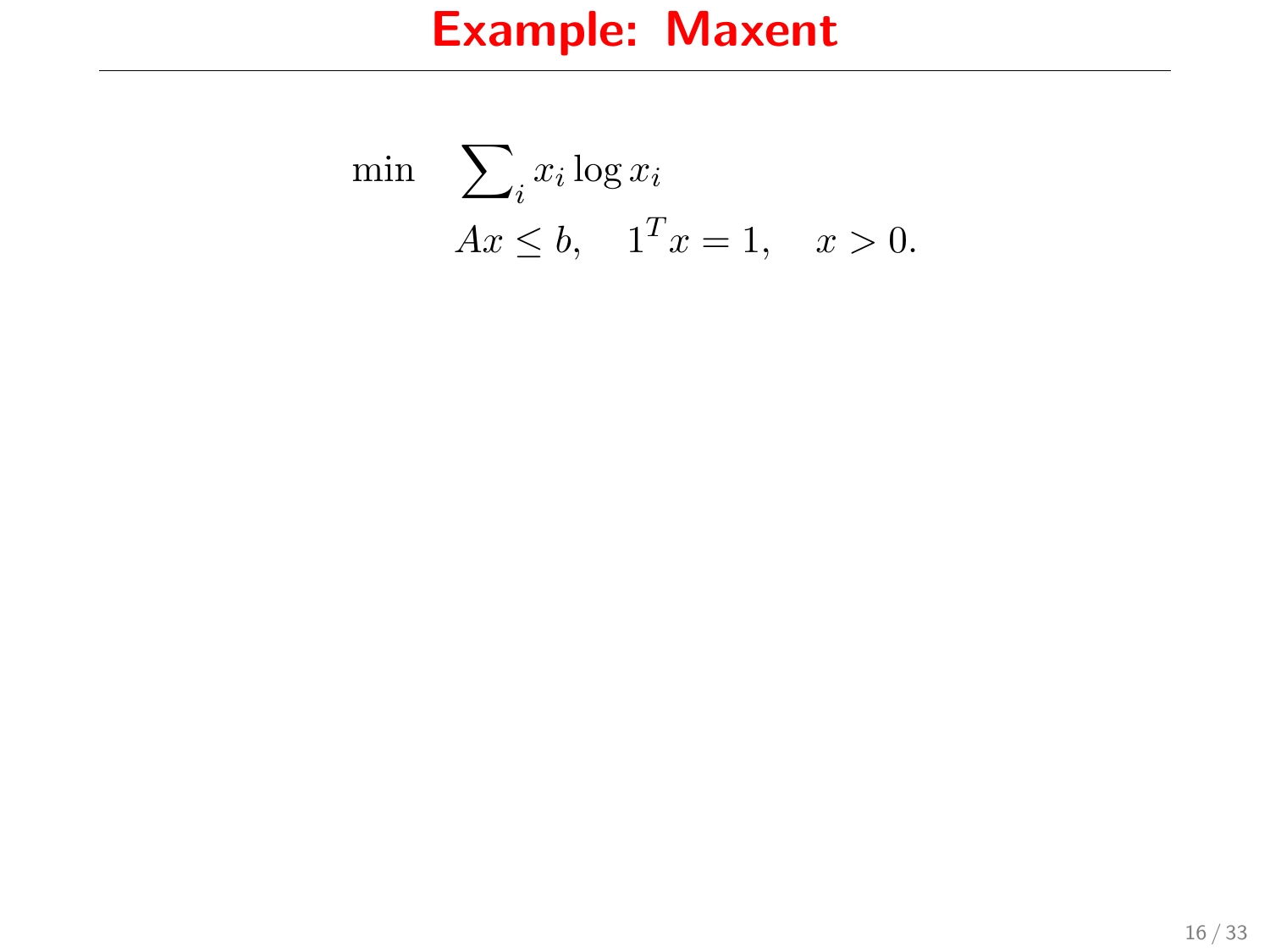$$
\begin{aligned}\n\min \quad & \sum_{i} x_i \log x_i \\
& Ax \leq b, \quad 1^T x = 1, \quad x > 0.\n\end{aligned}
$$

Recall, convex conjugate of  $f(x) = x \log x$  is  $f^*(y) = e^{y-1}$ .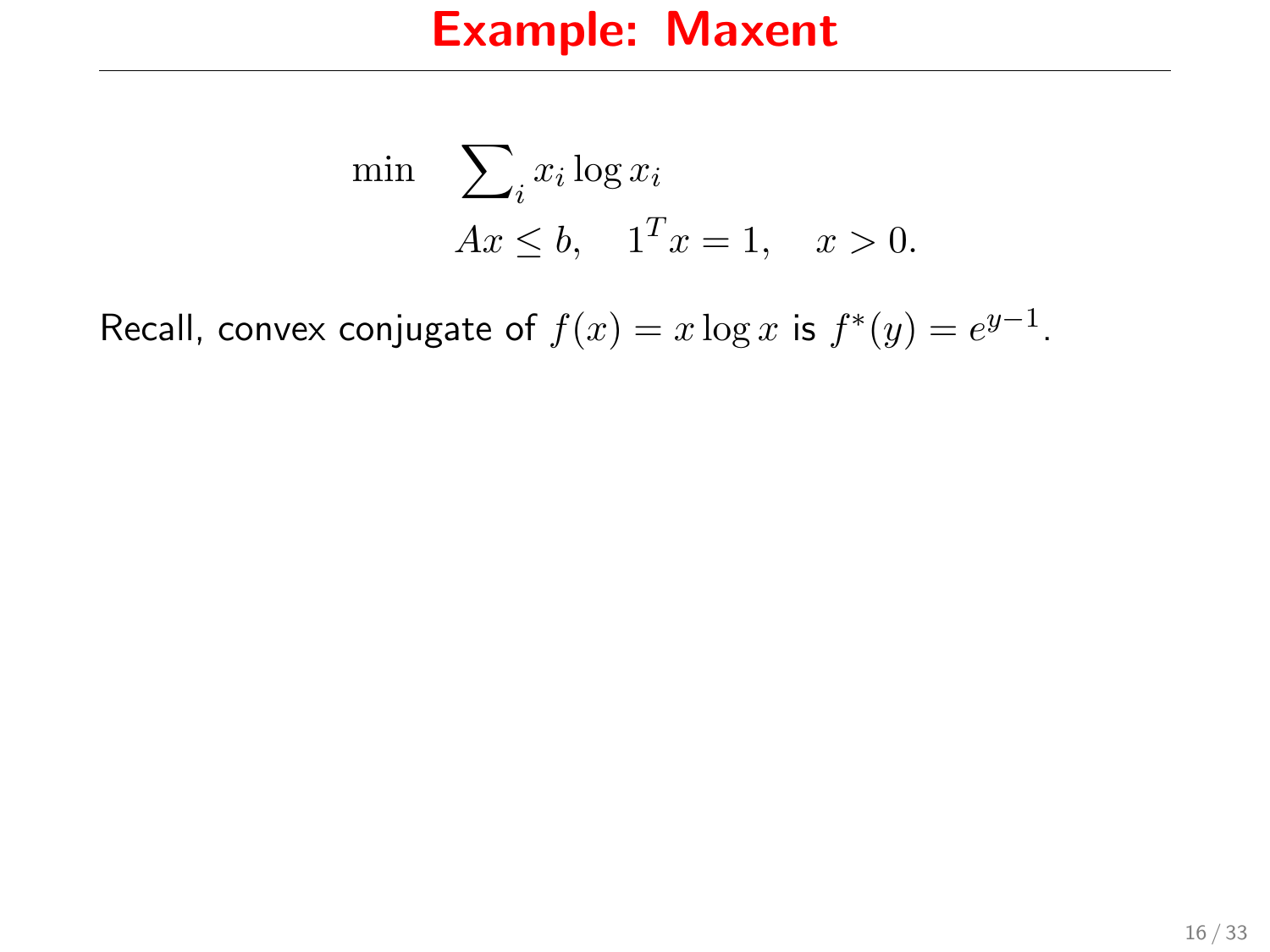$$
\begin{aligned}\n\min \quad & \sum_{i} x_i \log x_i \\
& Ax \leq b, \quad 1^T x = 1, \quad x > 0.\n\end{aligned}
$$

Recall, convex conjugate of  $f(x) = x \log x$  is  $f^*(y) = e^{y-1}$ .

$$
\max_{\lambda,\nu} \quad g(\lambda,\nu) = -b^T \lambda - \nu - \sum_{i=1}^n e^{-(A^T \lambda)_i - \nu - 1}
$$
\ns.t.

\n
$$
\lambda \geq 0.
$$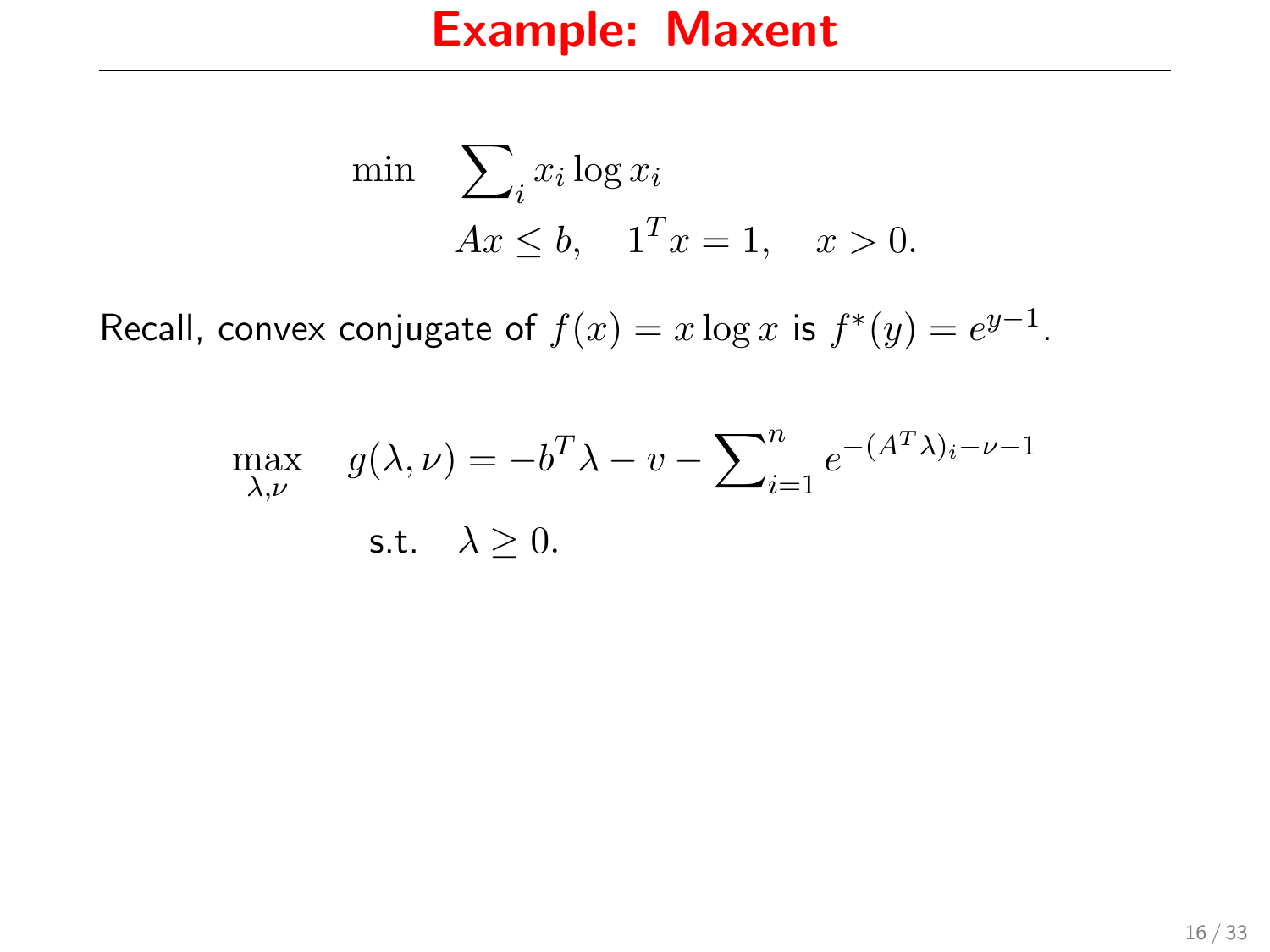$$
\begin{aligned}\n\min \quad & \sum_{i} x_i \log x_i \\
& Ax \leq b, \quad 1^T x = 1, \quad x > 0.\n\end{aligned}
$$

Recall, convex conjugate of  $f(x) = x \log x$  is  $f^*(y) = e^{y-1}$ .

$$
\max_{\lambda,\nu} \quad g(\lambda,\nu) = -b^T \lambda - \nu - \sum_{i=1}^n e^{-(A^T \lambda)_i - \nu - 1}
$$
\ns.t.

\n
$$
\lambda \geq 0.
$$

If there is  $x > 0$  with  $Ax \leq b$  and  $1^T x = 1$ , strong duality holds.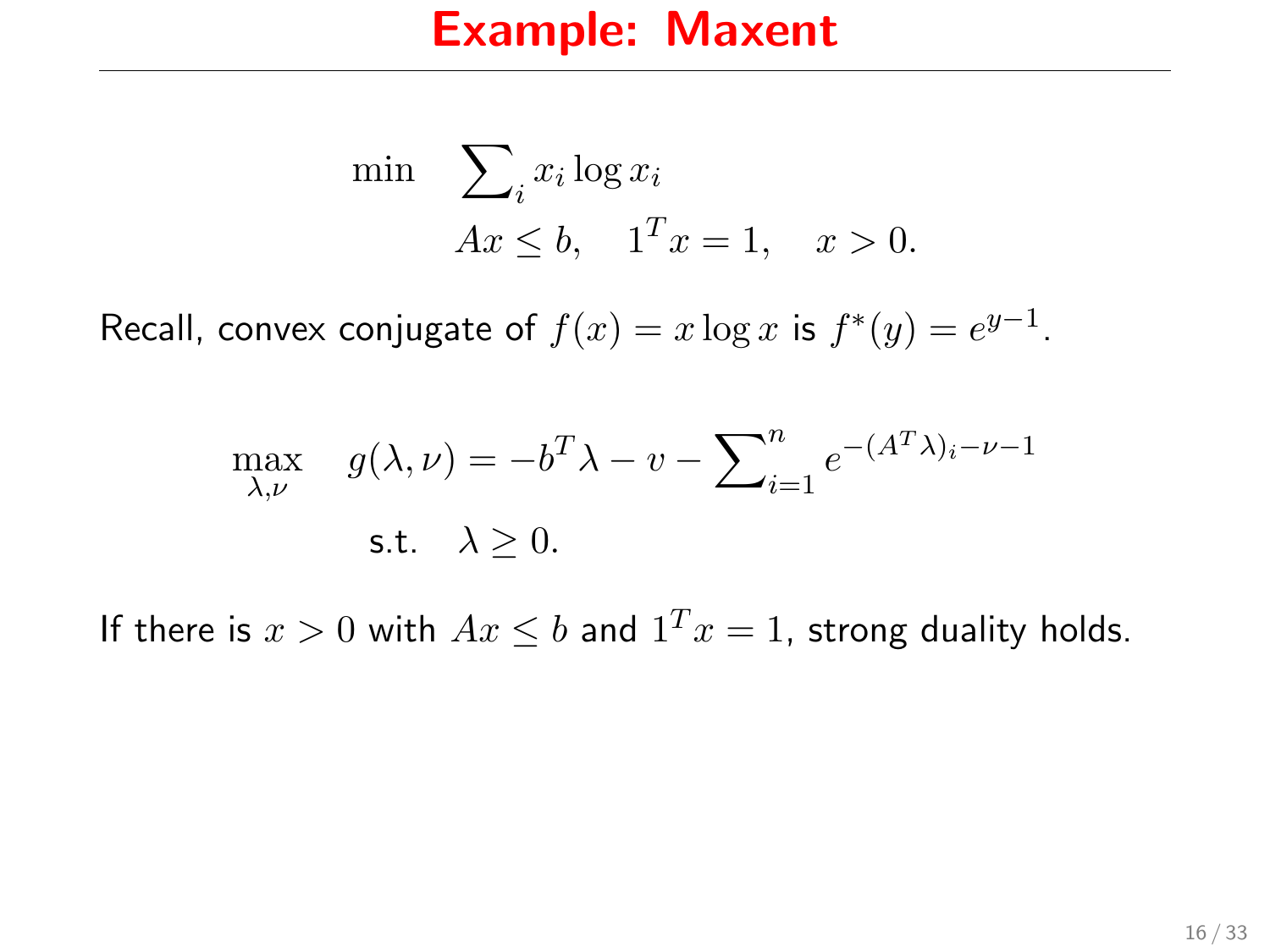$$
\begin{aligned}\n\min \quad & \sum_{i} x_i \log x_i \\
& Ax \leq b, \quad 1^T x = 1, \quad x > 0.\n\end{aligned}
$$

Recall, convex conjugate of  $f(x) = x \log x$  is  $f^*(y) = e^{y-1}$ .

$$
\max_{\lambda,\nu} \quad g(\lambda,\nu) = -b^T \lambda - \nu - \sum_{i=1}^n e^{-(A^T \lambda)_i - \nu - 1}
$$
\ns.t.

\n
$$
\lambda \geq 0.
$$

If there is  $x > 0$  with  $Ax \leq b$  and  $1^T x = 1$ , strong duality holds. **Exercise:** Simplify above dual by optimizing out  $\nu$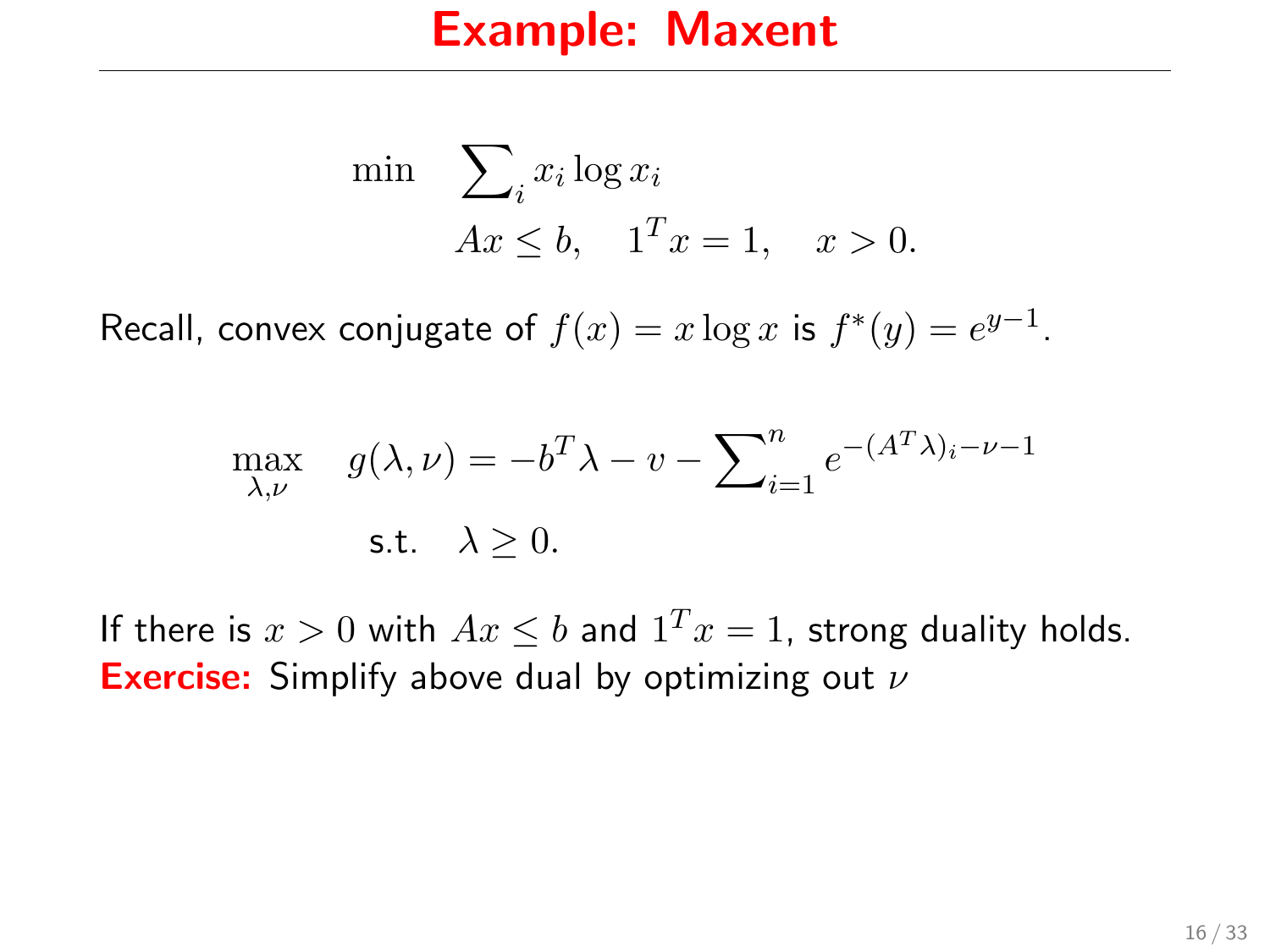# Support vector machine

$$
\min_{x,\xi} \quad \frac{1}{2} \|x\|_2^2 + C \sum_{i} \xi_i
$$
  
s.t.  $Ax \ge 1 - \xi, \quad \xi \ge 0.$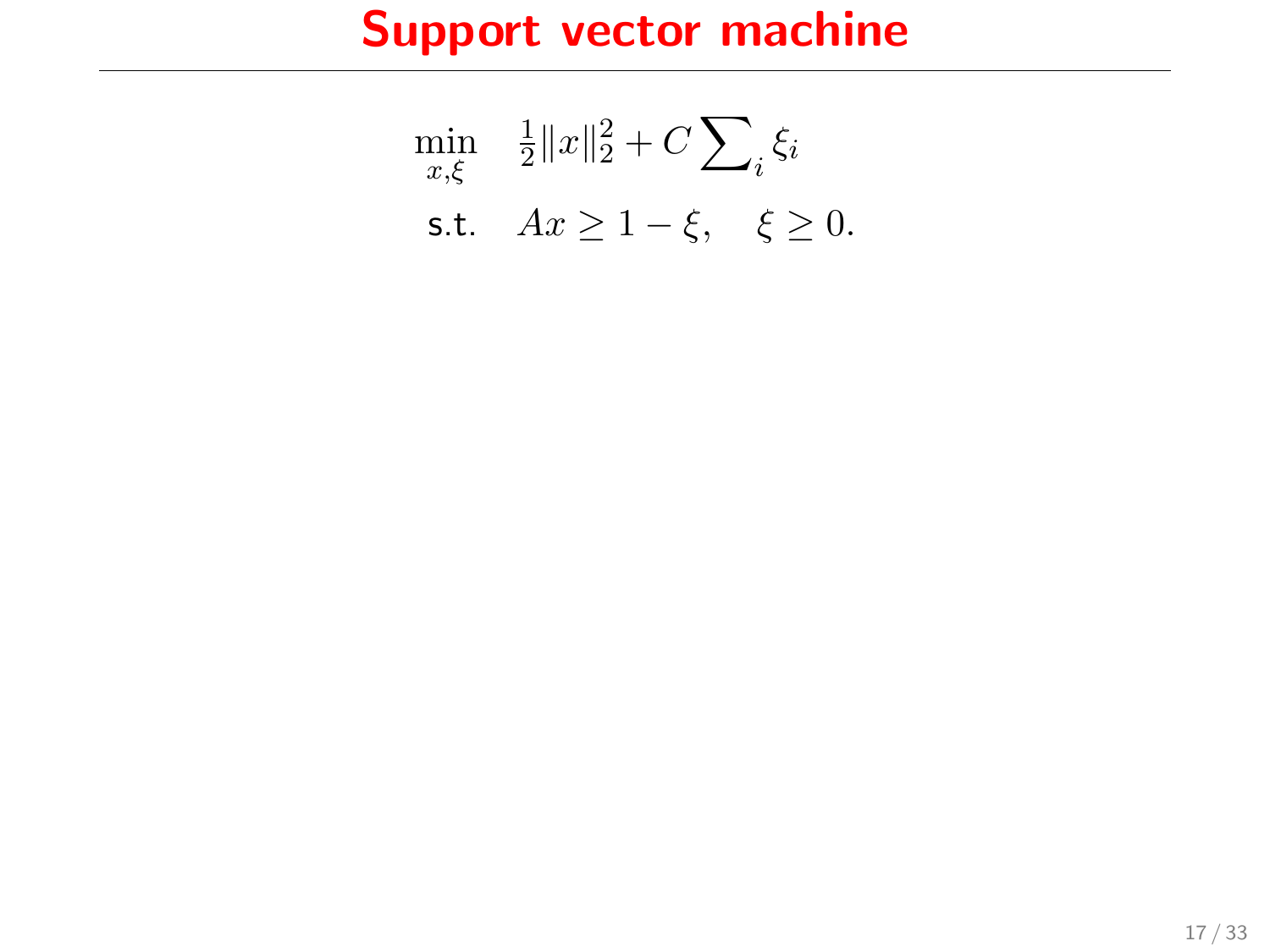# Support vector machine

$$
\min_{x,\xi} \quad \frac{1}{2} \|x\|_2^2 + C \sum_{i} \xi_i
$$
  
s.t.  $Ax \ge 1 - \xi, \quad \xi \ge 0.$ 

$$
L(x, \xi, \lambda, \nu) = \frac{1}{2} ||x||_2^2 + C1^T \xi - \lambda^T (Ax - 1 + \xi) - \nu^T \xi
$$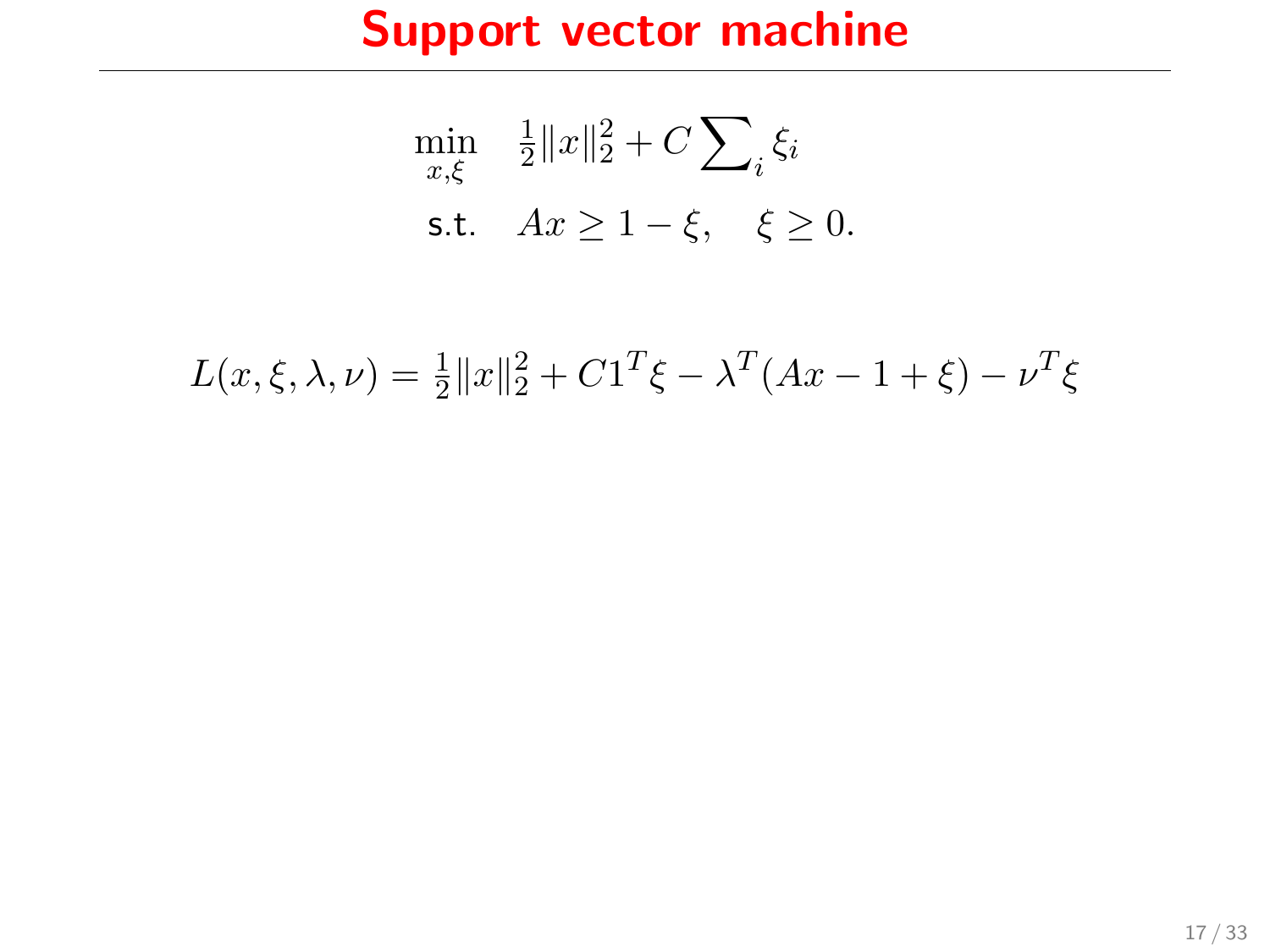### Support vector machine

$$
\min_{x,\xi} \quad \frac{1}{2} \|x\|_2^2 + C \sum_i \xi_i
$$
  
s.t.  $Ax \ge 1 - \xi, \quad \xi \ge 0.$ 

$$
L(x, \xi, \lambda, \nu) = \frac{1}{2} ||x||_2^2 + C1^T \xi - \lambda^T (Ax - 1 + \xi) - \nu^T \xi
$$

$$
g(\lambda, \nu) := \inf L(x, \xi, \lambda, \nu)
$$
  
= 
$$
\begin{cases} \lambda^T 1 - \frac{1}{2} ||A^T \lambda||_2^2 & \lambda + \nu = C \mathbf{1} \\ +\infty & \text{otherwise} \end{cases}
$$
  

$$
d^* = \max_{\lambda \ge 0, \nu \ge 0} g(\lambda, \nu)
$$

**Exercise:** Using  $\nu \geq 0$ , eliminate  $\nu$  from above problem.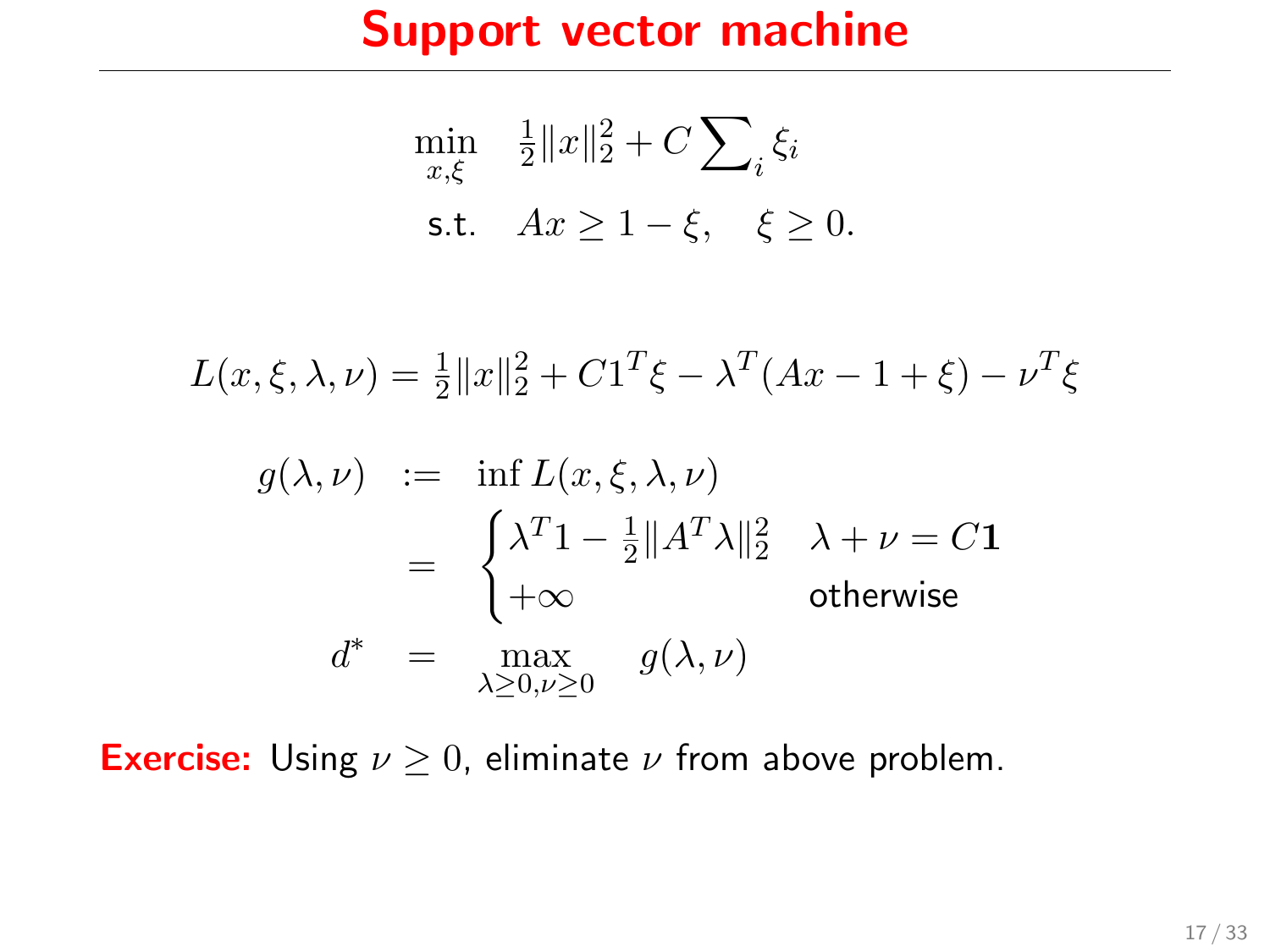$$
\inf_{x \in \mathcal{X}} f(x) + r(Ax) \quad \text{s.t.} \quad Ax \in \mathcal{Y}.
$$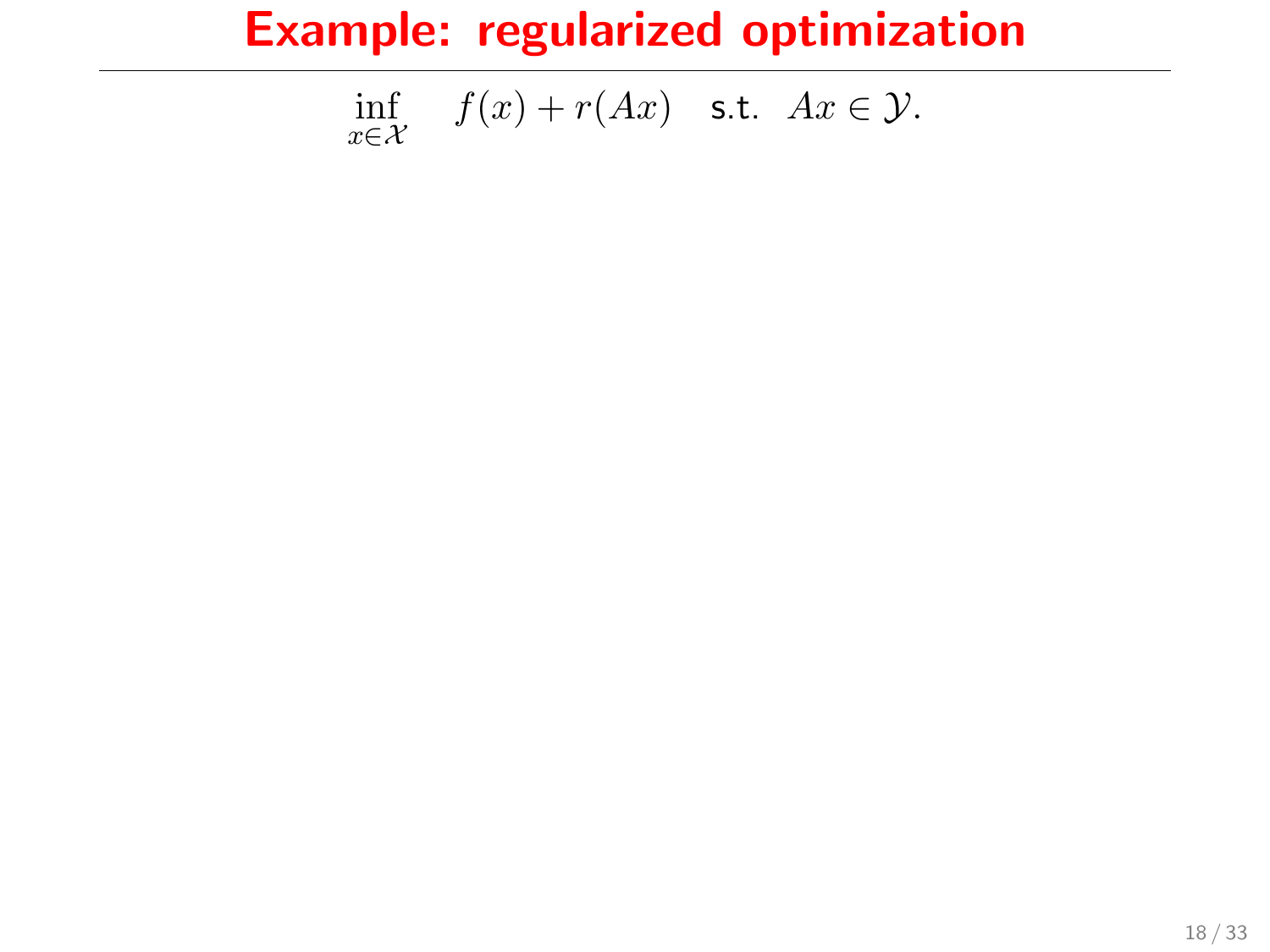$$
\inf_{x \in \mathcal{X}} f(x) + r(Ax) \quad \text{s.t.} \quad Ax \in \mathcal{Y}.
$$

Dual problem

$$
\inf_{u \in \mathcal{Y}} f^*(-A^T u) + r^*(u).
$$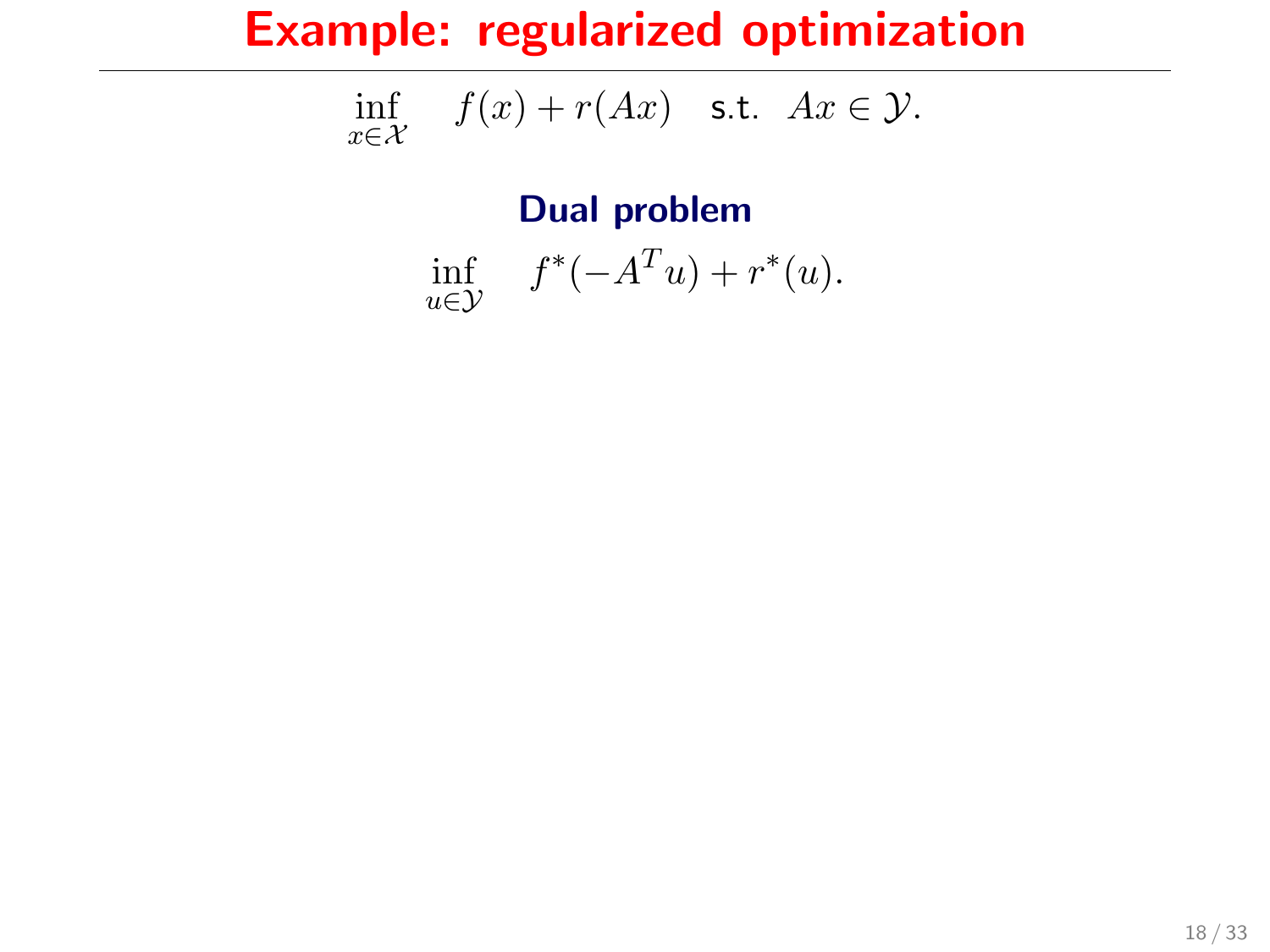$$
\inf_{x \in \mathcal{X}} f(x) + r(Ax) \quad \text{s.t.} \quad Ax \in \mathcal{Y}.
$$

Dual problem

$$
\inf_{u \in \mathcal{Y}} f^*(-A^T u) + r^*(u).
$$

Introduce new variable  $z = Ax$ 

 $\inf_{x \in \mathcal{X}, z \in \mathcal{Y}} f(x) + r(z), \quad \text{s.t.} \quad z = Ax.$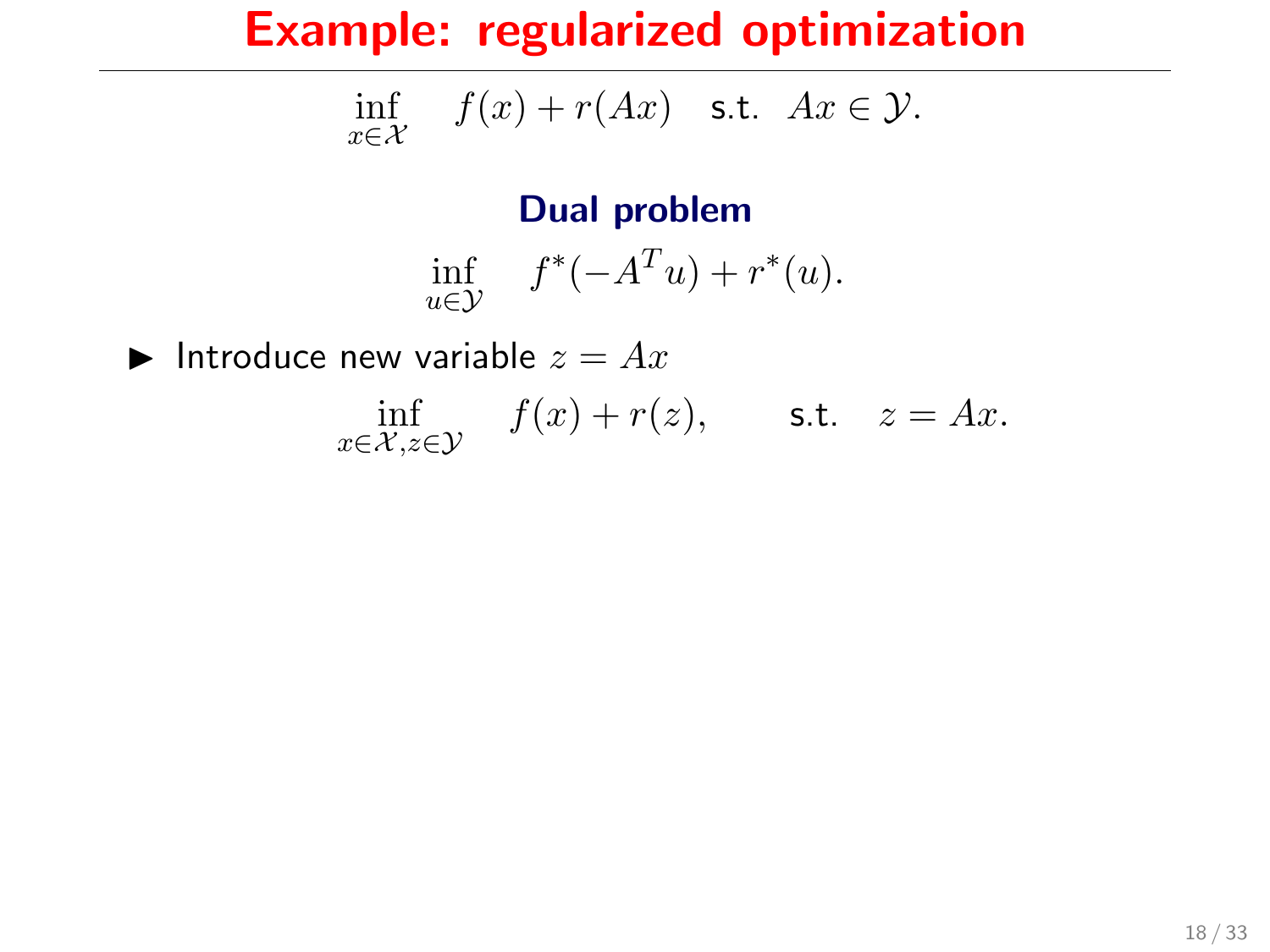$$
\inf_{x \in \mathcal{X}} f(x) + r(Ax) \quad \text{s.t.} \quad Ax \in \mathcal{Y}.
$$

#### Dual problem

$$
\inf_{u \in \mathcal{Y}} f^*(-A^T u) + r^*(u).
$$

Introduce new variable  $z = Ax$  $\inf_{x \in \mathcal{X}, z \in \mathcal{Y}} f(x) + r(z), \quad \text{s.t.} \quad z = Ax.$ 

 $\blacktriangleright$  The (partial)-Lagrangian is  $L(x, z; u) := f(x) + r(z) + u^{T}(Ax - z), \quad x \in \mathcal{X}, z \in \mathcal{Y};$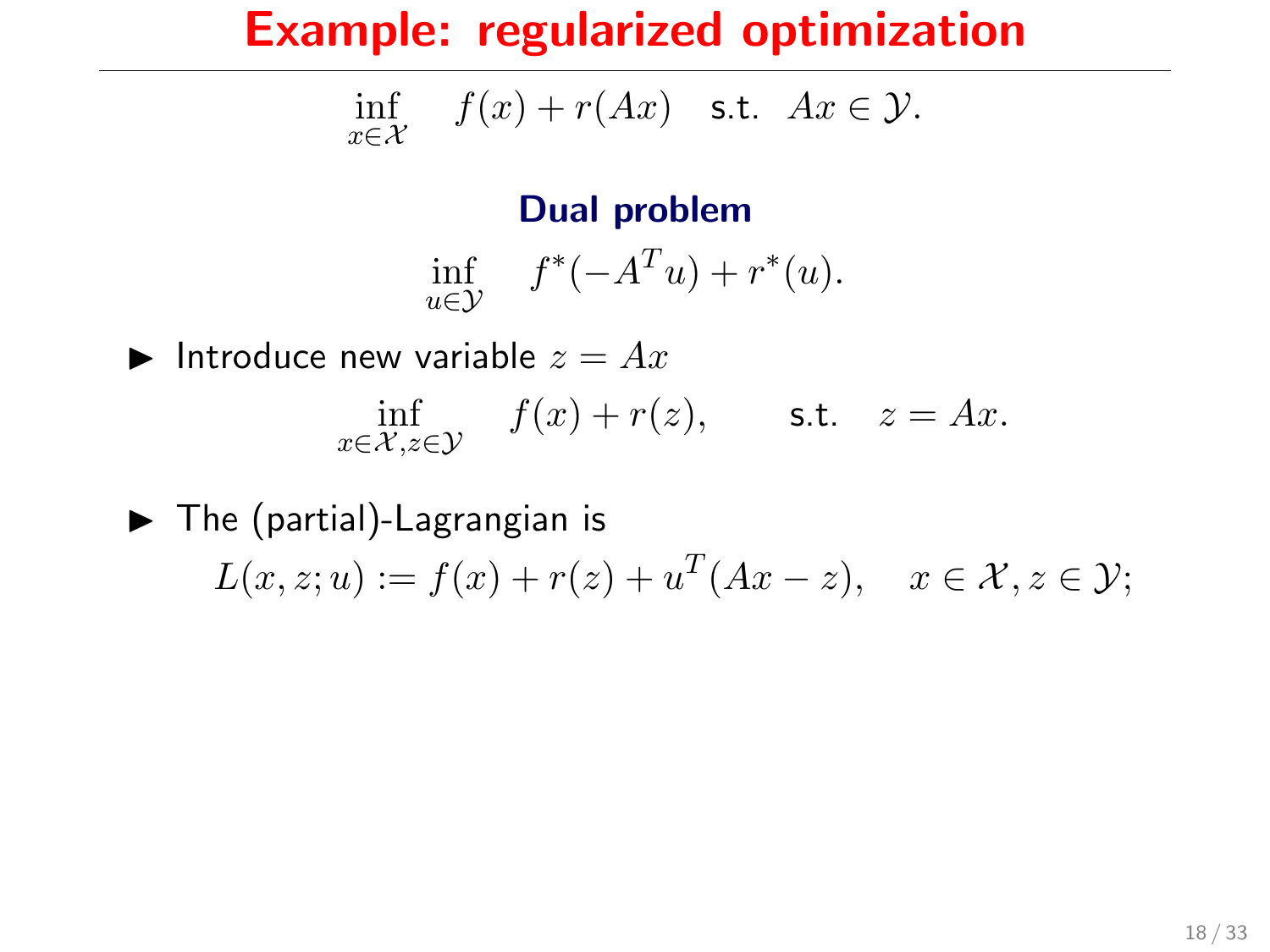$$
\inf_{x \in \mathcal{X}} f(x) + r(Ax) \quad \text{s.t.} \quad Ax \in \mathcal{Y}.
$$

#### Dual problem

$$
\inf_{u \in \mathcal{Y}} f^*(-A^T u) + r^*(u).
$$

Introduce new variable  $z = Ax$  $\inf_{x \in \mathcal{X}, z \in \mathcal{Y}} f(x) + r(z), \quad \text{s.t.} \quad z = Ax.$ 

 $\blacktriangleright$  The (partial)-Lagrangian is  $L(x, z; u) := f(x) + r(z) + u^{T}(Ax - z), \quad x \in \mathcal{X}, z \in \mathcal{Y};$ 

 $\blacktriangleright$  Associated dual function

$$
g(u):=\inf_{x\in\mathcal{X},z\in\mathcal{Y}}L(x,z;u).
$$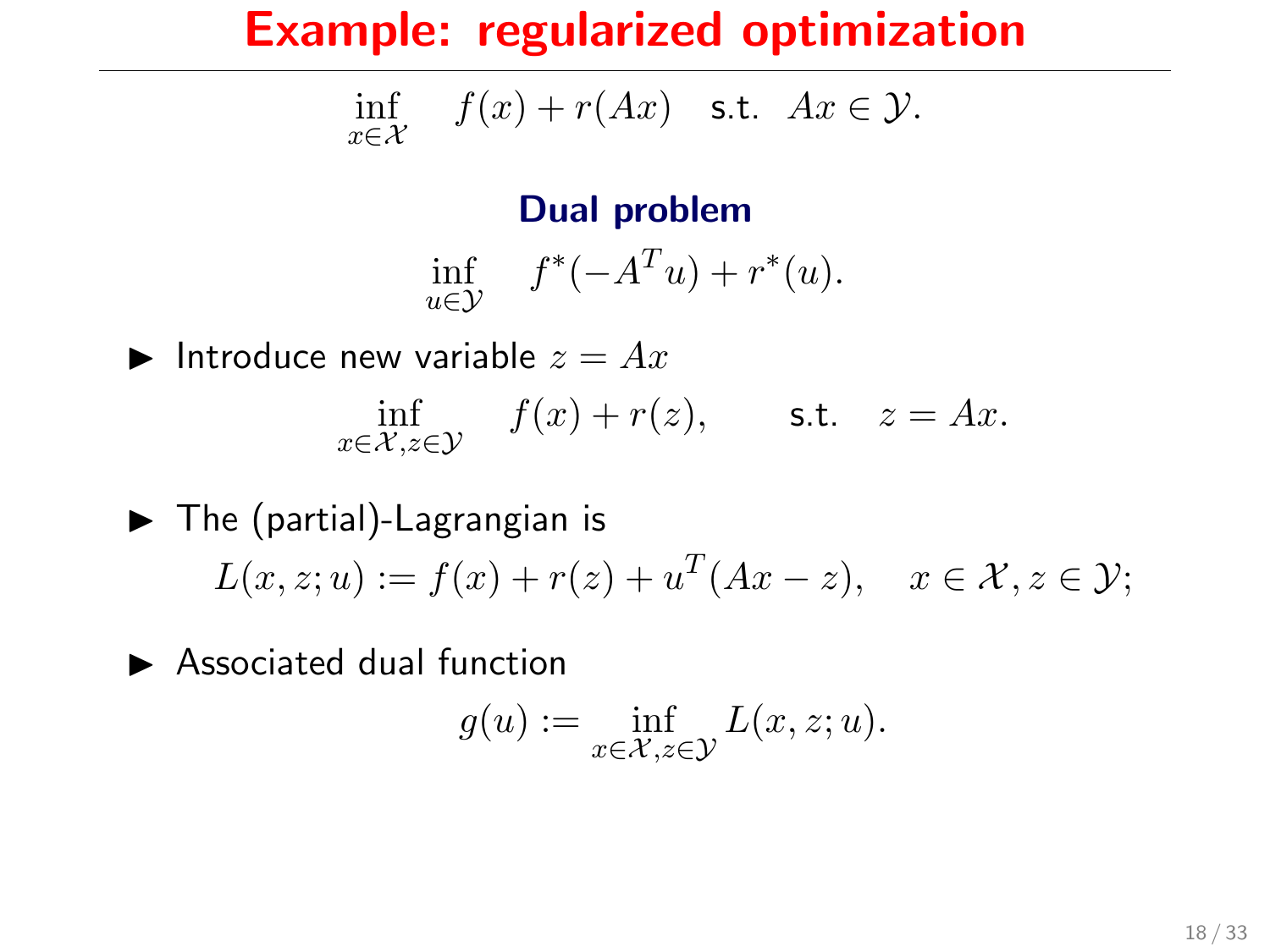$$
\inf_{x \in \mathcal{X}} f(x) + r(Ax) \quad \text{s.t.} \quad Ax \in \mathcal{Y}.
$$

Dual problem inf  $f^*(-A^Ty) + r^*(y)$ .

The infimum above can be rearranged as follows

$$
g(y) = \inf_{x \in \mathcal{X}} f(x) + y^T A x + \inf_{z \in \mathcal{Y}} r(z) - y^T z
$$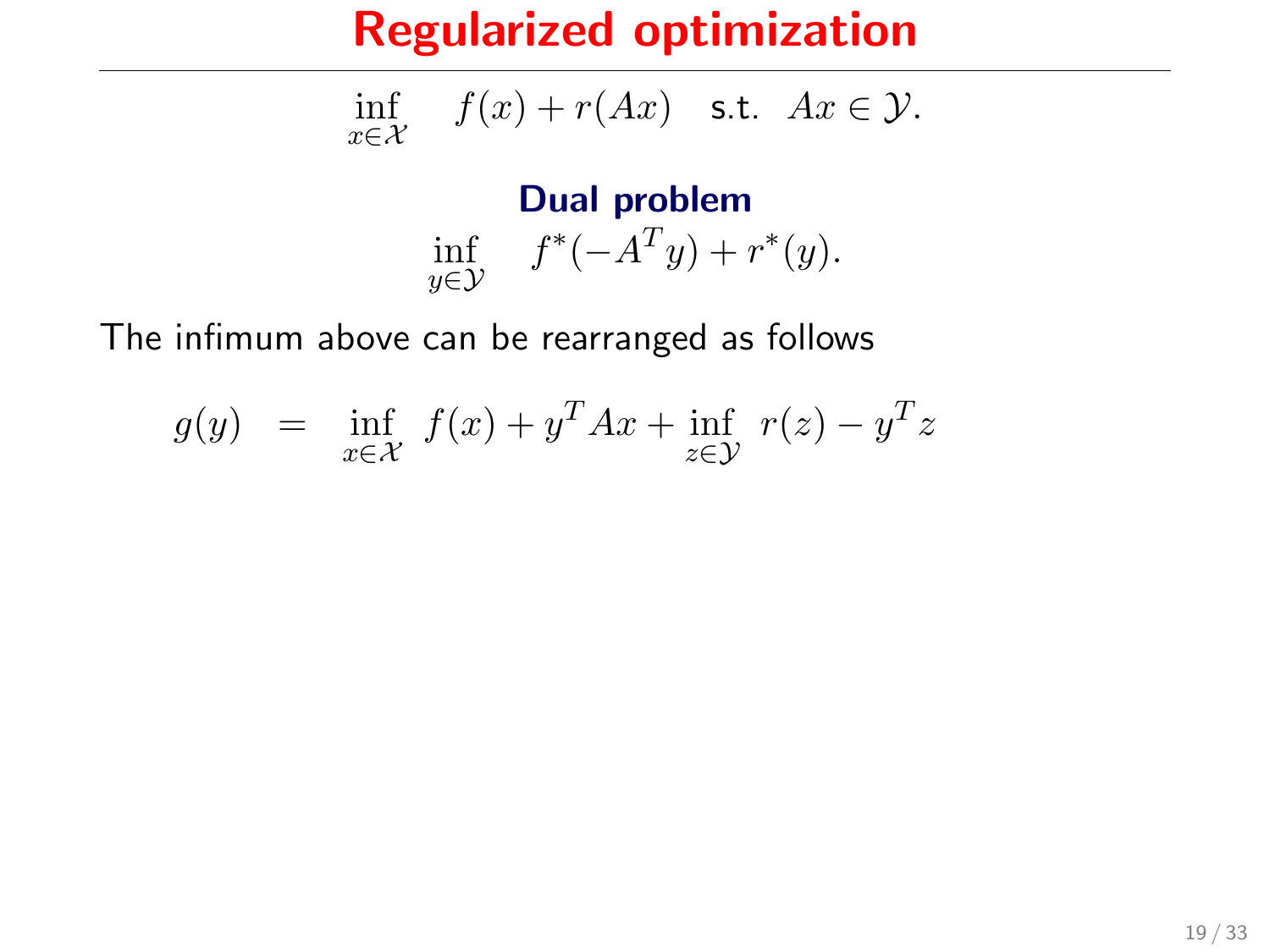$$
\inf_{x \in \mathcal{X}} f(x) + r(Ax) \quad \text{s.t.} \quad Ax \in \mathcal{Y}.
$$

Dual problem inf  $f^*(-A^Ty) + r^*(y)$ .

The infimum above can be rearranged as follows

$$
g(y) = \inf_{x \in \mathcal{X}} f(x) + y^T A x + \inf_{z \in \mathcal{Y}} r(z) - y^T z
$$
  
= 
$$
-\sup_{x \in \mathcal{X}} \{-x^T A^T y - f(x)\} - \sup_{z \in \mathcal{Y}} \{z^T y - r(z)\}
$$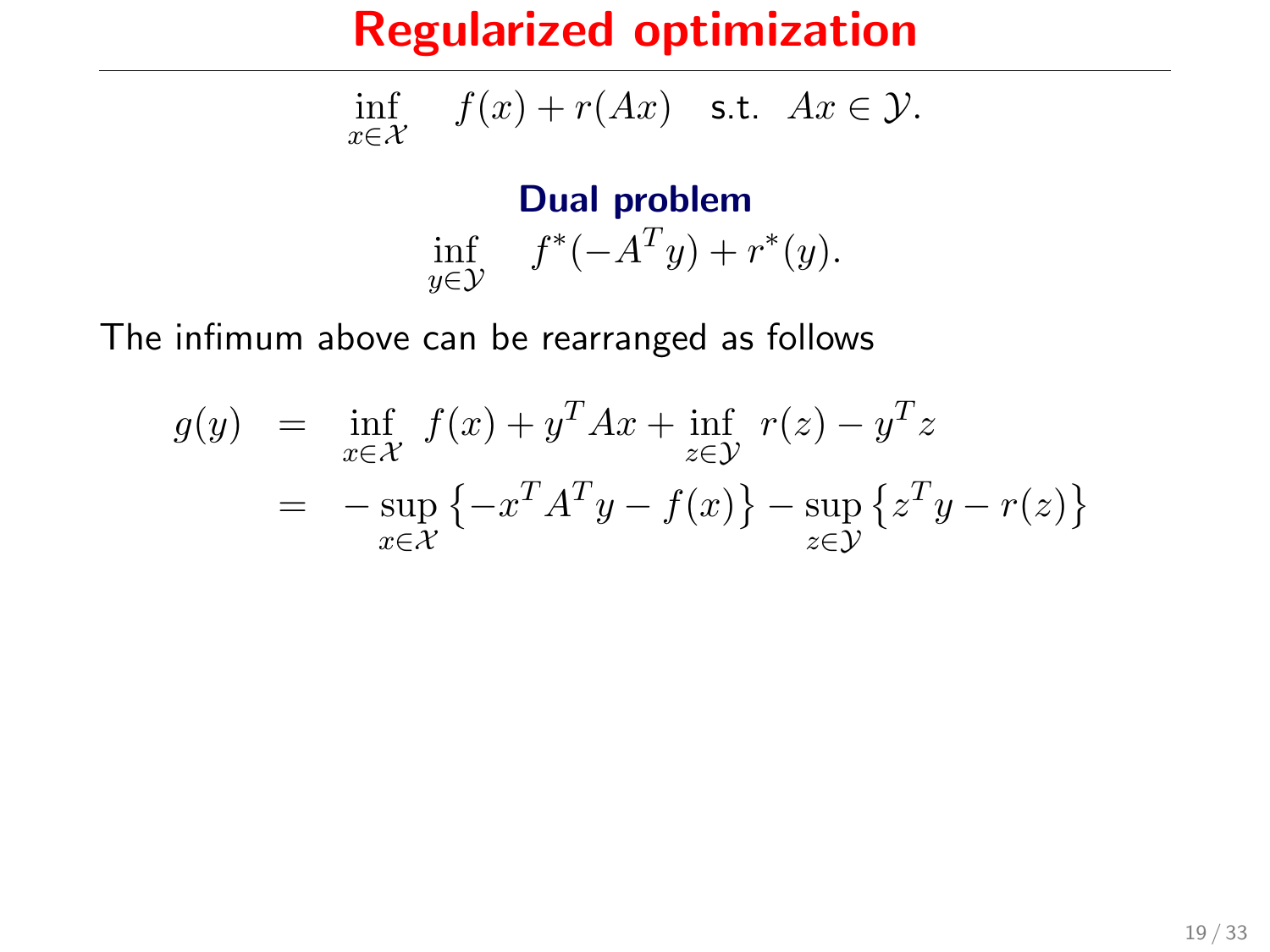$$
\inf_{x \in \mathcal{X}} f(x) + r(Ax) \quad \text{s.t.} \quad Ax \in \mathcal{Y}.
$$

Dual problem inf  $f^*(-A^Ty) + r^*(y)$ .

The infimum above can be rearranged as follows

$$
g(y) = \inf_{x \in \mathcal{X}} f(x) + y^T A x + \inf_{z \in \mathcal{Y}} r(z) - y^T z
$$
  
= 
$$
-\sup_{x \in \mathcal{X}} \{-x^T A^T y - f(x)\} - \sup_{z \in \mathcal{Y}} \{z^T y - r(z)\}
$$
  
= 
$$
-f^*(-A^T y) - r^*(y) \quad \text{s.t. } y \in \mathcal{Y}.
$$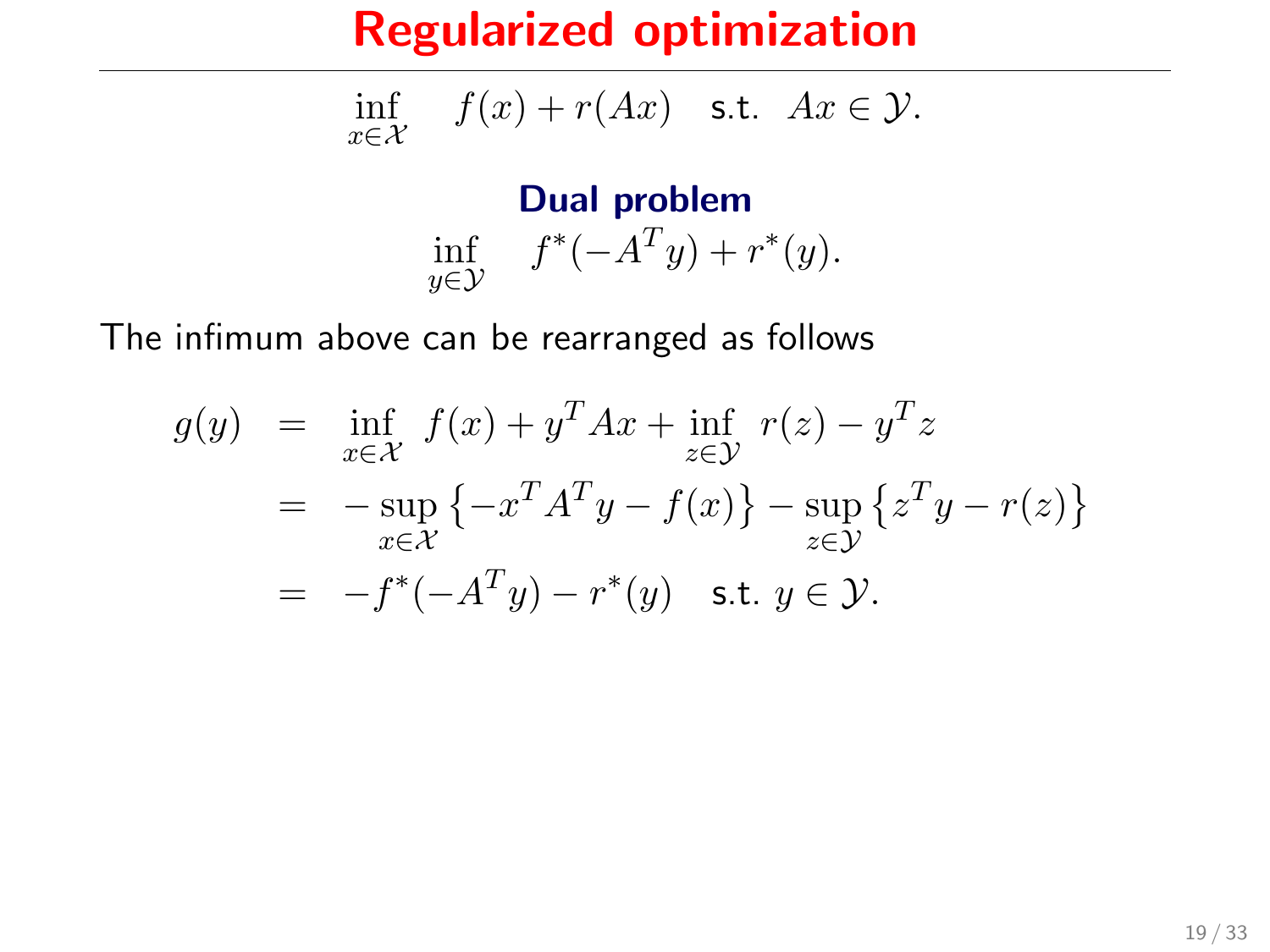$$
\inf_{x \in \mathcal{X}} f(x) + r(Ax) \quad \text{s.t.} \quad Ax \in \mathcal{Y}.
$$

Dual problem inf  $f^*(-A^Ty) + r^*(y)$ .

The infimum above can be rearranged as follows

$$
g(y) = \inf_{x \in \mathcal{X}} f(x) + y^T A x + \inf_{z \in \mathcal{Y}} r(z) - y^T z
$$
  
=  $-\sup_{x \in \mathcal{X}} \{-x^T A^T y - f(x)\} - \sup_{z \in \mathcal{Y}} \{z^T y - r(z)\}$   
=  $-f^*(-A^T y) - r^*(y)$  s.t.  $y \in \mathcal{Y}$ .

Dual problem computes  $\sup_{u\in\mathcal{Y}} g(u)$ ; so equivalently,

$$
\inf_{y \in \mathcal{Y}} f^*(-A^T y) + r^*(y).
$$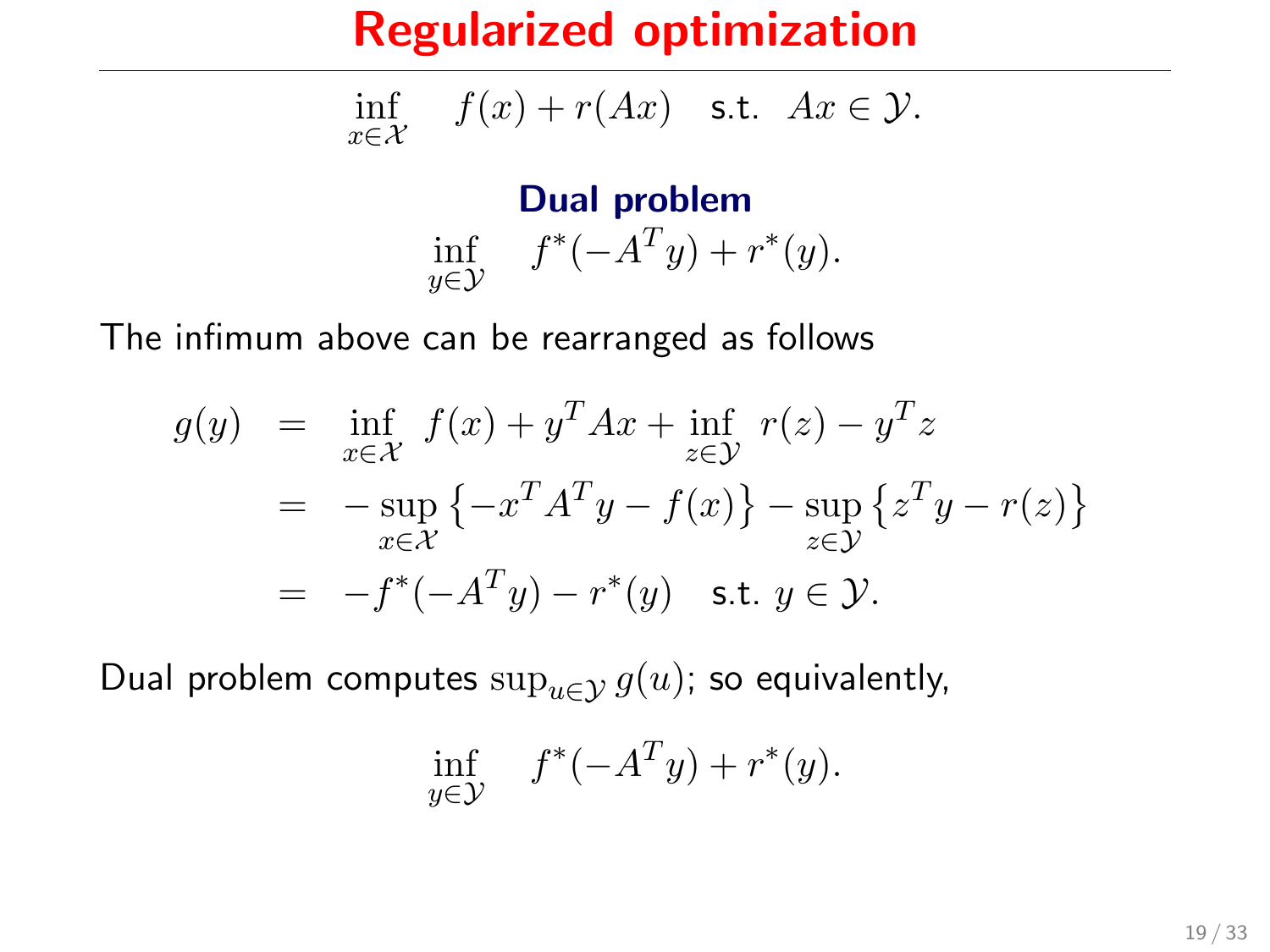#### Strong duality

$$
\inf_{x} \{ f(x) + r(Ax) \} = \sup_{y} \{ -f^{*}(-A^{T}y) + r^{*}(y) \}
$$

if either of the following conditions holds: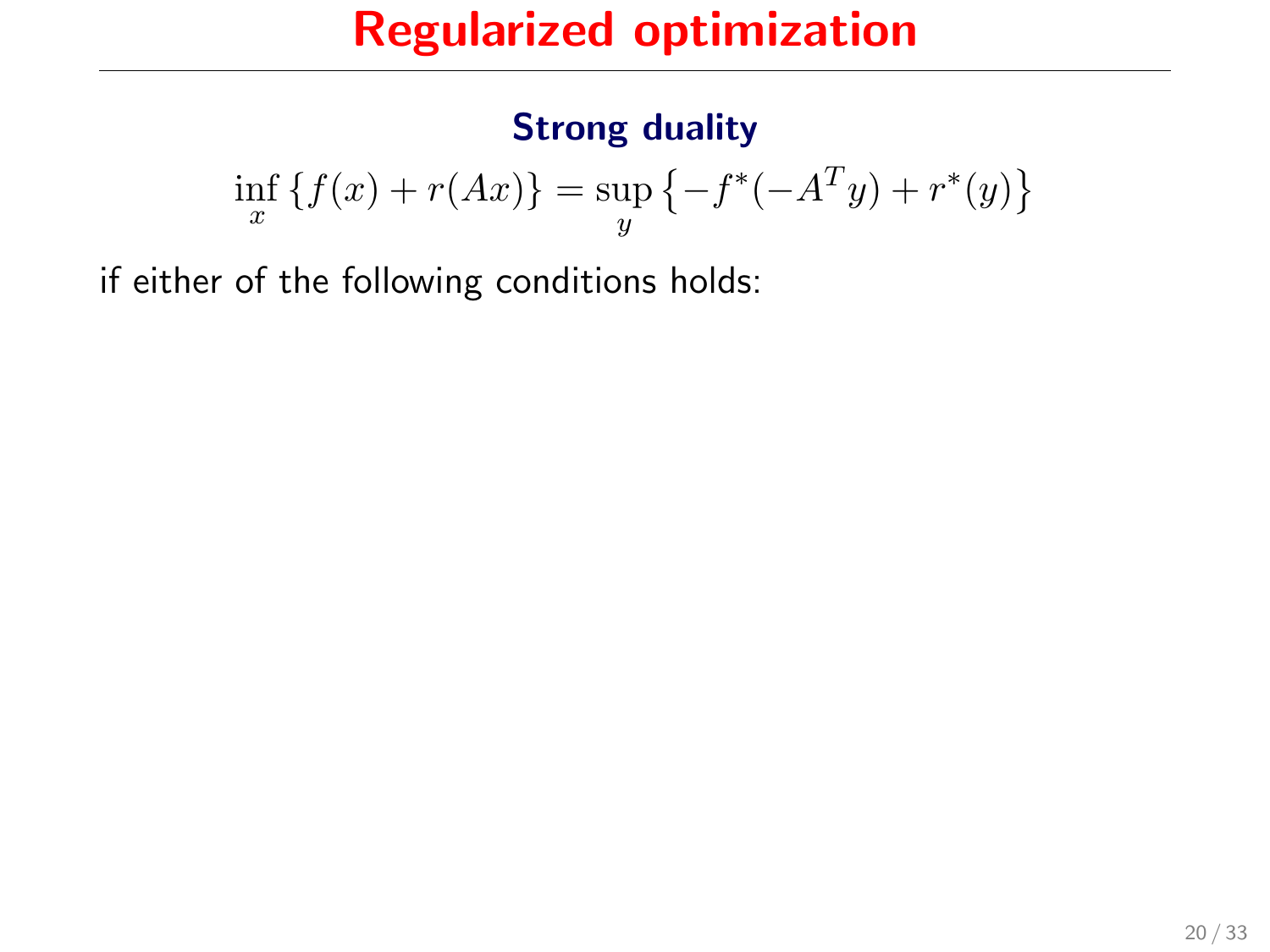#### Strong duality

$$
\inf_{x} \{ f(x) + r(Ax) \} = \sup_{y} \{ -f^{*}(-A^{T}y) + r^{*}(y) \}
$$

if either of the following conditions holds: **1** ∃x ∈ ri(dom f) such that  $Ax \in \text{ri}(\text{dom } r)$ 

2 ∃ $y \in \mathrm{ri}(\mathrm{dom}\, r^*)$  such that  $A^T y \in \mathrm{ri}(\mathrm{dom}\, f^*)$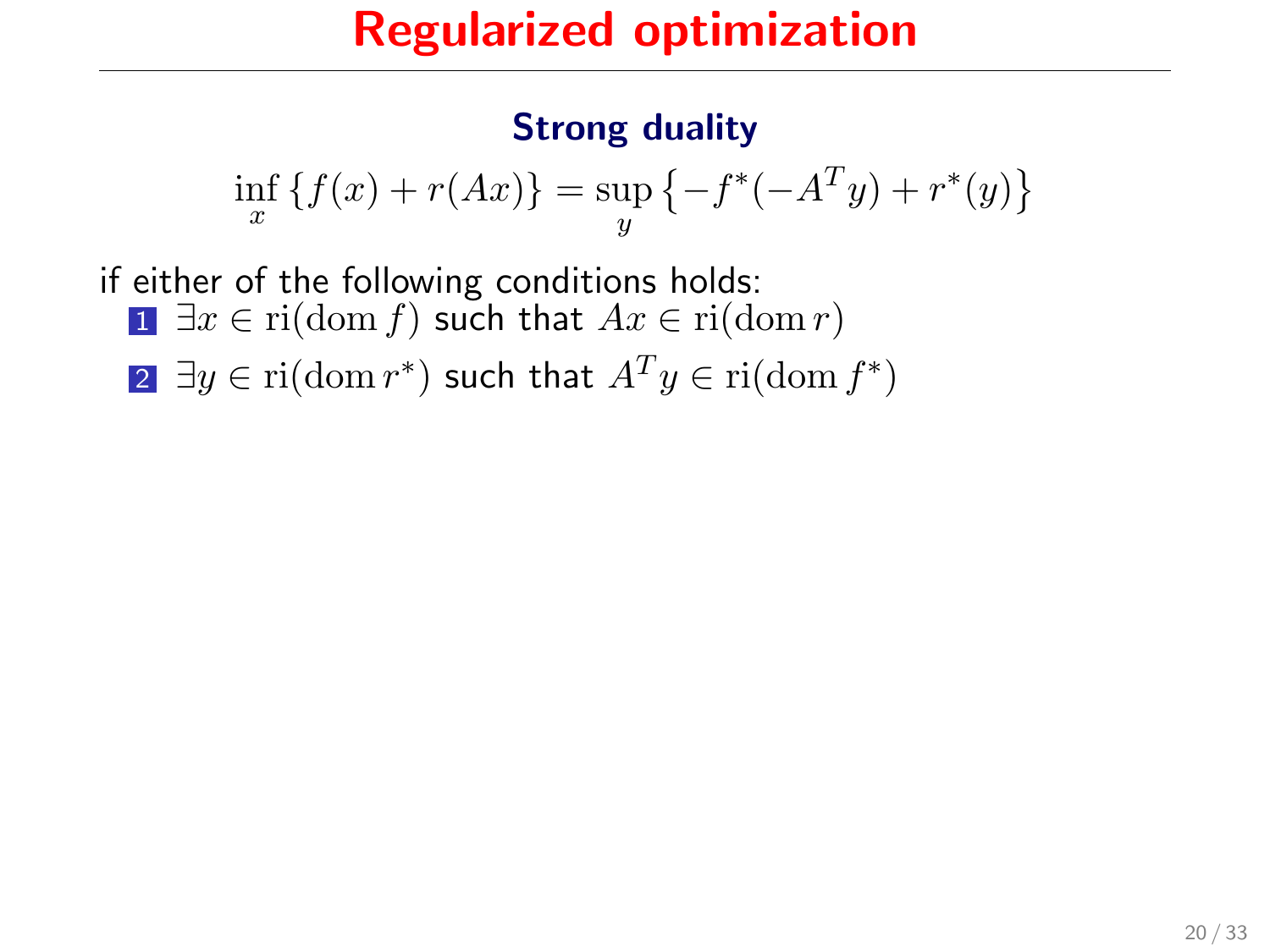#### Strong duality

$$
\inf_{x} \{ f(x) + r(Ax) \} = \sup_{y} \{ -f^{*}(-A^{T}y) + r^{*}(y) \}
$$

if either of the following conditions holds: 1  $\exists x \in \text{ri}(\text{dom } f)$  such that  $Ax \in \text{ri}(\text{dom } r)$ 

- 2 ∃ $y \in \mathrm{ri}(\mathrm{dom}\, r^*)$  such that  $A^T y \in \mathrm{ri}(\mathrm{dom}\, f^*)$
- **Condition 1 ensures 'sup' attained at some**  $y$
- **Condition** 2 ensures 'inf' attained at some x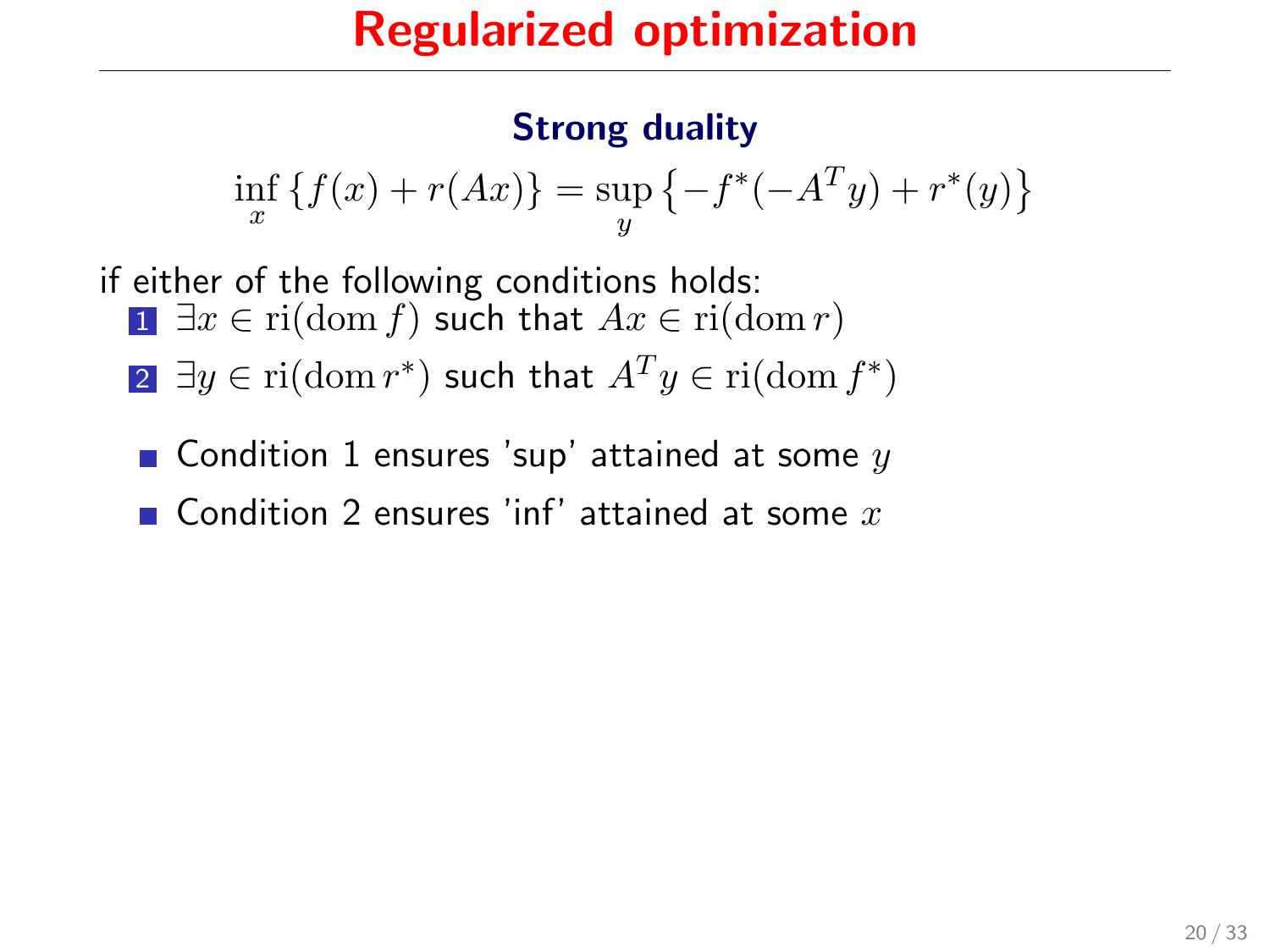# Example: norm regularized problems

min  $f(x) + ||Ax||$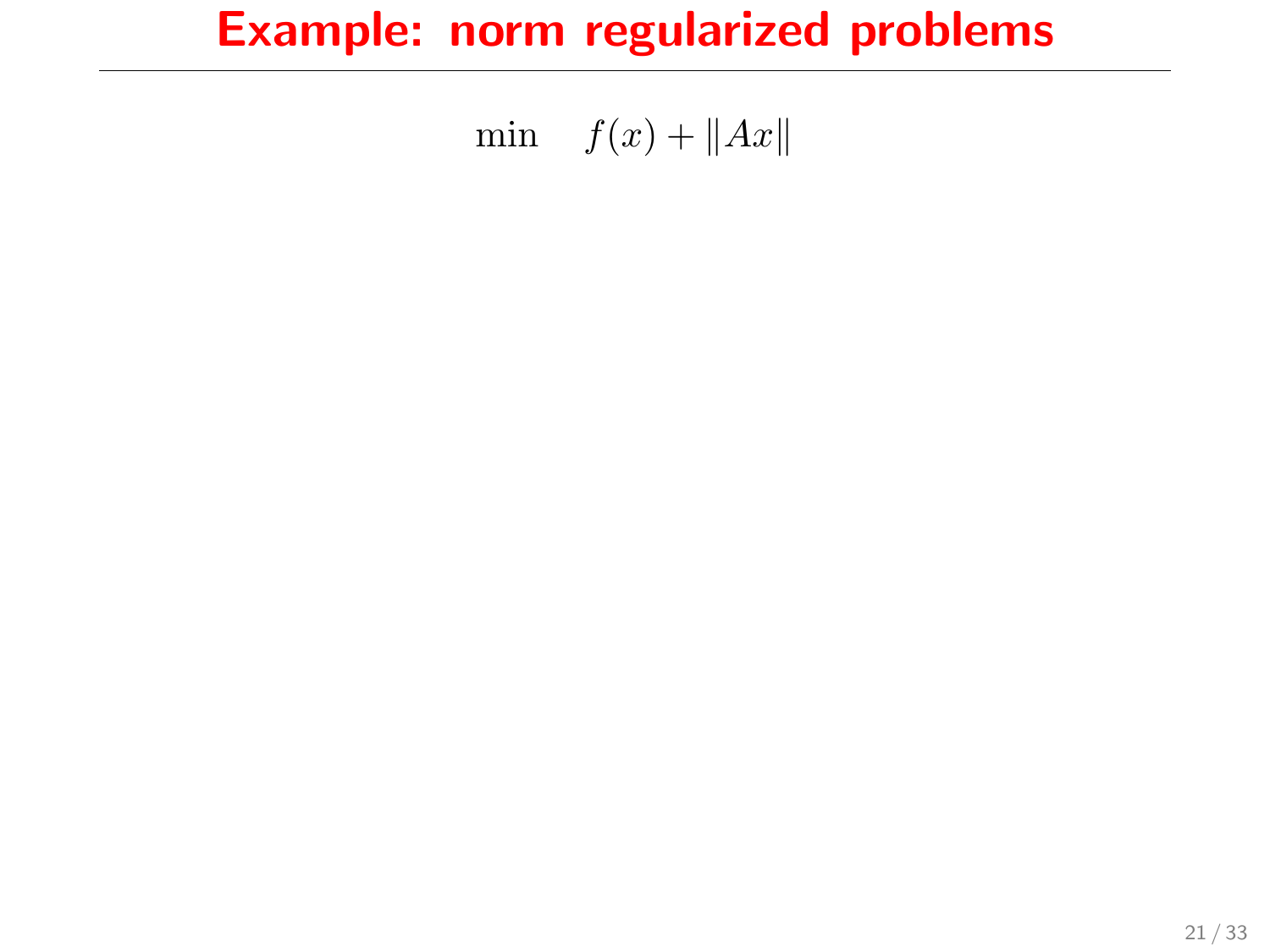# Example: norm regularized problems

$$
\min \quad f(x) + \|Ax\|
$$

#### Dual problem

$$
\min_{y} \quad f^*(-A^T y) \quad \text{s.t. } \|y\|_* \le 1.
$$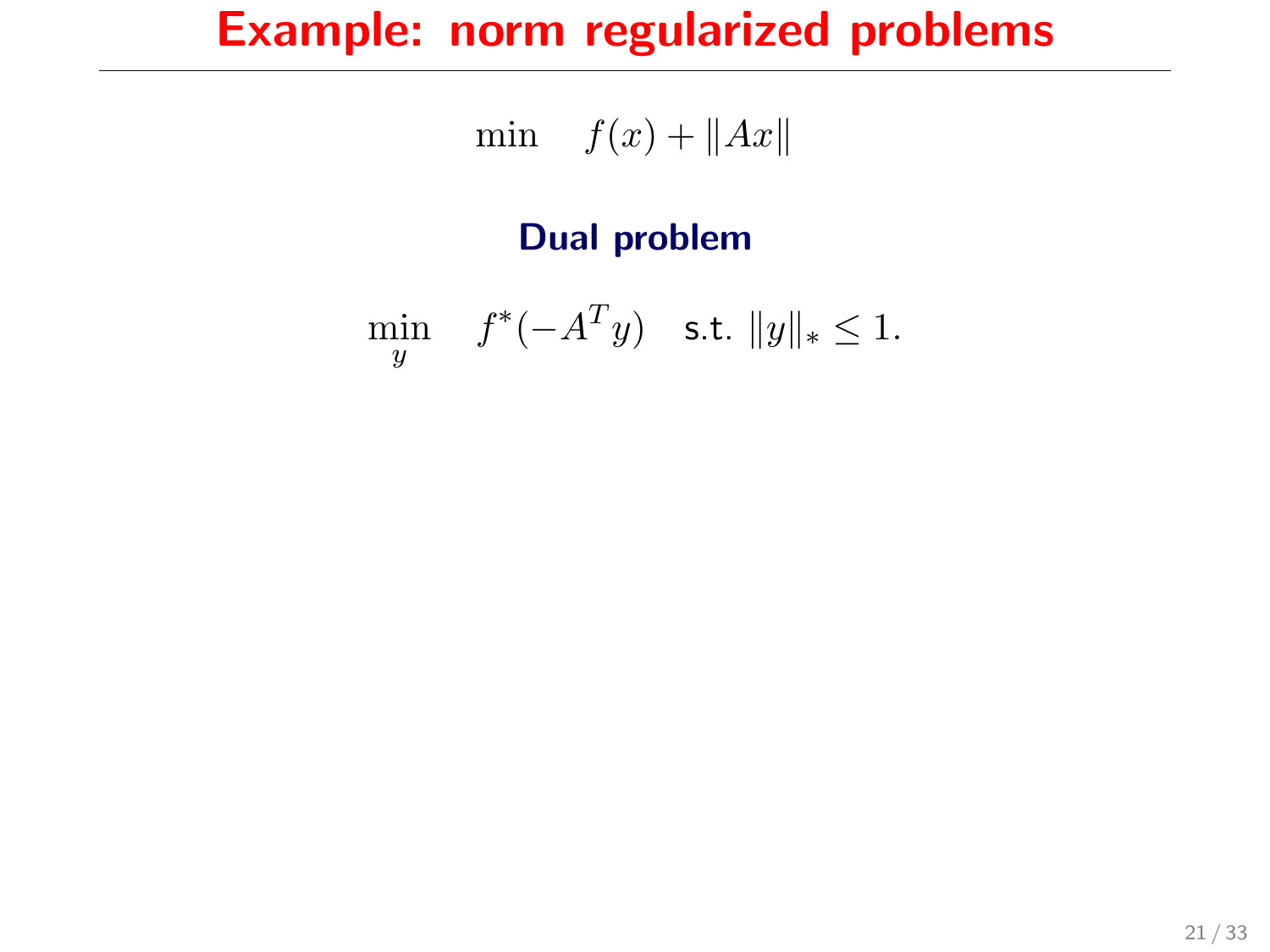## Example: norm regularized problems

min  $f(x) + ||Ax||$ 

#### Dual problem

$$
\min_{y} \quad f^*(-A^T y) \quad \text{s.t. } \|y\|_* \le 1.
$$

Say  $\|\bar{y}\|_* < 1$ , such that  $A^T\bar{y}\in \mathrm{ri}(\mathrm{dom}\, f^*)$ , then we have strong duality (e.g., for instance  $0 \in \mathrm{ri}(\mathrm{dom}\, f^*))$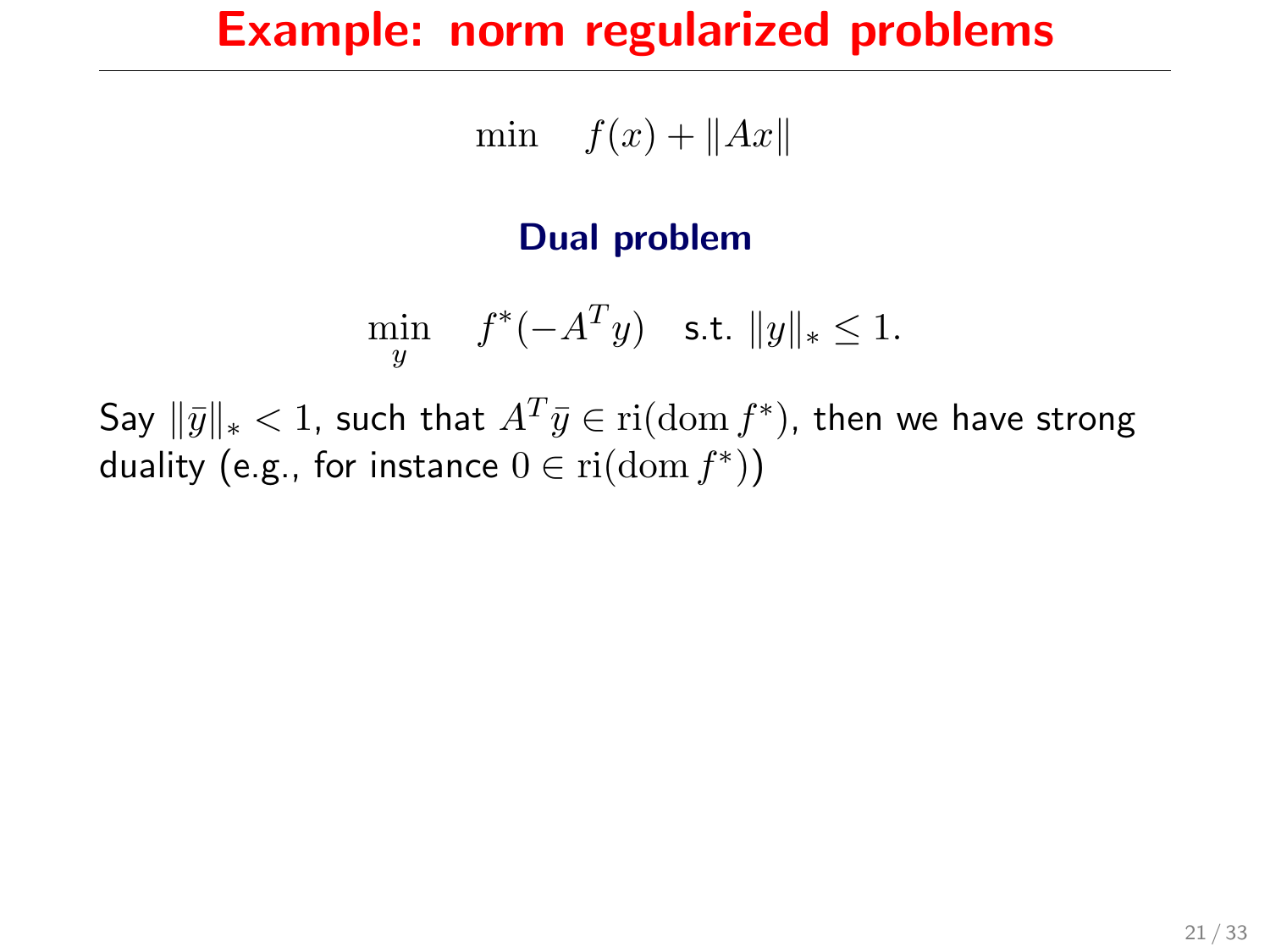$$
\mathcal{L}(x,\lambda,\nu) \quad := \quad f_0(x) + \sum_i \lambda_i f_i(x) + \nu^T (Ax - b)
$$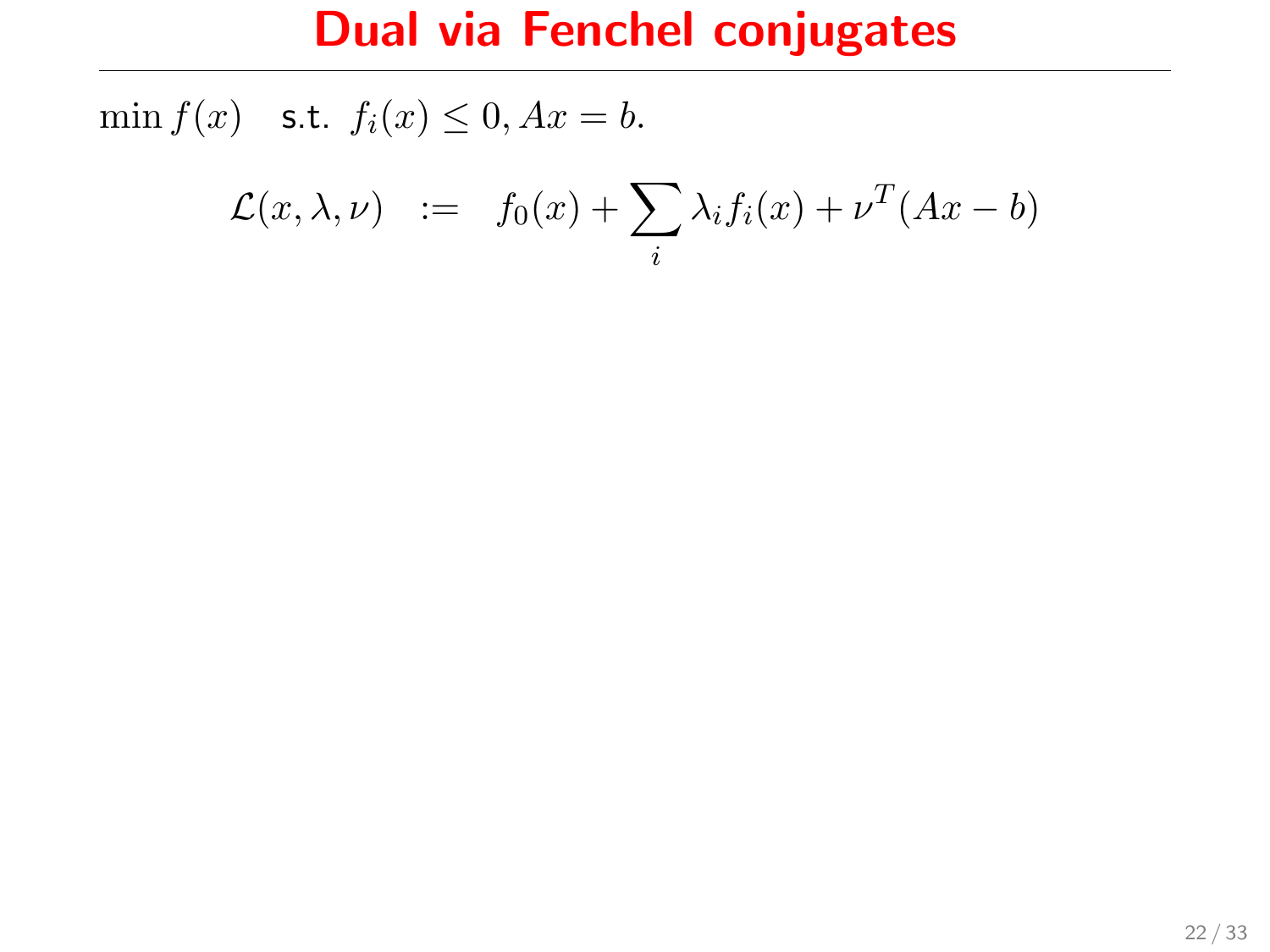$$
\mathcal{L}(x,\lambda,\nu) := f_0(x) + \sum_i \lambda_i f_i(x) + \nu^T (Ax - b)
$$
  

$$
g(\lambda,\nu) = \inf_x \mathcal{L}(x,\lambda,\nu)
$$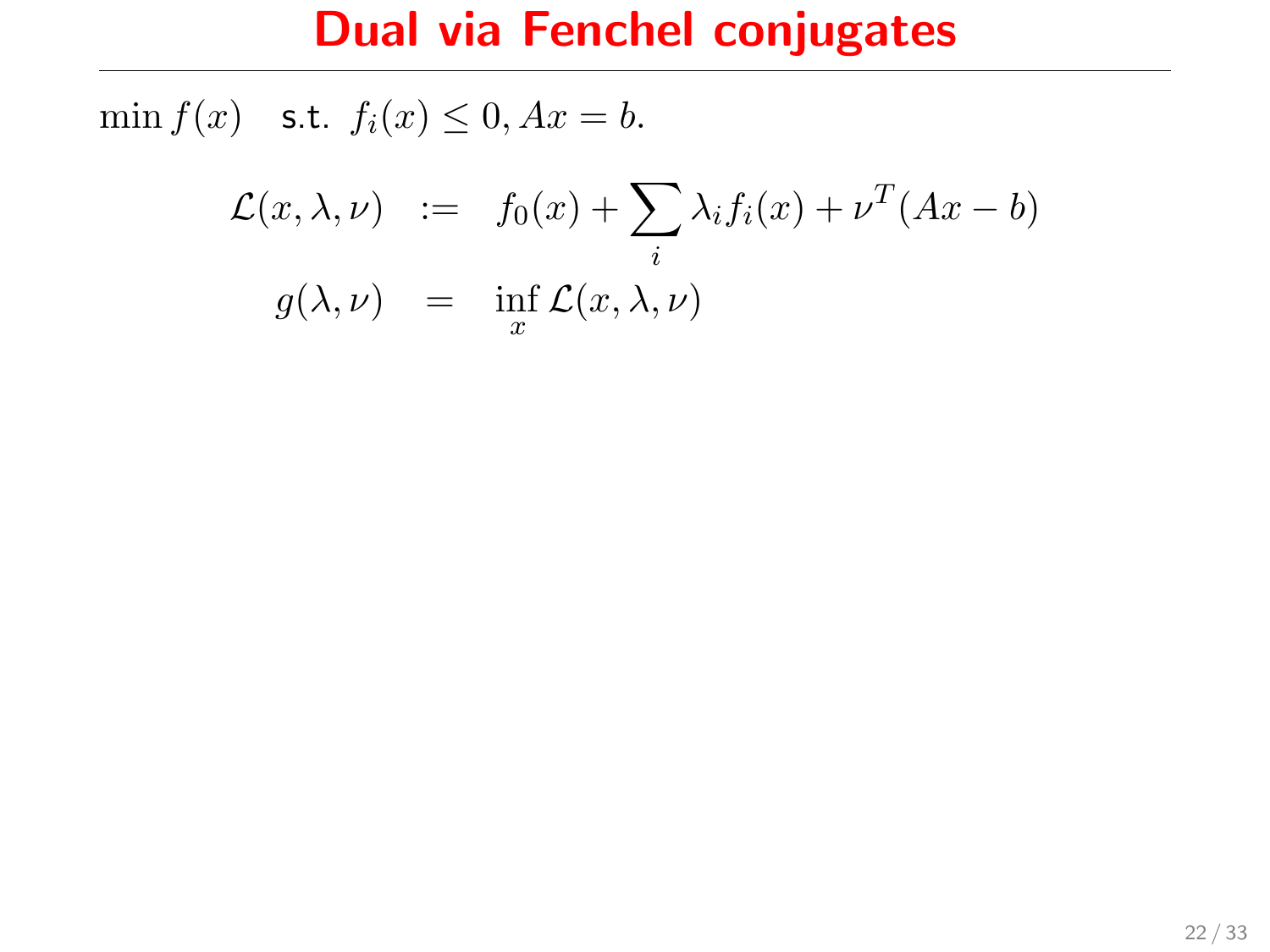$$
\mathcal{L}(x, \lambda, \nu) := f_0(x) + \sum_i \lambda_i f_i(x) + \nu^T (Ax - b)
$$
  
\n
$$
g(\lambda, \nu) = \inf_x \mathcal{L}(x, \lambda, \nu)
$$
  
\n
$$
g(\lambda, \nu) = -\nu^T b + \inf_x x^T A^T \nu + F(x)
$$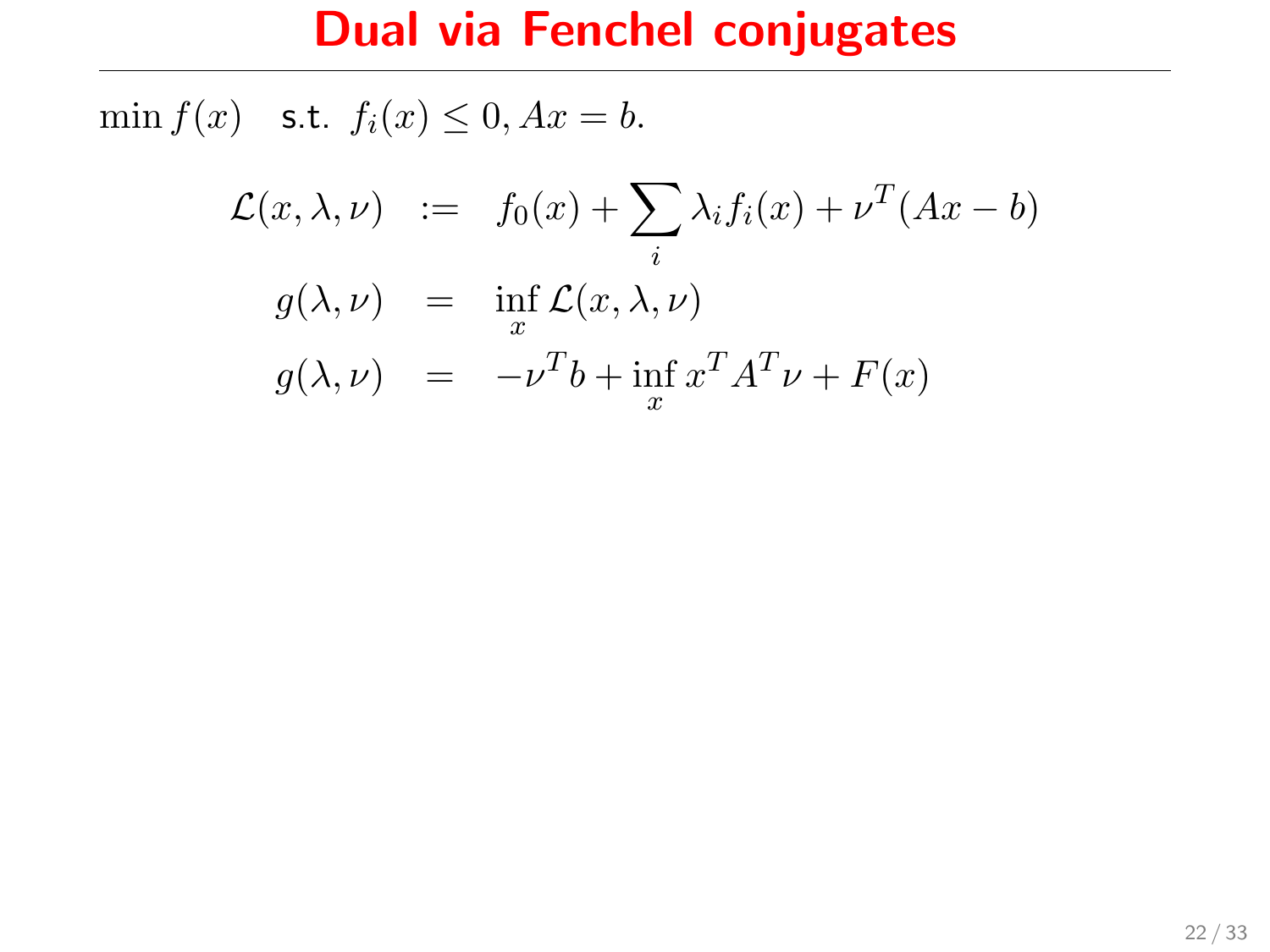$$
\mathcal{L}(x,\lambda,\nu) := f_0(x) + \sum_i \lambda_i f_i(x) + \nu^T (Ax - b)
$$
  
\n
$$
g(\lambda,\nu) = \inf_x \mathcal{L}(x,\lambda,\nu)
$$
  
\n
$$
g(\lambda,\nu) = -\nu^T b + \inf_x x^T A^T \nu + F(x)
$$
  
\n
$$
F(x) := f_0(x) + \sum_i \lambda_i f_i(x)
$$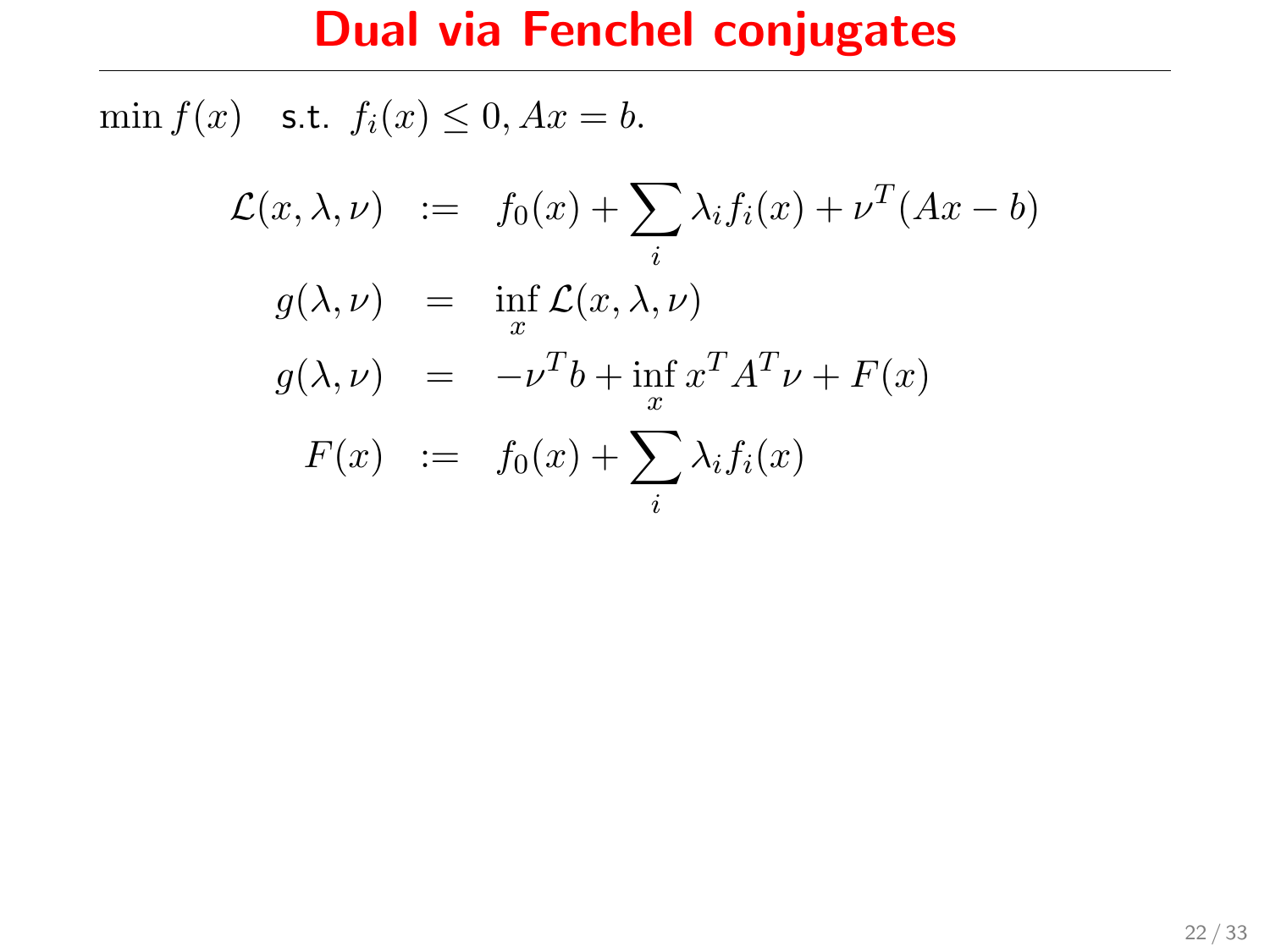$$
\mathcal{L}(x, \lambda, \nu) := f_0(x) + \sum_i \lambda_i f_i(x) + \nu^T (Ax - b)
$$
  
\n
$$
g(\lambda, \nu) = \inf_x \mathcal{L}(x, \lambda, \nu)
$$
  
\n
$$
g(\lambda, \nu) = -\nu^T b + \inf_x x^T A^T \nu + F(x)
$$
  
\n
$$
F(x) := f_0(x) + \sum_i \lambda_i f_i(x)
$$
  
\n
$$
g(\lambda, \nu) = -\nu^T b - \sup_x \langle x, -A^T \nu \rangle - F(x)
$$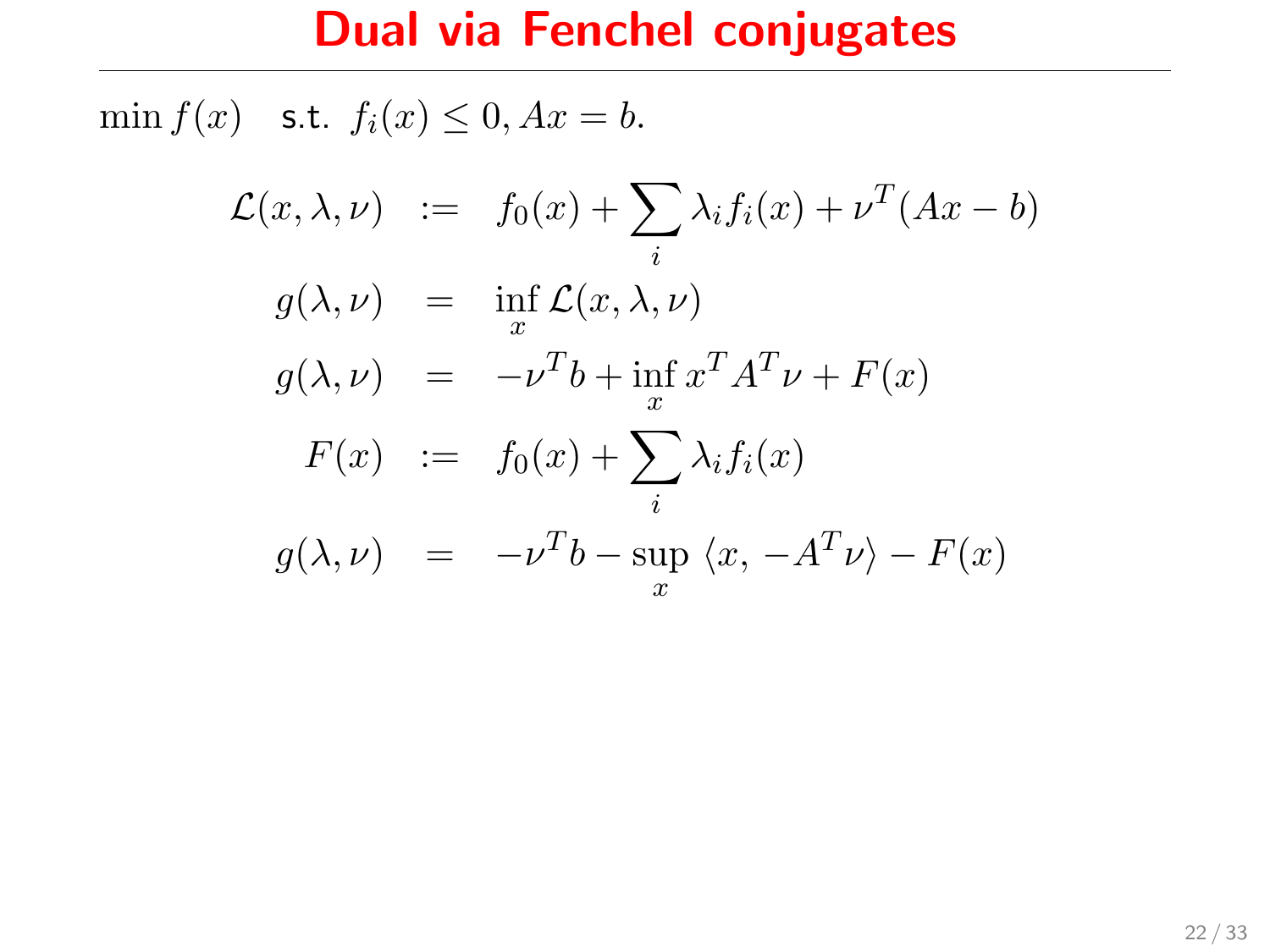min  $f(x)$  s.t.  $f_i(x) \leq 0$ ,  $Ax = b$ .

$$
\mathcal{L}(x,\lambda,\nu) := f_0(x) + \sum_i \lambda_i f_i(x) + \nu^T (Ax - b)
$$
  
\n
$$
g(\lambda,\nu) = \inf_x \mathcal{L}(x,\lambda,\nu)
$$
  
\n
$$
g(\lambda,\nu) = -\nu^T b + \inf_x x^T A^T \nu + F(x)
$$
  
\n
$$
F(x) := f_0(x) + \sum_i \lambda_i f_i(x)
$$
  
\n
$$
g(\lambda,\nu) = -\nu^T b - \sup_x \langle x, -A^T \nu \rangle - F(x)
$$
  
\n
$$
g(\lambda,\nu) = -\nu^T b - F^*(-A^T \nu).
$$

Not so useful!  $F^*$  hard to compute.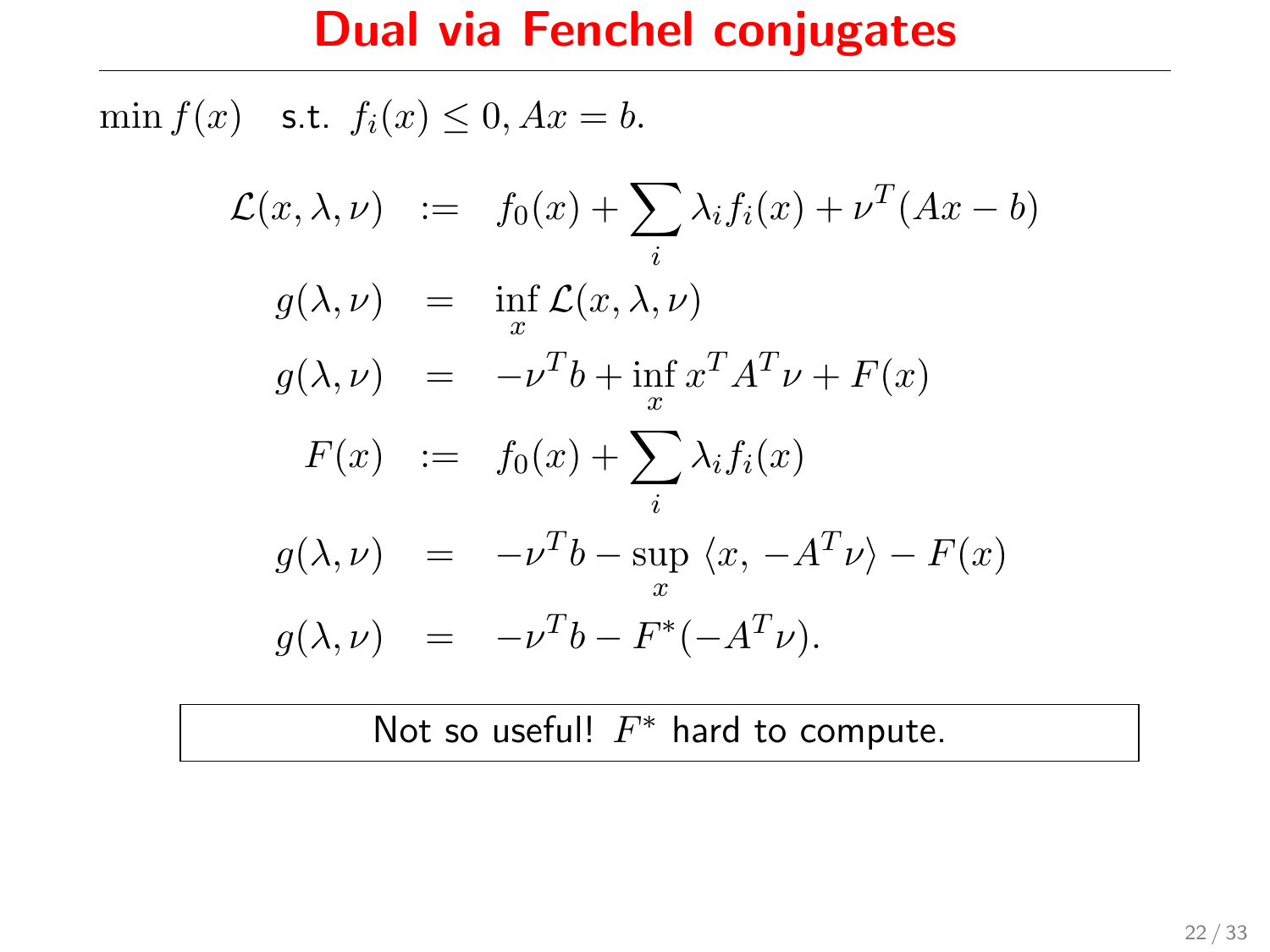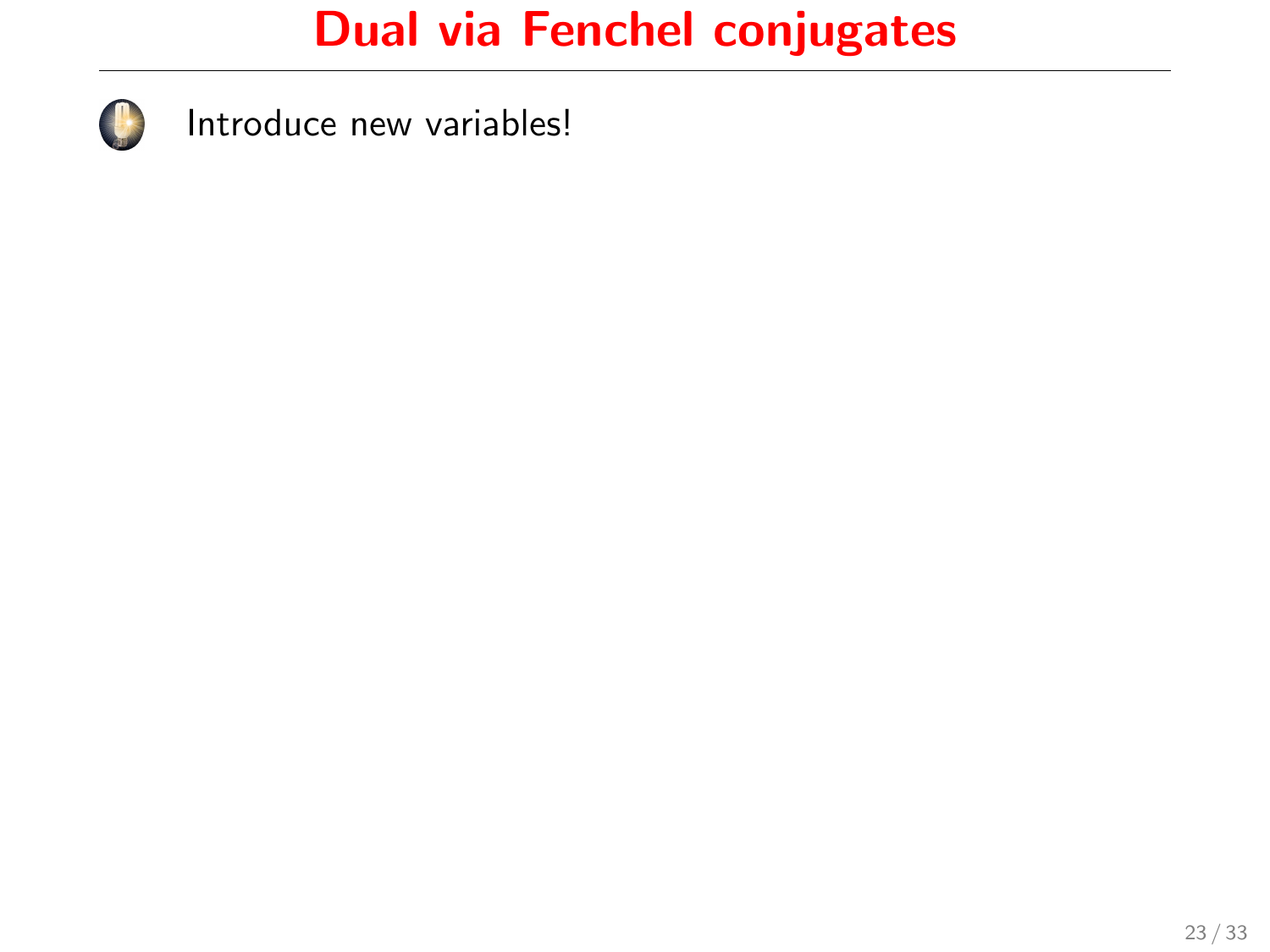

$$
\min f(x) \quad \text{s.t.} \qquad f_i(x_i) \leq 0, Ax = b
$$

$$
x_i = z, i = 1, \dots, m.
$$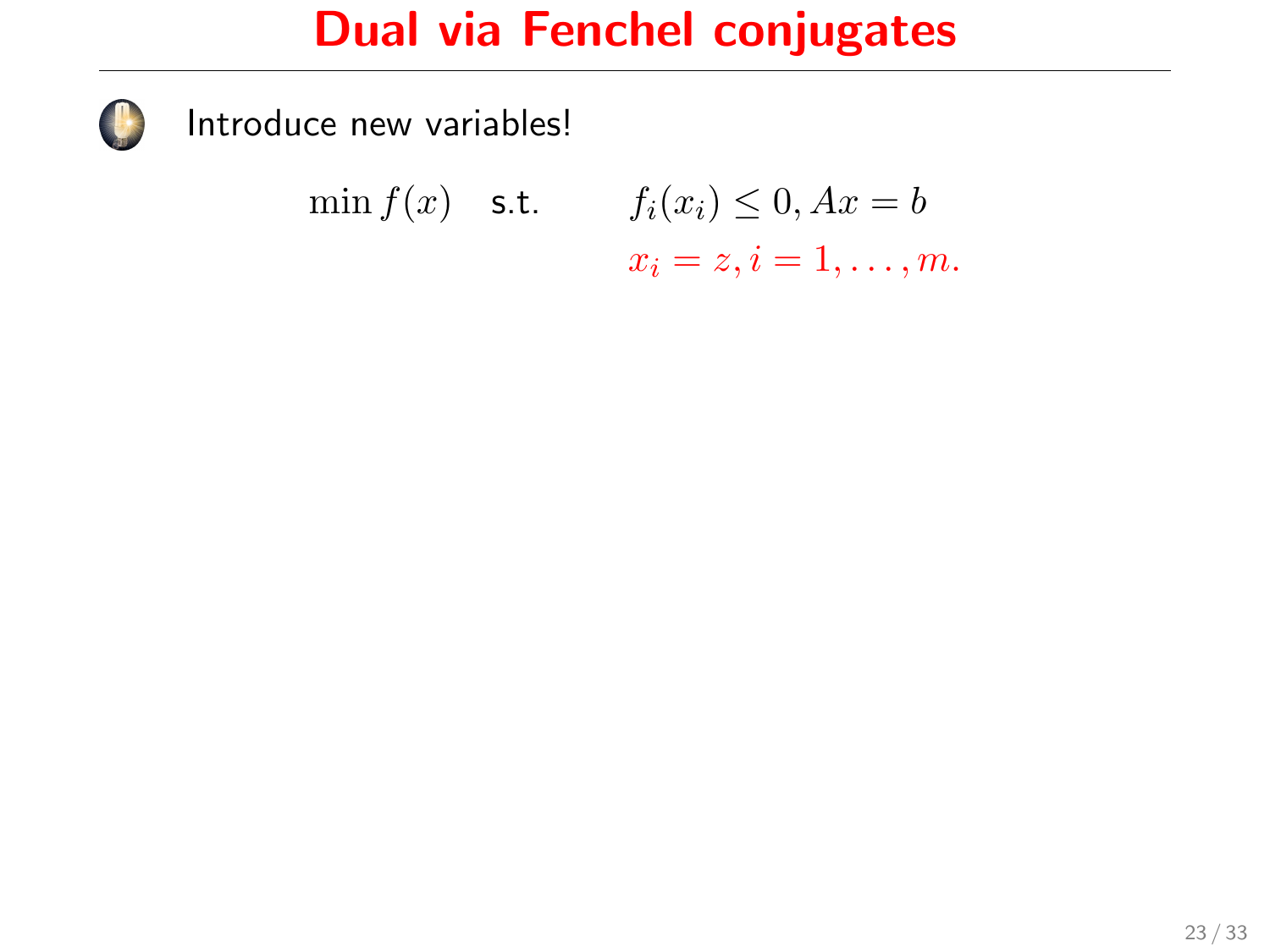$$
\min f(x) \quad \text{s.t.} \qquad f_i(x_i) \le 0, Ax = b
$$

$$
x_i = z, i = 1, \dots, m.
$$

$$
\mathcal{L}(x, x_i z, \lambda, \nu, \pi_i)
$$
  
 :=  $f(x) + \sum_i \lambda_i f_i(x_i) + \nu^T (Ax - b) + \sum_i \pi_i^T (x_i - z)$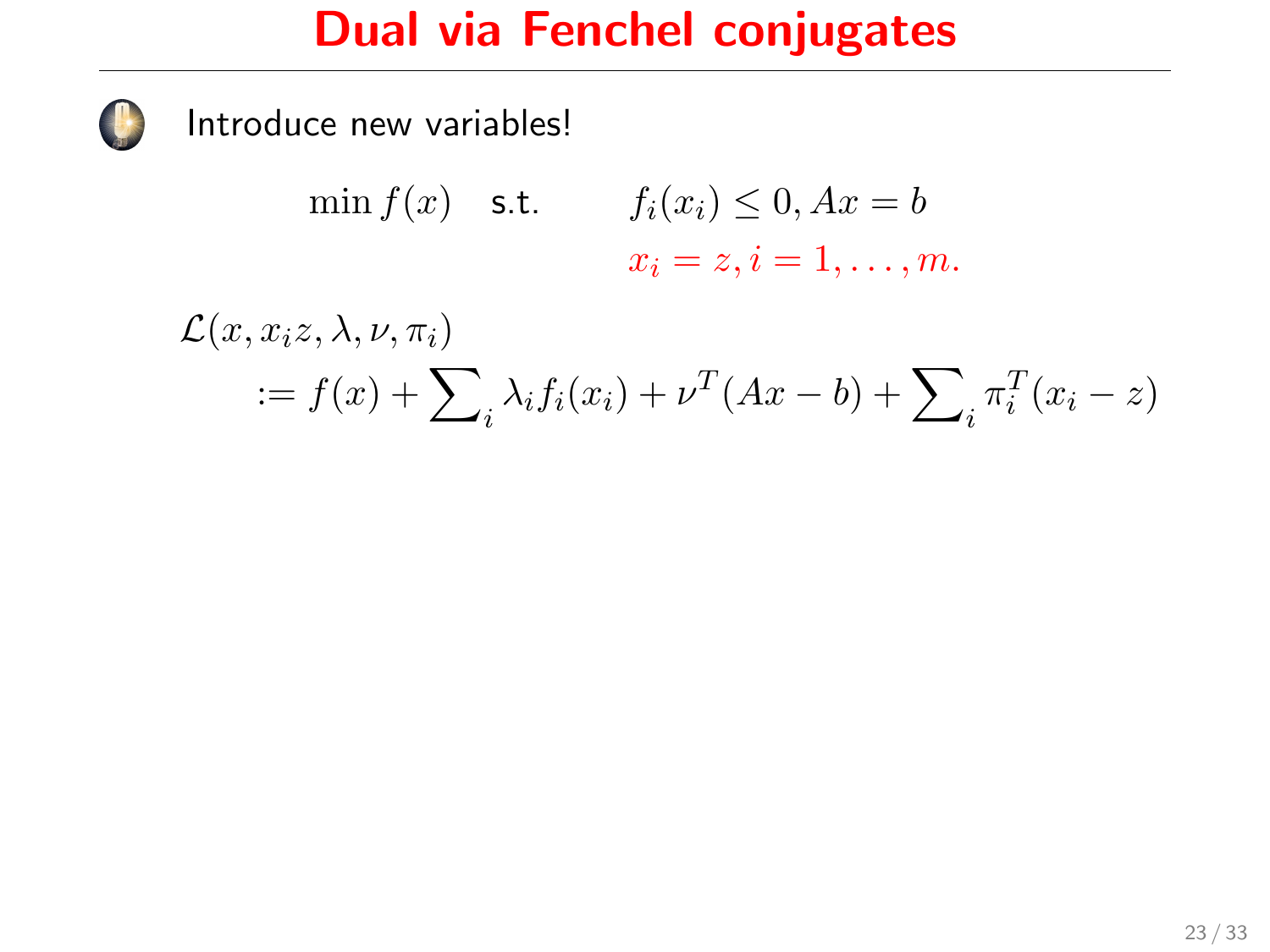Introduce new variables!

$$
\min f(x) \quad \text{s.t.} \qquad f_i(x_i) \le 0, Ax = b
$$

$$
x_i = z, i = 1, \dots, m.
$$

 $\mathcal{L}(x, x_i z, \lambda, \nu, \pi_i)$  $:= f(x) + \sum_{i} \lambda_i f_i(x_i) + \nu^T (Ax - b) + \sum_{i} \pi_i^T (x_i - z)$  $g(\lambda, \nu, \pi_i) = \inf_{x, x_i, z} \mathcal{L}(x, x_i, z, \lambda, \nu, \pi_i)$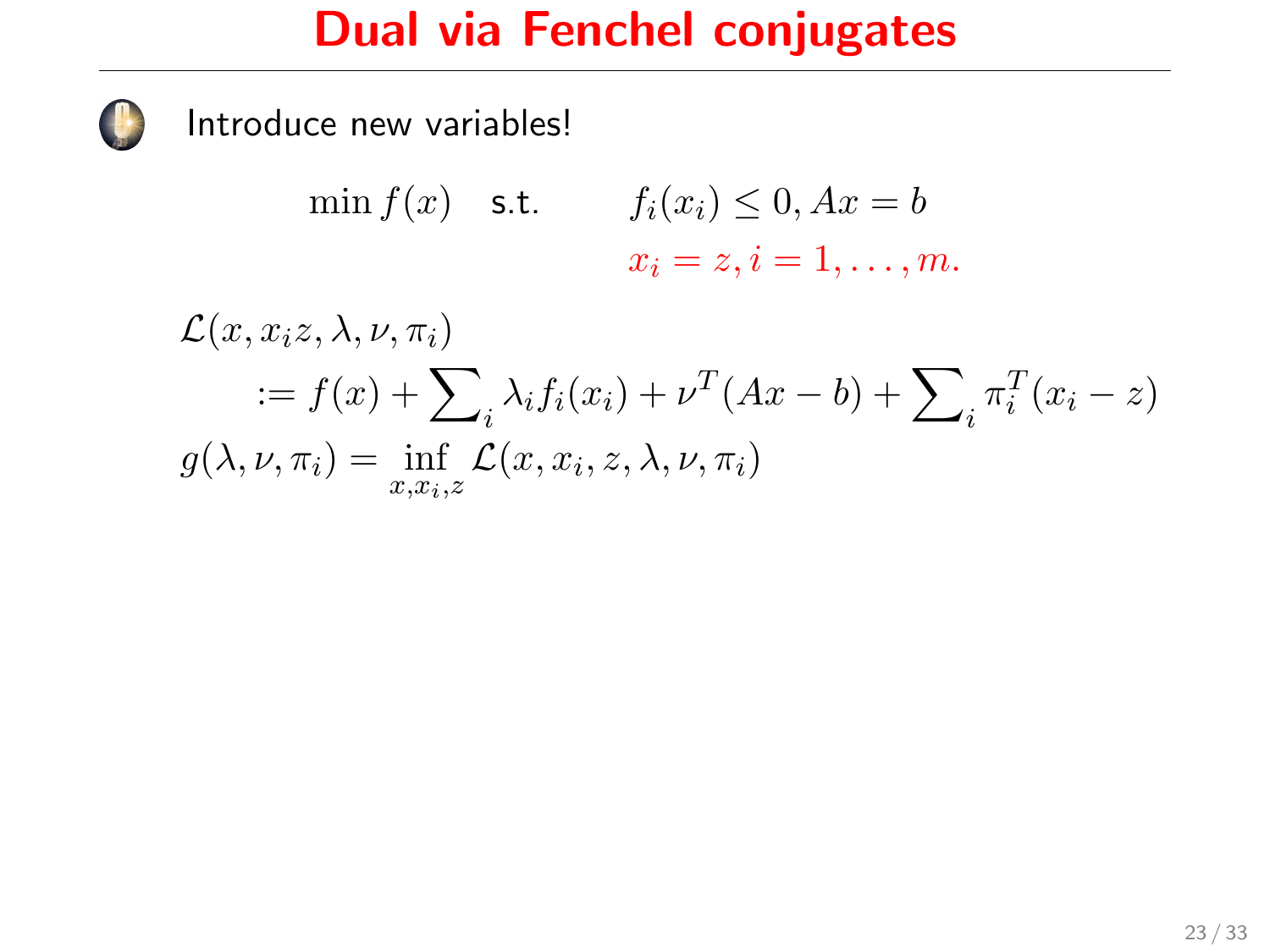$$
\min f(x) \quad \text{s.t.} \quad f_i(x_i) \le 0, Ax = b
$$

$$
x_i = z, i = 1, \dots, m.
$$

$$
\mathcal{L}(x, x_i z, \lambda, \nu, \pi_i)
$$
  
\n
$$
:= f(x) + \sum_i \lambda_i f_i(x_i) + \nu^T (Ax - b) + \sum_i \pi_i^T (x_i - z)
$$
  
\n
$$
g(\lambda, \nu, \pi_i) = \inf_{x, x_i, z} \mathcal{L}(x, x_i, z, \lambda, \nu, \pi_i)
$$
  
\n
$$
= -\nu^T b + \inf_x f(x) + \nu^T Ax + \inf_z \sum_i -\pi_i^T z
$$
  
\n
$$
+ \sum_i \inf_{x_i} \pi_i^T x_i + \lambda_i f_i(x_i)
$$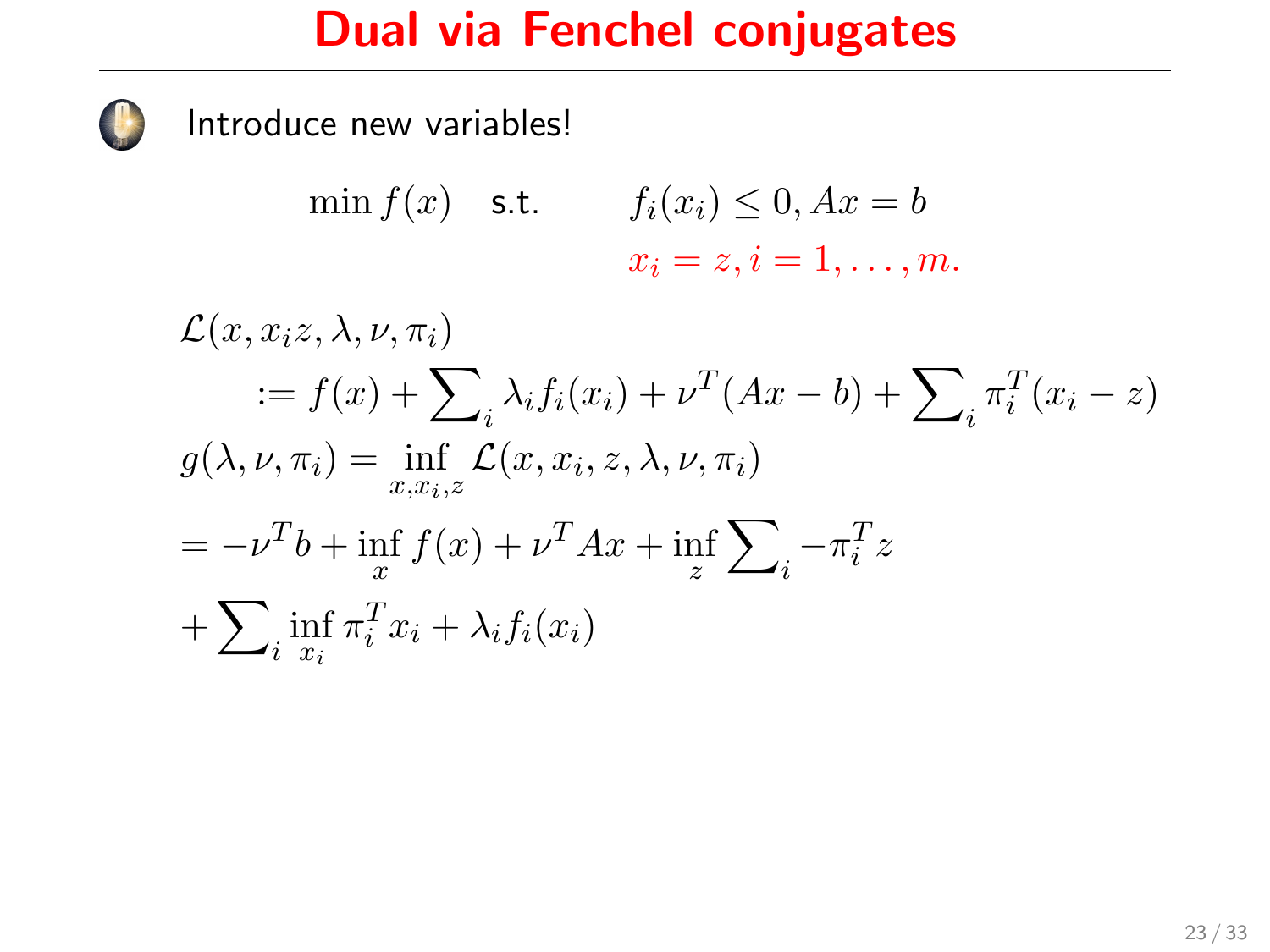Introduce new variables!

$$
\min f(x) \quad \text{s.t.} \qquad f_i(x_i) \le 0, Ax = b
$$

$$
x_i = z, i = 1, \dots, m.
$$

 $\mathcal{L}(x, x_i z, \lambda, \nu, \pi_i)$  $:= f(x) + \sum_{i} \lambda_i f_i(x_i) + \nu^T (Ax - b) + \sum_{i} \pi_i^T (x_i - z)$  $g(\lambda, \nu, \pi_i) = \inf_{x, x_i, z} \mathcal{L}(x, x_i, z, \lambda, \nu, \pi_i)$  $=-\nu^T b + \inf_x f(x) + \nu^T Ax + \inf_z$  $\sum$  $-\pi_i^T z$  $+\sum$  $\inf_{i} \pi_i^T x_i + \lambda_i f_i(x_i)$ =  $\int -\nu^T b - f^*(-A^T\nu) - \sum_i (\lambda_i f_i)^*(-\pi_i) \quad \text{if $\sum_i \pi_i = 0$}$  $-\infty$  otherwise.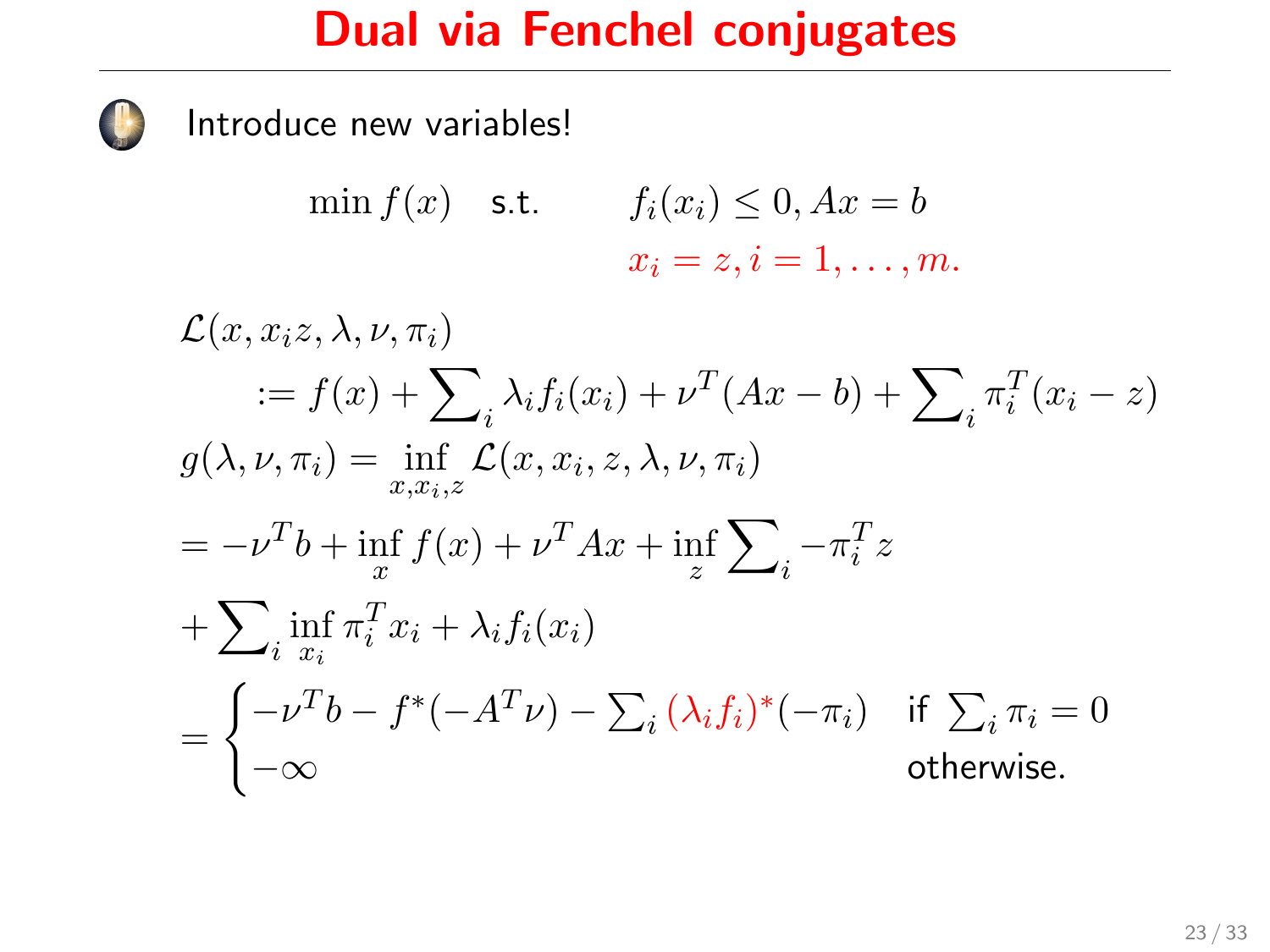## Example

**Exercise:** Derive the Lagrangian dual in terms of Fenchel conjugates for the following linearly constrained problem:

$$
\min \quad f(x) \quad \text{s.t.} \quad Ax \leq b, \quad Cx = d.
$$

Hint: No need to introduce extra variables.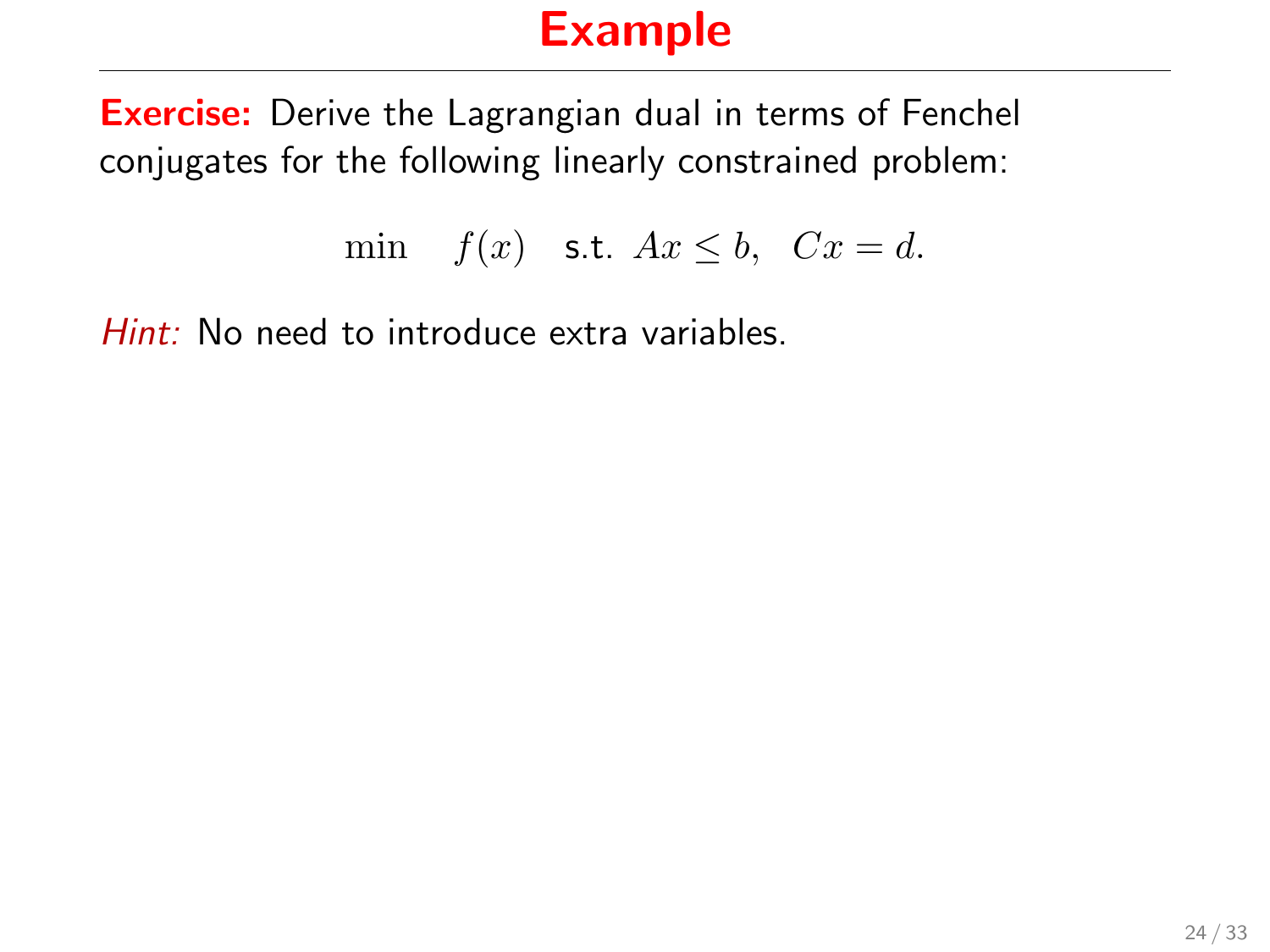min  $f(x) + g(x)$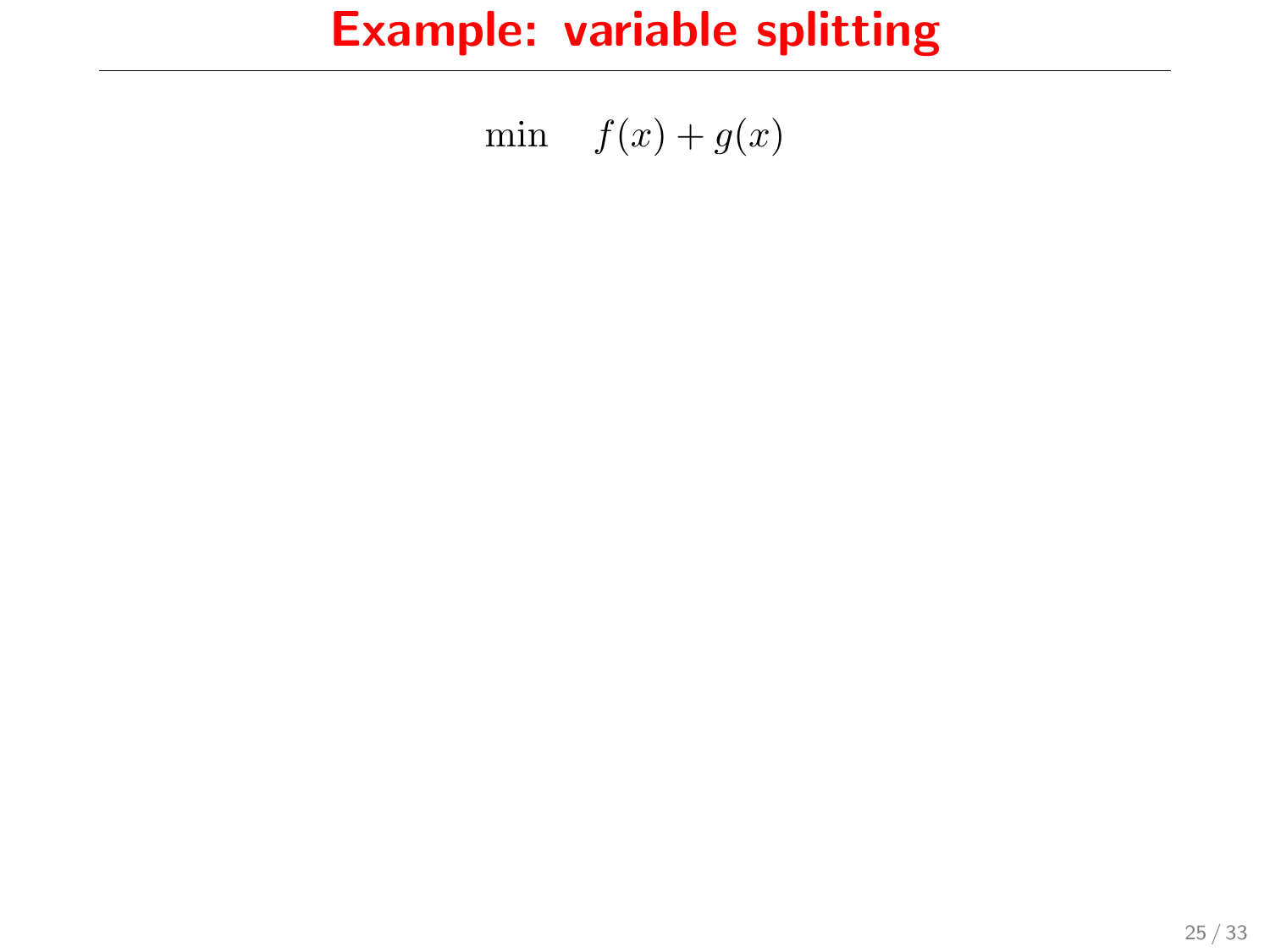min  $f(x) + g(x)$ 

**Exercise:** Fill in the details for the following steps

$$
\min_{x,z} \quad f(x) + g(z) \quad \text{s.t.} \quad x = z
$$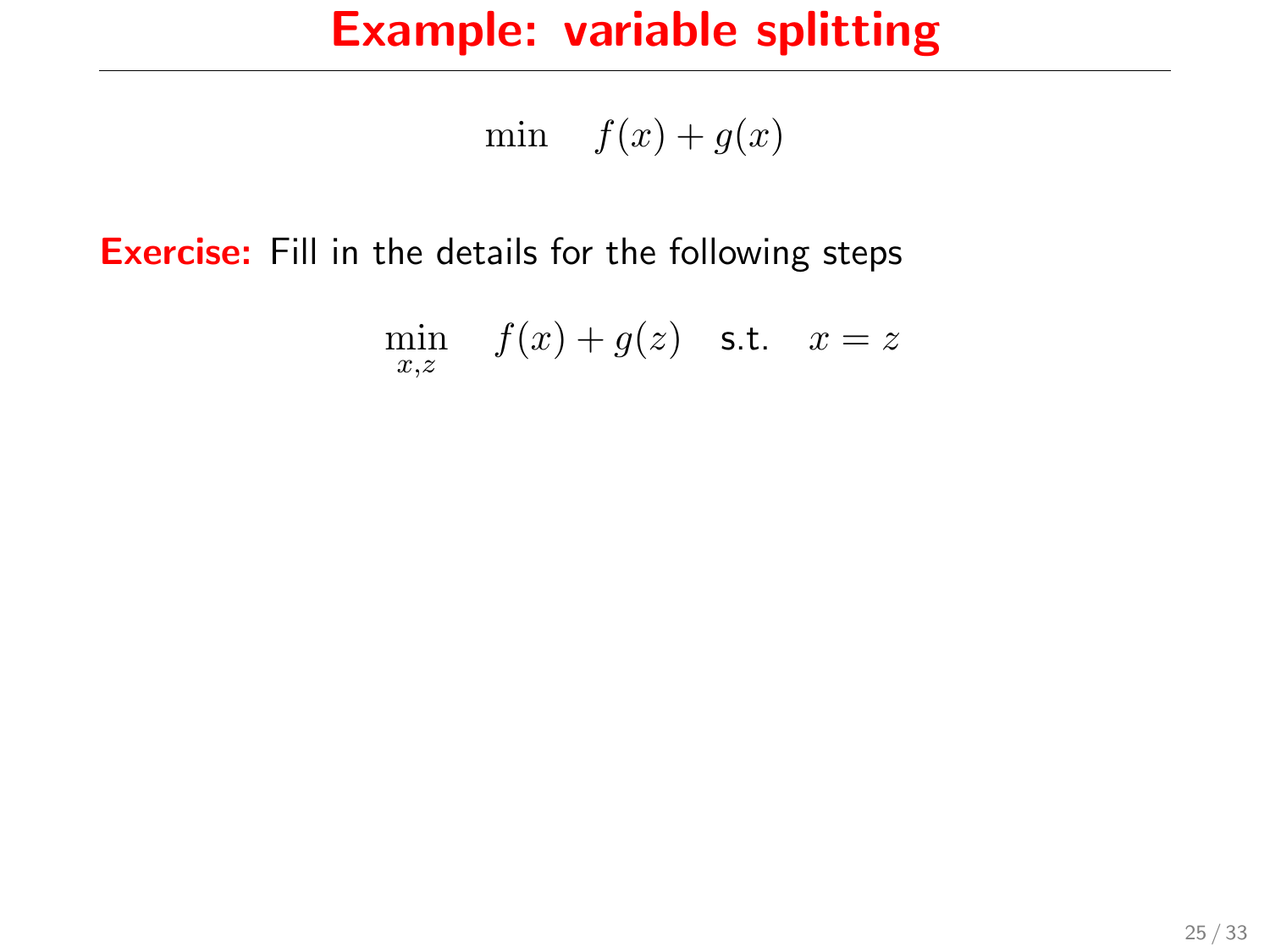min  $f(x) + g(x)$ 

**Exercise:** Fill in the details for the following steps

$$
\min_{x,z} f(x) + g(z) \quad \text{s.t.} \quad x = z
$$

$$
L(x, z, \nu) = f(x) + g(z) + \nu^{T}(x - z)
$$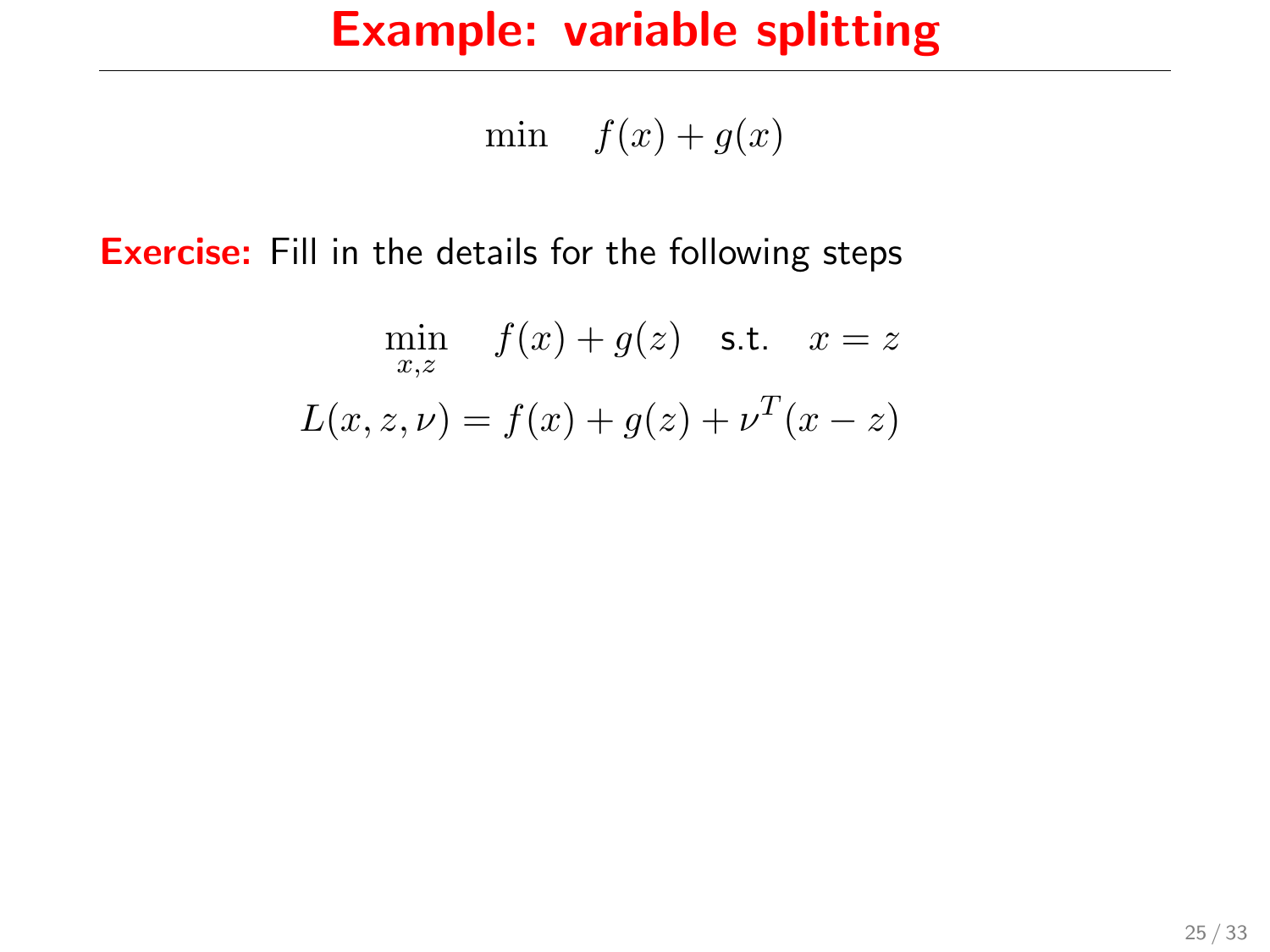min  $f(x) + g(x)$ 

**Exercise:** Fill in the details for the following steps

$$
\min_{x,z} f(x) + g(z) \quad \text{s.t.} \quad x = z
$$
\n
$$
L(x, z, \nu) = f(x) + g(z) + \nu^{T}(x - z)
$$
\n
$$
g(\nu) = \inf_{x,z} L(x, z, \nu)
$$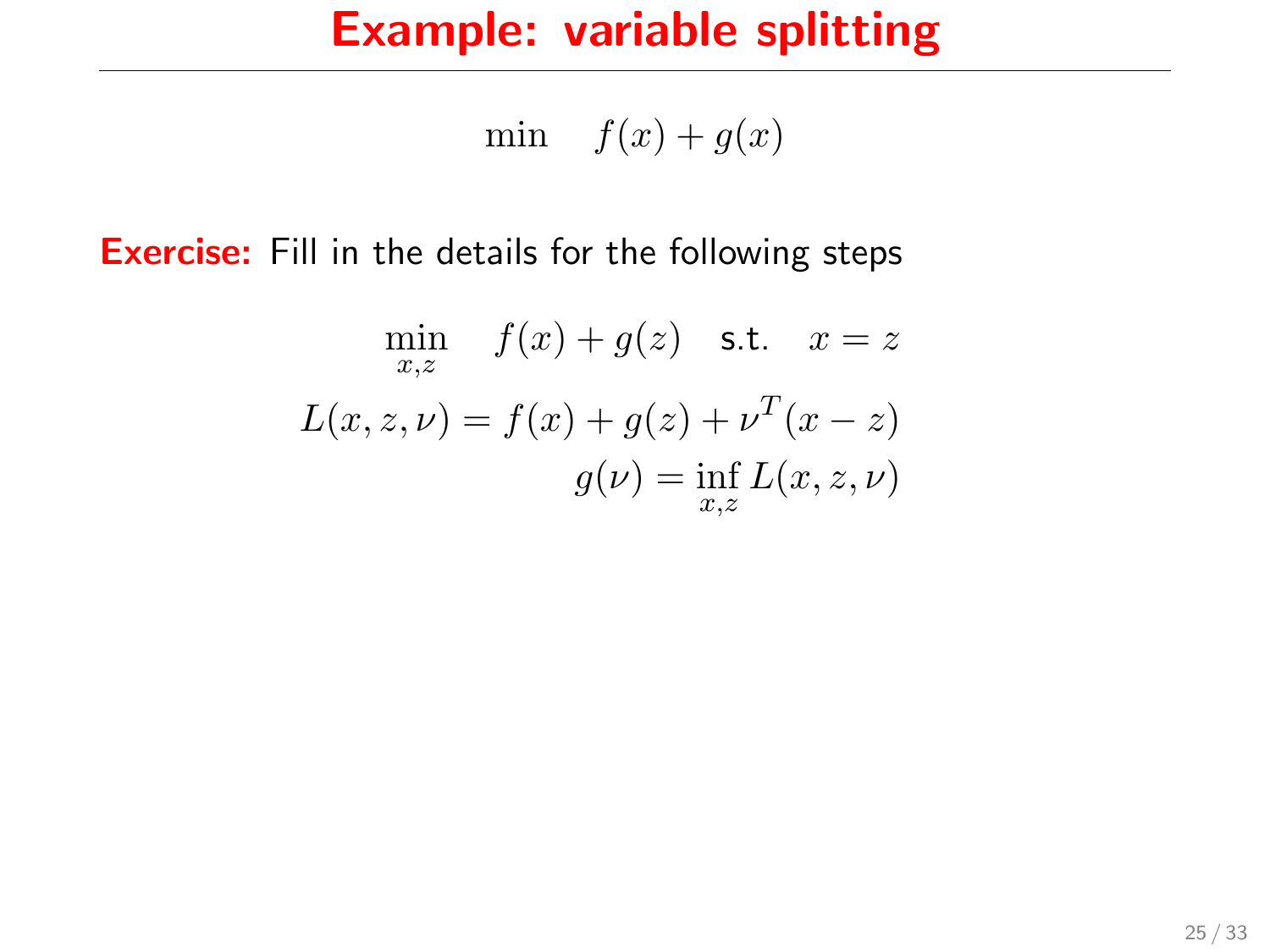# Minimax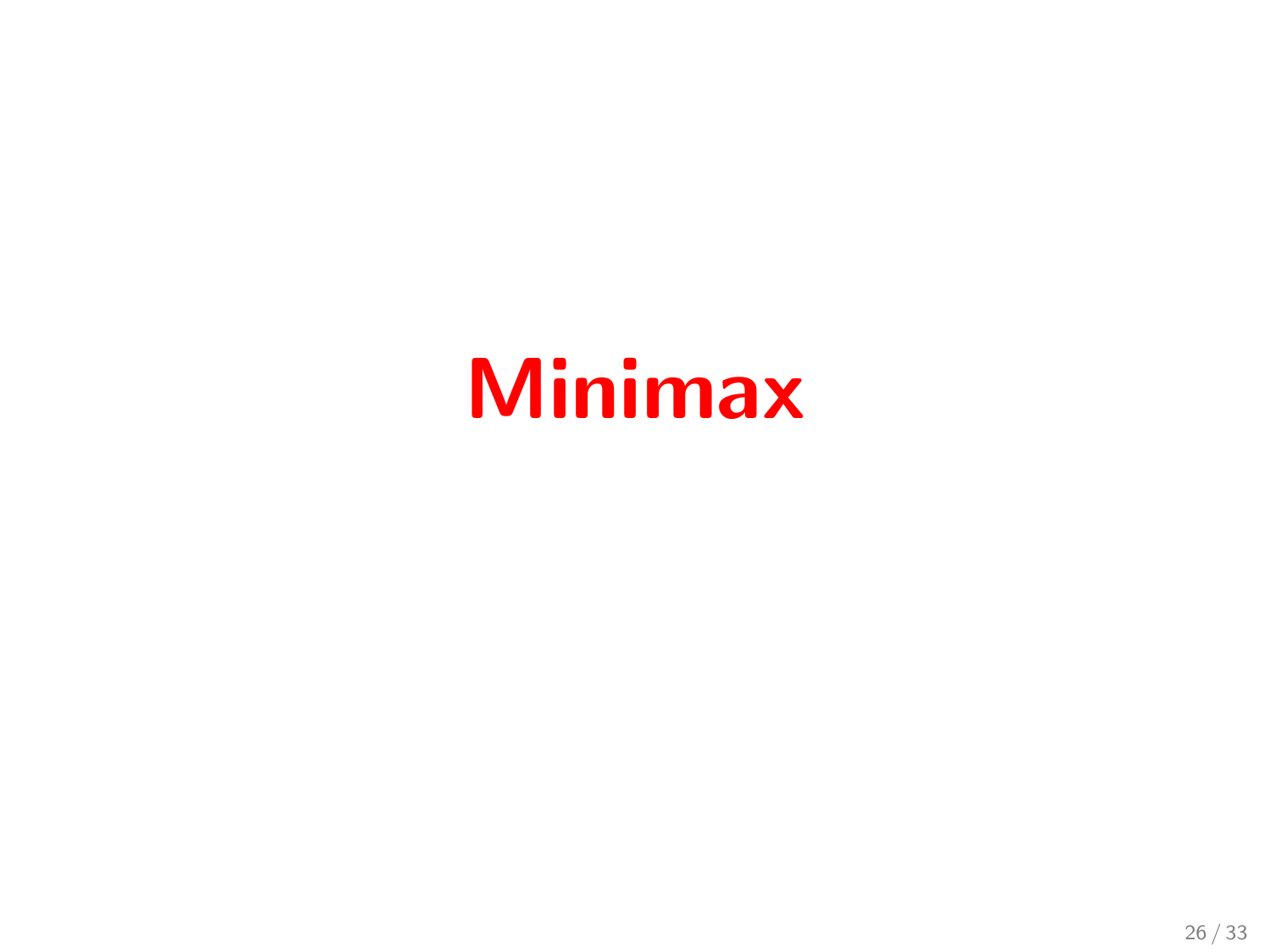$\triangleright$  Minimax theory treats problems involving a combination of minimization and maximization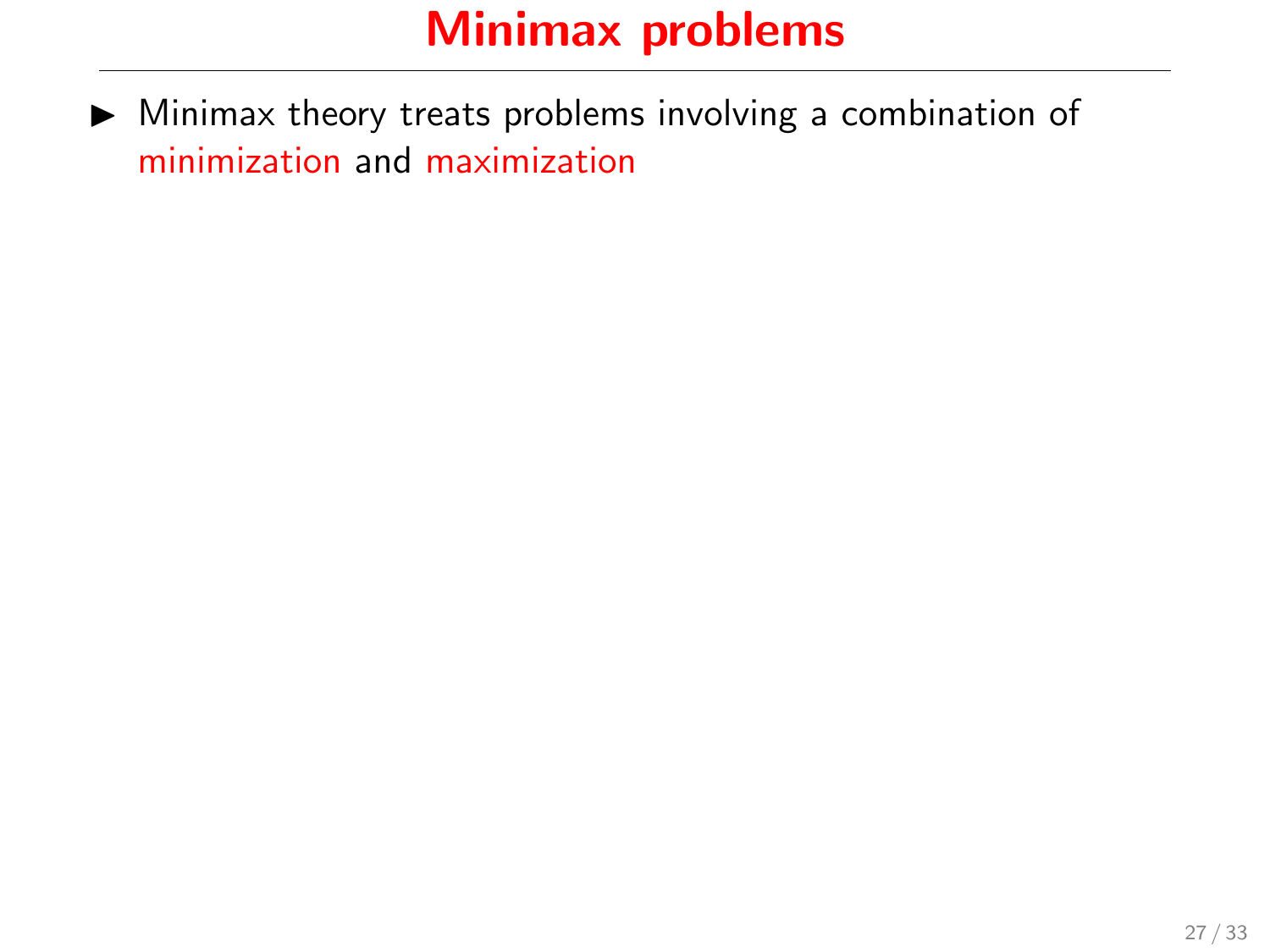- $\triangleright$  Minimax theory treats problems involving a combination of minimization and maximization
- $\blacktriangleright$  Let X and Y be arbitrary nonempty sets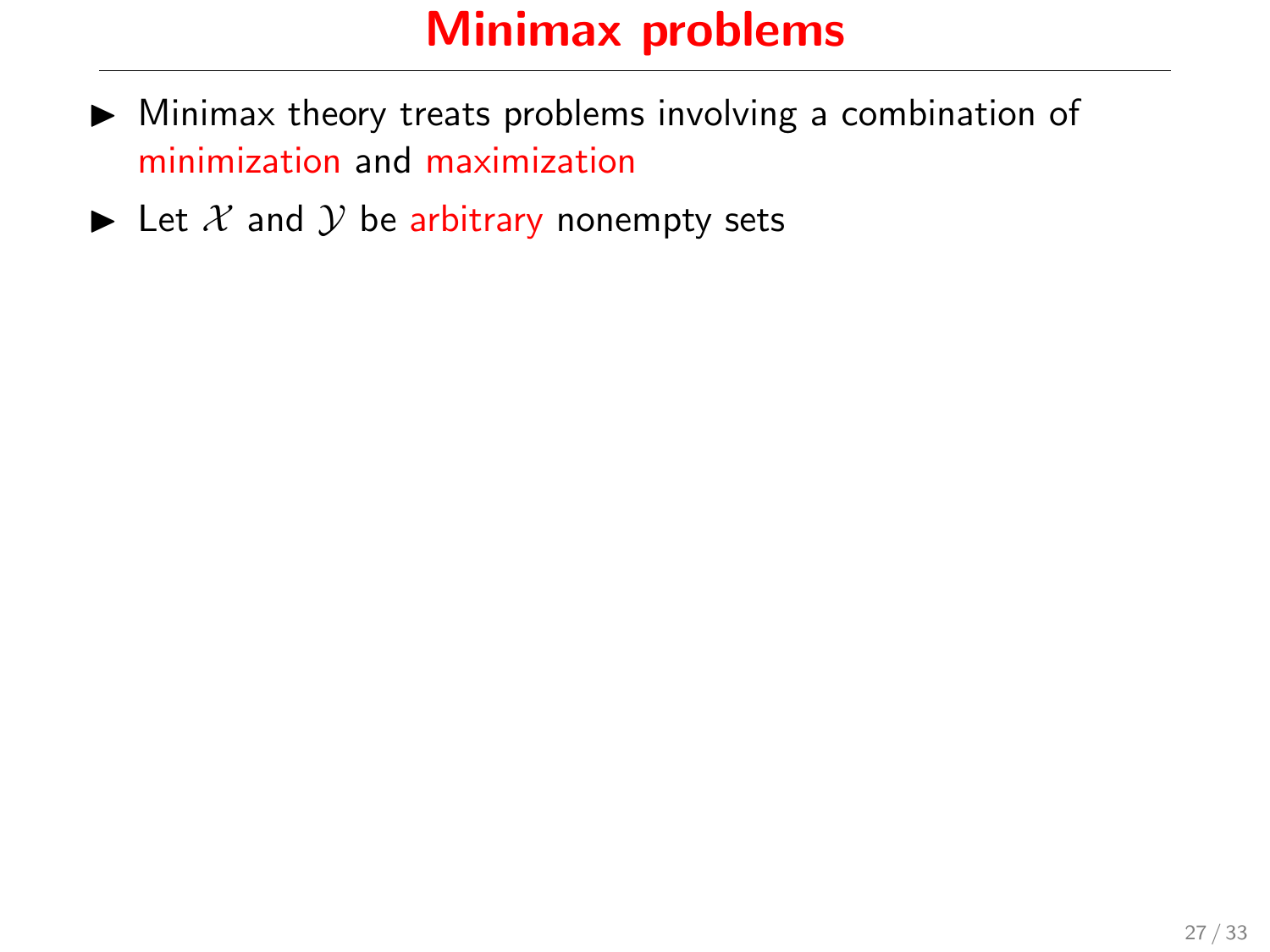- $\triangleright$  Minimax theory treats problems involving a combination of minimization and maximization
- $\blacktriangleright$  Let X and Y be arbitrary nonempty sets
- $\triangleright$  Let  $\phi : \mathcal{X} \times \mathcal{Y} \to \mathbb{R} \cup \{\pm \infty\}$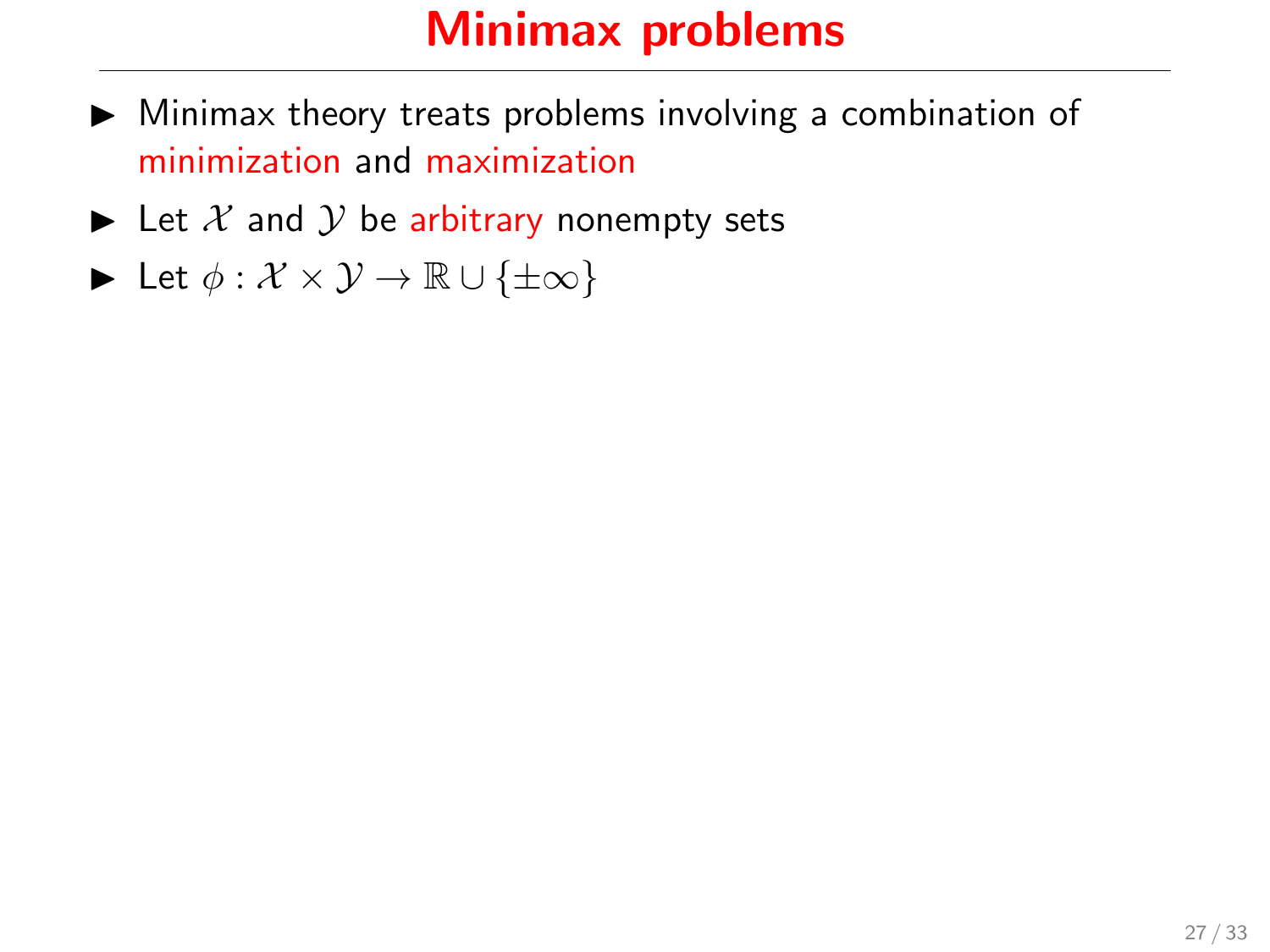- $\triangleright$  Minimax theory treats problems involving a combination of minimization and maximization
- $\blacktriangleright$  Let X and Y be arbitrary nonempty sets

$$
\blacktriangleright \ \text{Let} \ \phi: \mathcal{X} \times \mathcal{Y} \to \mathbb{R} \cup \{\pm \infty\}
$$

 $\triangleright$  inf over  $y \in \mathcal{Y}$ , followed by sup over  $x \in \mathcal{X}$ 

$$
\sup_{x \in \mathcal{X}} \inf_{y \in \mathcal{Y}} \phi(x, y) = \sup_{x \in \mathcal{X}} \psi(y(x))
$$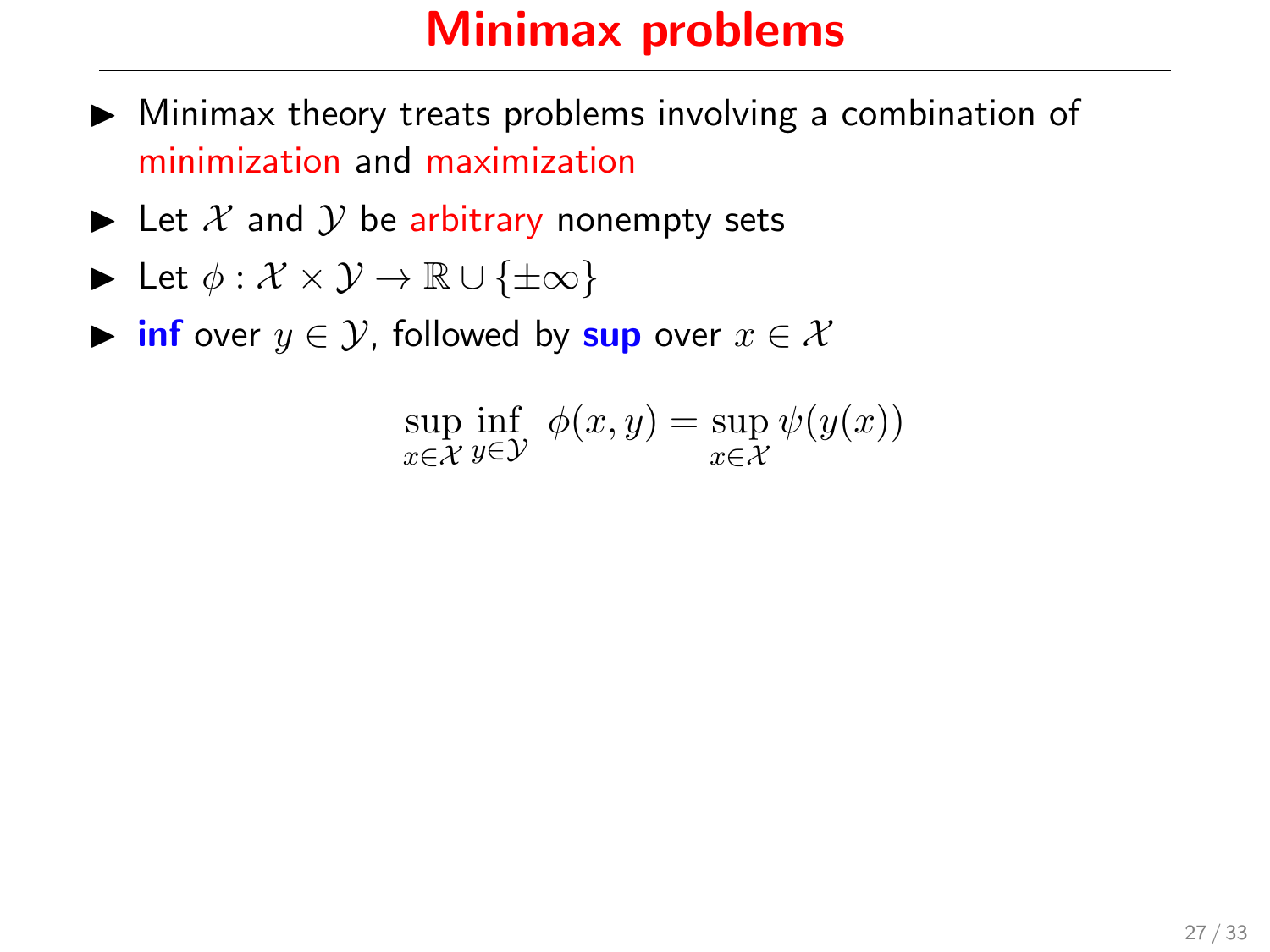- $\blacktriangleright$  Minimax theory treats problems involving a combination of minimization and maximization
- $\blacktriangleright$  Let X and Y be arbitrary nonempty sets

$$
\blacktriangleright \ \text{Let} \ \phi: \mathcal{X} \times \mathcal{Y} \to \mathbb{R} \cup \{\pm \infty\}
$$

 $\triangleright$  inf over  $y \in \mathcal{Y}$ , followed by sup over  $x \in \mathcal{X}$ 

$$
\sup_{x \in \mathcal{X}} \inf_{y \in \mathcal{Y}} \phi(x, y) = \sup_{x \in \mathcal{X}} \psi(y(x))
$$

**► sup** over  $x \in \mathcal{X}$ , followed by **inf** over  $y \in \mathcal{Y}$ 

$$
\inf_{y \in \mathcal{Y}} \sup_{x \in \mathcal{X}} \phi(x, y) = \inf_{y \in \mathcal{Y}} \xi(x(y))
$$

#### When are "inf sup" and "sup inf" equal?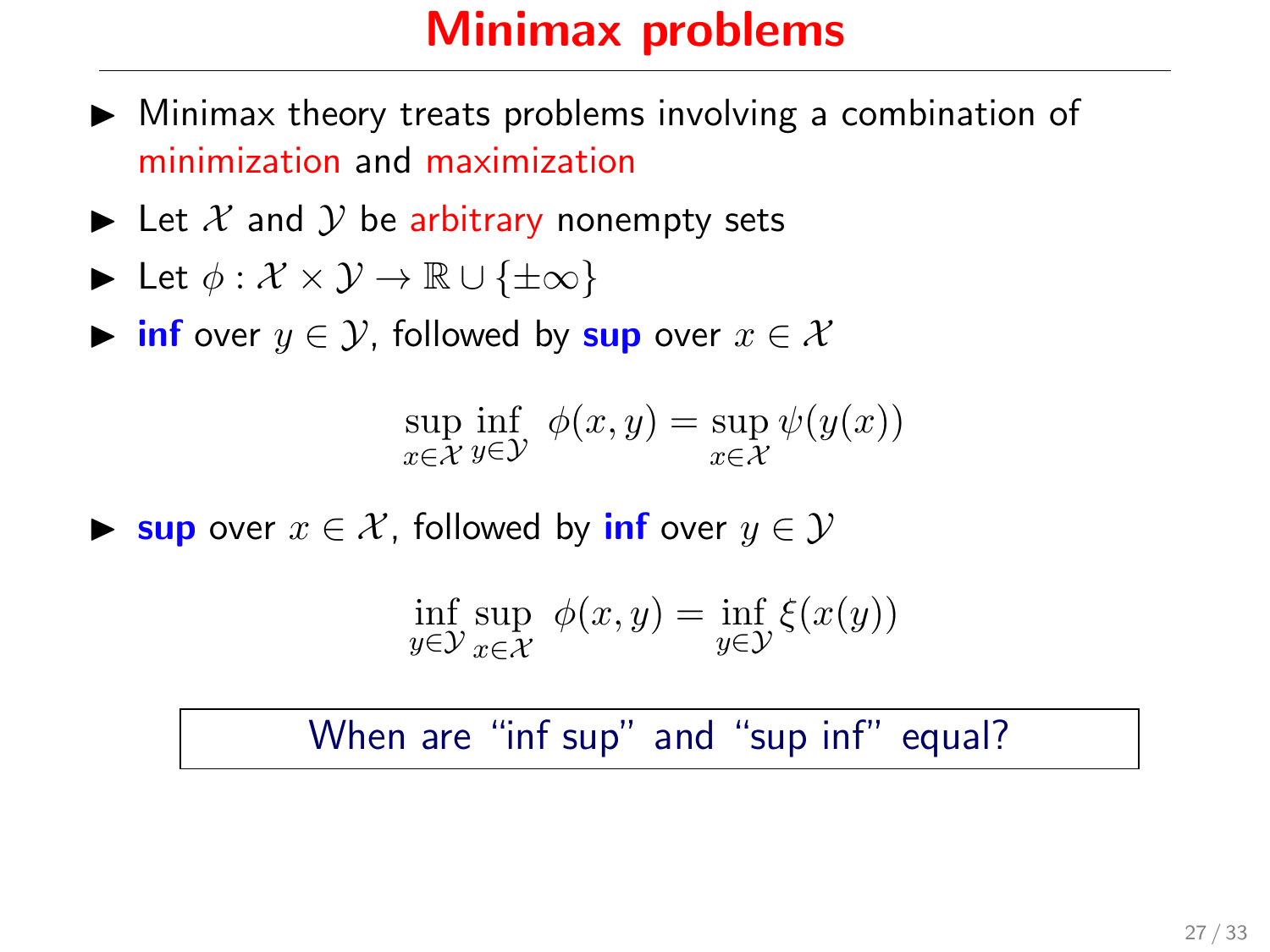**Theorem** Let  $\phi : \mathcal{X} \times \mathcal{Y} \to \mathbb{R} \cup \{\pm \infty\}$  be any function. Then,

sup y∈Y  $\inf_{x \in \mathcal{X}} \phi(x, y) \leq \inf_{x \in \mathcal{X}} \sup_{y \in \mathcal{Y}}$ y∈Y  $\phi(x,y)$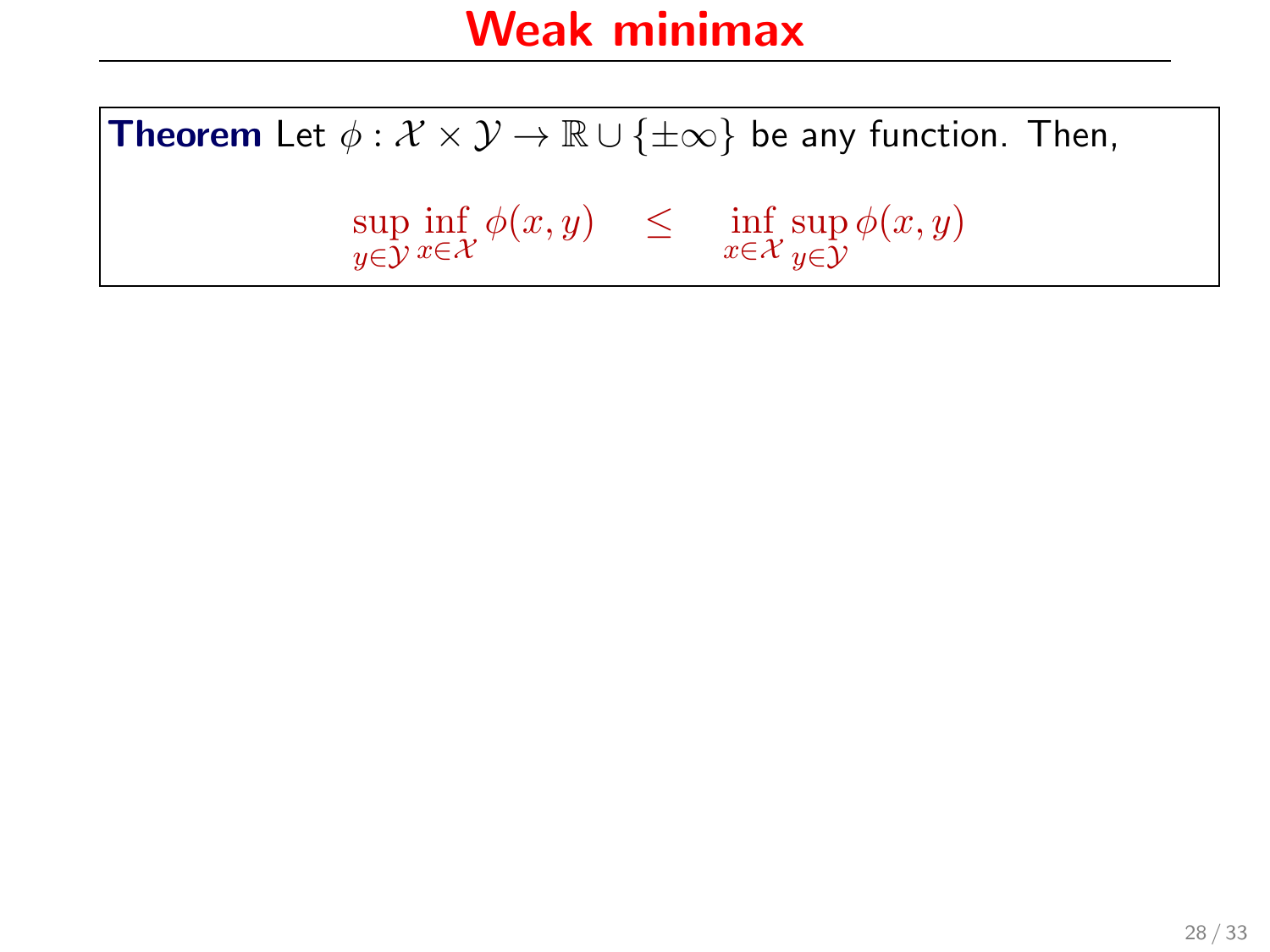$$
\forall x, y, \quad \inf_{x' \in \mathcal{X}} \phi(x', y) \leq \phi(x, y)
$$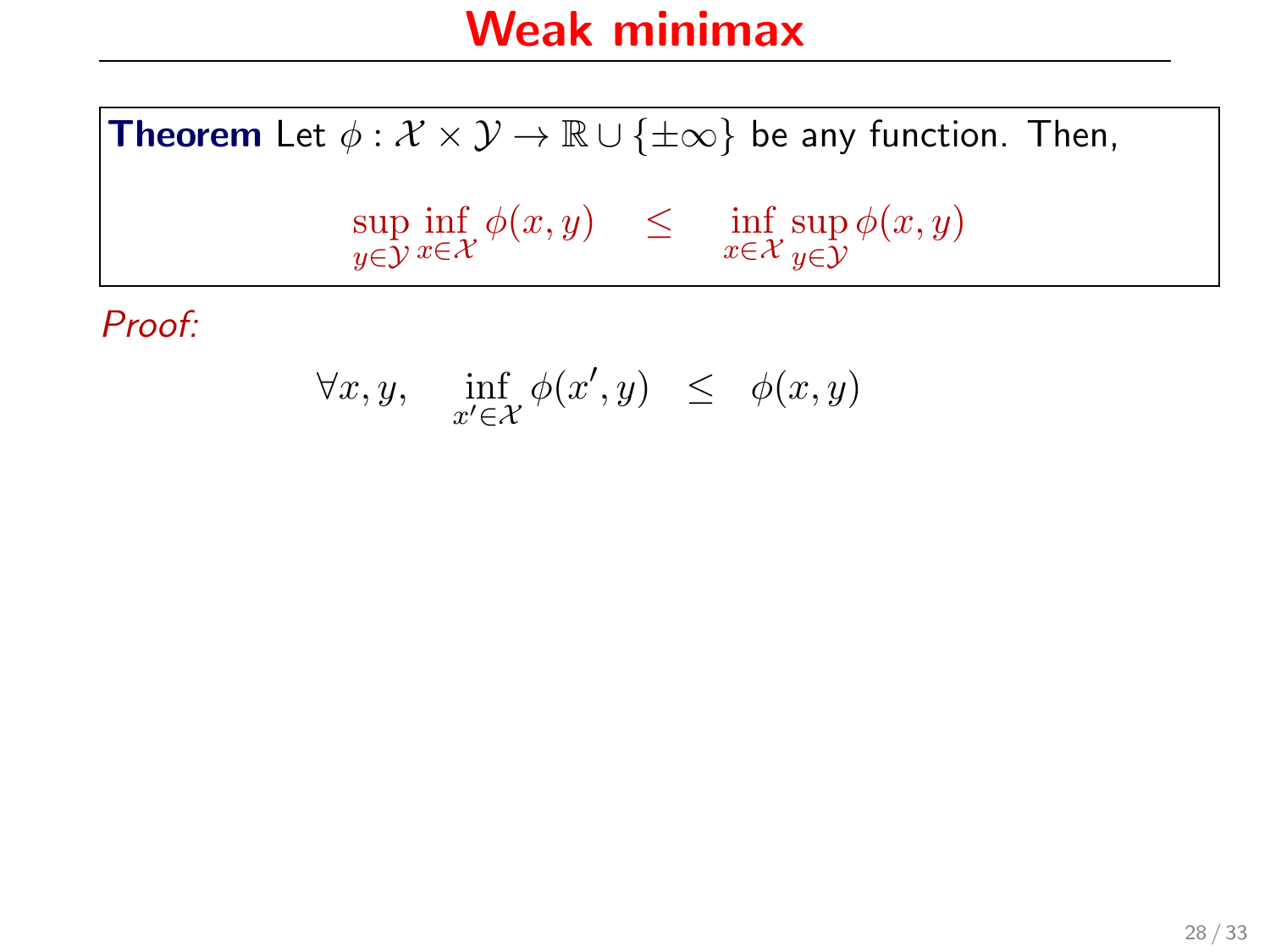$$
\forall x, y, \quad \inf_{x' \in \mathcal{X}} \phi(x', y) \leq \phi(x, y)
$$
  

$$
\forall x, y, \quad \inf_{x' \in \mathcal{X}} \phi(x', y) \leq \sup_{y' \in \mathcal{Y}} \phi(x, y')
$$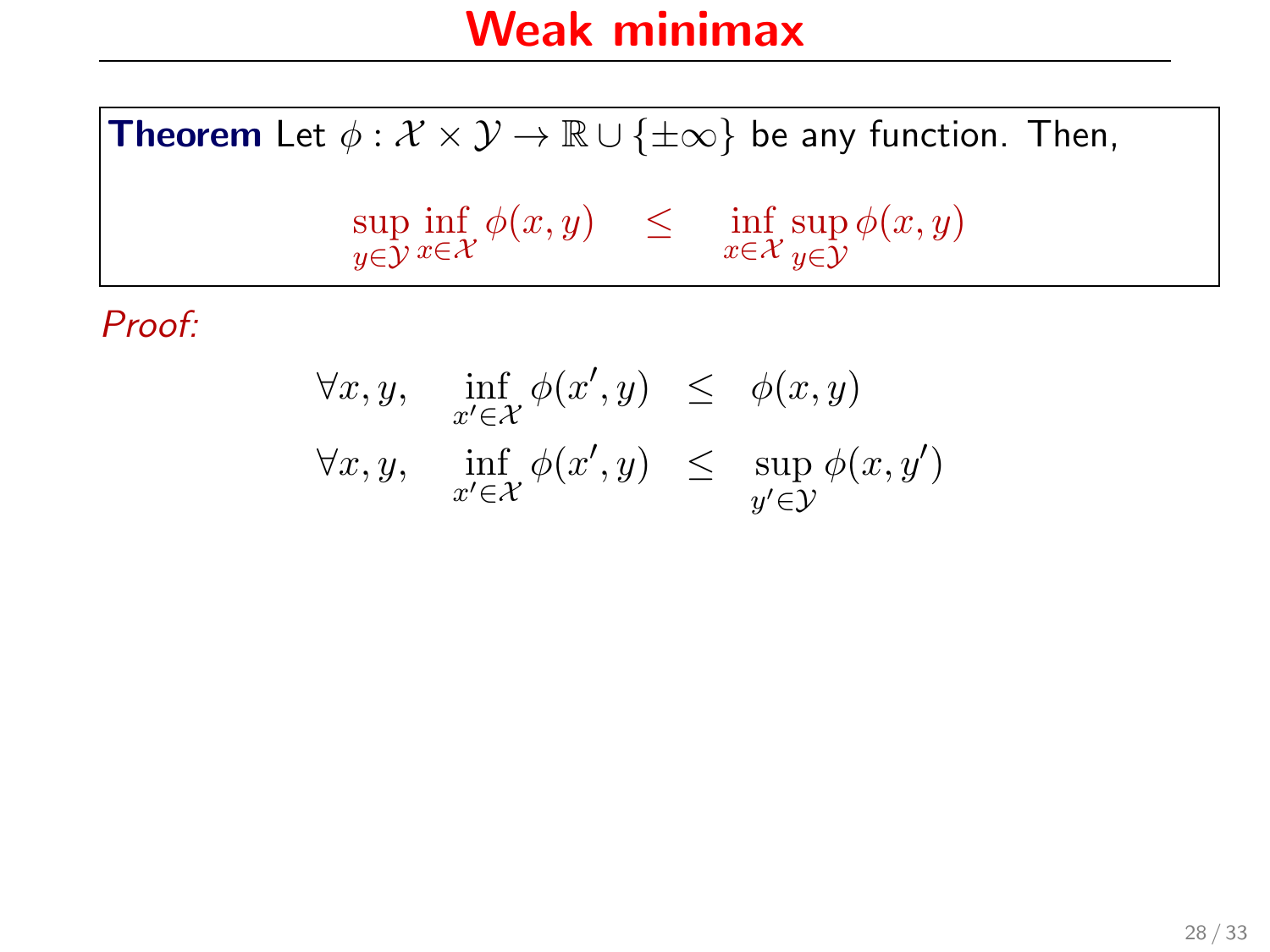$$
\forall x, y, \quad \inf_{x' \in \mathcal{X}} \phi(x', y) \leq \phi(x, y)
$$
  

$$
\forall x, y, \quad \inf_{x' \in \mathcal{X}} \phi(x', y) \leq \sup_{y' \in \mathcal{Y}} \phi(x, y')
$$
  

$$
\forall x, \quad \sup_{y \in \mathcal{Y}} \inf_{x' \in \mathcal{X}} \phi(x', y) \leq \sup_{y' \in \mathcal{Y}} \phi(x, y')
$$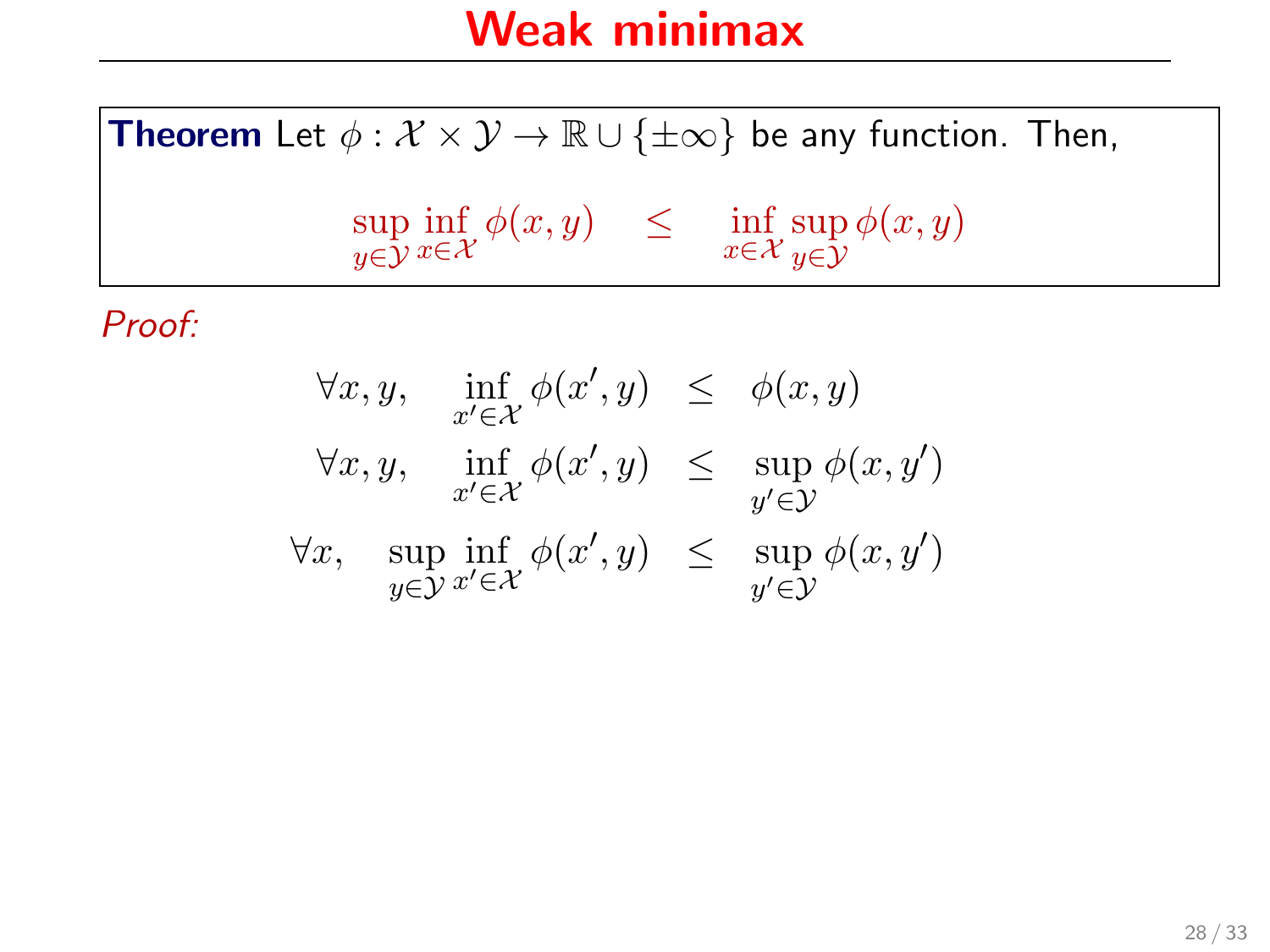$$
\forall x, y, \quad \inf_{x' \in \mathcal{X}} \phi(x', y) \leq \phi(x, y)
$$
  

$$
\forall x, y, \quad \inf_{x' \in \mathcal{X}} \phi(x', y) \leq \sup_{y' \in \mathcal{Y}} \phi(x, y')
$$
  

$$
\forall x, \quad \sup_{y \in \mathcal{Y}} \inf_{x' \in \mathcal{X}} \phi(x', y) \leq \sup_{y' \in \mathcal{Y}} \phi(x, y')
$$
  

$$
\implies \quad \sup_{y \in \mathcal{Y}} \inf_{x' \in \mathcal{X}} \phi(x', y) \leq \inf_{x \in \mathcal{X}} \sup_{y' \in \mathcal{Y}} \phi(x, y').
$$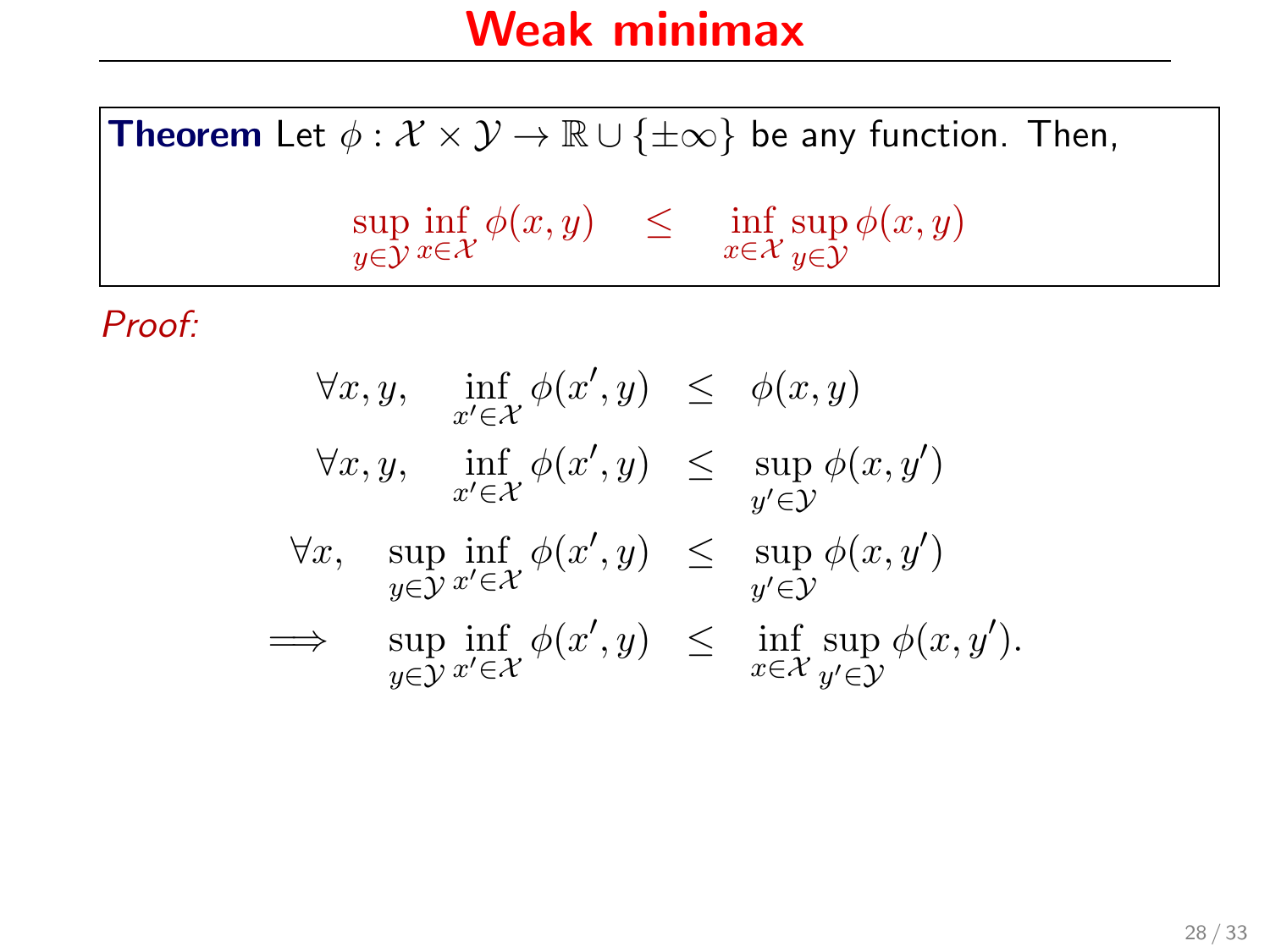**Theorem** Let  $\phi : \mathcal{X} \times \mathcal{Y} \to \mathbb{R} \cup \{\pm \infty\}$  be any function. Then, sup y∈Y  $\inf_{x \in \mathcal{X}} \phi(x, y) \leq \inf_{x \in \mathcal{X}} \sup_{y \in \mathcal{Y}}$ y∈Y  $\phi(x,y)$ Proof:

$$
\forall x, y, \quad \inf_{x' \in \mathcal{X}} \phi(x', y) \leq \phi(x, y)
$$
  

$$
\forall x, y, \quad \inf_{x' \in \mathcal{X}} \phi(x', y) \leq \sup_{y' \in \mathcal{Y}} \phi(x, y')
$$
  

$$
\forall x, \quad \sup_{y \in \mathcal{Y}} \inf_{x' \in \mathcal{X}} \phi(x', y) \leq \sup_{y' \in \mathcal{Y}} \phi(x, y')
$$
  

$$
\implies \quad \sup_{y \in \mathcal{Y}} \inf_{x' \in \mathcal{X}} \phi(x', y) \leq \inf_{x \in \mathcal{X}} \sup_{y' \in \mathcal{Y}} \phi(x, y').
$$

**Exercise:** Show that weak duality is follows from above minimax inequality. Hint: Use  $\phi = \mathcal{L}$  (Lagrangian), and suitably choose y.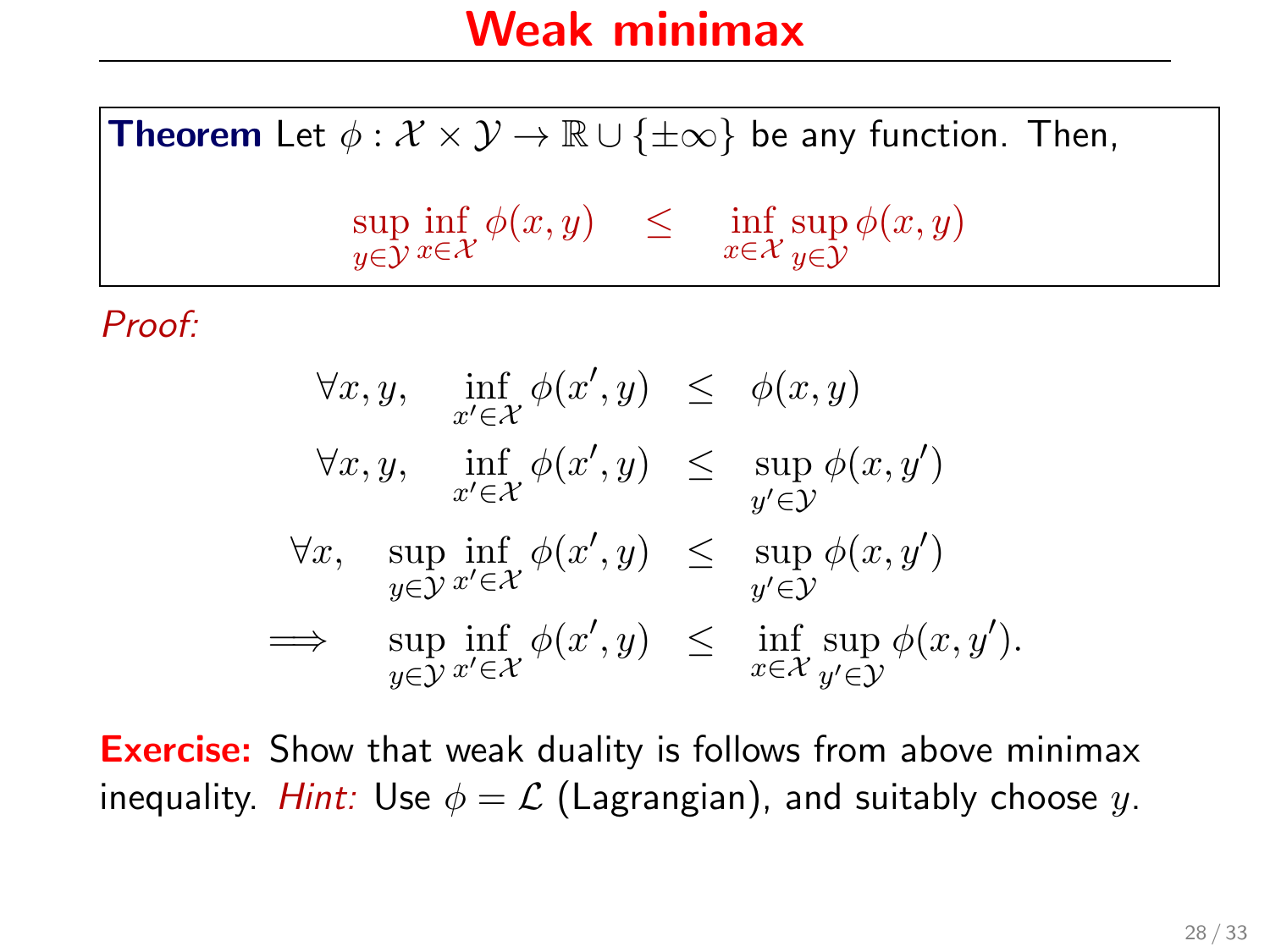- $\triangleright$  If "inf sup" equals "sup inf", common value called **saddle-value**
- ► Value exists if there is a **saddle-point**, i.e., pair  $(x^*, y^*)$

 $\phi(x, y^*) \ge \phi(x^*, y^*) \ge \phi(x^*, y)$  for all  $x \in \mathcal{X}, y \in \mathcal{Y}$ .

**Exercise:** Verify above inequality!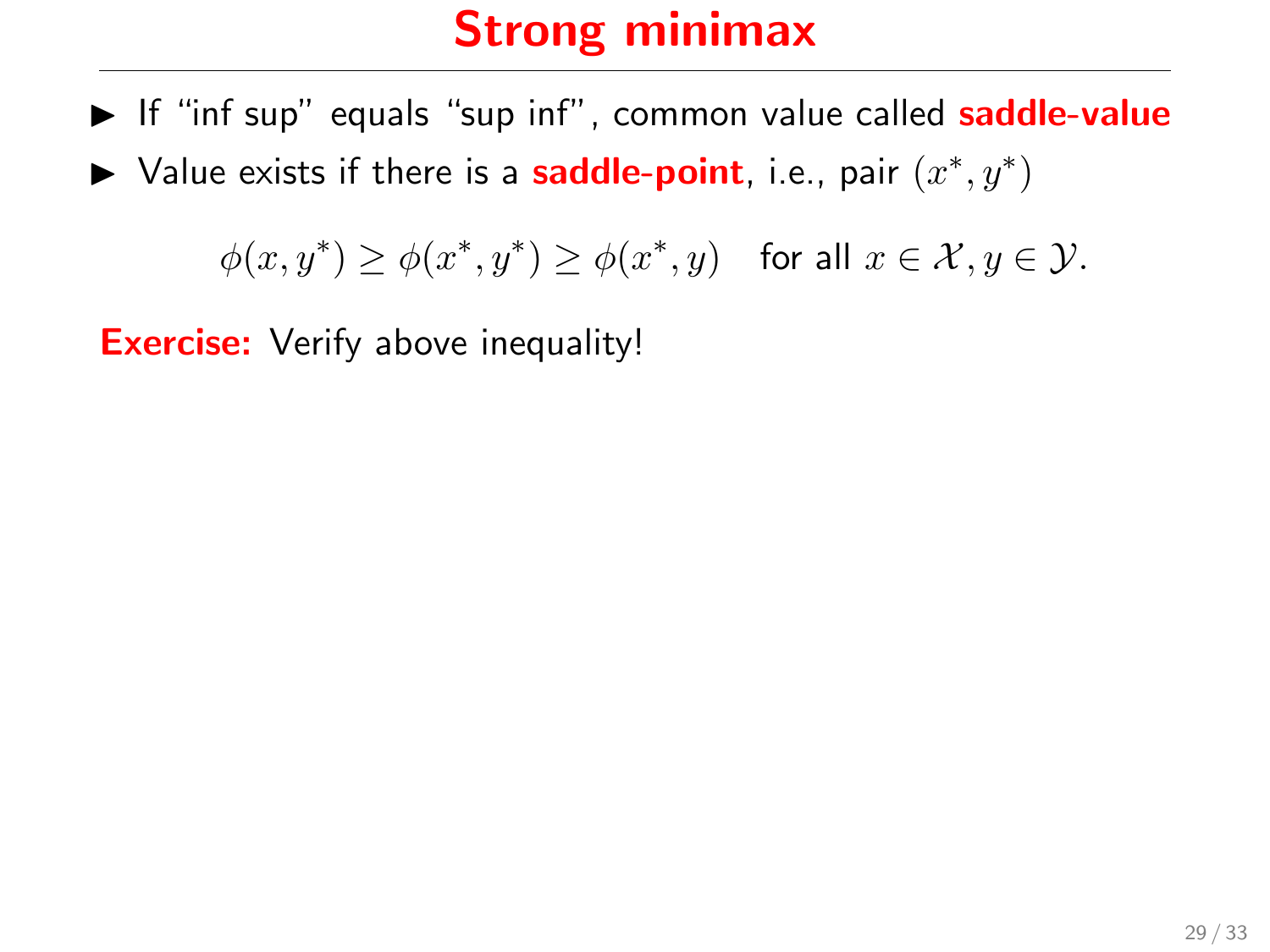**Def.** Let  $\phi$  be as before. A point  $(x^*, y^*)$  is a saddle-point of  $\phi$  (min over  $X$  and max over  $Y$ ) iff the infimum in the expression  $\inf_{x \in \mathcal{X}} \sup_{y \in \mathcal{Y}}$ y∈Y  $\phi(x,y)$ is attained at  $x^*$ , and the supremum in the expression sup y∈Y  $\inf_{x \in \mathcal{X}} \phi(x, y)$ is **attained** at  $y^*$ , and these two extrema are equal.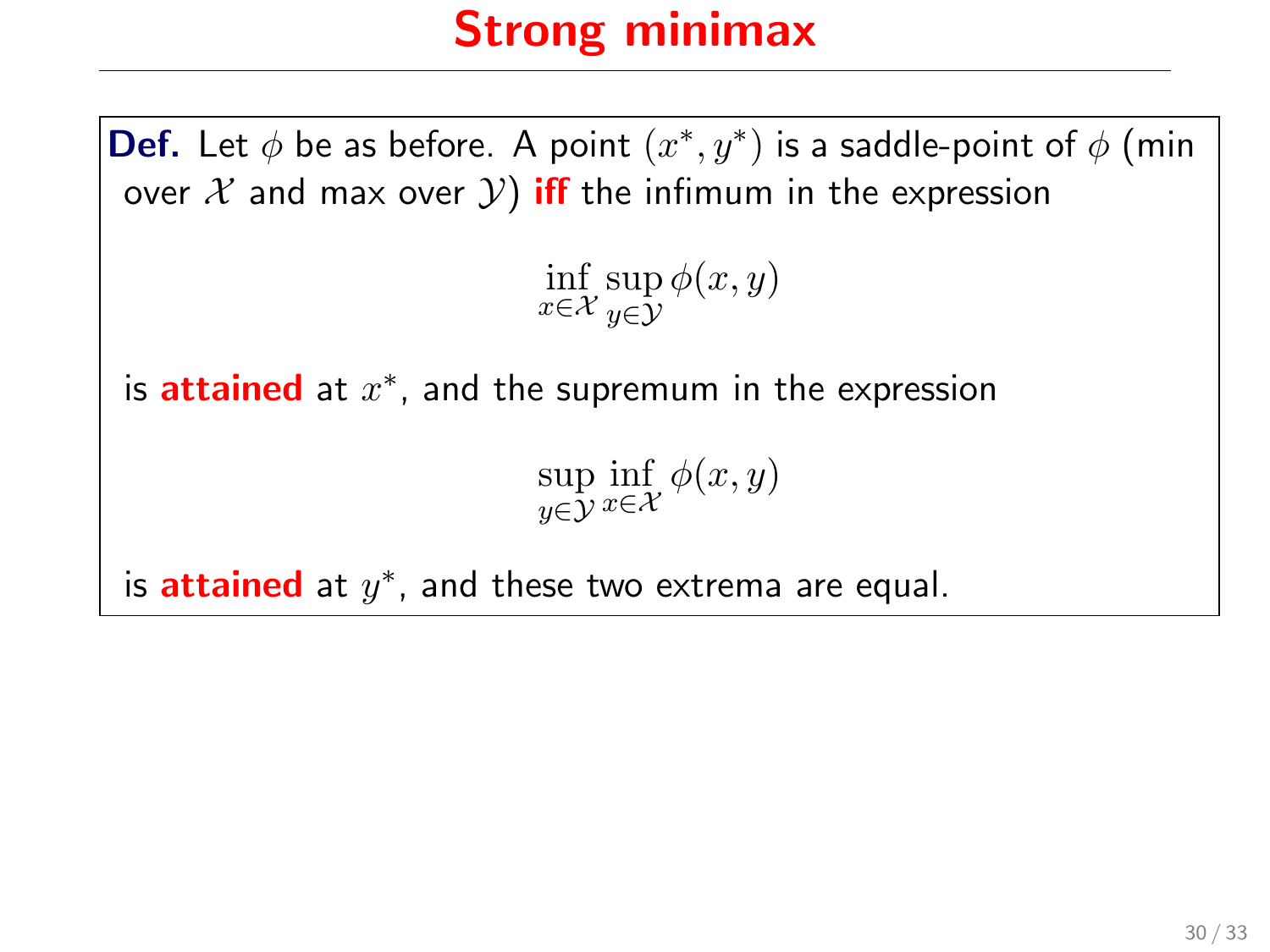**Def.** Let  $\phi$  be as before. A point  $(x^*, y^*)$  is a saddle-point of  $\phi$  (min over  $X$  and max over  $Y$ ) iff the infimum in the expression  $\inf_{x \in \mathcal{X}} \sup_{y \in \mathcal{Y}}$ y∈Y  $\phi(x,y)$ is attained at  $x^*$ , and the supremum in the expression sup y∈Y  $\inf_{x \in \mathcal{X}} \phi(x, y)$ is **attained** at  $y^*$ , and these two extrema are equal.

 $x^* \in \text{argmin}$ x∈X  $\max_{y \in \mathcal{Y}} \phi(x, y)$   $y^* \in \operatorname*{argmax}_{y \in \mathcal{Y}}$ y∈Y  $\min_{x \in \mathcal{X}} \phi(x, y).$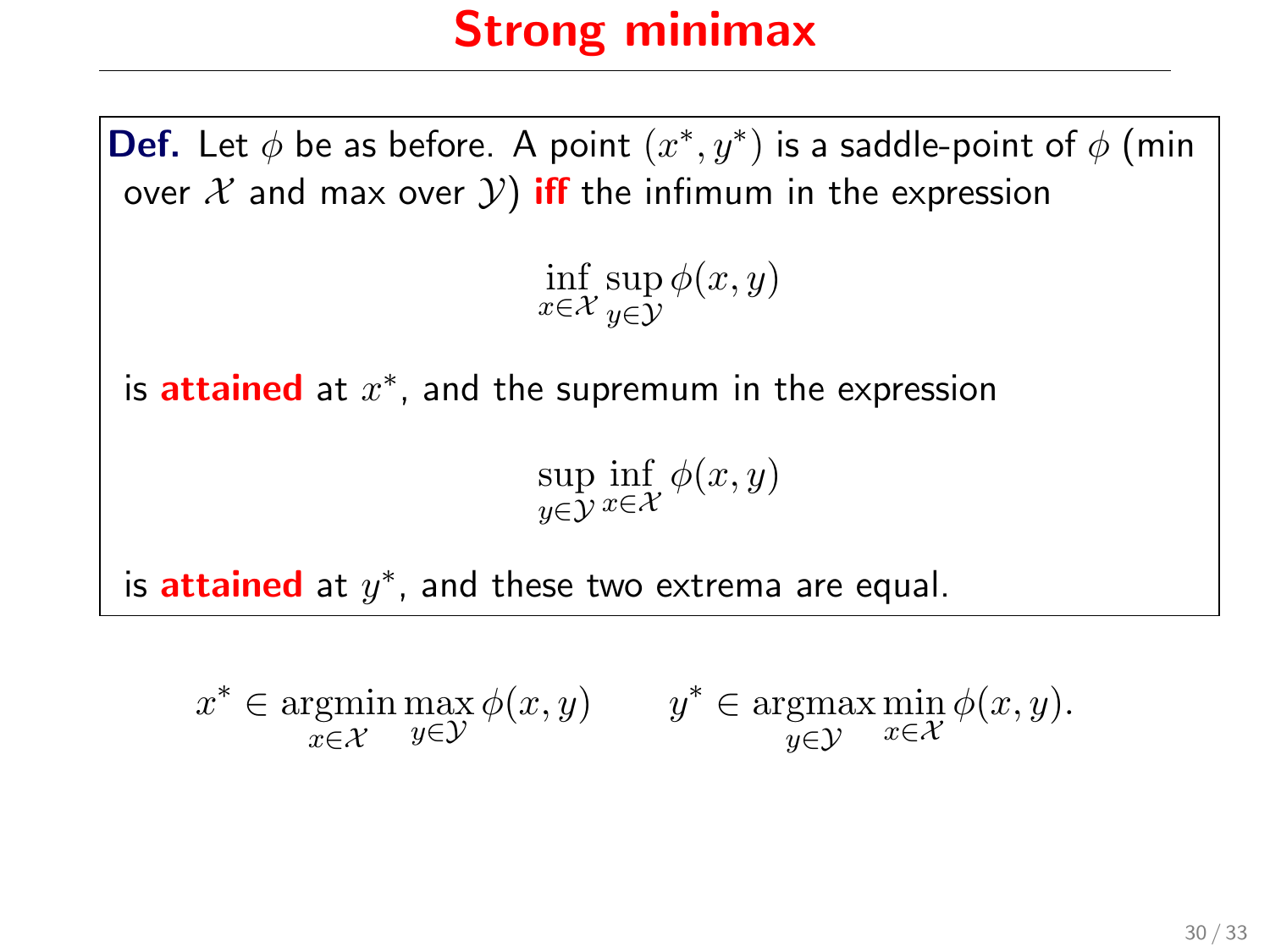♠ Classes of problems "dual" to each other can be generated by studying classes of functions  $\phi$ ,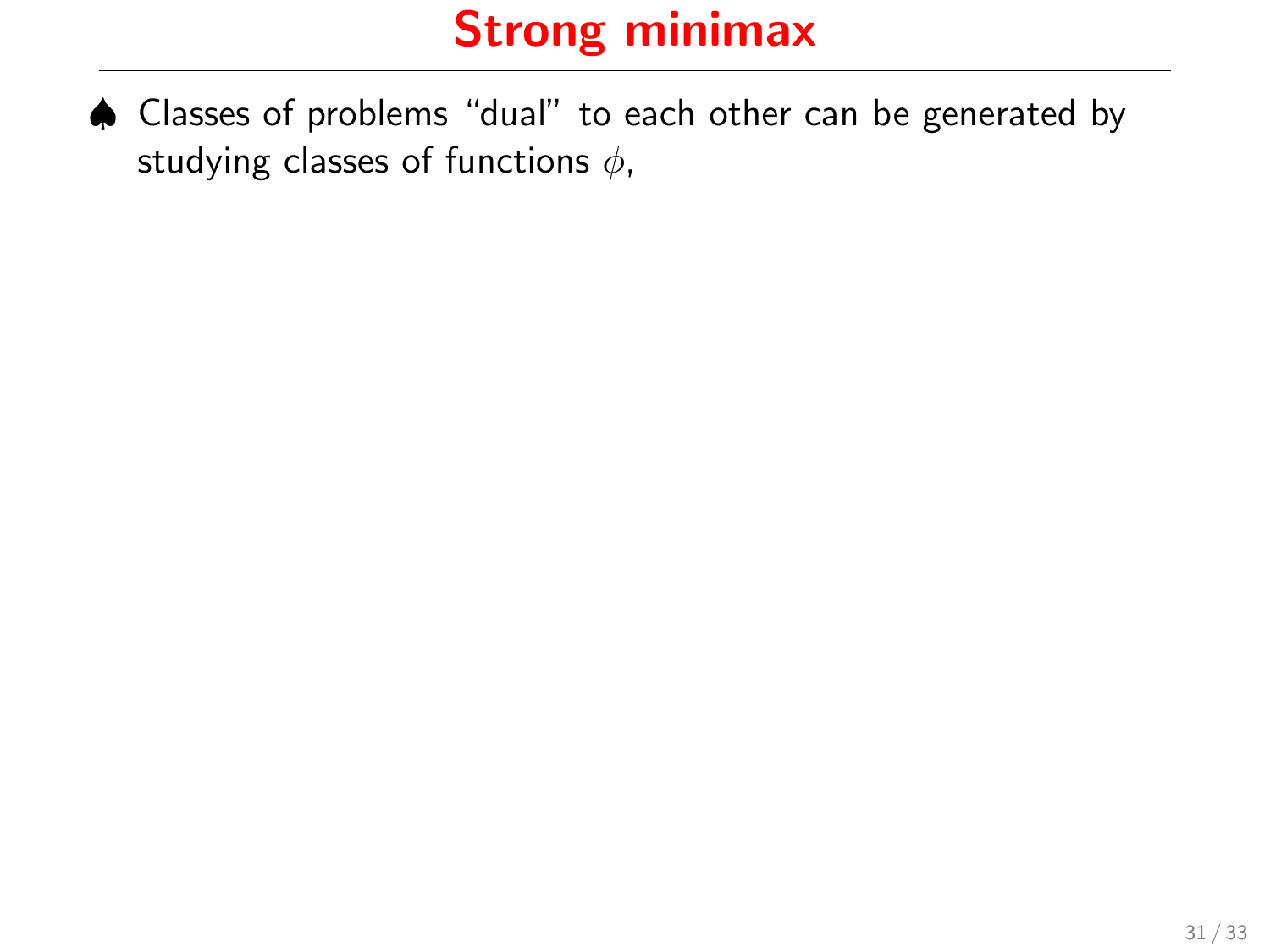- ♠ Classes of problems "dual" to each other can be generated by studying classes of functions  $\phi$ ,
- ♠ More interesting question: Starting from the primal problem over X, how to introduce a space Y and a "useful" function  $\phi$ on  $\mathcal{X} \times \mathcal{Y}$  so that we have a saddle-point?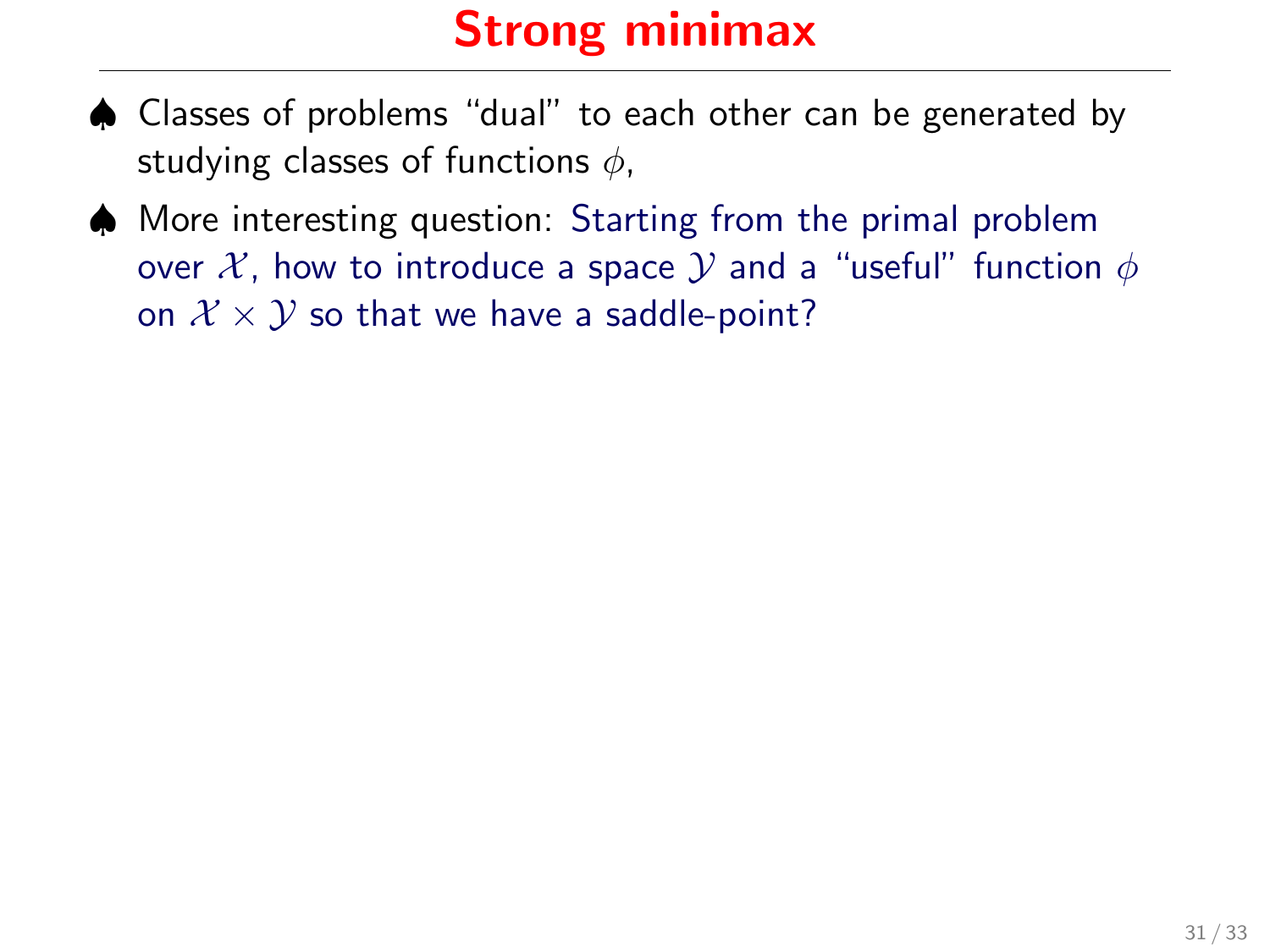- ♠ Classes of problems "dual" to each other can be generated by studying classes of functions  $\phi$ ,
- ♠ More interesting question: Starting from the primal problem over X, how to introduce a space  $\mathcal Y$  and a "useful" function  $\phi$ on  $\mathcal{X} \times \mathcal{Y}$  so that we have a saddle-point?

#### Sufficient conditions for saddle-point

- **Function**  $\phi$  is continuous, and
- It is convex-concave  $(\phi(\cdot, y)$  convex for every  $y \in \mathcal{Y}$ , and  $\phi(x, \cdot)$ concave for every  $x \in \mathcal{X}$ ), and
- $\triangleright$  Both X and Y are convex; one of them is compact.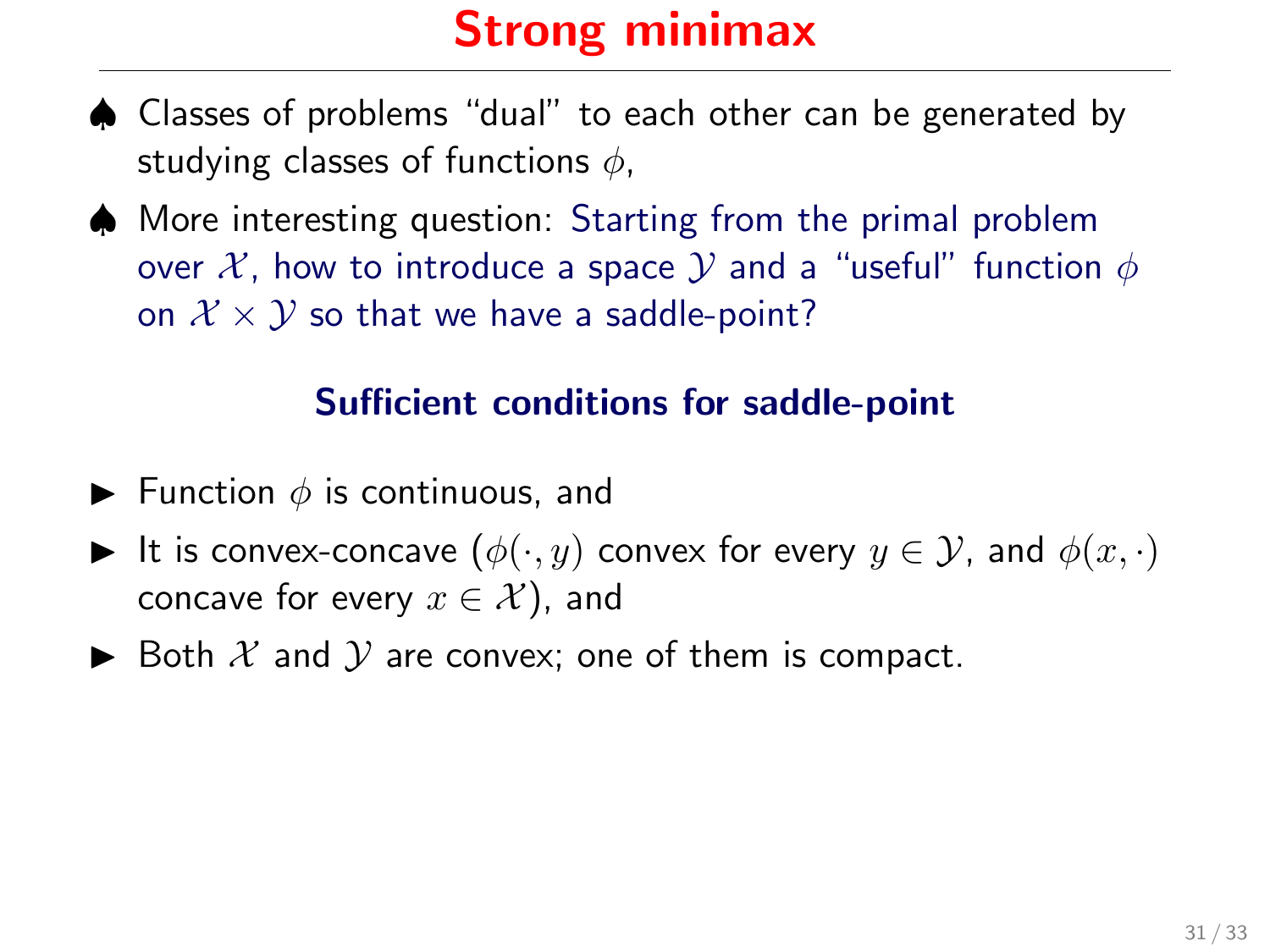$$
p^* := \min_x \quad ||Ax - b||_2 + \lambda ||x||_1.
$$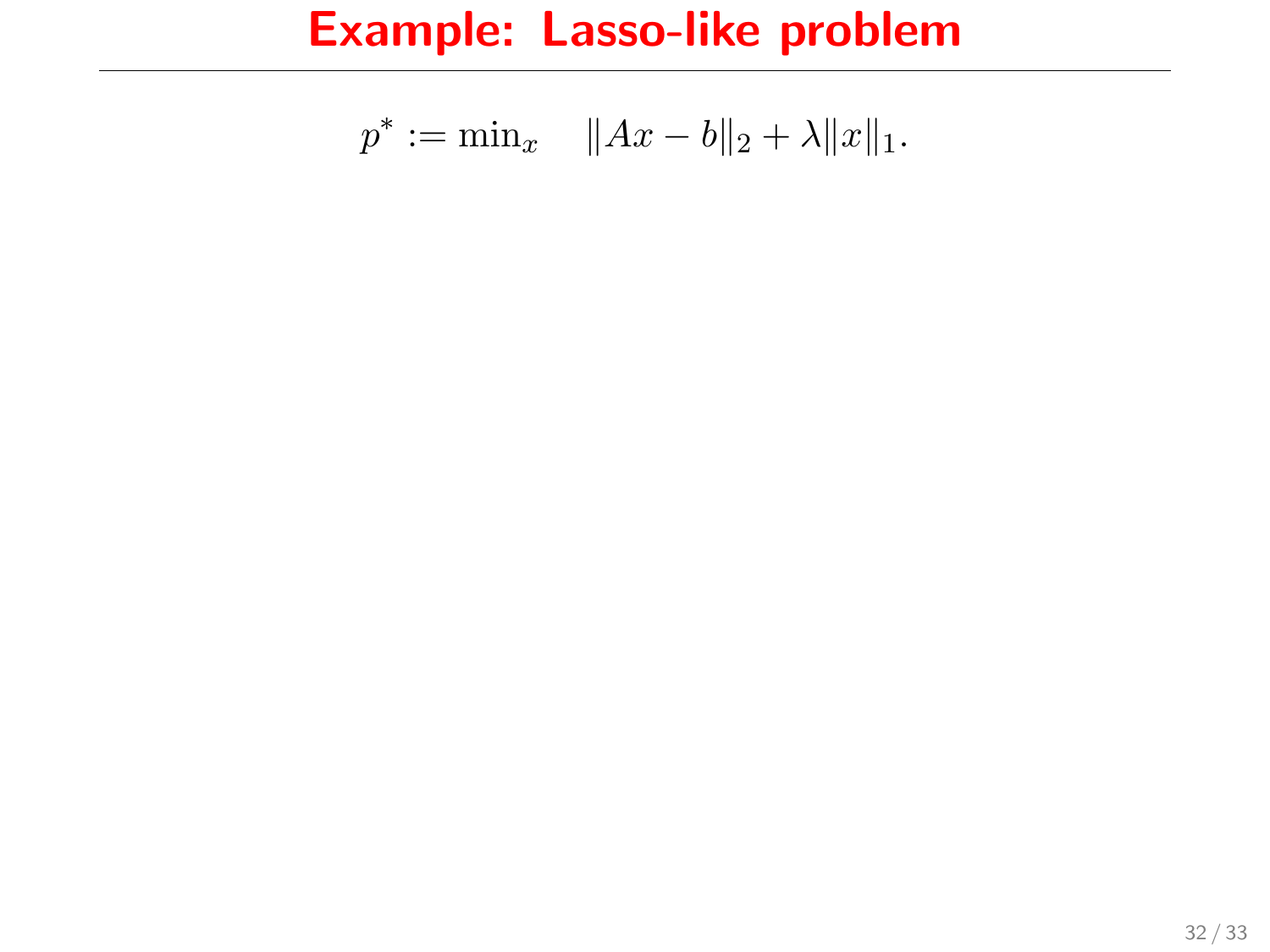$$
p^* := \min_x \quad \|Ax - b\|_2 + \lambda \|x\|_1.
$$

$$
\|x\|_1 = \max \{x^T v \mid \|v\|_\infty \le 1\}
$$

$$
\|x\|_2 = \max \{x^T u \mid \|u\|_2 \le 1\}.
$$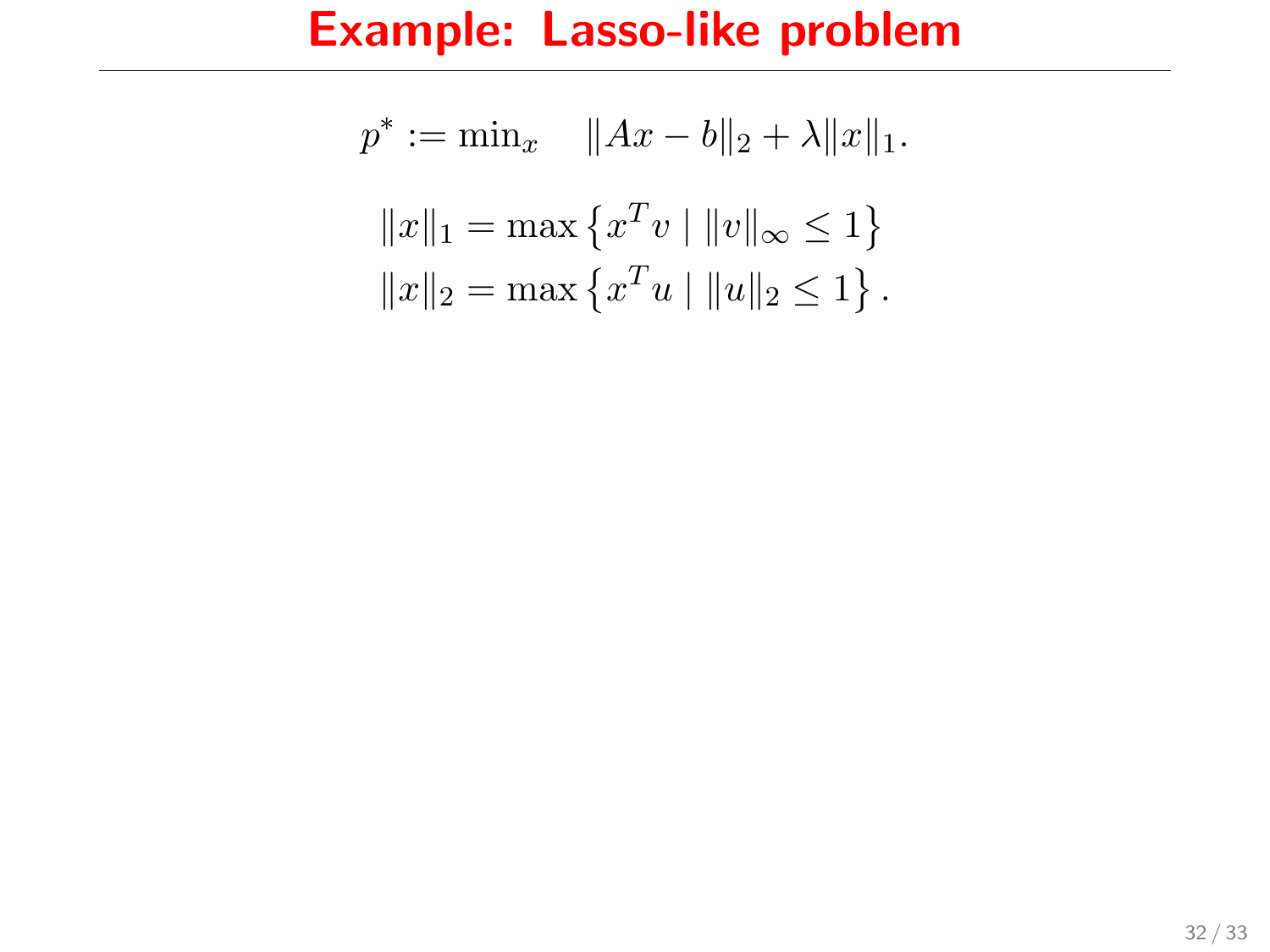$$
p^* := \min_x \quad \|Ax - b\|_2 + \lambda \|x\|_1.
$$

$$
\|x\|_1 = \max \{x^T v \mid \|v\|_\infty \le 1\}
$$

$$
\|x\|_2 = \max \{x^T u \mid \|u\|_2 \le 1\}.
$$

$$
p^* = \min_{x} \max_{u,v} \left\{ u^T(b - Ax) + v^T x \mid ||u||_2 \le 1, ||v||_{\infty} \le \lambda \right\}
$$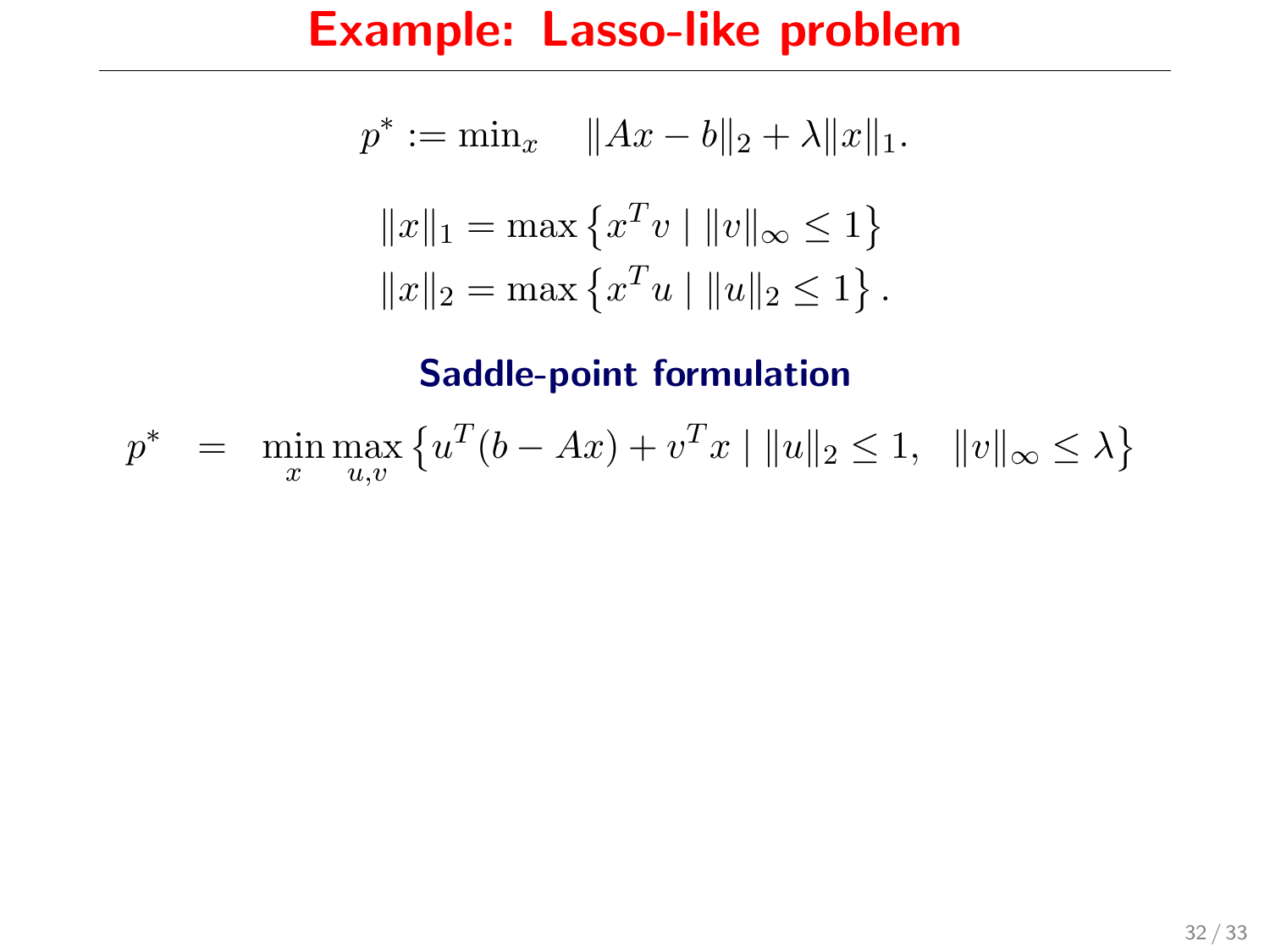$$
p^* := \min_x \quad \|Ax - b\|_2 + \lambda \|x\|_1.
$$

$$
\|x\|_1 = \max \{x^T v \mid \|v\|_\infty \le 1\}
$$

$$
\|x\|_2 = \max \{x^T u \mid \|u\|_2 \le 1\}.
$$

$$
p^* = \min_{x} \max_{u,v} \{ u^T(b - Ax) + v^T x \mid ||u||_2 \le 1, ||v||_{\infty} \le \lambda \}
$$
  
= 
$$
\max_{u,v} \min_{x} \{ u^T(b - Ax) + x^T v \mid ||u||_2 \le 1, ||v||_{\infty} \le \lambda \}
$$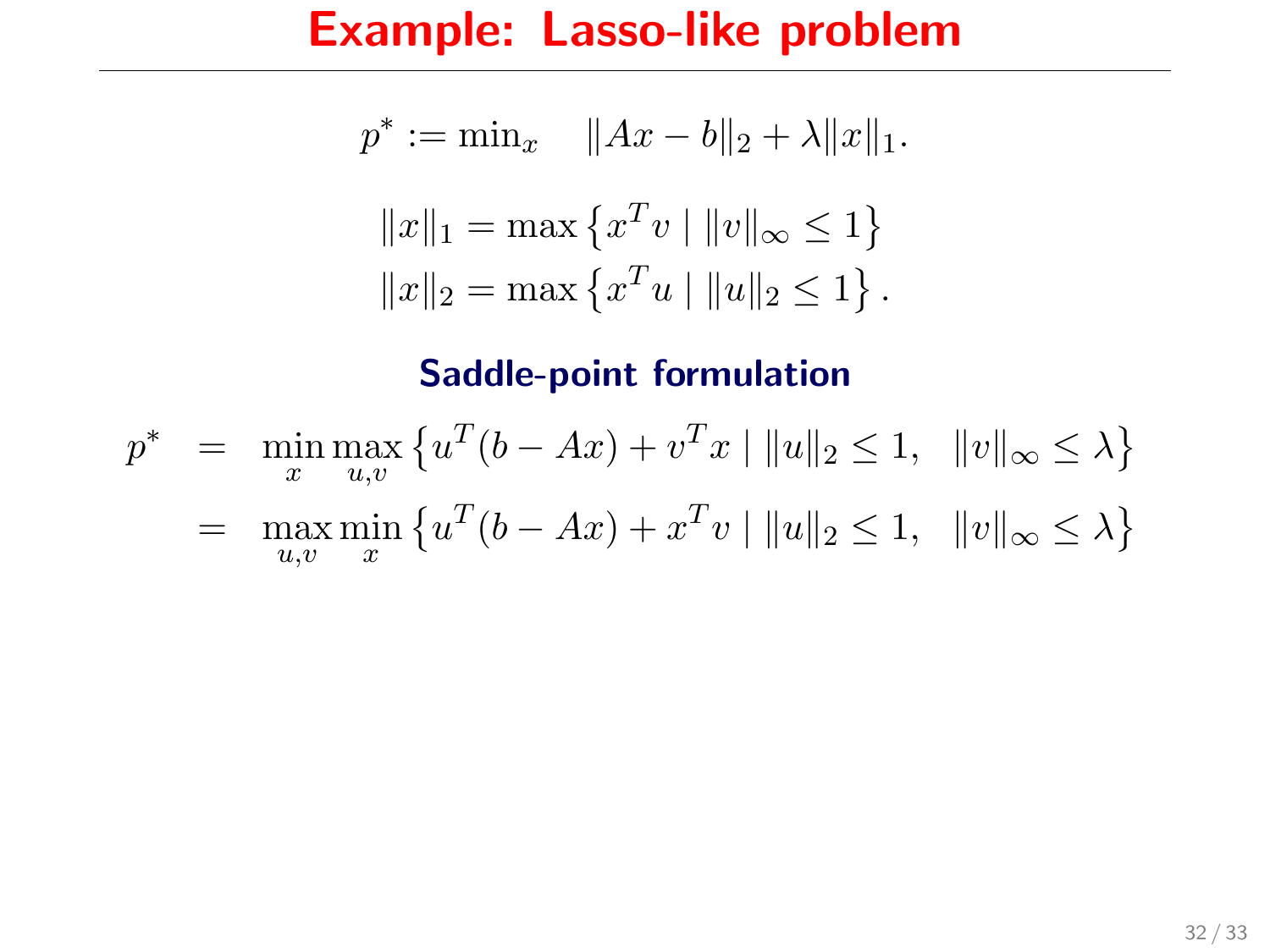$$
p^* := \min_x \quad \|Ax - b\|_2 + \lambda \|x\|_1.
$$

$$
\|x\|_1 = \max \{x^T v \mid \|v\|_\infty \le 1\}
$$

$$
\|x\|_2 = \max \{x^T u \mid \|u\|_2 \le 1\}.
$$

$$
p^* = \min_{x} \max_{u,v} \{ u^T(b - Ax) + v^T x \mid ||u||_2 \le 1, ||v||_{\infty} \le \lambda \}
$$
  
=  $\max_{u,v} \min_{x} \{ u^T(b - Ax) + x^T v \mid ||u||_2 \le 1, ||v||_{\infty} \le \lambda \}$   
=  $\max_{u,v} u^T b$   $A^T u = v, ||u||_2 \le 1, ||v||_{\infty} \le \lambda$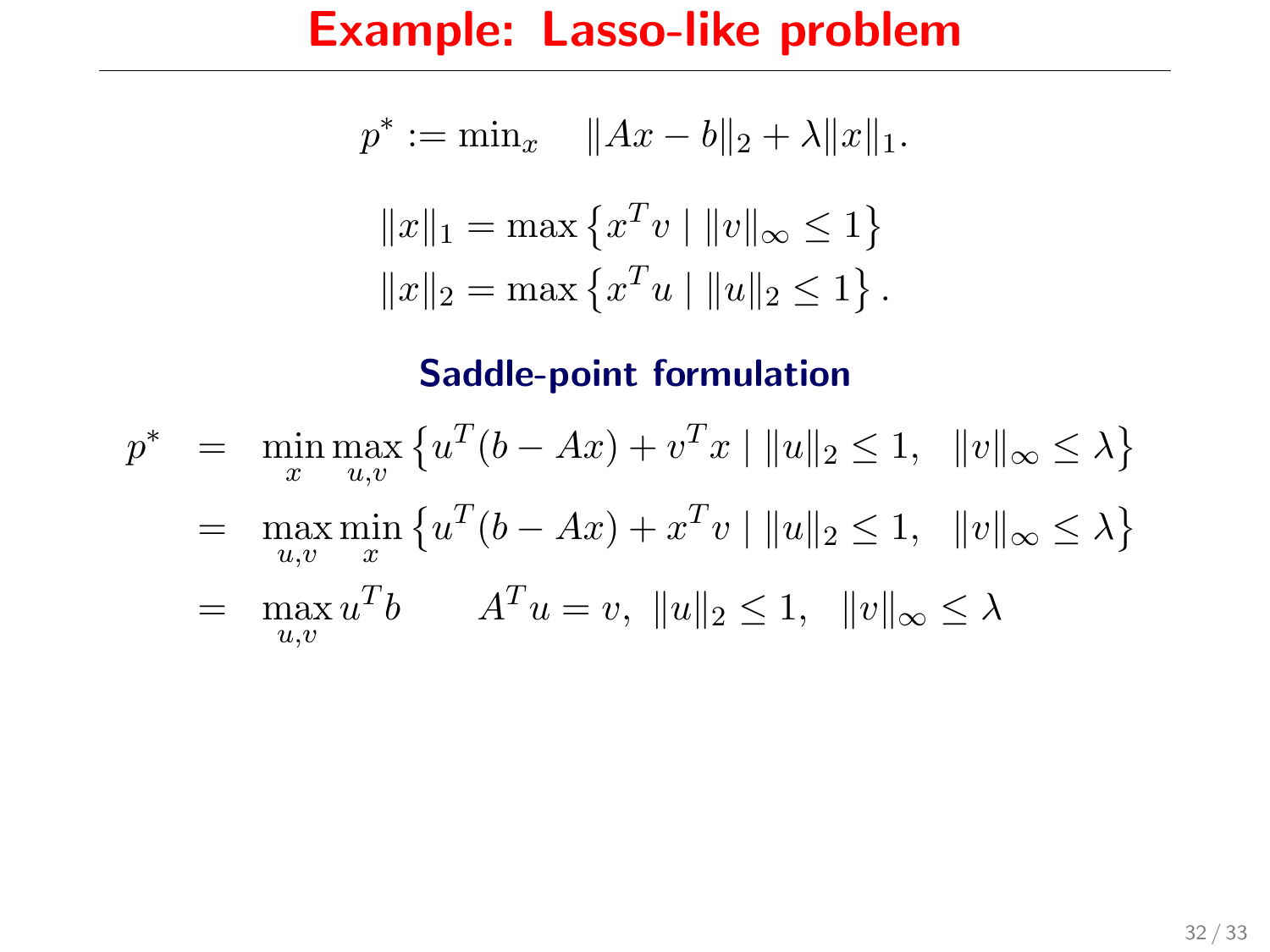$$
p^* := \min_x \quad \|Ax - b\|_2 + \lambda \|x\|_1.
$$

$$
\|x\|_1 = \max \{x^T v \mid \|v\|_\infty \le 1\}
$$

$$
\|x\|_2 = \max \{x^T u \mid \|u\|_2 \le 1\}.
$$

$$
p^* = \min_{x} \max_{u,v} \{ u^T(b - Ax) + v^T x \mid ||u||_2 \le 1, ||v||_{\infty} \le \lambda \}
$$
  
=  $\max_{u,v} \min_{x} \{ u^T(b - Ax) + x^T v \mid ||u||_2 \le 1, ||v||_{\infty} \le \lambda \}$   
=  $\max_{u,v} u^T b$   $A^T u = v, ||u||_2 \le 1, ||v||_{\infty} \le \lambda$   
=  $\max_{u} u^T b$   $||u||_2 \le 1, ||A^T v||_{\infty} \le \lambda$ .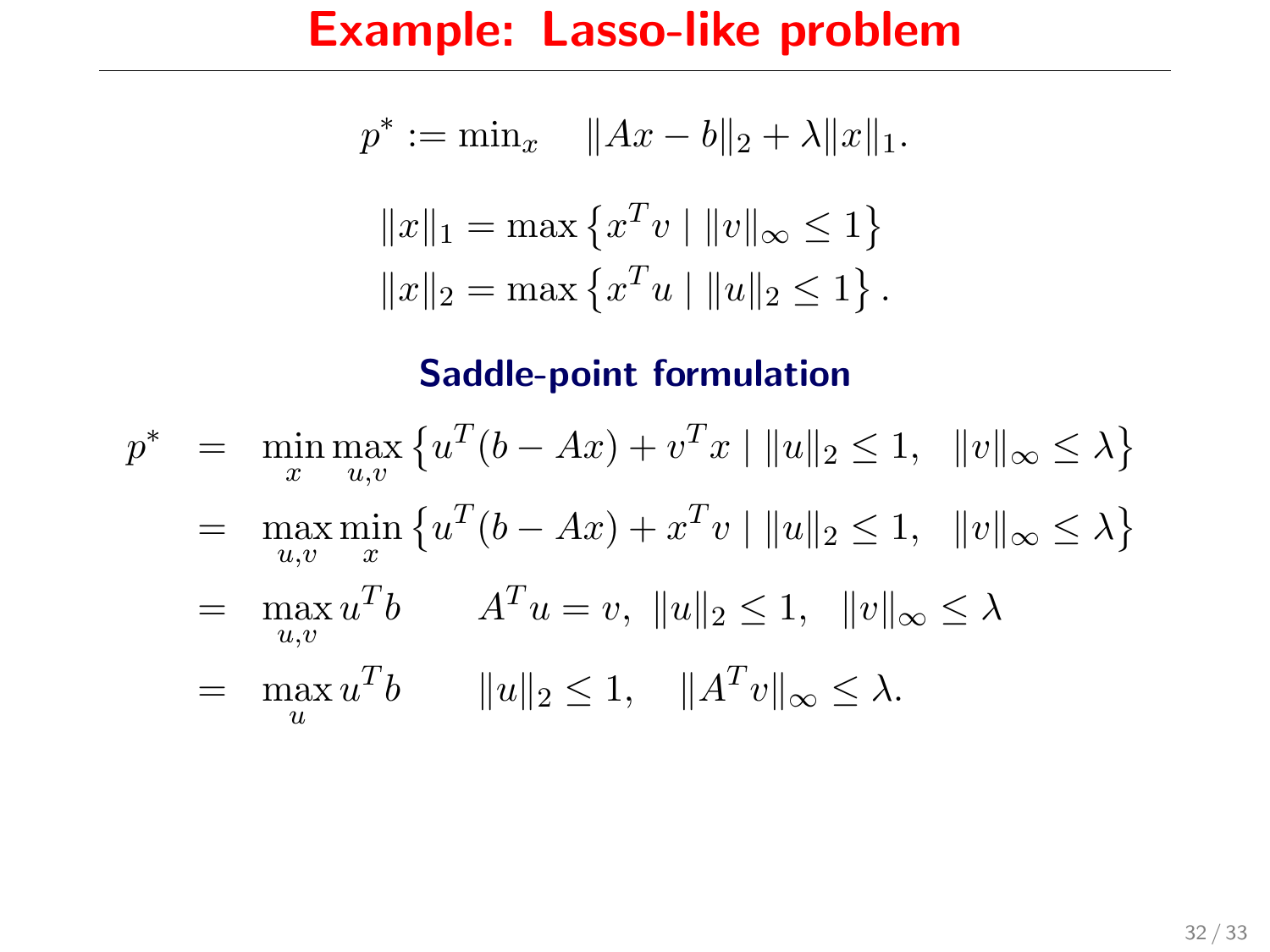## Nonconvex QP – I (TRS)

## Trust region subproblem (TRS)

$$
\min \quad x^T A x + 2b^T x \qquad x^T x \le 1.
$$

A is symmetric but not necessarily semidefinite!